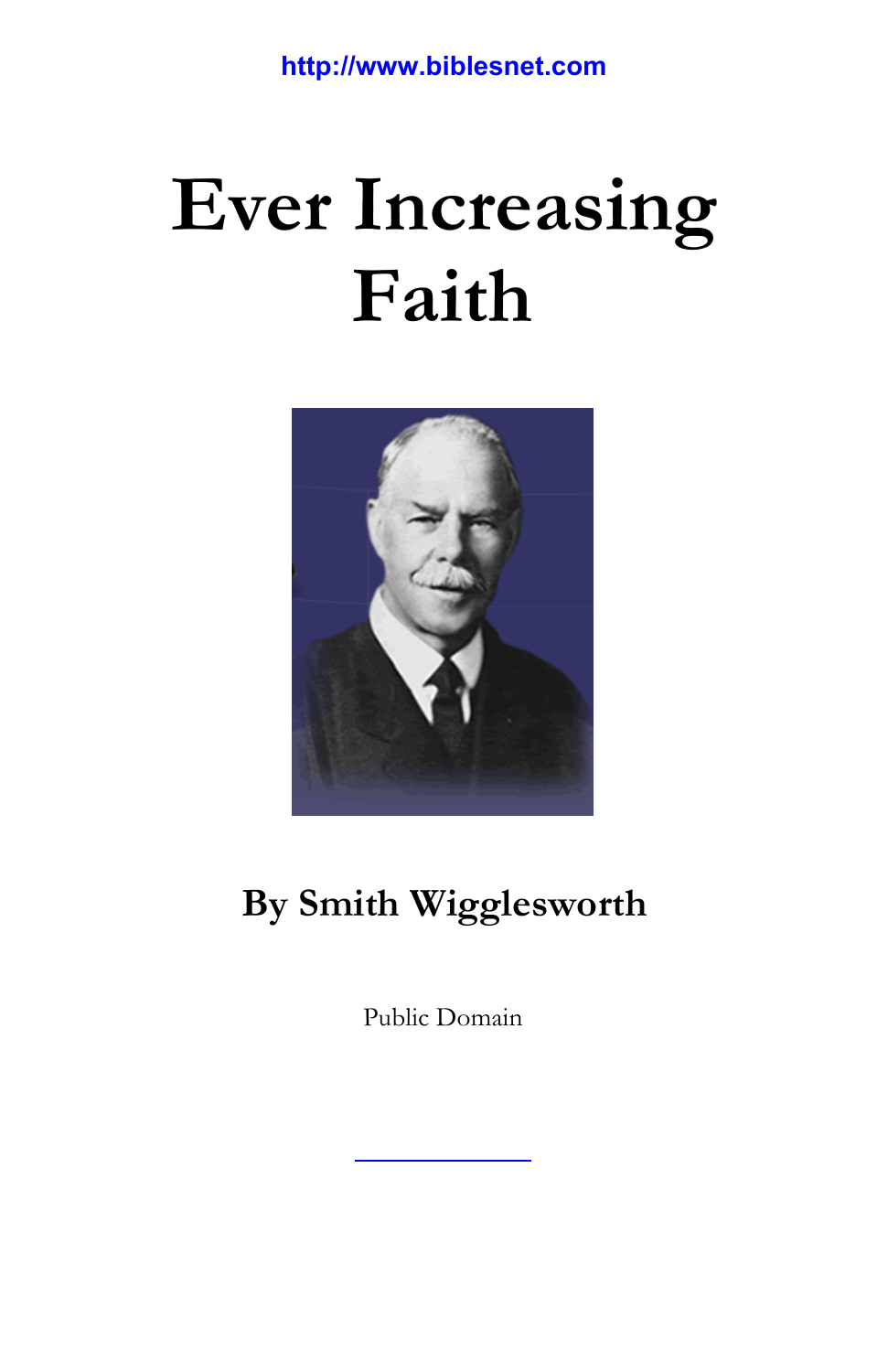# **Contents**

| The Bible Evidence of the Baptism of The Holy Spirit 95 |  |
|---------------------------------------------------------|--|
|                                                         |  |
|                                                         |  |
|                                                         |  |
|                                                         |  |
|                                                         |  |
|                                                         |  |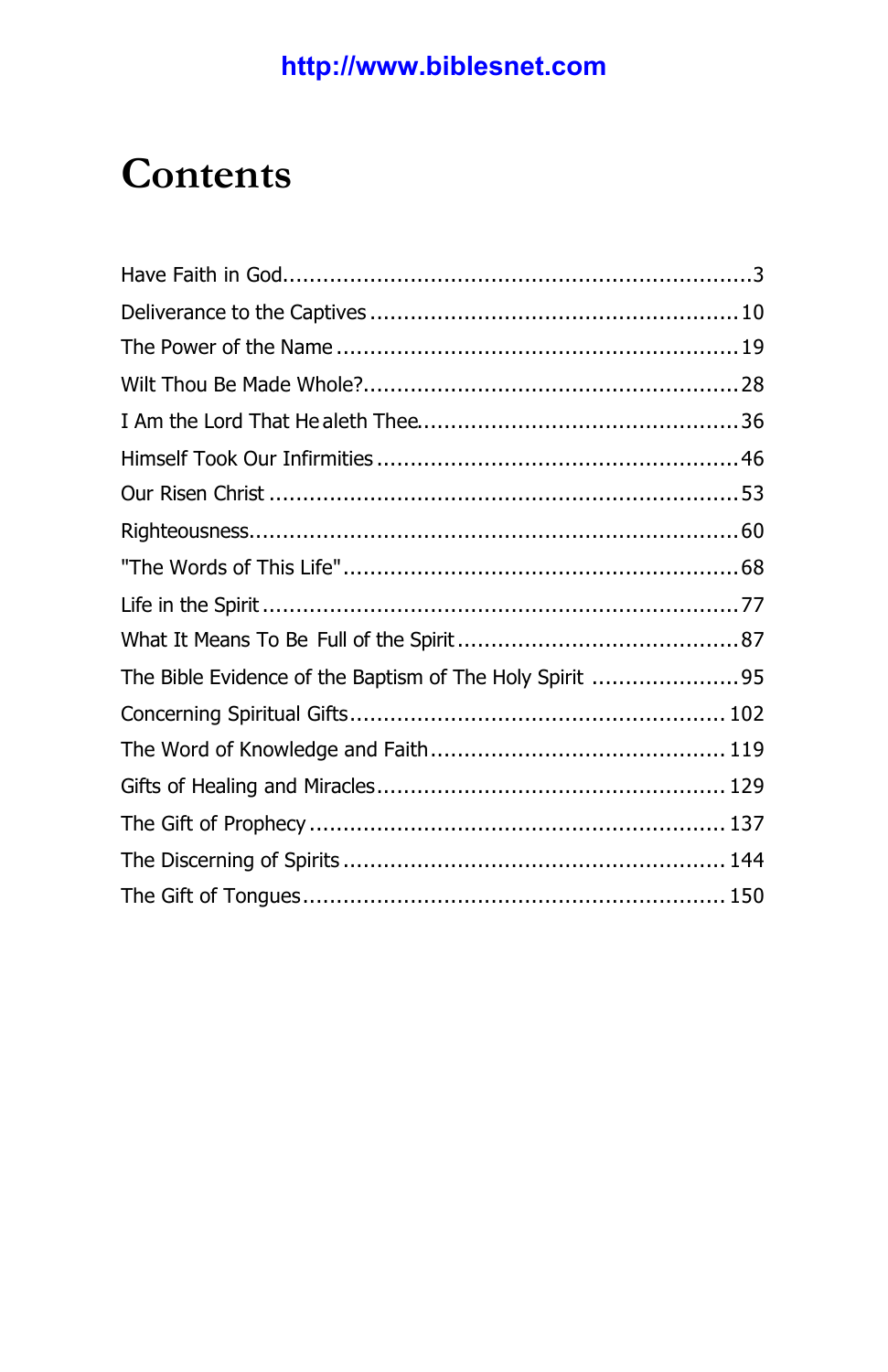# *Chapter One* **Have Faith in God**

<span id="page-2-0"></span>"For verily I say unto you, That whosoever shall say unto this mountain, Be thou removed, and be thou cast into the sea; and shall not doubt in his heart, but shall believe that those things which he saith shall come to pass; he shall have whatsoever he saith. Therefore I say unto you, What things soever ye desire when ye pray, believe that ye receive them, and ye shall have them" (Mark 11:23,24).

These are days when we need to have our faith strengthened, when we need to know God. God has designed that the just shall live by faith. Any man can be changed by faith, no matter how he may be fettered. I know that God's word is sufficient. One word from Him can change a nation. His word is from everlasting to everlasting. It is through the entrance of this everlasting Word, this incorruptible seed, that we are born again, and come into this wonderful salvation. Man cannot live by bread alone, but must live by every word that proceedeth out of the mouth of God. This is the food of faith. "Faith cometh by hearing, and hearing by the Word of God."

Everywhere men are trying to discredit the Bible and take from it all the miraculous. One preacher says, "Well, you know, Jesus arranged beforehand to have that colt tied where it was, and for the men to say just what they did." I tell you God can arrange everything without going near. He can plan for you, and when He plans for you, all is peace. All things are possible if you will believe.

Another preacher said, "It was an easy thing for Jesus to feed the people with five loaves. The loaves were so big in those days that it was a simple matter to cut them into a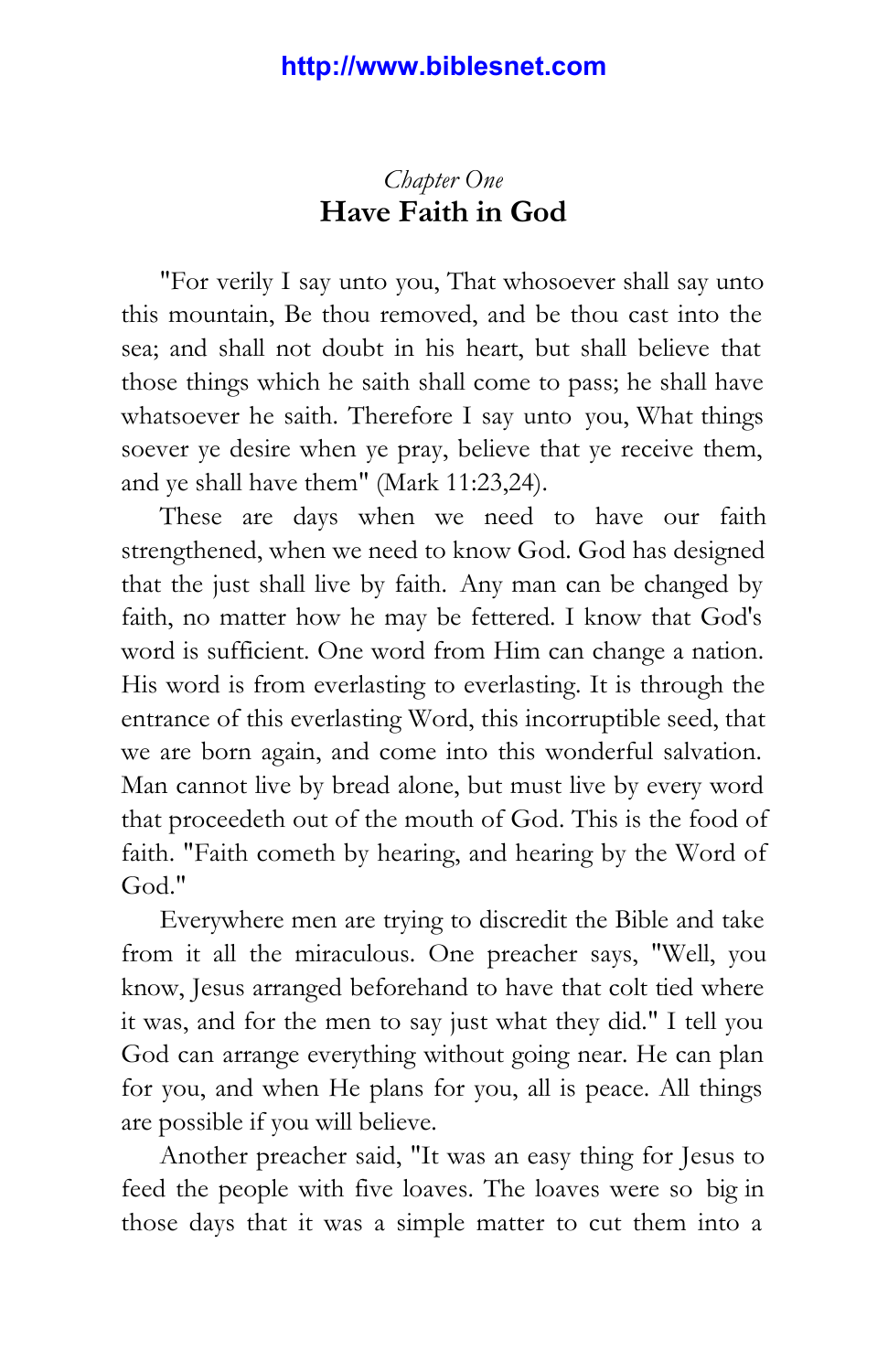thousand pieces each." But He forgot that one little boy brought those five loaves all the way in his lunch basket. There is nothing impossible with god. All the impossibility is with us when we measure God by the limitations of our unbelief.

We have a wonderful God, a God whose ways are past finding out, and whose grace and power are limitless. I was in Belfast one day and saw one of the brethren of the assembly. He said to me, "Wigglesworth, I am troubled. I have had a good deal of sorrow during the past five months. I had a woman in my assembly who could always pray the blessing of heaven down on our meetings. She is an old woman, but her presence is always an inspiration. But five months ago she fell and broke her thigh. The doctors put her into a plaster cast, and after five months they broke the cast. But the bones were not properly set and so she fell and broke the thigh again."

He took me to her house, and there was a woman lying in a bed on the right hand side of the room. I said to her, "Well, what about it now?" She said, "They have sent me home incurable. The doctors say that I am so old that my bones won't knit. There is no nutriment in my bones and they could never do anything for me and they say I shall have to lie in bed for the rest of my life." I said to her, "Can you believe God?" She replied, "Yes, ever since I heard that you had come to Belfast my faith has been quickened. If you will pray, I will believe. I know there is no power on earth that can make the bones of my thigh knit, but I know there is nothing impossible with God." I said, "Do you believe He will meet you now?" She answered, "I do."

It is grand to see people believe God. God knew all about this leg and that it was broken in two places. I said to the woman, "When I pray, something will happen." Her husband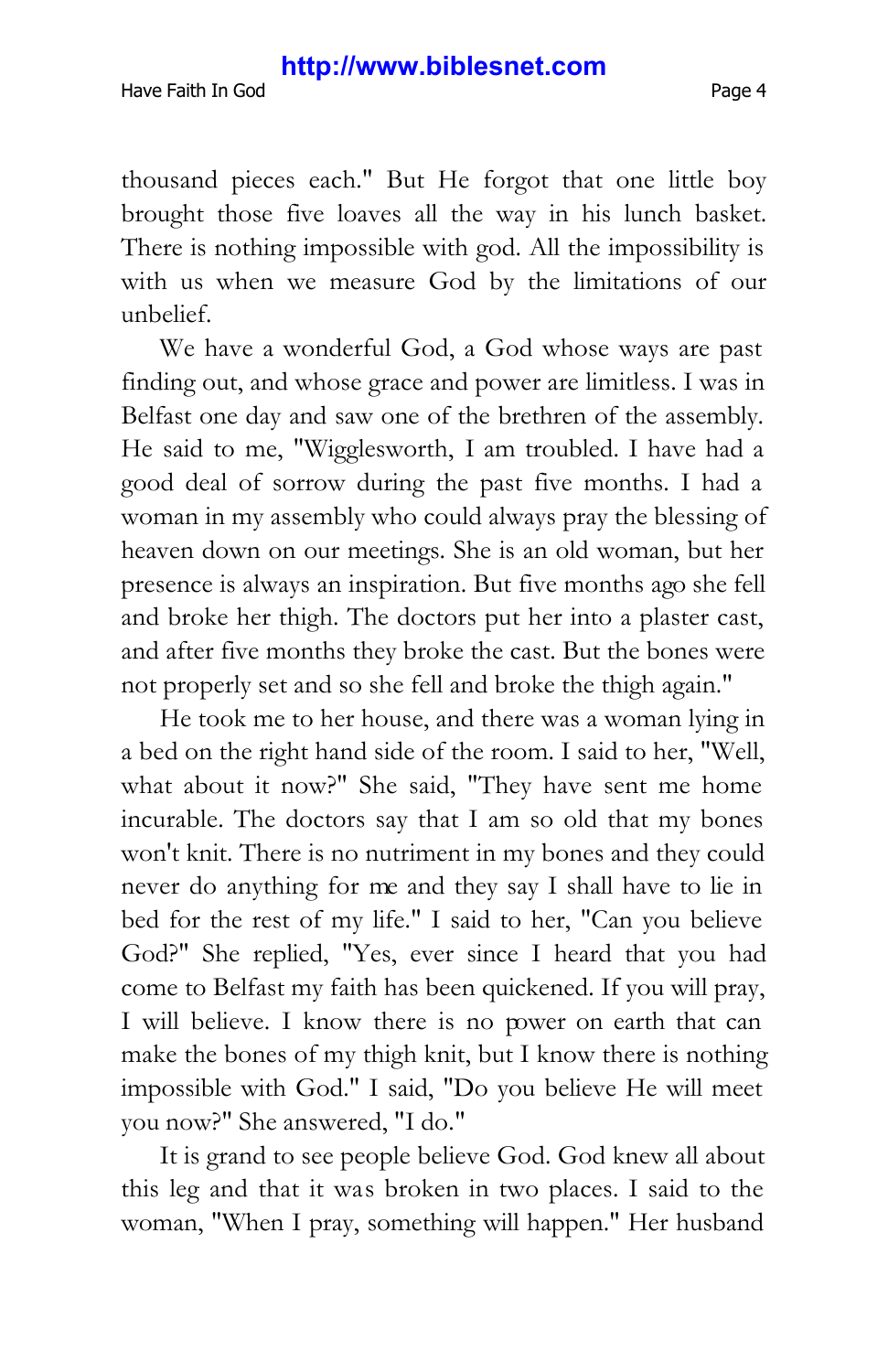was sitting there; he had been in his chair for four years and could not walk a step. He called out, "I don't believe. I won't believe. You will never get me to believe." I said, "All right," and laid my hands on his wife in the name of the Lord Jesus. The moment hands were laid upon her the power of God went right through her and she cried out, "I'm healed." I said, "I'm not going to assist you to rise. God will do it all." She rose and walked up and down the room, praising God.

The old man was amazed, at what had happened to his wife, and he cried out, "Make me walk, make me walk." I said to him, "You old sinner, repent." He cried out, "Lord, You know I never meant what I said. You know I believe." I don't think he meant what he said; anyhow the Lord was full of compassion. If He marked our sins, where would any of us be? If we will meet the conditions, God will always meet us. If we believe, all things are possible. I laid my hands on him and the power went right through the old man's body; and those legs, for the first time in four years, received power to carry his body, and he walked up and down and in and out. He said, "O what great things God has done for us tonight!"

"What things soever ye desire, when ye pray, believe that ye receive them, and ye shall have them." Desire toward God, and you will have desires from God; and He will meet you on the line of those desires when you reach out in simple faith.

A man came to me in one of my meetings who had seen other people healed and wanted to be healed, too. He explained that his arm had been fixed in a certain position for many years and he could not move it. "Got any faith?" I asked. He said he had a lot of faith. After prayer he was able to swing his arm round and round. But he was not satisfied and complained, "I feel a little bit of trouble just there," pointing to a certain place. "Do you know what is the trouble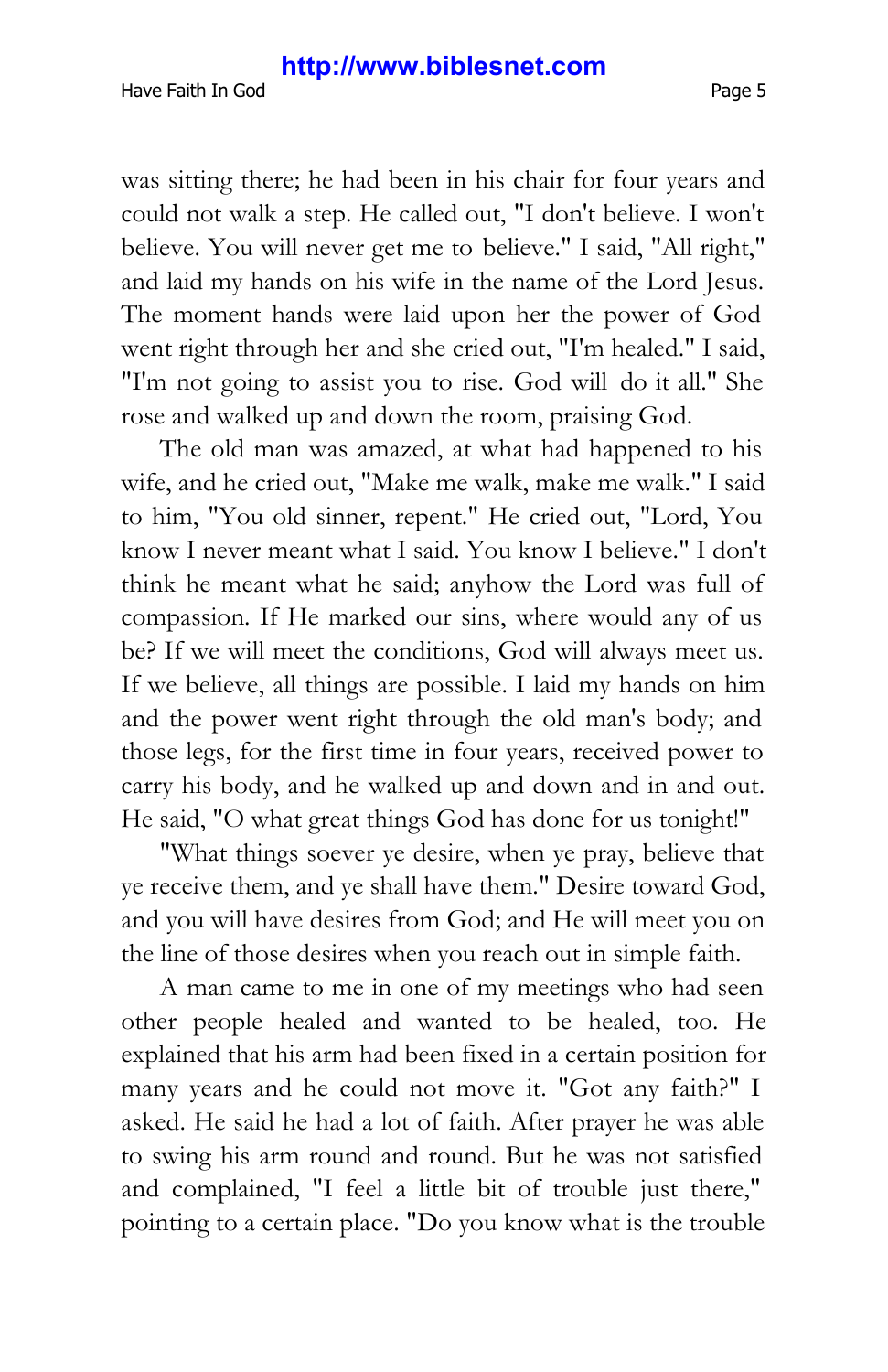with you?" He answered, "No." I said, "Imperfect faith." "What things soever ye desire, when ye pray, *believe that ye receive them, and ye shall have them.*"

Did you believe before you were saved? So many people would be saved, but they want to feel saved first. There was never a man who felt saved before he believed. God's plan is always this, if you will believe, you shall see the glory of God. I believe God wants to bring us all to a definite place of unswerving faith and confidence in Himself.

Jesus here uses the figure of a mountain. Why does He say a mountain? Because, if faith can remove a mountain, it can remove anything. The plan of God is so marvelous, that if you will only believe, all things are possible.

There is one special phrase to which I want to call to your attention, "And shall not doubt in his heart." The heart is the mainspring. See that young man and young woman. They have fallen in love at first sight. In a short while there is a deep affection, and a strong heart love, the one toward the other. What is a heart of love? A heart of faith. Faith and love are kin. In the measure that that young man and that young woman love one another they are true. One may go to the North and the other to the South, but because of their love they will be true to each other.

It is the same when there is a deep love in the heart toward the Lord Jesus Christ. In this new life into which God has brought us, Paul tells us that we have become dead to the law by the body of Christ, that we should be *married to another*, even to Him who is raised from the dead. God brings us into a place of perfect love and perfect faith. A man who is born of God is brought into an inward affection, a loyalty to the Lord Jesus that shrinks from anything impure. You see the purity of a man and woman when there is a deep natural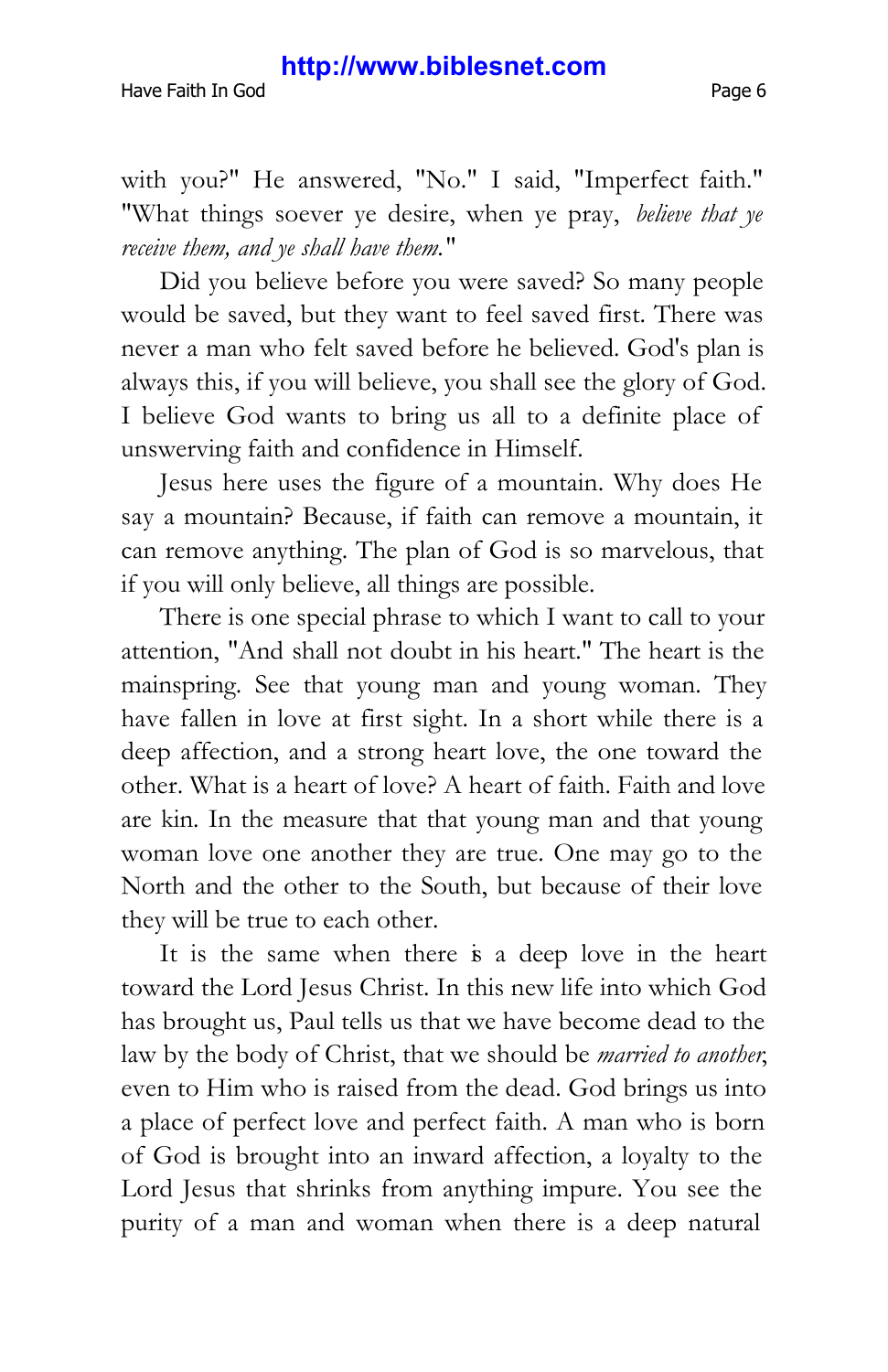affection between them; they distain the very thought of either of them being untrue. I say that, in the measure that a man has faith in Jesus, he is pure. He that believes that Jesus is the Christ overcomes the world. It is a faith that works by love.

Just as we have heart fellowship with our Lord, our faith cannot be daunted. We cannot doubt in our hearts. There comes, as we go on with God, a wonderful association, an impartation of His very life and nature within. As we read His Word and believe the promises that He has so graciously given to us, we are made partakers of His very essence and life. The Lord is made to us a Bridegroom, and we are His bride. His words to us are spirit and life, transforming us and changing us, expelling that which is natural and bringing in that which is divine.

It is impossible to comprehend the love of God as we think on natural lines. We must have the revelation from the Spirit of God. God giveth liberally. He that asketh, receiveth. God is willing to bestow on us all things that pertain to life and godliness. Oh, it was the love of God that brought Jesus. And it is this same love that helps you and me to believe. In every weakness God will be your strength. You who need His touch, remember that He loves you. Look, wretched, helpless, sick one, away to the God of all grace, whose very essence is love, who delights to give liberally all the inheritance of life and strength and power that you are in need of.

When I was in Switzerland the Lord was graciously working and healing many of the people. I was staying with Brother Reuss of Goldiwil and two policemen were sent to arrest me. The charge was that I was healing the people without a license. Mr. Reuss said to them, "I am sorry that he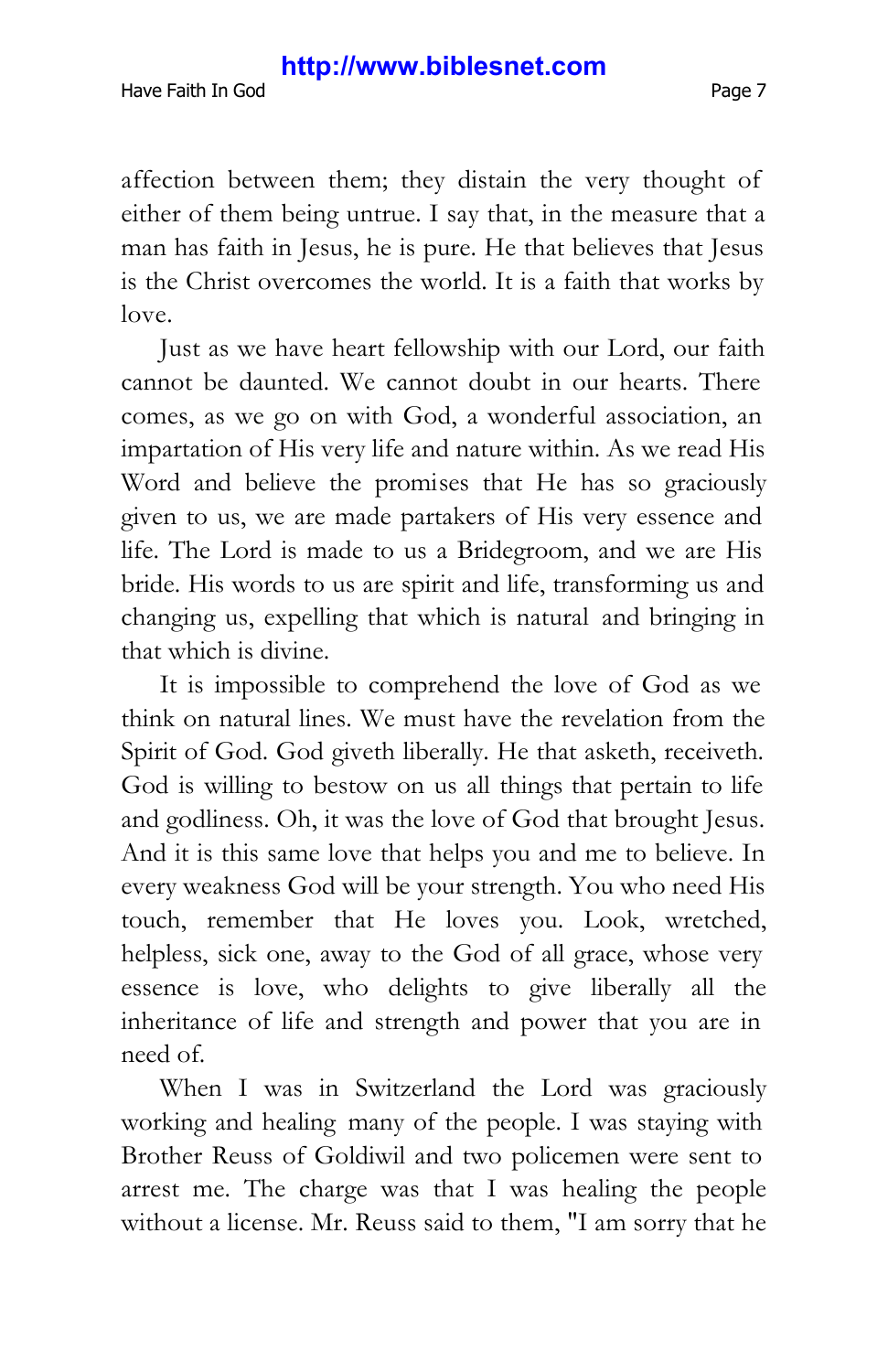is not here just now. He is holding a meeting about two miles away, but before you arrest him let me show you something."

Brother Reuss took these two policemen down to one of the lower parts of that district, to a house with which they were familiar, for they had often gone to that place to arrest a certain woman, who was repeatedly put in prison because of continually being engaged in drunken brawls. He took them to this woman and said to them, "This is one of the many cases of blessing that have come through the ministry of the man you have come to arrest. This woman came to our meeting in a drunken condition. Her body was broken, for she was ruptured in two places. While she was drunk, the evangelist laid his hands on her and asked God to heal her and deliver her." The woman joined in, "Yes, and God saved me, and I have not tasted a drop of liquor since." The policemen had a warrant for my arrest, but they said with disgust, "Let the doctors do this kind of thing." They turned and went away and that was the last we heard of them.

We have a Jesus that heals the broken-hearted, who lets the captives go free, who saves the very worst. Dare you, *dare you*, spurn this glorious Gospel of God for spirit, soul and body? Dare you spurn this grace? I realize that this full Gospel has in great measure been hid, this Gospel that brings liberty, this Gospel that brings souls out of bondage, this Gospel that brings perfect health to the body, this Gospel of entire salvation. Listen again to this word of Him who left the glory to bring us this great salvation, "Verily I say unto you, That whosoever shall say unto this mountain, Be thou removed, . . . he shall have *whatsoever* he saith." *Whatsoever!*

I realize that God can never bless us on the lines of being hard-hearted, critical or unforgiving. This will hinder faith quicker than anything. I remember being at a meeting where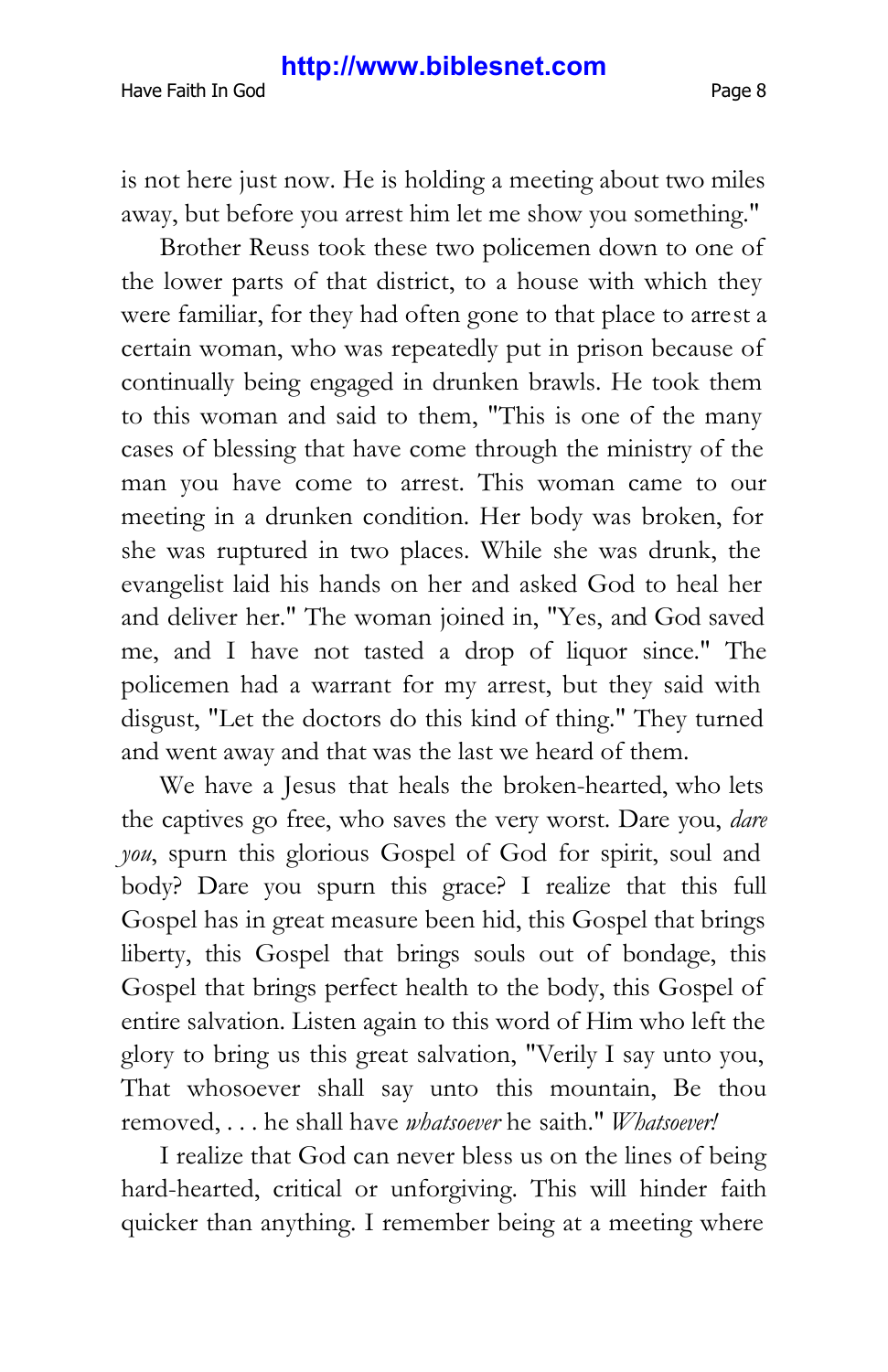there were some people tarrying for the Baptism - seeking for cleansing, for the moment a person is cleansed the Spirit will fall. There was one man with eyes red from weeping bitterly. He said to me, "I shall have to leave. It is no good my staying without I change things. I have written a letter to my brotherin-law, and filled it with hard words, and this thing must first be straightened out." He went home and told his wife, "I'm going to write a letter to your brother and ask him to forgive me for writing to him the way I did." "You fool!" she said. "Never mind," he replied, "this is between God and me, and it has got to be cleared away." He wrote the letter and came again, and straightway God filled him with the Spirit.

I believe there are a great many people who would be healed, but they are harboring things in their hearts that are as a blight. Let these things go. Forgive, and the Lord will forgive you. There are many good people, people that mean well, but they have no power to do anything for God. There is just some little thing that came in their hearts years ago, and their faith has been paralyzed ever since. Bring everything to the light. God will sweep it all away if you will let Him. Let the precious blood of Christ cleanse from all sin. If you will but believe, God will meet you and bring into your lies the sunshine of His love.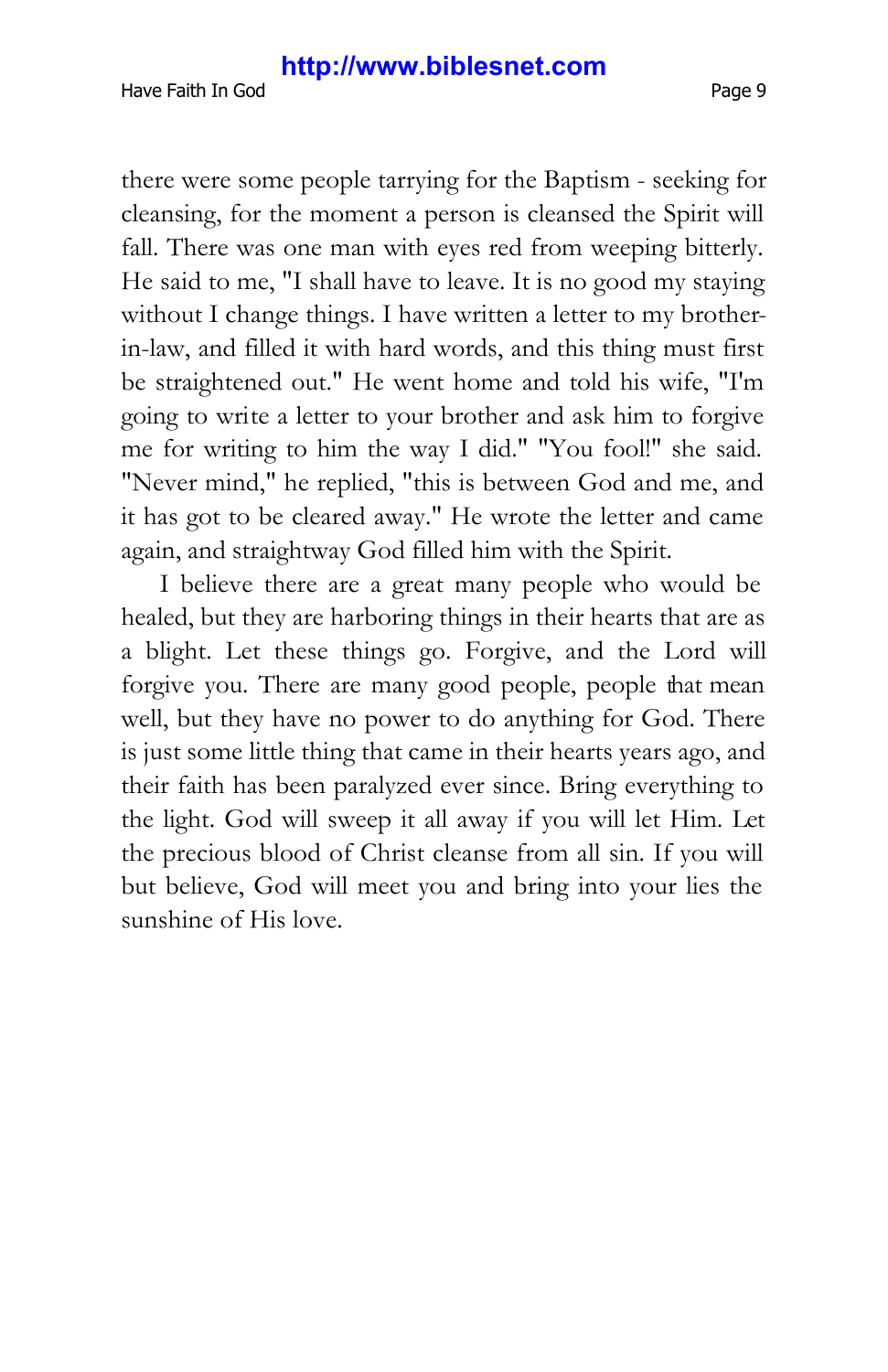## <span id="page-9-0"></span>*Chapter Two* **Deliverance to the Captives** Read Luke 4:1-20

Our precious Lord Jesus has everything for everybody. Forgiveness of sin, healing of diseases and the fullness of the Spirit all come from one source - from the Lord Jesus Christ. Hear Him who is the same yesterday, today and forever as He announces the purpose for which He came: "The Spirit of the Lord is upon me, because he hath anointed me to preach the gospel to the poor, he hath sent me to heal the brokenhearted, to preach deliverance to the captives, and recovering of sight to the blind, to set at liberty them that are bruised, to preach the acceptable year of the Lord."

Jesus had been baptized by John in Jordan, and the Holy Spirit had descended in a bodily shape like a dove upon Him. Being full of the Holy Ghost, He had been led by the Spirit into the wilderness, there to come off more than conqueror over the arch enemy. Then He returned in the power of the Spirit to Galilee and preached in the synagogues, and at last He came to His old home town - Nazareth, where He announced His mission in the words I have just quoted. For a brief while He ministered on the earth, and then gave His life a ransom for all. But God raised Him from the dead. And before He went to the glory He told His disciples that they too should receive the power of the Holy Ghost upon them. Thus, through them, His gracious ministry would continue. This power of the Holy Ghost was not only for a few apostles, but even for them that are afar off, even as many as our God should call (Acts 2:39) even for us in this twentieth century. Some ask, "But was not this power just for the privileged few in the first century?" No. Read the Master's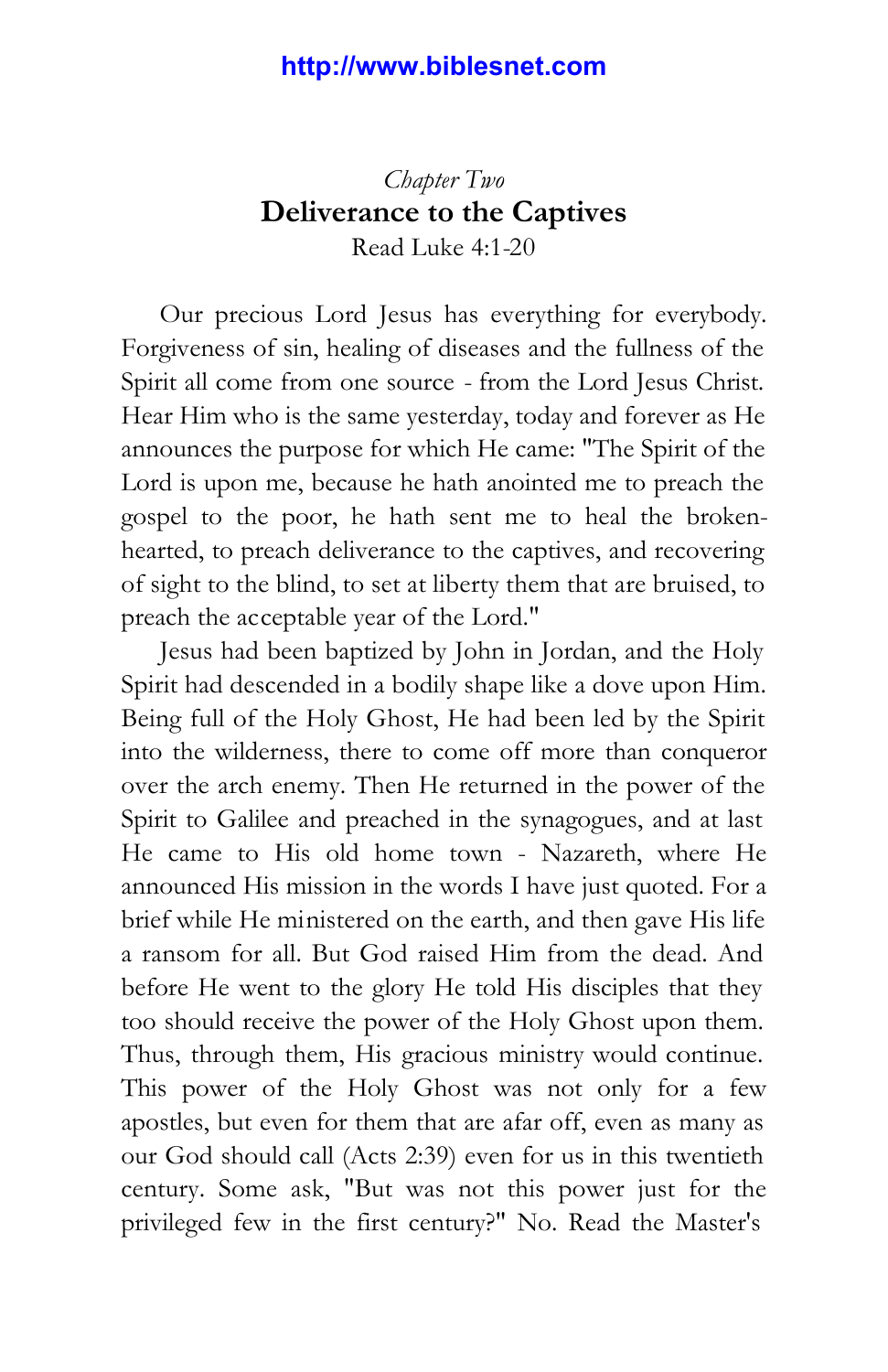great commission as recorded by Mark, and you will see it is for *them that believe.*

After I had received the Baptism of the Holy ghost (and I know that I received; for the Lord gave me the Spirit in just the same way as He gave Him to the disciples at Jerusalem), I sought the mind of the Lord as to why I was baptized. One day I came home from work and went into the house and my wife asked me, 'Which way did you come in?" I told her that I had come in at the back door. She said, "There is a woman upstairs and she has brought an old man of eighty to be prayed for. He is raving up there and a great crowd is outside the front door, ringing the door-bell and wanting to know what is going on in the house." The Lord quietly whispered, "This is what I baptized you for."

I carefully opened the door of the room where the man was, desiring to be obedient to what my Lord would say to me. The man was crying and shouting in distress, "I am lost! I am lost! I have committed the unpardonable sin. I am lost! I am lost!" My wife said, "Dad, what shall we do?" The Spirit of the Lord moved me to cry out, "Come out, thou lying spirit." In a moment the evil spirit went, and the Lord said to me, "This is what I baptized you for."

There is a place where God, through the power of the Holy Ghost, reigns supreme in our lives. The Spirit reveals, unfolds, takes the things of Christ and shows them to us, and prepares us to be more than a match for satanic forces.

When Nicodemus came to Jesus he said, "We know that thou art a teacher come from God: for no man can do these miracles that thou doest, except God be with him." Jesus said to him, "Verily, verily I say unto thee, Except a man be born again, he cannot see the kingdom of God." Nicodemus was impressed by the miracles wrought; and Jesus pointed out the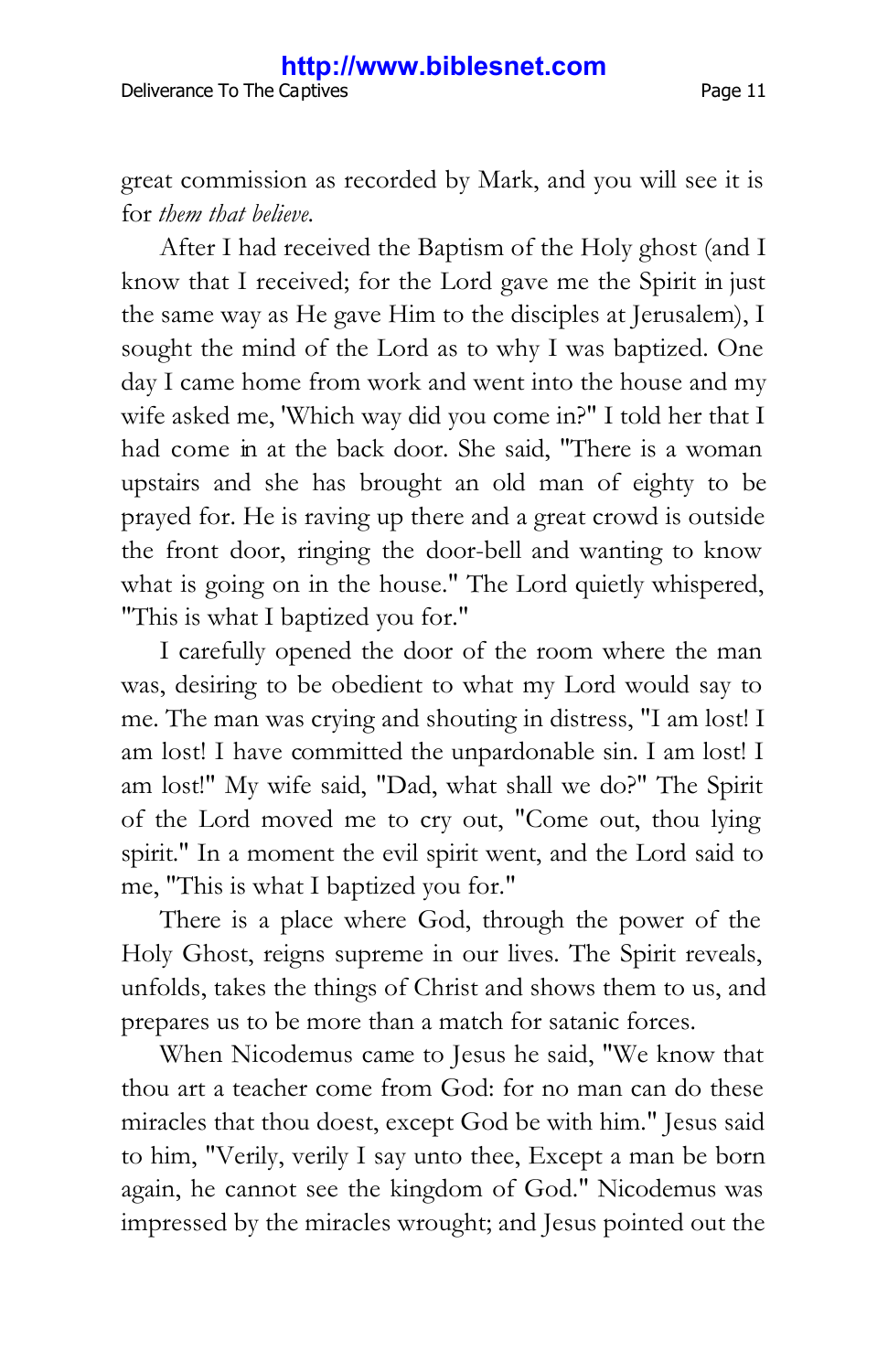necessity of a miracle being wrought with every man who would see the kingdom. When a man is born of God, is brought from darkness to light, a mighty miracle is wrought. Jesus saw every touch by God as a miracle, and so we may expect to see miracles wrought today. It is wonderful to have the Spirit of the Lord upon us. I would rather have the Spirit of God on me for five minutes than to receive a million dollars.

Do you see how Jesus mastered the devil in the wilderness? He knew He was the Son of God and satan came along with an "if." How many times has satan come along to you this way? He says, "After all, you may be deceived. You know you really are not a child of God." If the devil comes along and says that you are not saved, it is a pretty sure sign that you are. When he comes and tells you that you are not healed, it may be taken as good evidence that the Lord has sent His word and healed you. The devil knows that if he can capture your thought life, he has won a mighty victory over you. His great business is injecting thoughts, but if you are pure and holy you will instantly shrink from them. God wants us to let the mind that was in Christ Jesus, that pure, holy, humble mind of Christ, be in us.

I come across people everywhere I go who are held bound by deceptive conditions, and these conditions have come about simply because they have allowed the devil to make their minds the place of his stronghold. How are we to guard against this? The Lord has provided us with weapons that are mighty through God to the pulling down of strongholds of the enemy, and by means of which every thought shall be brought into captivity to the obedience of Christ. The blood of Jesus Christ and His mighty name are an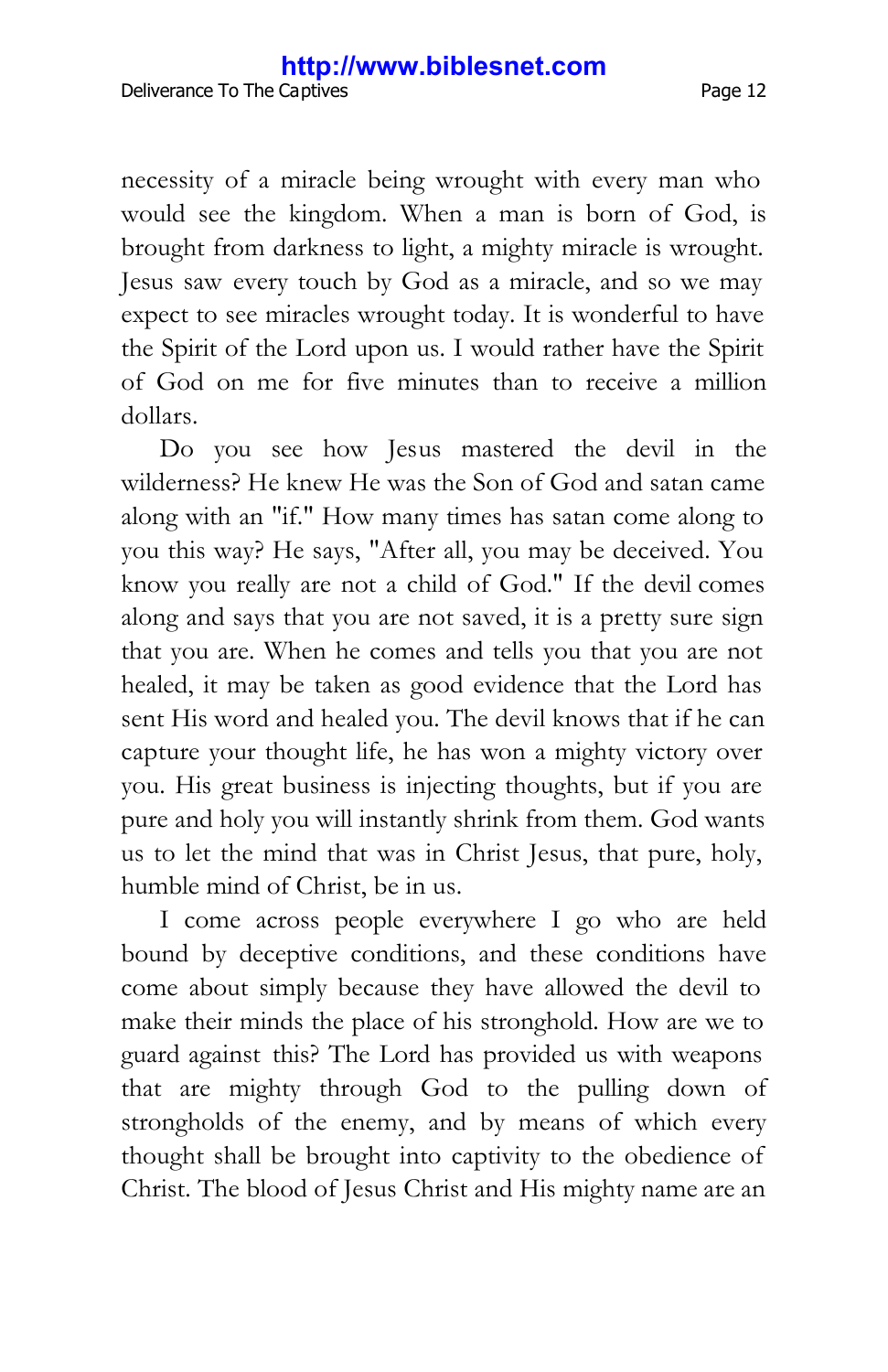antidote to all the subtle seeds of unbelief that satan would sow in your minds.

In the first chapter of Acts, we see that Jesus gave commandment to the disciples that they should wait for the promise of the Father, and He told them that not many days hence they would be baptized with the Holy Ghost. Luke tells us that he had written his former treatise concerning all that Jesus began both former treatises concerning all that Jesus began both to do and teach. The ministry of Christ did not end at the cross, but the Acts and the epistles give us accounts of what He continued to do and teach through those whom He indwelt. And our blessed Lord Jesus is still alive, and continues His ministry through those who are filled with His Spirit. He is still healing the broken-hearted and delivering the captives through those on whom He places His Spirit.

I was traveling one day in a railway train in Sweden. At one station there boarded the train an old lady with her daughter. The old lady's expression was so troubled that I enquired what was the matter with her. I heard that she was going to the hospital to have her leg taken off. She began to weep as she told that the doctors had said there was no hope for her except through having her leg amputated. She was seventy years old. I said to my interpreter, "Tell her that Jesus can heal her." We stopped at another station and the carriage filled up with people. There was a rush of men to board that train and the devil said, "You're done." But I knew I had the best proposition, for hard things are always opportunities to get to the Lord *more glory* when He manifests His power. Every trial is a blessing. There have been times when I have been pressed through circumstances and it seemed as if a dozen road engines were going over me, but I have found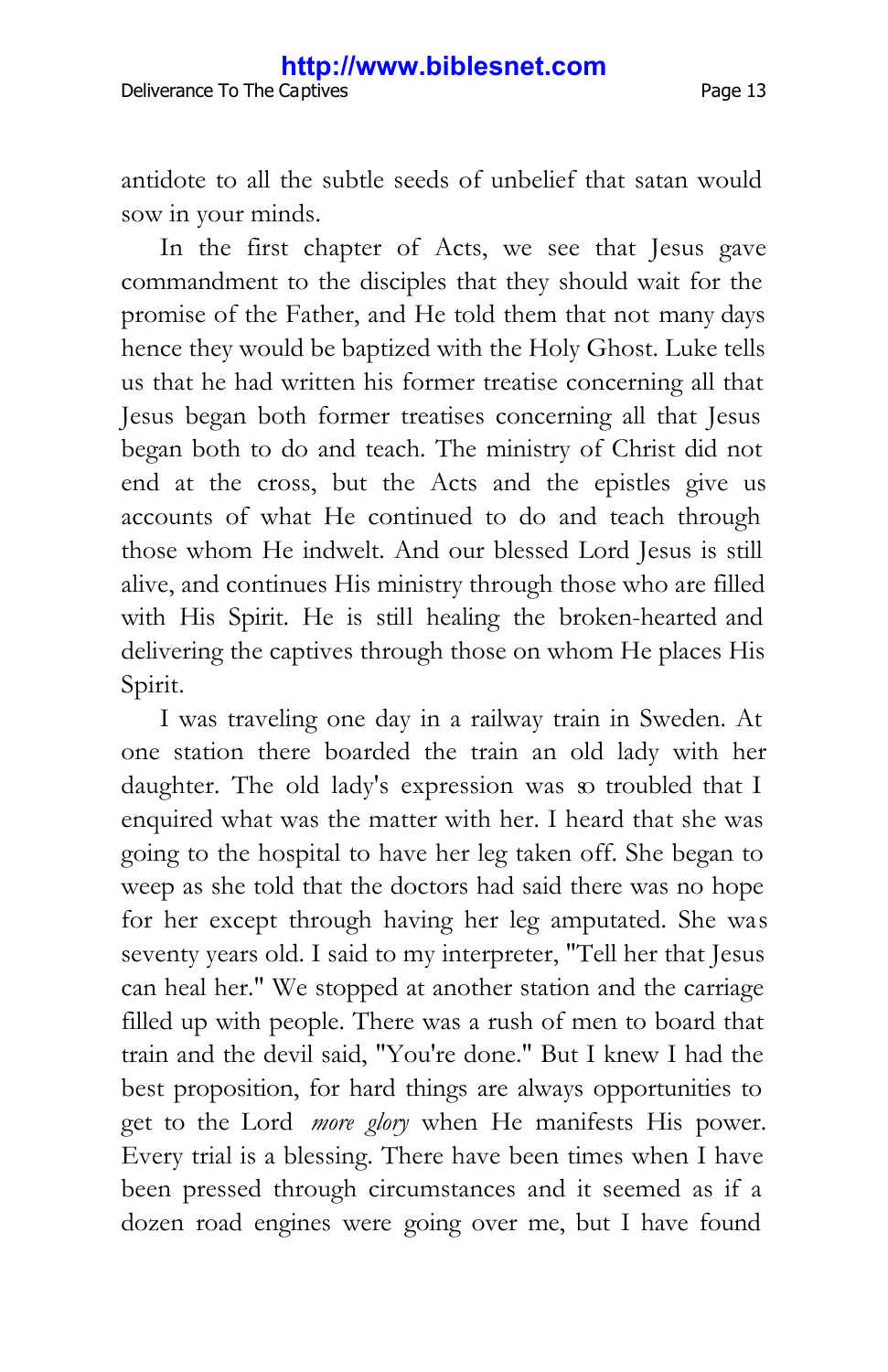#### Deliverance To The Captives **Page 14 http://www.biblesnet.com**

that the hardest things are just lifting places into the grace of God. We have such a lovely Jesus. He always proves Himself to be such a mighty Deliverer. He never fails to plan the best things for us.

The train began moving and I crouched down, and in the name of Jesus commanded the disease to leave. The old lady cried, "I'm healed. I know I'm healed." She stamped her leg and said, "I'm going to prove it." So when we stopped at another station she marched up and down and shouted, "I'm not going to the hospital." Once again our wonderful Jesus had proven Himself a Healer of the broken-hearted, a Deliverer of one that was bound.

At one time I was so bound that no human power could help me. My wife was looking for me to pass away. There was no help. At that time I had just had a faint glimpse of Jesus as the Healer. For six months I had been suffering from appendicitis, occasionally getting temporary relief. I went to the mission of which I was pastor, but I was brought to the floor in awful agony, and they brought me home to my bed. All night I was praying, pleading for deliverance, but none came. My wife was sure it was my home call and sent for a physician. He said that there was no possible chance for me - my body was too weak. Having had the appendicitis for six months, my whole system was drained, and, because of that, he thought that it was too late for an operation. He left my wife in a state of broken-heartedness.

After he left, there came to our door a young man and an old lady. I knew that she was a woman of real prayer. They came upstairs to my room. This young man jumped on the bed and commanded the evil spirit to come out of me. He shouted, "Come out, you devil; I command you to come out in the name of Jesus!" There was no chance for an argument,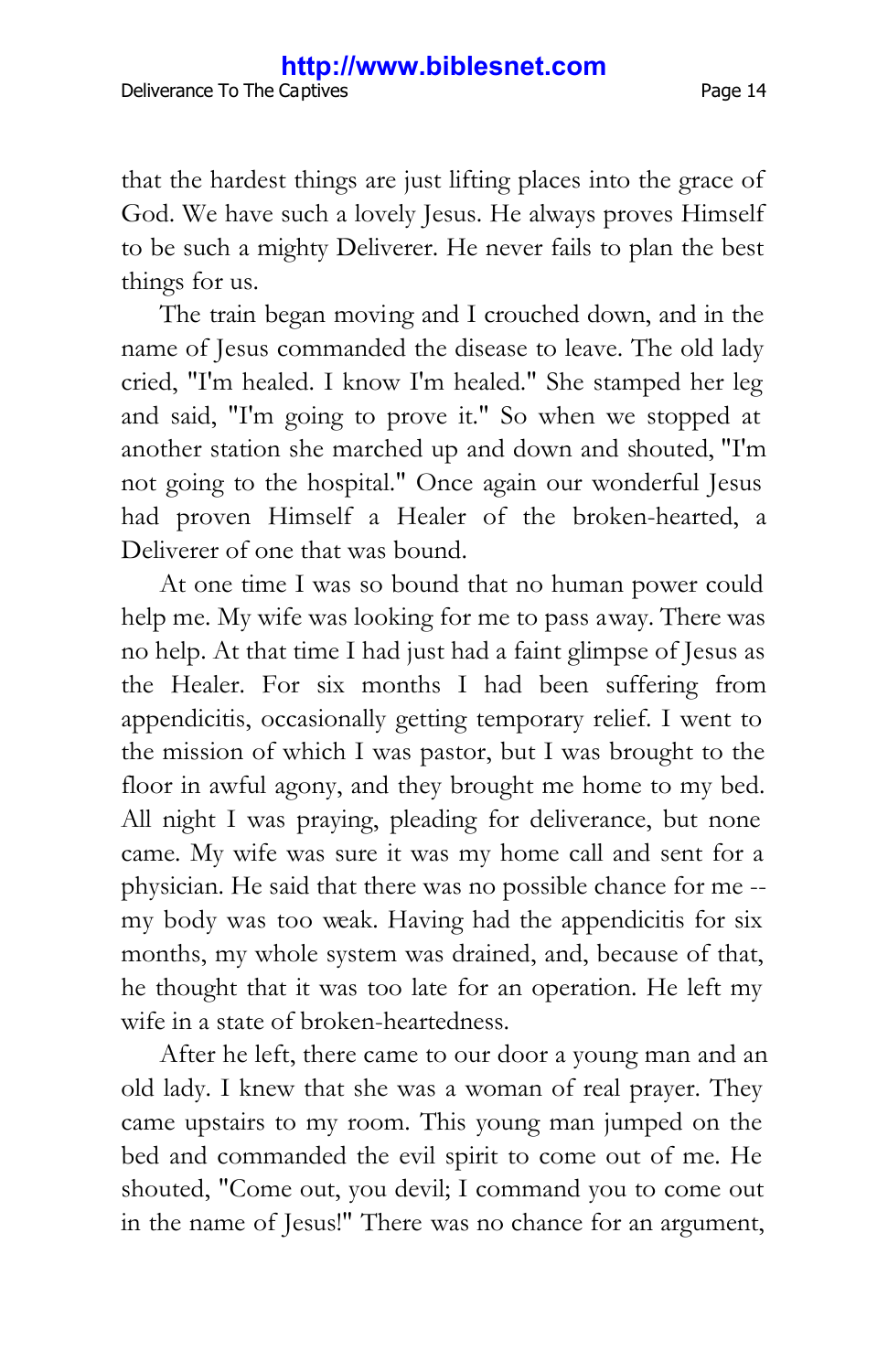or for me to tell him that I would never believe that there was a devil inside of me. The thing had to go in the name of Jesus, and it went, and I was instantly healed.

I arose and dressed and went downstairs. I was still in the plumbing business, and I asked my wife, "Is there any work in? I am all right now, and I am going to work." I found there was a certain job to be done and I picked up my tools and went off to do it. Just after I left, the doctor came in, put his plug hat down in the hall, and walked up to the bedroom. But the invalid was not there. "Where is Mr. Wigglesworth?" he asked. "O, doctor, he's gone out to work," said my wife. "You'll never see him alive again," said the doctor; "they'll bring him back a corpse." Well, I'm the corpse.

Since that time, in many parts of the world, the Lord has given me the privilege of praying for people with appendicitis; and I have seen a great many people up and dressed within a quarter of an hour from the time I prayed for them. We have a living Christ who is willing to meet people on every line.

A number of years ago I met Brother D. W. Kerr and he gave me a letter of introduction to a brother in Zion City named Cook. I took his letter to Brother Cook, and he said, "God has sent you here." He gave me the addresses of six people and asked me to go and pray for them and meet him again at 12 o'clock. I got back at about 12:30 and he told me about a young man who was to be married the following Monday. His sweetheart was in Zion City dying of appendicitis. I went to the house and found that the physician had just been there and had pronounced that there was no hope. The mother was nearly distracted and was pulling her hair, and saying, "Is there no deliverance!" I said to her, "Woman, believe God and your daughter will be healed and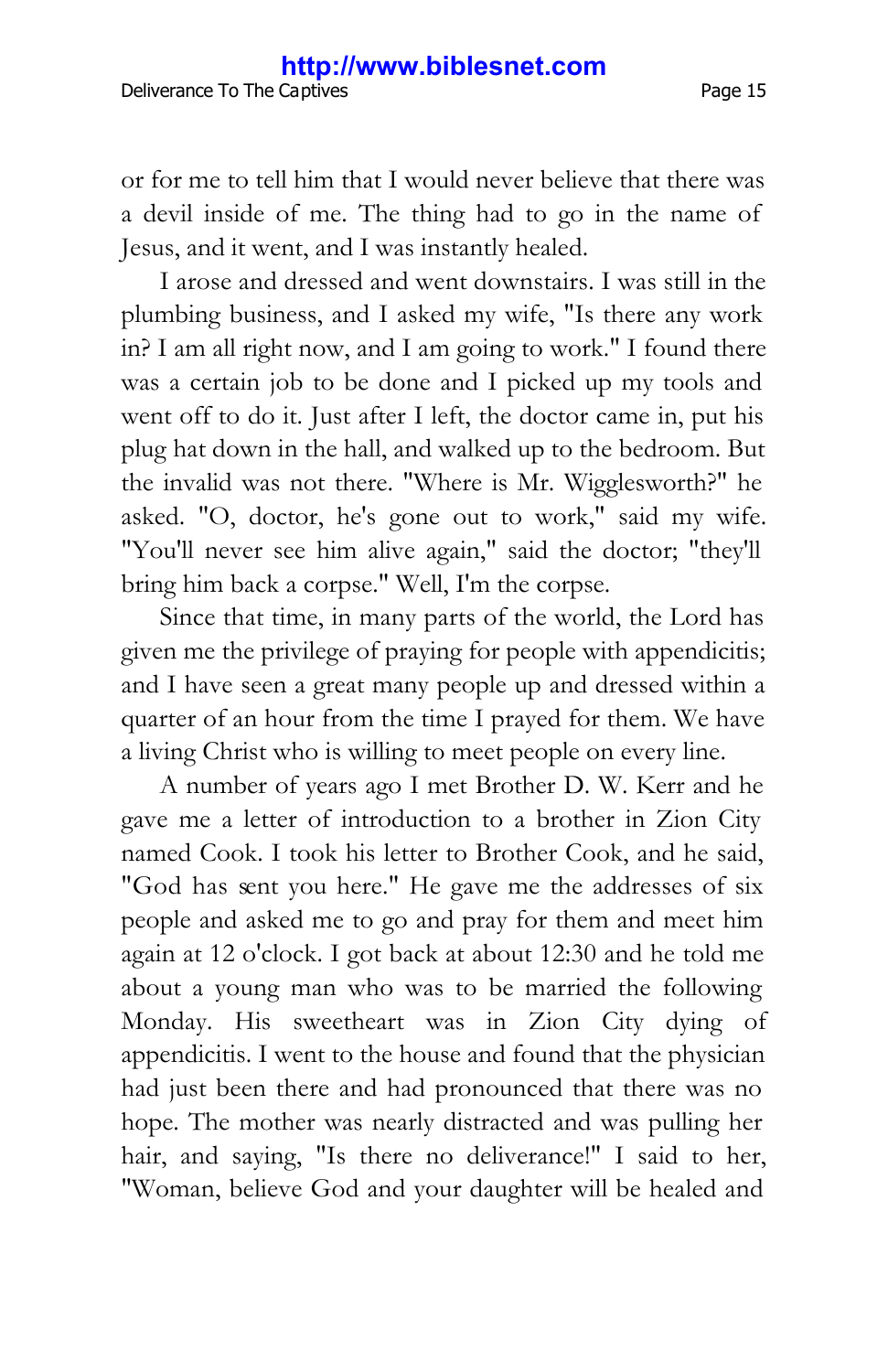be up and dressed in fifteen minutes." But the mother went on screaming.

They took me into the bedroom, and I prayed for the girl and commanded the evil spirit to depart in the name of Jesus. She cried, "I am healed." I said to her, "Do you want me to believe that you are healed? If you are healed, get up." She said, "You get out of the room and I'll get up." In less than ten minutes the doctor came in. He wanted to know what had happened. She said, "A man came in and prayed for me, and I'm healed." The doctor pressed his finger right in the place that had been so sore, and the girl neither moaned nor cried. He said, "This is God." It made no difference whether he acknowledged it or not, I knew that God had worked. Our God is real in saving and healing power today. Our Jesus is just the same, yesterday, and today, and forever. He saves and heals today just as of old, and He wants to be your Savior and your Healer.

Oh, if you would only believe God! What would happen? The greatest things. Some have never tasted the grace of God, or have never had the peace of God. Unbelief robs them of these blessings. It is possible to hear and yet not conceive the truth. It is possible to read the Word and not share in the life it brings. It is necessary for us to have the Holy Ghost to unfold the Word and bring to us the life that is Christ. We can never fully understand the wonders of this redemption until we are full of the Holy Ghost.

I was once at an afternoon meeting. The Lord had been graciously with us and many had been healed by the power of God. Most of the people had gone home and I was left alone, when I saw a young man who was evidently hanging back to have a word. I asked, "What do you want?" He said, "I wonder if I could ask you to pray for me." I said, "What's the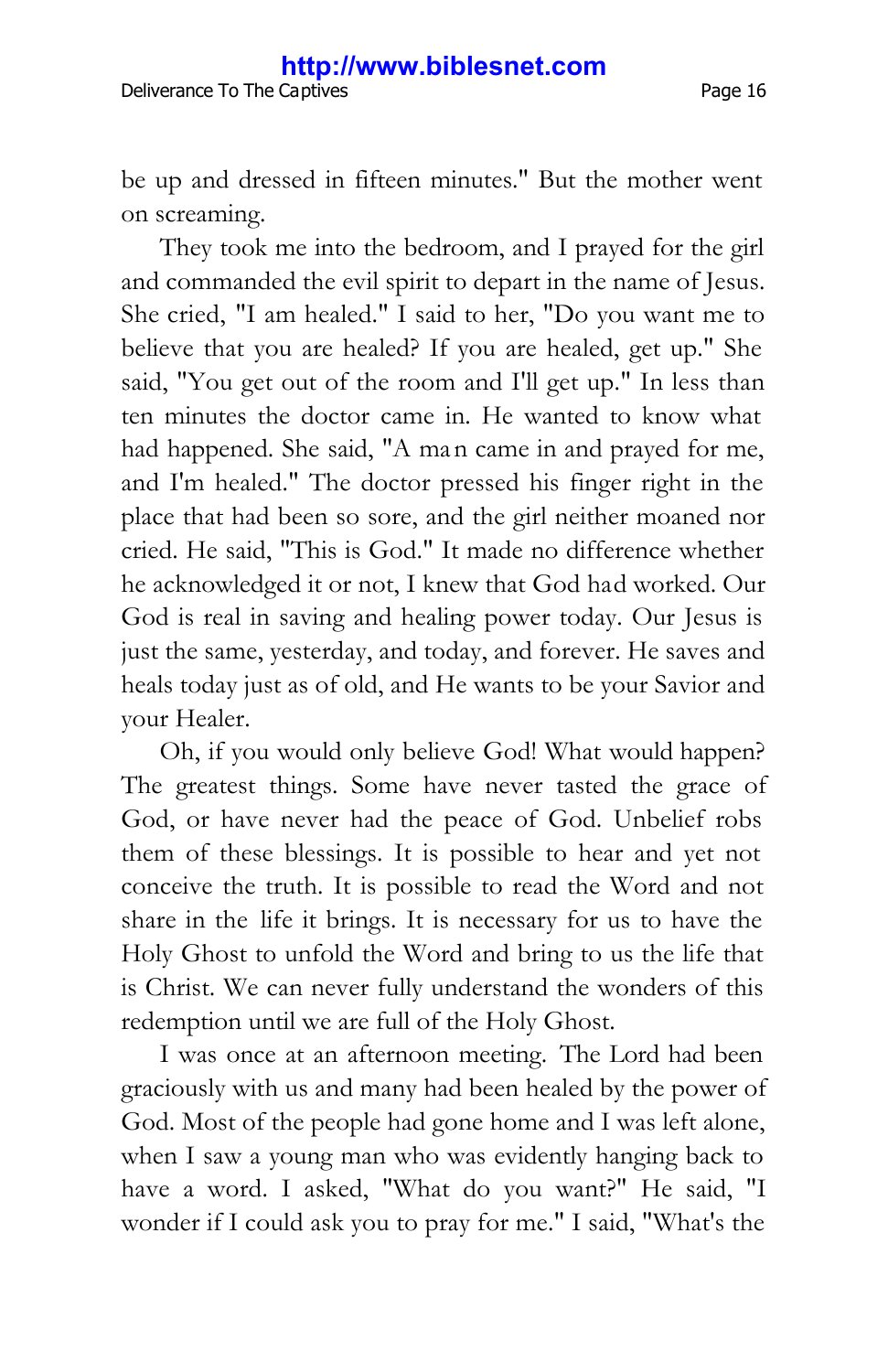trouble?" He said, "Can't you smell?" The young fellow had gone into sin and was suffering the consequences. He said, "I have been turned out of two hospitals. I am broken out all over. I have abscesses all over me." And I could see that he had a bad breaking out at the nose. He said, "I heard you preach, and could not understand about this healing business, and was wondering if there was any hope for me."

I said to him, "Do you know Jesus?" He did not know the first thing about salvation, but I said to him, "Stand still." I placed my hands on his head and then on his loins and cursed that terrible disease in the name of Jesus. He cried out, "I know I'm healed. I can feel a warmth and a glow all over me." I said, "Who did it?" He said, "Your prayers." I said, "No, it was Jesus!" He said, "Was it He? Oh, Jesus! Jesus! Jesus, save me." And that young man went away healed and saved. Oh, what a merciful God we have! What a wonderful Jesus is ours!

Are you oppressed? Cry out to God. It is always good for people to cry out. You may have to cry out. The Holy Ghost and the Word of God will bring to light every hidden, unclean thing that must be revealed. There is always a place of deliverance when you let God search out that, which is spoiling and marring your life. That evil spirit that was in the man in the synagogue cried out "Let us alone!" It was a singular thing that the evil spirit had never cried out like that until Jesus walked into the place where he was. Jesus rebuked the thing, saying, "Hold thy peace and come out of him," and the man was delivered. He is just the same Jesus, exposing the powers of evil, delivering the captives and letting the oppressed go free, purifying them and cleansing their hearts. Those evil spirits that inhabited the man who had the legion did not want to be sent to the pit to be tormented before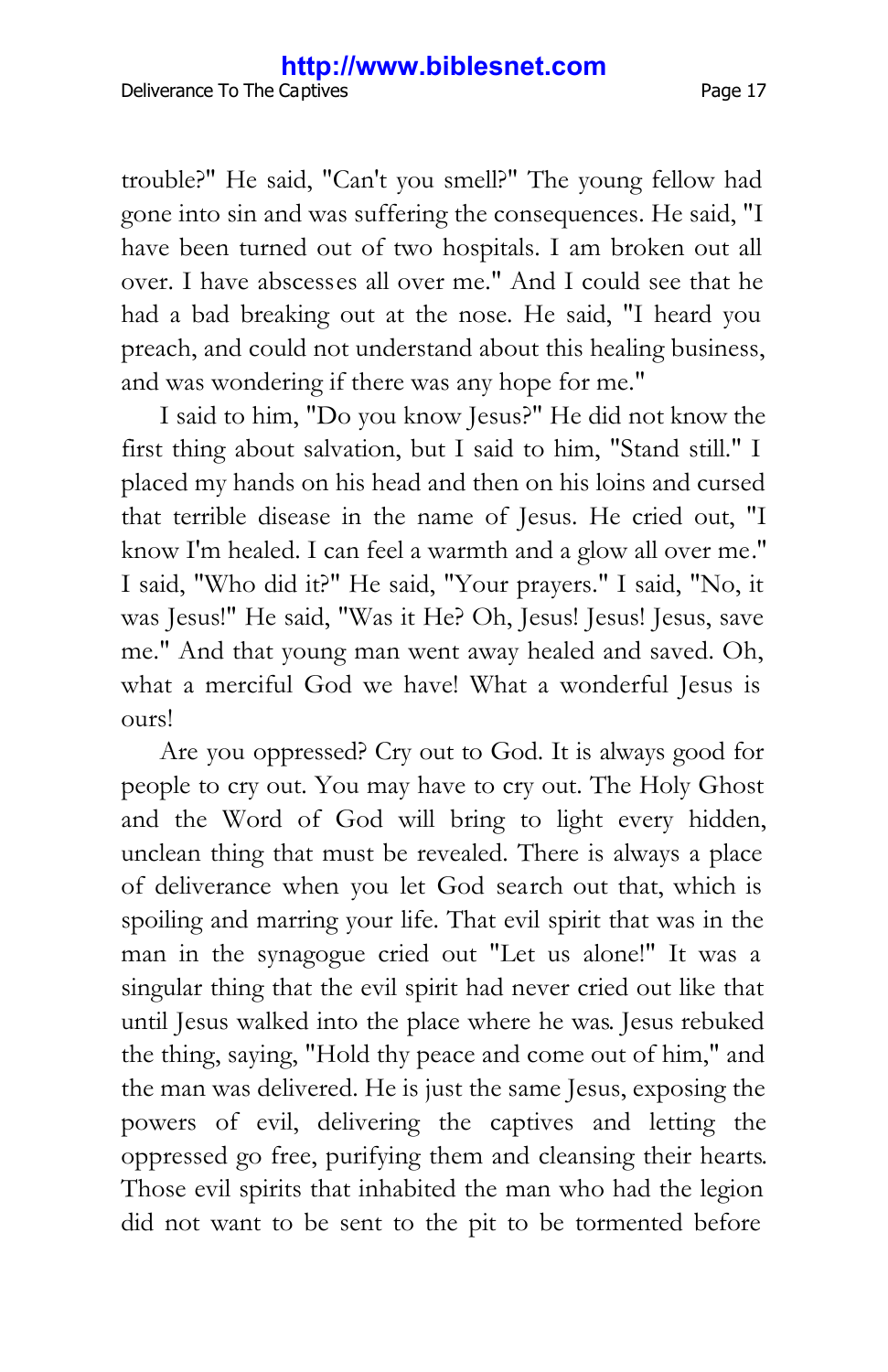#### Deliverance To The Captives **Page 18 http://www.biblesnet.com**

their time, and so they cried out to be sent into the swine. Hell is such an awful place that even the demons hate the thought of going there. How much more should men seek to be saved from the pit?

God is compassionate and says, "Seek ye the Lord while He may be found." And He has further stated, "Whosoever shall call on the name of the Lord shall be saved." Seek Him now, call on His name right now, and there is forgiveness, healing, redemption, deliverance, and everything you need for you right here and now, and that which will satisfy you throughout eternity."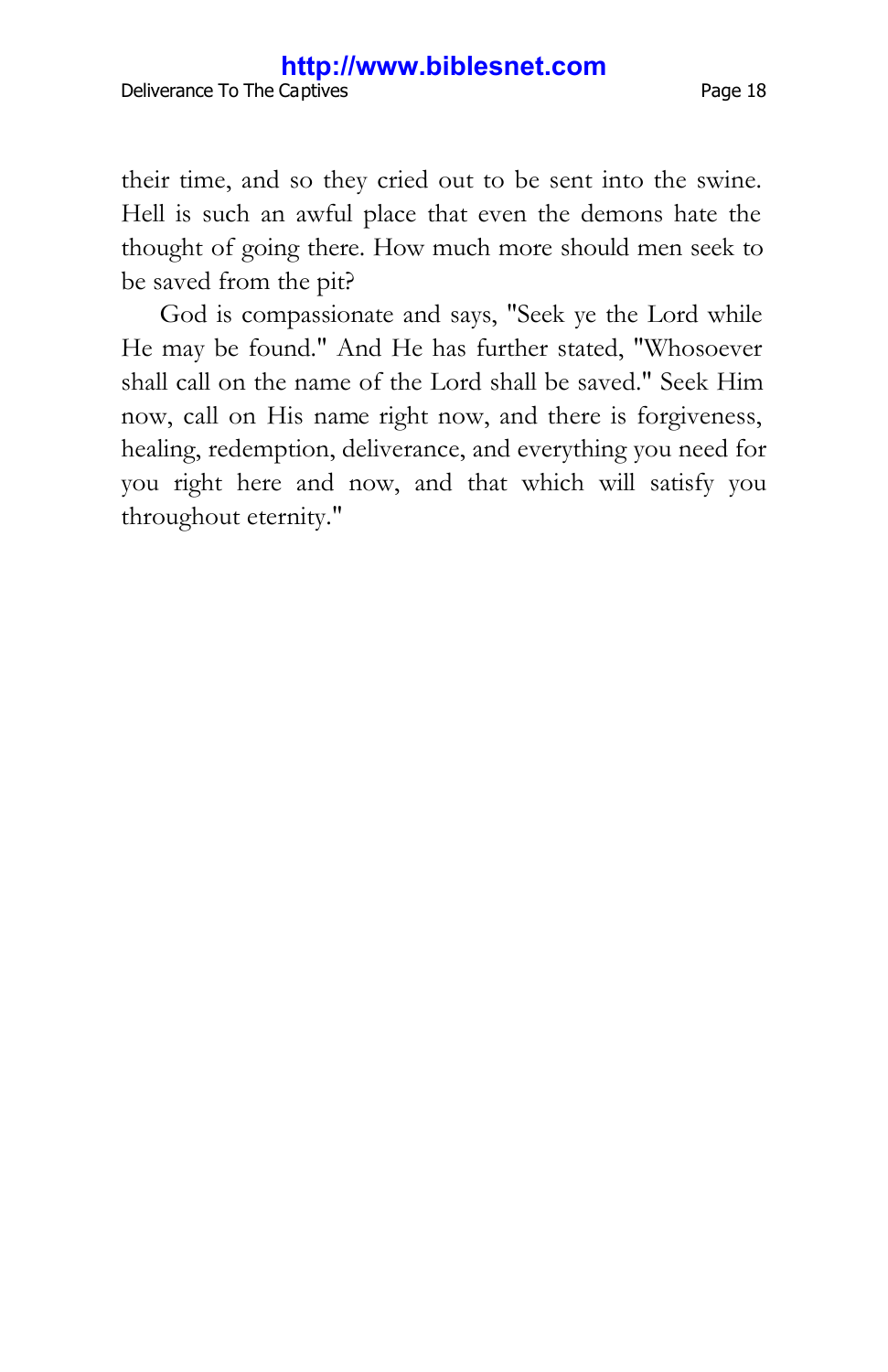# *Chapter Three* **The Power of the Name** Read Acts 3:1-16

<span id="page-18-0"></span>All things are possible through the name of Jesus. God hath highly exalted Him, and given Him the name, which is above every name, that at the name of Jesus every knee should bow. There is power to overcome everything in the world through the name of Jesus. I am looking forward to a wonderful union through the name of Jesus. There is none other name under heaven given among men, whereby we must be saved.

I want to instill into you a sense of the power, the virtue and the glory of that name. Six people went into the house of a sick man to pray for him. He was an Episcopal vicar, and lay in bed utterly helpless, without even strength to help himself. He had read a little tract about healing and had heard about people praying for the sick, and sent for these friends, who, he thought, could pray the prayer of faith. He was anointed according to James 5:14, but, because he had no immediate manifestation of healing, he wept bitterly. The six people walked out of the room, somewhat crestfallen to see the man lying there in an unchanged condition.

When they were outside, one of the six said, "There is one thing we might have done. I wish you would all go back with me and try it." They went back and all got together in a group. This brother said, "Let us whisper the name of Jesus." At first when they whispered this worthy name nothing seemed to happen. But as they continued to whisper, "Jesus! Jesus! Jesus!" the power began to fall. As they saw that God was beginning to work, their faith and joy increased, and they whispered the name louder and louder. As they did so the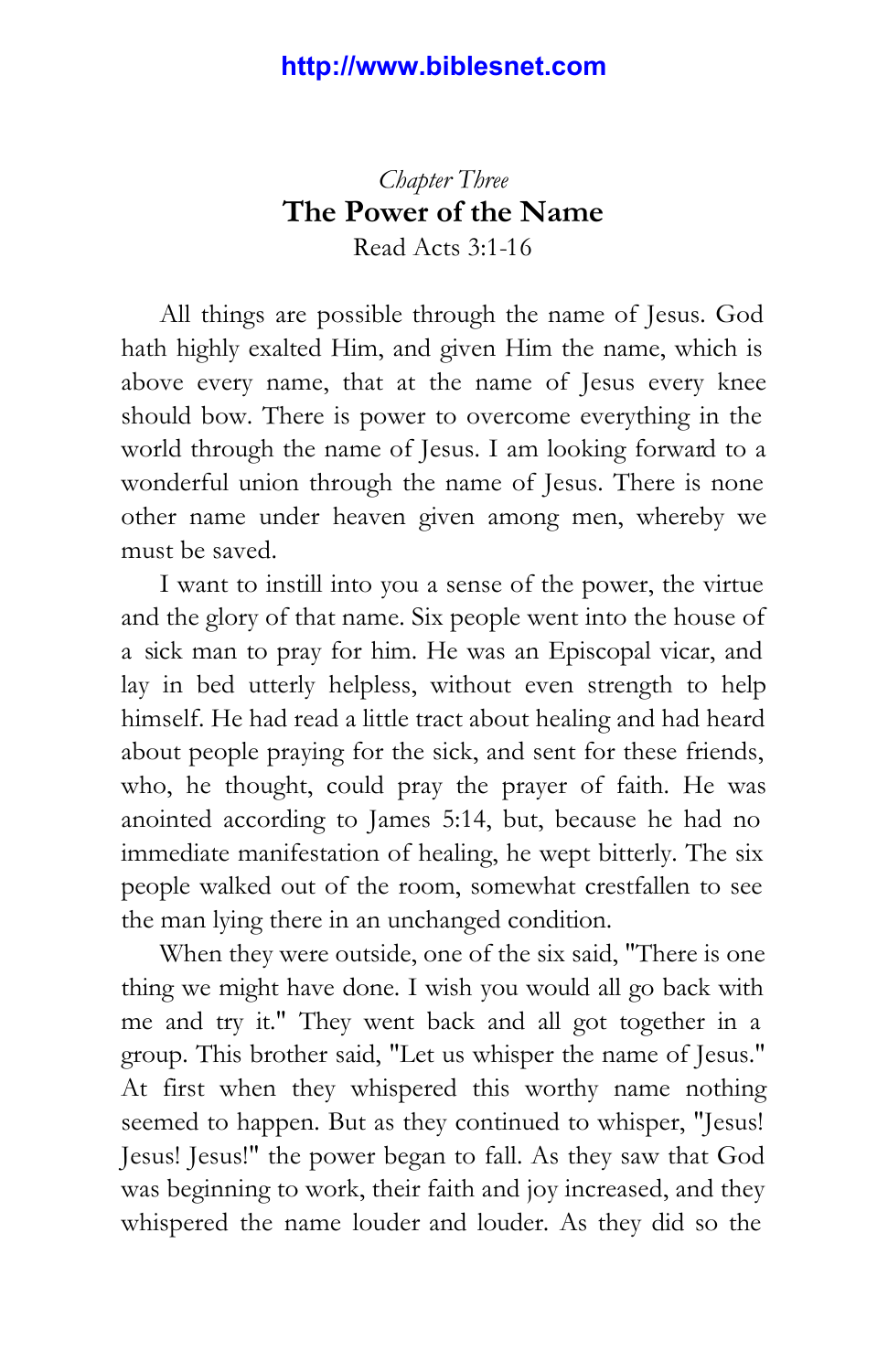man arose from his bed and dressed himself. The secret was just this, those six people had gotten their eyes off the sick man, and they were just taken up with the Lord Jesus Himself, and their faith grasped the power that there is in His name. O, if people would only appreciate the power that there is in this name, there is no telling what would happen.

I know that through His name and through the power of His name we have access to God. The very face of Jesus fills the whole place with glory. All over the world there are people magnifying that name, and O, what a joy it is for me to utter it.

One day I went up into the mountain to pray. I had a wonderful day. It was one of the high mountains of Wales. I heard of one man going up this mountain to pray, and the Spirit of the Lord met him so wonderfully that his face shone like that of an angel when he returned. Every one in the village was talking about it. As I went up to this mountain and spent the day in the presence of the Lord, His wonderful power seemed to envelop and saturate and fill me.

Two years before this time there had come to our house two lads from Wales. They were just ordinary lads, but they became very zealous for God. They came to our mission and saw some of the works of God. They said to me, "We would not be surprised if the Lord brings you down to Wales to raise our Lazarus." They explained that the leader of their assembly was a man who had spent his days working in a tin mine and his nights preaching, and the result was that he had collapsed, gone into consumption, and for four years he had been a helpless invalid, having to be fed with a spoon.

While I was up on that mountain top I was reminded of the transfiguration scene, and I felt that the Lord's only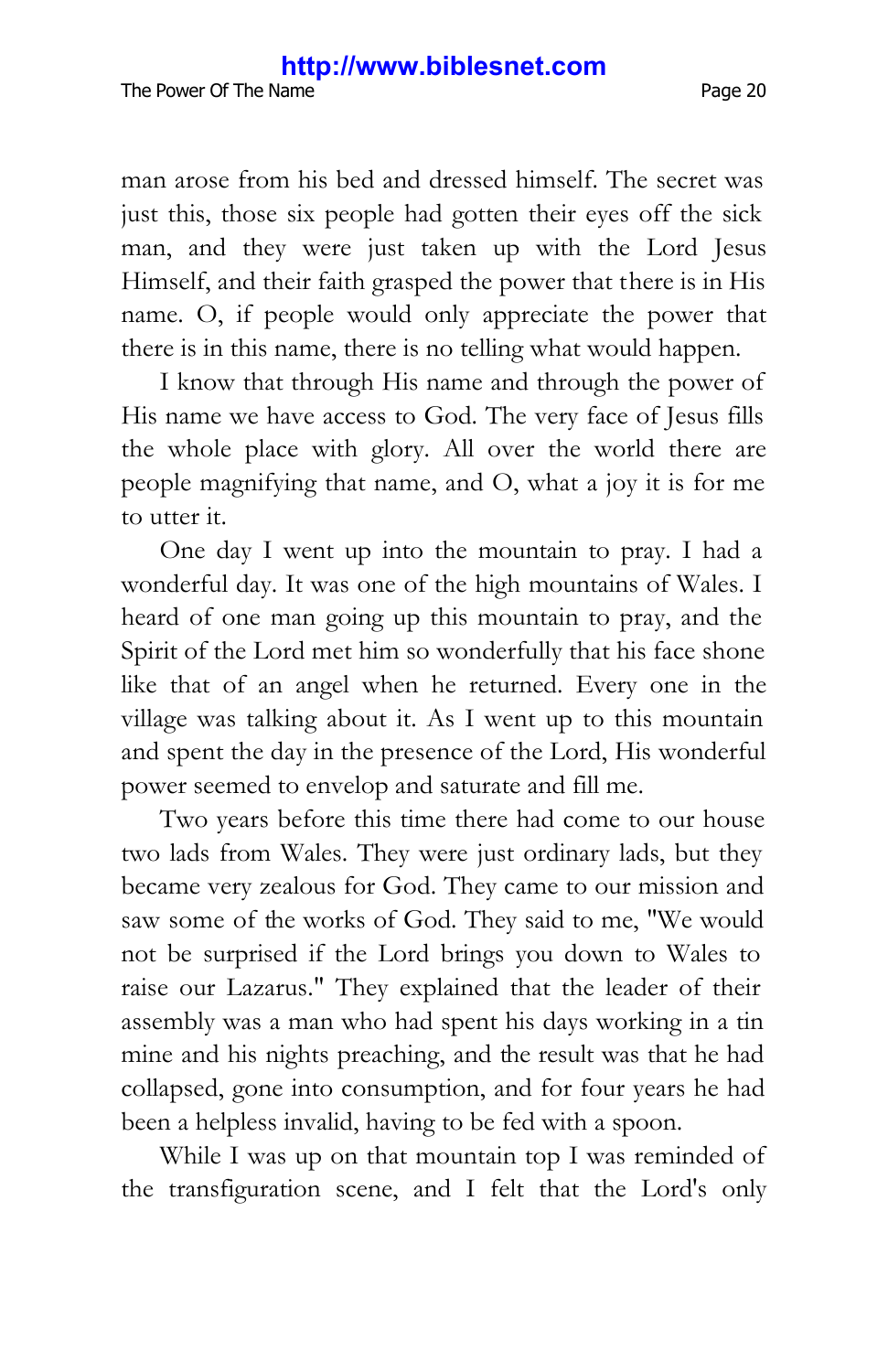purpose in taking us into the glory was to fit us for greater usefulness in the valley.

*Tongues and Interpretation:* "The living God has chosen us for His divine inheritance, and He it is who is preparing us for our ministry, that it may be of God and not of man."

As I was on the mountain top that day, the Lord said to me, "I want you to go and raise Lazarus." I told the brother who accompanied me of this, and when we got down to the valley, I wrote a postcard: "When I was up on the mountain praying today, God told me that I was to go and raise Lazarus." I addressed the postcard to the man in the place whose name had been given to me by the two lads. When we arrived at the place we went to the man to whom I had addressed the card. He looked at me and said, "Did you send this?" I said, "Yes." He said, "Do you think we believe in this? Here, take it." And he threw it at me.

The man called a servant and said, "Take this man and show him Lazarus." Then he said to me, "The moment you see him you will be ready to go home. Nothing will hold you." Everything he said was true from the natural viewpoint. The man was helpless. He was nothing but a mass of bones with skin stretched over them. There was no life to be seen. Everything in him spoke of decay.

I said to him, "Will you shout? You remember that at Jericho the people shouted while the walls were still up. God has like victory for you if you will only believe." But I could not get him to believe. There was not an atom of faith there. He had made up his mind not to ha ve anything.

It is a blessed thing to learn that God's word can never fail. Never hearken to human plans. God can work mightily when you persist in believing Him in spite of discouragements from the human standpoint. When I got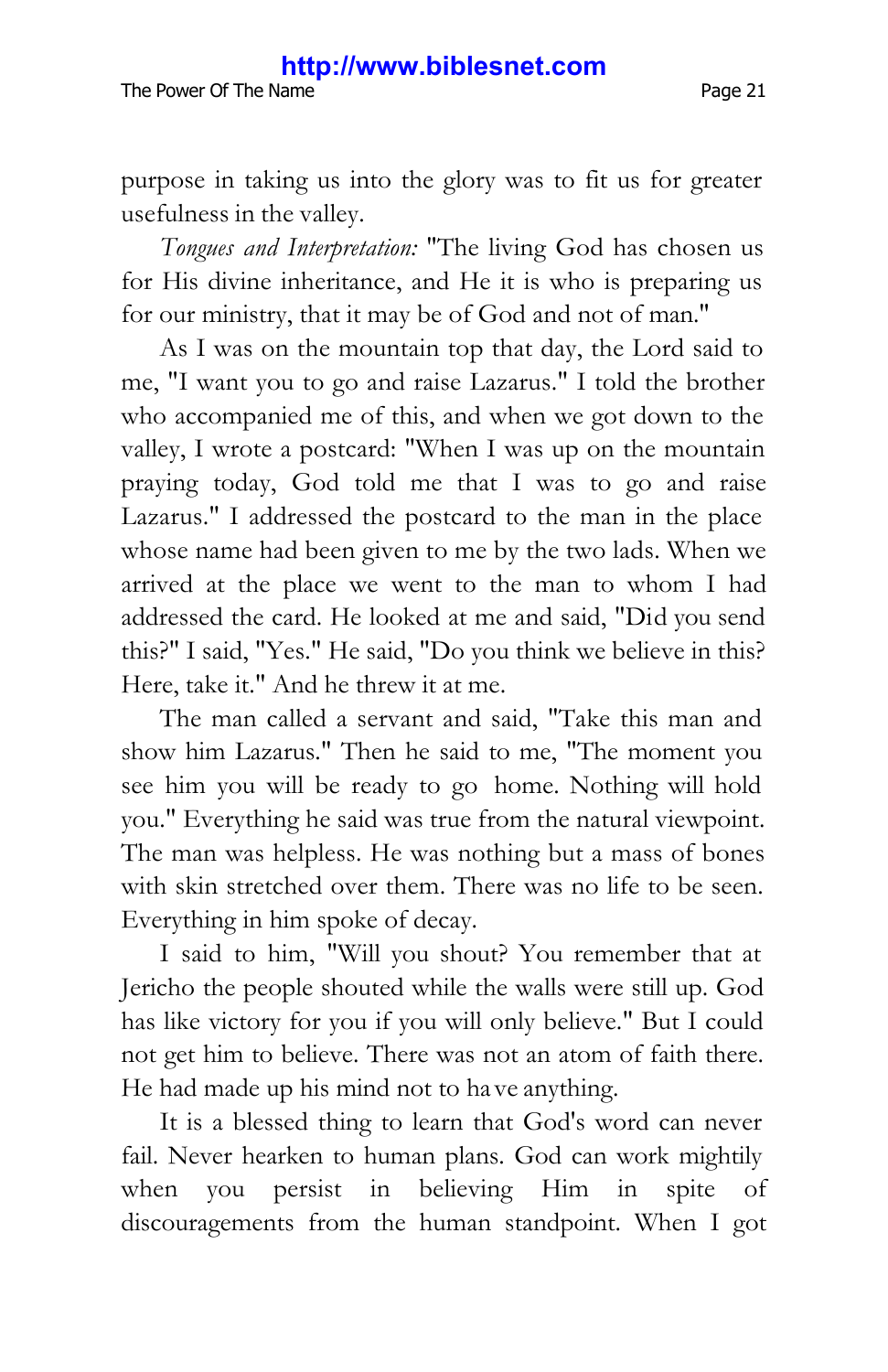back to the man to whom I had sent the postcard, he asked, "Are you ready to go now?"

I am not moved by what I see. I am *moved only by what I believe.* I know this -- no man looks at appearances if he believes. No man considers how he feels if he believes. The man who believes God has it. Every man who comes into the Pentecostal condition can laugh at all things and believe God. There is something in the Pentecostal work that is different from anything else in the world. Somehow, in Pentecost, you know that God is a reality. Wherever the Holy Ghost has right of way, the gifts of the Spirit will be in manifestation; and where these gifts are never in manifestation, I question whether he is present. Pentecostal people are spoiled for anything else than Pentecostal meetings. We want none of the entertainments that the churches are offering. When God comes in He entertains us Himself. *Entertained by the King of kings and Lord of lords!* Oh, it is wonderful.

There were difficult conditions in that Welsh village, and it seemed impossible to get the people to believe. "Ready to go home?" I was asked. But a man and a woman there asked us to come and stay with them. I said, "I want to know how many of you people can pray." No one wanted to pray. I asked if I could get seven people to pray with me for the poor man's deliverance. I said to the two people who were going to entertain us, "I will count on you two, and there is my friend and myself, and we need three others." I told the people that I trusted that some of them would awaken to their privilege and come in the morning and join us in prayer for the raising of Lazarus. It will never do to give way to human opinions. If God says a thing, you are to believe it.

I told the people that I would not eat anything that night. When I got to bed it seemed as if the devil tried to place on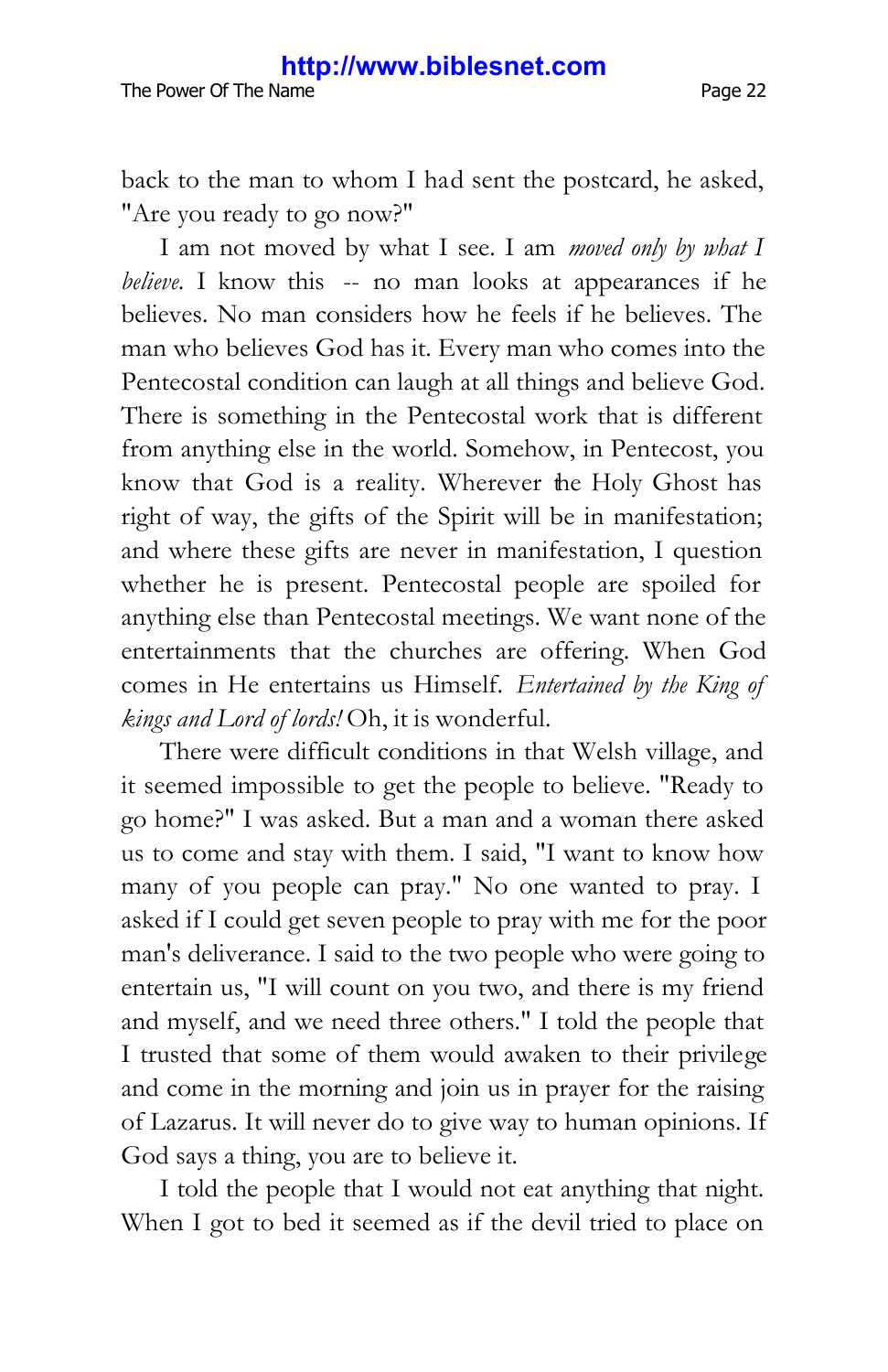me everything that he had placed on that poor man in the bed. When I awoke I had a cough and all the weakness of a tubercular patient. I rolled out of bed on to the floor and cried out to God to deliver me from the power of the devil. I shouted loud enough to wake everybody in the house, but nobody was disturbed. God gave victory, and I got back into bed again as free as ever I was in my life. At 5 o'clock the Lord awakened me and said to me, "Don't break bread until you break it round My table." At six o'clock He gave me these words, "And I will raise him up." I put my elbow into the fellow who was sleeping with me. He said, "Ugh!" I put my elbow into him again and said, "Do you hear? The Lord says that He will raise him up."

At 8 o'clock they said to me, "Have a little refreshment." But I have found prayer and fasting the greatest joy, and you will always find it so when you are led by God. When we went to the house where Lazarus lived there were eight of us altogether. No one can prove to me that God does not always answer prayer. He always does *more* than that. He always gives the exceedingly abundant above all we ask or think.

I shall never forget how the power of God fell on us as we went into that sick man's room. O, it was lovely! As we circled round the bed I got one brother to hold one of the sick man's hands and I held the other; and we each held the hand of the person next to us. I said, "We are not going to pray, we are just going to use the name of Jesus." We all knelt down and whispered that one word, "Jesus! Jesus! Jesus!" The power of God fell and then it lifted. Five times the power of God fell and then it remained. But the person who was in the bed was unmoved. Two years previous someone had come along and had tried to raise him up, and the devil had used his lack of success as a means of discouraging Lazarus. I said,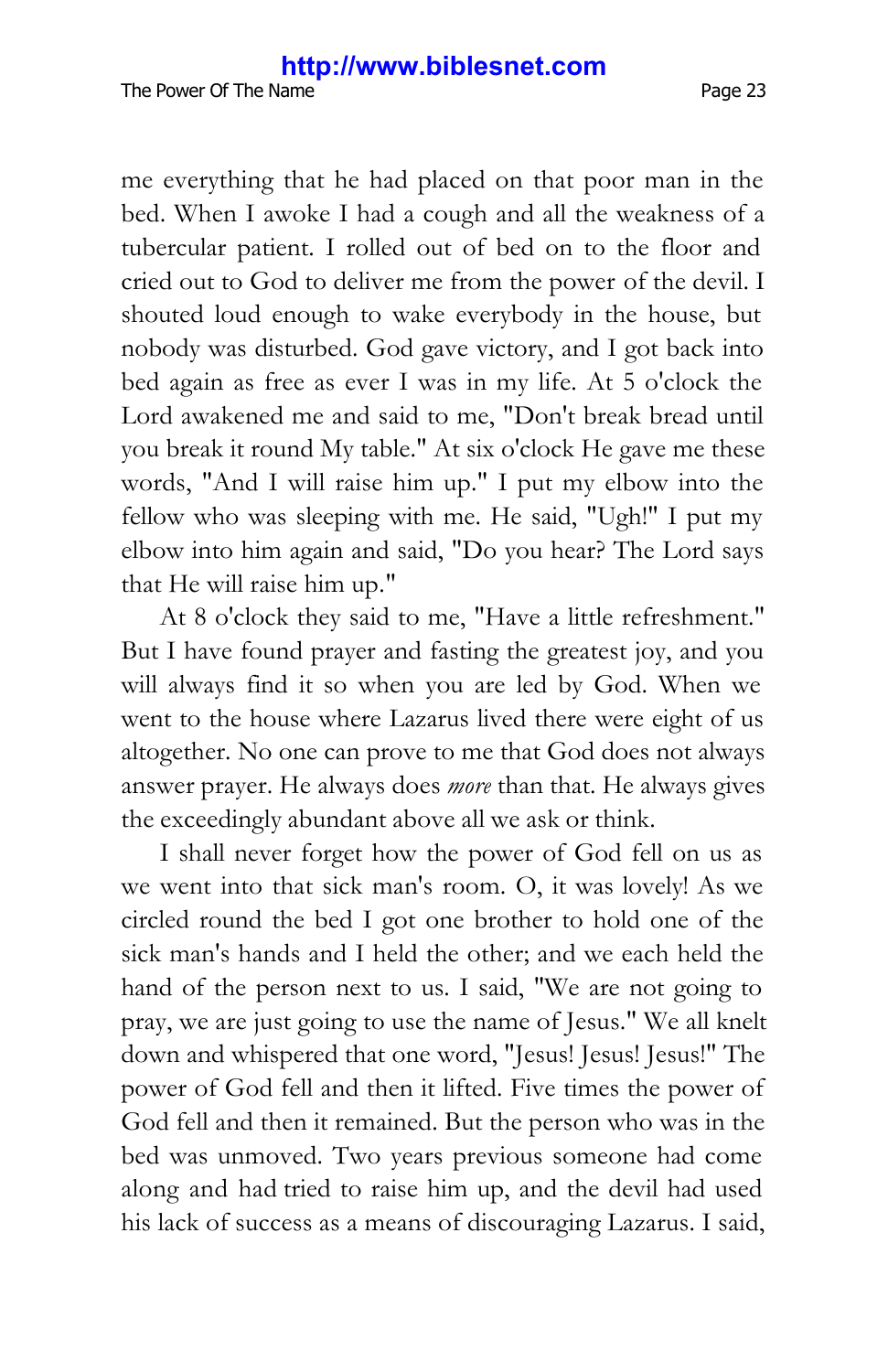The Power Of The Name **Page 24** 

"I don't care what the devil says; if God says he will raise you up it must be so. Forget everything else except what God says about Jesus."

The sixth time the power fell and the sick man's lips began moving and the tears began to fall. I said to him, "The power of God is here; it is yours to accept it." He said, "I have been bitter in my heart, and I know I have grieved the Spirit of God. Here I am helpless. I cannot lift my hands, nor even lift a spoon to my mouth." I said, "Repent, and God will hear you." He repented and cried out, "O God, let this be to Thy glory." As he said this the virtue of the Lord went right through him.

I have asked the Lord to never let me tell this story except as it was, for I realize that God cannot bless exaggerations. As we again said, "Jesus! Jesus! Jesus!" the bed shook, and the man shook. I said to the people that were with me, "You can all go down stairs right away. This is all God. I'm not going to assist him." I sat and watched that man get up and dress himself. We sang the doxology as he walked down the steps. I said to him, "Now tell what has happened."

It was soon noised abroad that Lazarus had been raised up and the people came from Llanelly and all the district round to see him and hear his testimony. And God brought salvation to many. This man told right out in the open air what God had done, and as a result many were convicted and converted. All this came through the name of Jesus, through faith in His name, yea, the faith that is by Him gave this sick man perfect soundness in the presence of them all.

Peter and John were helpless, were illiterate, they had no college education. They had been with Jesus. To them had come a wonderful revelation of the power of the name of Jesus. They had handed out the bread and fish after Jesus had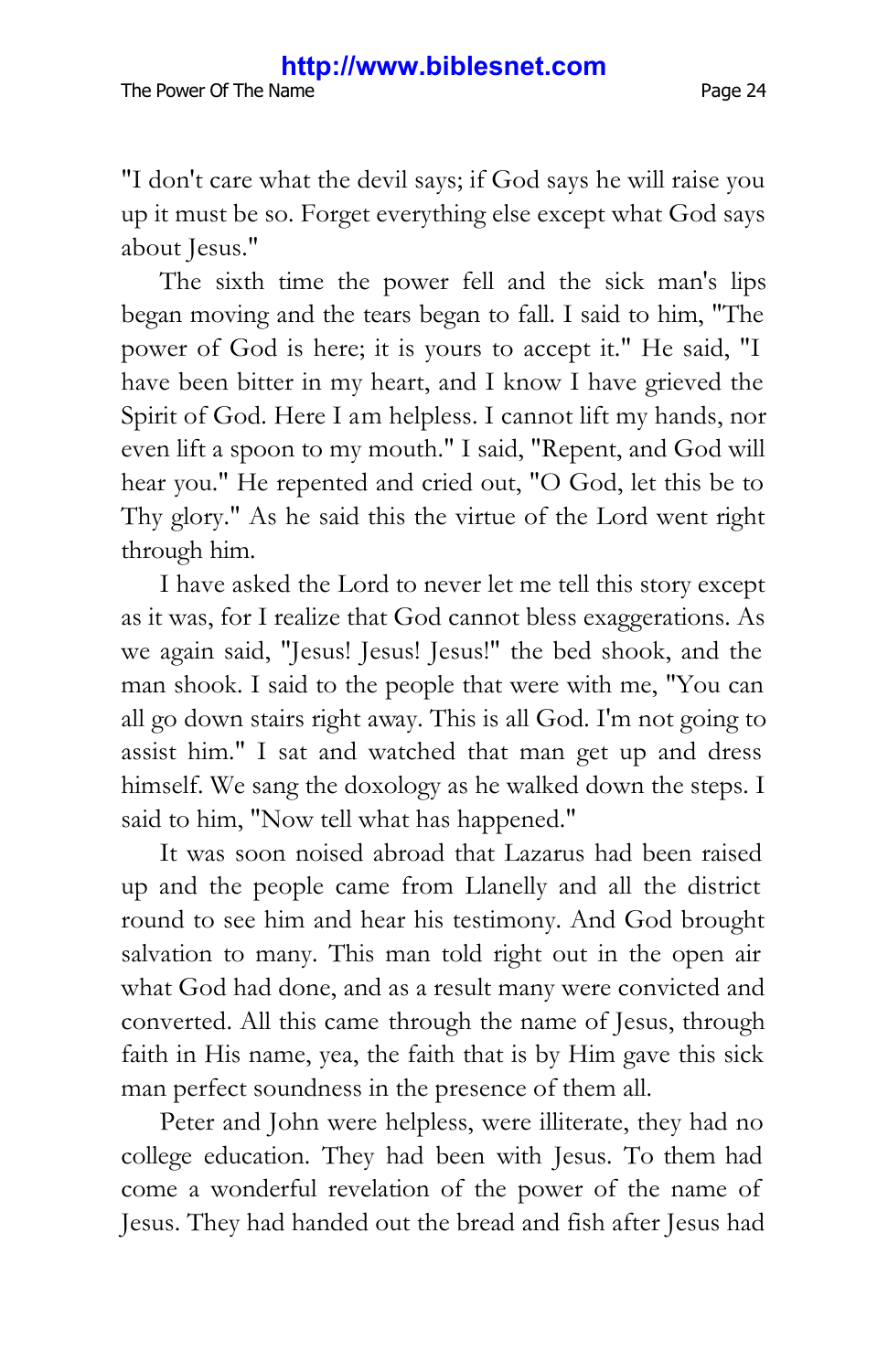multiplied them. They had sat at the table with him and John had often gazed into His face. Peter had often to be rebuked, but Jesus manifested His love to Peter through it all. Yea, He loved Peter, the wayward one. O, He's a wonderful lover! I have been wayward, I have been stubborn, I had an unmanageable temper at one time, but how patient He has been. I am here to tell you that there is power in Jesus and in his wondrous name to transform anyone, to heal anyone.

If you will see Him as God's Lamb, as God's beloved Son who had laid upon Him the iniquity of us all, if only you will see that Jesus paid the whole price for our redemption that we might be free, you can enter into your purchased inheritance of salvation, of life and of power.

Poor Peter, and poor John! They had no money! But they had faith, they had the power of the Holy Ghost, they had God. You can have God even though you have nothing else. Even though you have lost your character you can have God. I have seen the worst men saved by the power of God.

I was one day preaching about the name of Jesus and there was a man leaning against a lamppost, listening. It took a lamppost to enable him to keep on his feet. We had finished our open-air meeting, and the man was still leaning against the post. I asked him, "Are you sick?" He showed me his hand and I saw beneath his coat, he had a silver handled dagger. He told me that he was on his way to kill his unfaithful wife, but that he had heard me speaking about the power of the name of Jesus and could not get away. He said that he felt just helpless. I said, "Get you down." And there on the square, with people passing up and down, he got saved.

I took him to my home and put on him a new suit. I saw that there was something in that man that God could use. He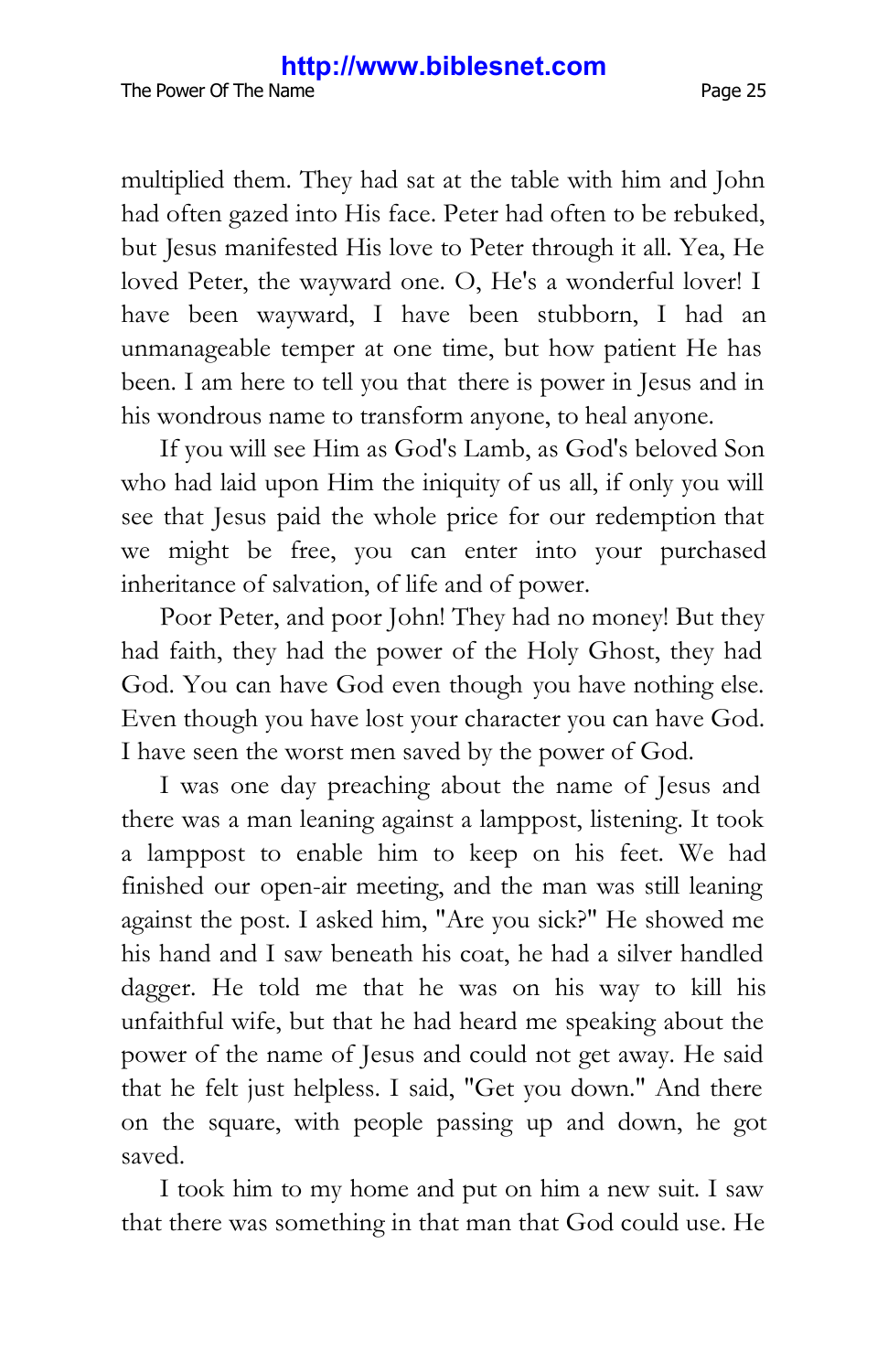said to me the next morning, "God has revealed Jesus to me; I see that all has been laid upon Jesus." I lent him some money, and he soon got together a wonderful little home. His faithless wife was living with another man, but he invited her back to the home that he had prepared for her. She came: and, where enmity and hatred had been before, the whole situation was transformed by love. God made that man a minister wherever he went. There is power in the name of Jesus everywhere. God can save to the uttermost.

There comes before me a meeting we had in Stockholm that I shall ever bear in mind. There was a home for incurables there and one of the inmates was brought to the meeting. He had palsy and was shaking all over. He stood up before 3,000 people and came to the platform, supported by two others. The power of God fell on him as I anointed him in the name of Jesus. The moment I touched him he dropped his crutch and began to walk in the name of Jesus. He walked down the steps and round that great building in view of all the people. There is nothing that our God cannot do. He will do everything if you will dare to believe.

Someone said to me, "Will you go to this Home for Incurables?" They took me there on my rest day. They brought out the sick people into a great corridor and in one hour the Lord set about twenty of them free.

The name of Jesus is so marvelous. Peter and John had no conception of all that was in that name; neither had the man, lame from his mother's womb, who was laid daily at the gate; but they had faith to say, "In the name of Jesus Christ of Nazareth, rise up and walk." And as Peter took him by the right hand, and lifted him up, immediately his feet and anklebones received strength, and he went into the temple with them, walking and leaping and praising God. How can it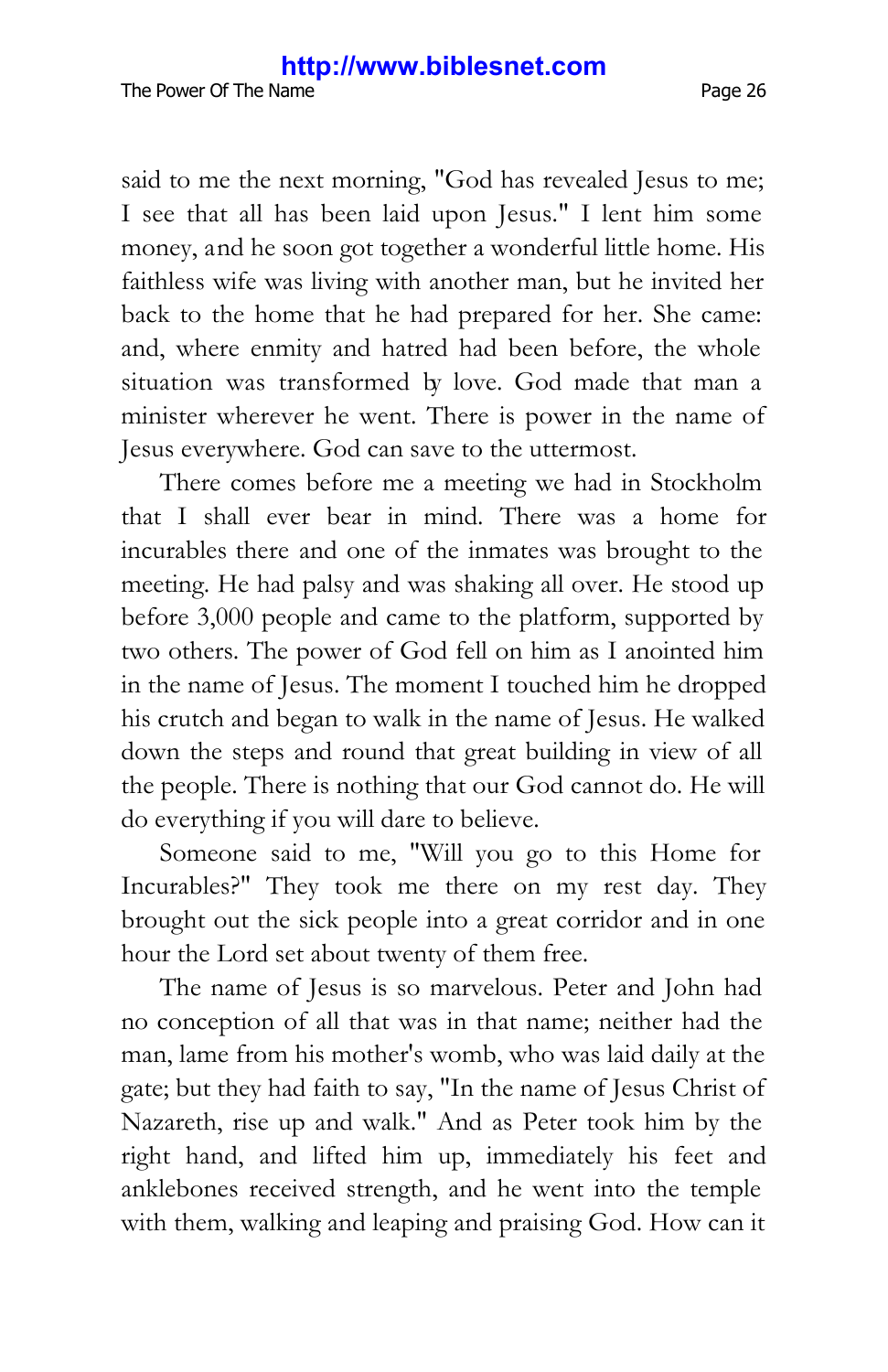The Power Of The Name **Page 27 Page 27** 

be done? Through His name, through faith in His name, through faith which is by Him.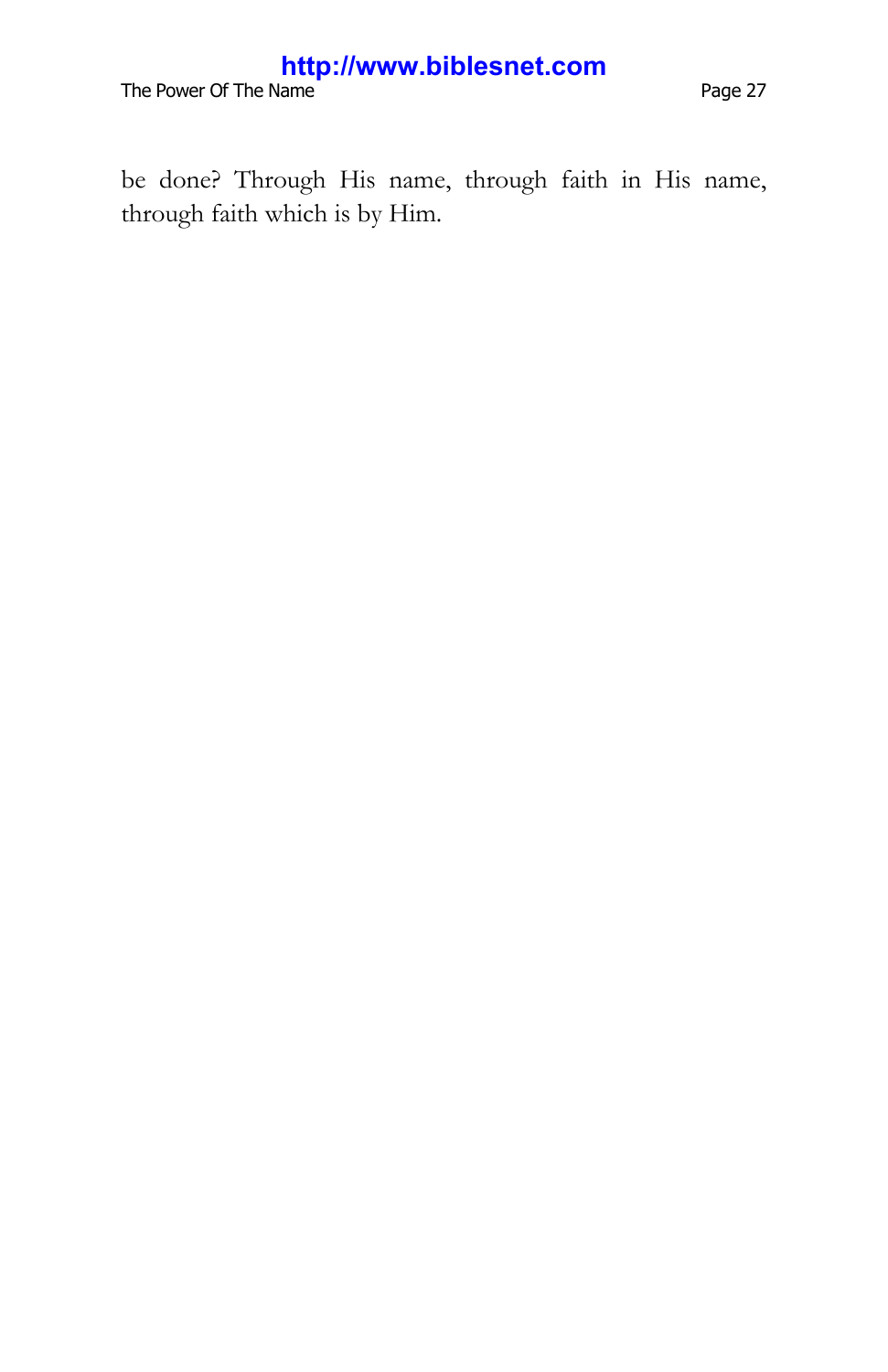# <span id="page-27-0"></span>*Chapter Four* **Wilt Thou Be Made Whole?** Read John 5:1-24

I believe the word of God is so powerful that it can transform any and every life. There is power in God's word to make that, which does not appear to appear. There is executive power in the word that proceeds from His lips. The psalmist tells us, "He sent His word and healed them" (Ps. 107:20); and do you think that word has diminished in its power? I tell you nay, but God's word can bring things to pass today as of old.

The psalmist said, "Before I was afflicted I went astray; but now have I kept Thy word." And again, "It is good for me that I have been afflicted; that I might learn Thy statutes" (Ps. 119:67,71). And if our afflictions will bring us to the place where we see that we cannot live by bread alone, but must partake of every word that proceedeth out of the mouth of God, they will have served a blessed purpose. But I want you to realize that there is a life of purity, a life made clean through the word He has spoken, in which, through faith, you can glorify God with a body that is free from sickness, as well as with a spirit set free from the bondage of Satan.

Here they lay, a great multitude of impotent folk, of blind, halt, withered, around the pool, waiting for the moving of the water. Did Jesus heal everybody? He left many around that pool unhealed. There were doubtless many who had their eyes on the pool and who had no eyes for Jesus. There are many today who have their confidence all the time in things seen. If they would only get their eyes on God instead of on natural things, how quickly they would be helped.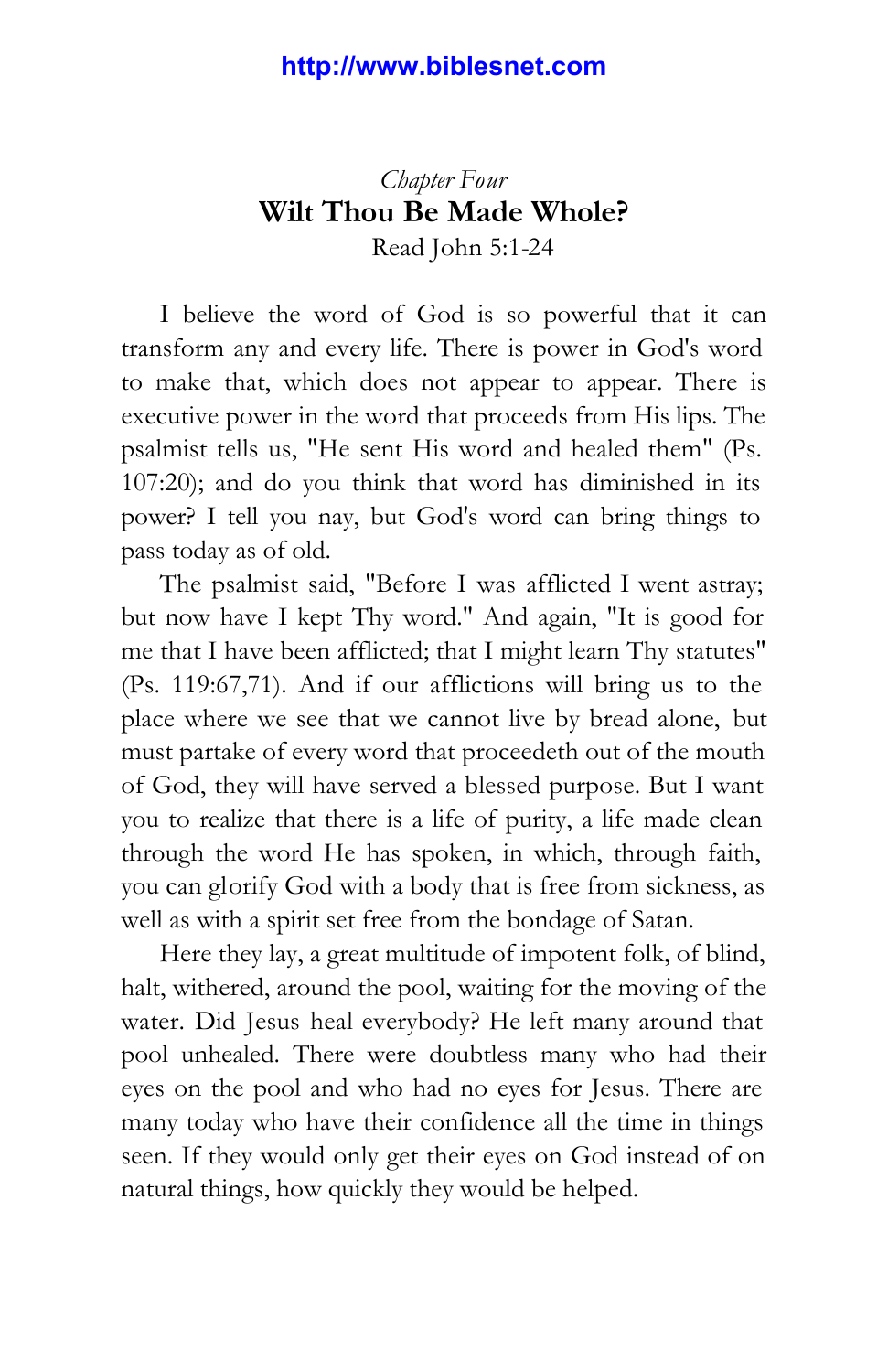Wilt Thou Be Made Whole **Page 29** 

The question arises, is salvation and healing for all? It is for all who will press right in and get their portion. You remember the case of that Syrophenician woman who wanted the devil cast out of her daughter. Jesus said to her, "Let the children first be filled: for it is not meet to take the children's bread, and to cast it unto the dogs." Note, healing, and deliverance are here spoken of by the Master as "the children's bread"; so, if you are a child of God, you can surely press in for your portion.

The Syrophenician woman (Mark 7:24-30) purposed to get from the Lord what she was after, and she said, "Yes, Lord: yet the dogs under the table eat of the children's crumbs." Jesus was stirred as He saw the faith of this woman, and He told her, "For this saying go thy way; the devil is gone out of thy daughter." Today there are many children of God refusing their blood-purchased portion of health in Christ and are throwing it away, while sinners are pressing through and picking it up from under the table, as it were, and are finding the cure not only for their bodies, but for their spirits and souls as well. The Syrophenician woman went home and found that the devil had indeed gone out of her daughter. Today there is bread, there is life, and there is health for every child of God through his all-powerful Word.

The Word can drive every disease away from your body. It is your portion in Christ, Him who is our bread, our life, our health, our all in all. And though you may be deep in sin, you can come to Him in repentance, and he will forgive and cleanse and will receive them. There is a promise in the last verse in Joel, "I will cleanse their blood that I have not cleansed." This is as much as to say He will provide new life within. The life of Jesus Christ, God's Son, can so purify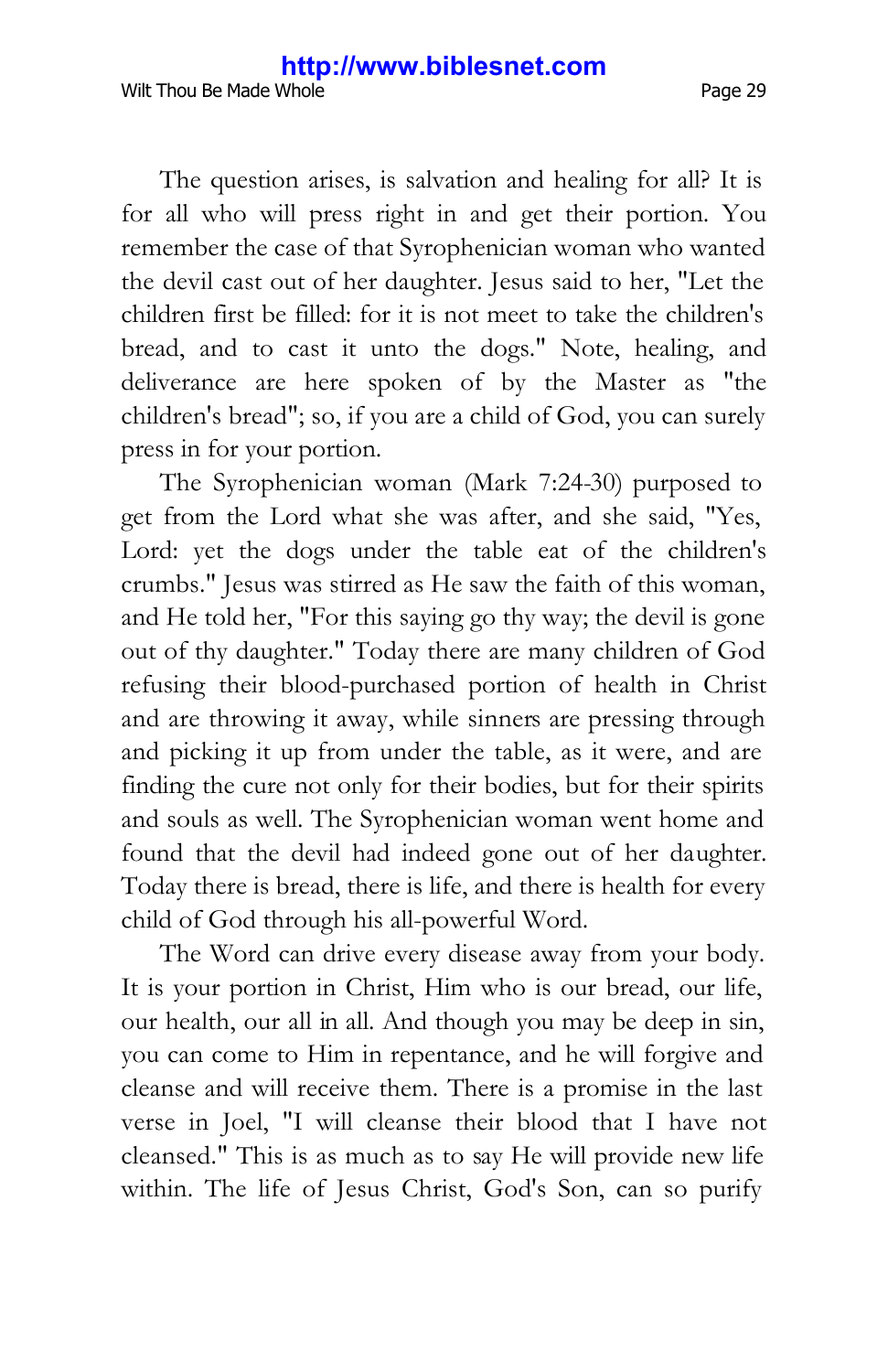men's hearts and minds that they become entirely transformed, spirit, soul and body."

There they are round the pool; and this man had been there a long time. His infirmity was of thirty-eight years standing. Now and again an opportunity would come, as the angel stirred the waters, but his heart would be made sick as he saw another step in and be healed before him. But one day Jesus was passing that way, and seeing him lying there in that sad condition, enquired, "Wilt thou be made whole?" Jesus said it, and His word is from everlasting to everlasting. This is His word to you, poor, tried and tested one today. You may say, like this poor impotent man, "I have missed every opportunity up till now." Never mind about that -- *Wilt thou be made whole?*

I visited a woman who had been suffering for many years. She was all twisted up with rheumatism and had been two years in bed. I said to her, "What makes you lie here?" She said, "I've come to the conclusion that I have a thorn in the flesh." I said, "To what wonderful degree of righteousness have you attained that you have to have a thorn in the flesh? Have you had such an abundance of divine revelations that there is danger of your being exalted above measure?" She said, "I believe it is the Lord who is causing me to suffer." I said, "You believe it is the Lord's will for you to suffer, and you are trying to get out of it as quickly as you can. There are doctor's bottles all over the place. Get out of your hiding place and confess that you are a sinner. If you'll get rid of your self- righteousness, God will do something for you. Drop the idea that you are so holy that God has got to afflict you. Sin is the cause of your sickness and not righteousness. Disease is not caused by righteousness, but by sin."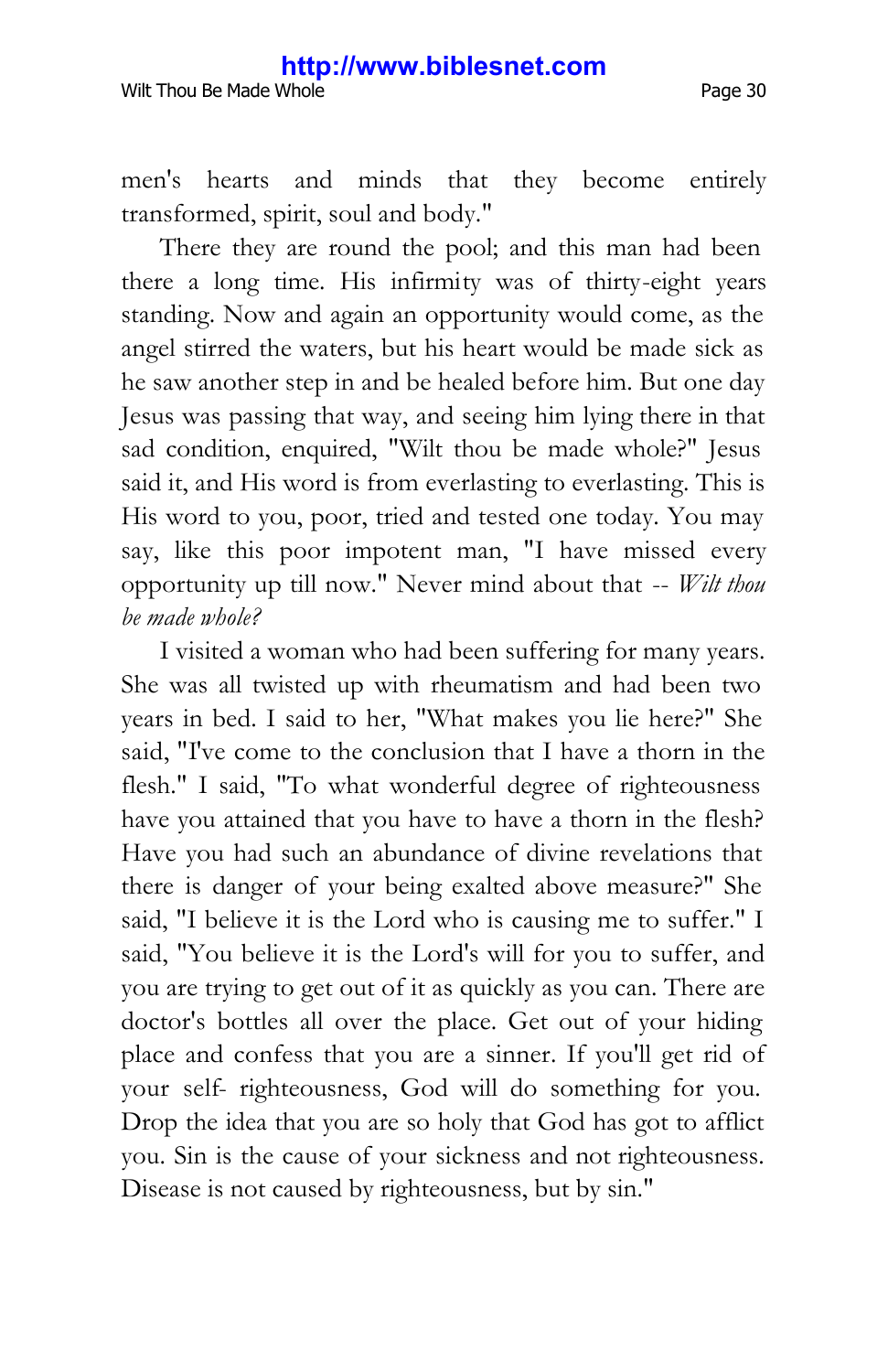Wilt Thou Be Made Whole **Page 31** 

There is healing through the blood of Christ and deliverance for every captive. God never intended His children to live in misery because of some affliction that comes directly from the devil. A perfect atonement was made at Calvary. I believe that Jesus bore my sins, and I am free from them all. I am justified from all things if I dare believe. He Himself took our infirmities and bare our sicknesses; and if I dare believe, I can be healed.

See this poor, helpless man at the pool. "Wilt thou be made whole?" But there is a difficulty in the way. The man has one eye on the pool and one eye on Jesus. There are many people getting cross-eyed this way these days; they have one eye on the doctor and one on Jesus. If you will only look to Christ and put both your eyes on Him you can be made every whit whole, spirit, soul and body. It is the word of the living God that they that believe should be justified, made free from all things. And whom the Son sets free is free indeed.

You say, "Oh, if I only could believe!" He understands. Jesus knew he had been a long time in that case. He is full of compassion. He knows that kidney trouble, He knows those corns, and He knows that neuralgia. There is nothing he does not know. He only wants a chance to show Himself merciful and gracious to you. But He wants to encourage you to believe Him. If thou canst only believe, thou canst be saved and healed. Dare to believe that Jesus was wounded for your transgressions, was bruised for your iniquities, was chastised that you might have peace, and that by His stripes there is healing for you right here and now. You have failed because you have not believed Him. Cry out to Him even now, "Lord, I believe, help Thou mine unbelief."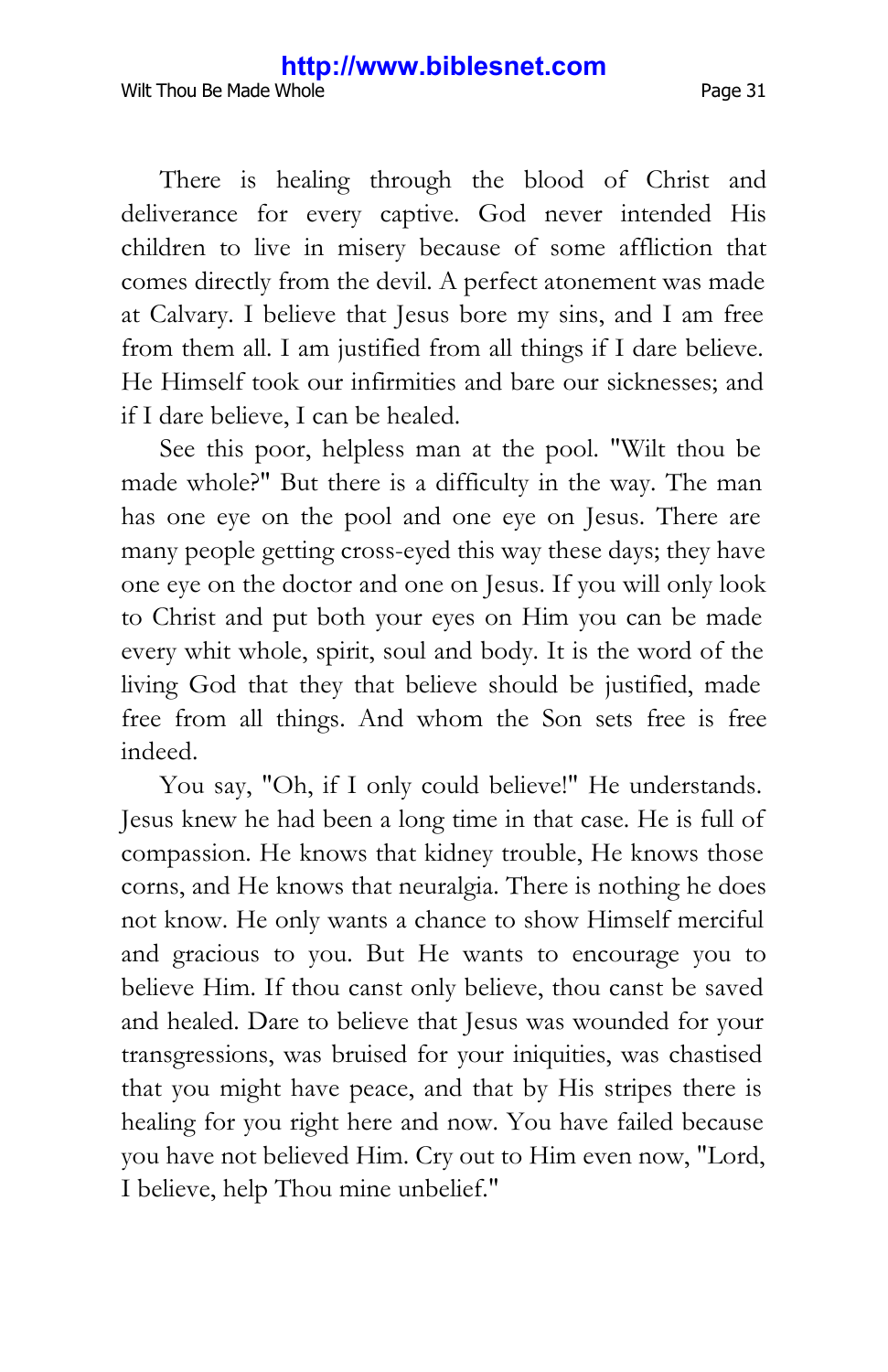I was in Long Beach, California one day, and with a friend, was passing a hotel. He told me of a doctor there who had a diseased leg; that he had been suffering from it for six years, and could not get out. We went up to his room and found four doctors there. I said, "Well, doctor, I see you have plenty on, I'll call again another day." I was passing at another time, and the Holy Spirit said, "Go join thyself to him." Poor doctor! He surely was in a bad condition. He said, "I have been like this for six years, and nothing human can help me." I said, "You need God Almighty." People are trying to patch up their lives; but you cannot do anything without God. I talked to him for a while about the Lord, and then prayed for him. I cried, "Come out of him, in the name of Jesus." The doctor cried, "It's all gone!"

At that meeting there was an old man helping his son to the altar. He said, "He has fits--many every day." Then there was a woman with a cancer. Oh, what sin has done! We read that, when God brought forth His people from Egypt, "there was not one feeble person among their tribes" (Ps. 105:37). No disease! All healed by the power of God! I believe that God wants a people like that today.

I prayed for the sister who had the cancer and she said, "I know I'm free and that God has delivered me." Then they brought the boy with the fits, and I commanded the evil spirits to leave, in the name of Jesus. Then I prayed for the doctor. At the next night's meeting the house was full. I called out, "Now, doctor, what about the diabetes?" He said, "It has gone." Then I said to the old man, "What about your son?" He said, "He hasn't had any fits since." We have a God who answers prayer.

Jesus meant this man at the pool to be a testimony forever. When he had both eyes on Jesus, He said to him,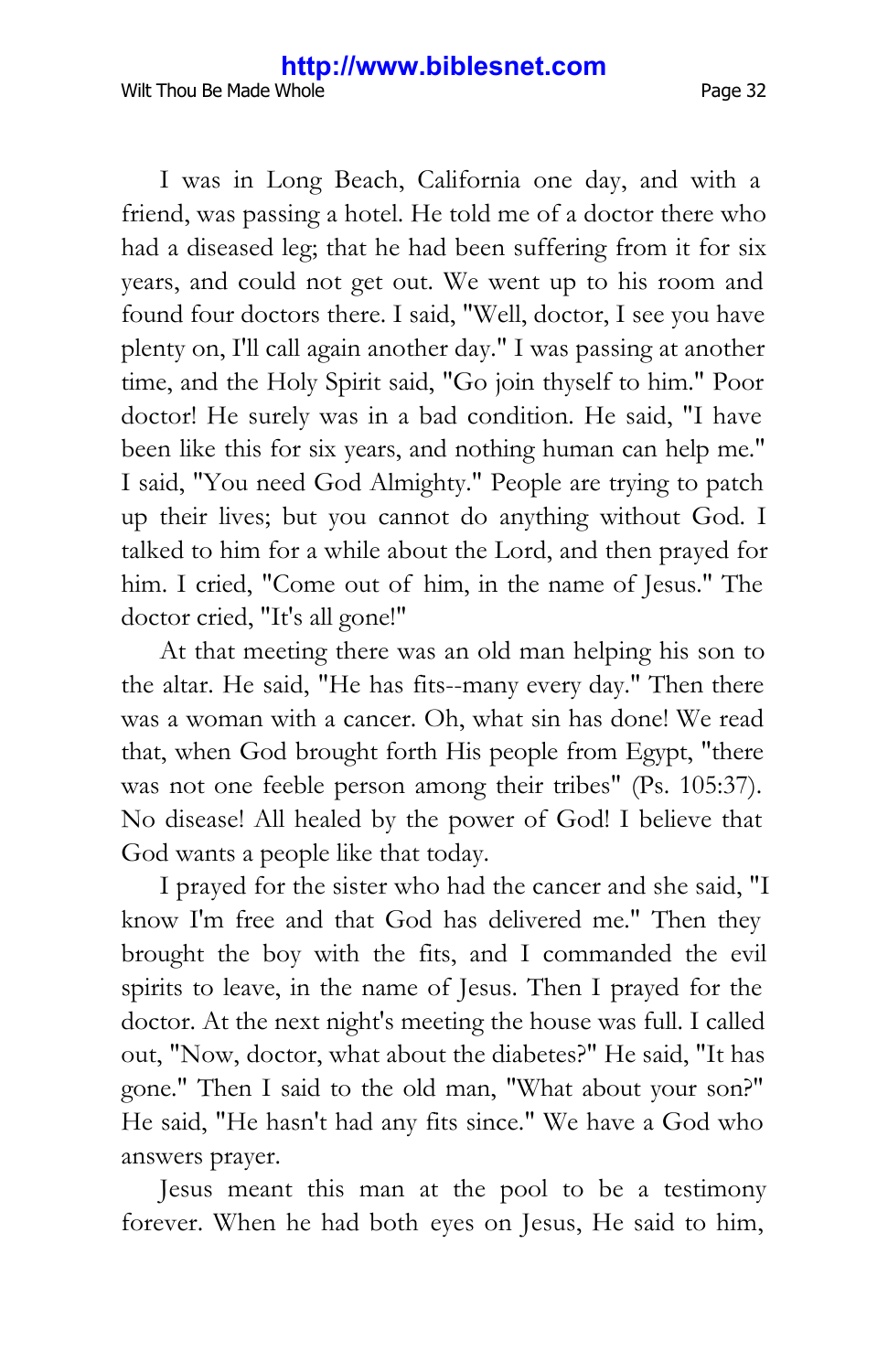"Do the impossible thing. Rise, take up thy bed, and walk." Jesus called on the man with the withered hand to do the impossible--to stretch forth his hand. The man did the impossible thing--he stretched out his hand, and it was made every whit whole. And so with this impotent man--he began to rise, and he found the power of God moving within. He wrapped up his bed and began to walk off. It was the Sabbath day, and there were some of those folks around who think much more of a day than they do of the Lord; and they began to make a fuss. When the power of God is in manifestation, a protest will always come from some hypocrites. Jesus knew all about what the man was going through, and met him again; and this time He said to him, "Behold, thou art made whole: sin no more, lest a worse thing come upon thee."

There is a close relationship between sin and sickness. How many know that their sickness is a direct result of sin? I hope that no one will come to be prayed for who is living in sin. But if you will obey God and repent of your sin and quit it, God will meet you, and neither your sickness nor your sin will remain. "The prayer of faith shall save the sick, and the Lord shall raise Him up; and if he have committed sins, they shall be forgiven him."

Faith is just the open door through which the Lord comes. Do not say, "I was healed by faith." Faith does not save. God saves through that open door. Healing comes the same way. You believe, and the healing comes the same way. You believe, and the virtue of Christ comes. Healing is for the glory of God. I am here because God healed me when I was dying; and I have been all around the world preaching this full redemption, doing all I can to bring the glory to the wonderful name of Jesus, through whom I was healed.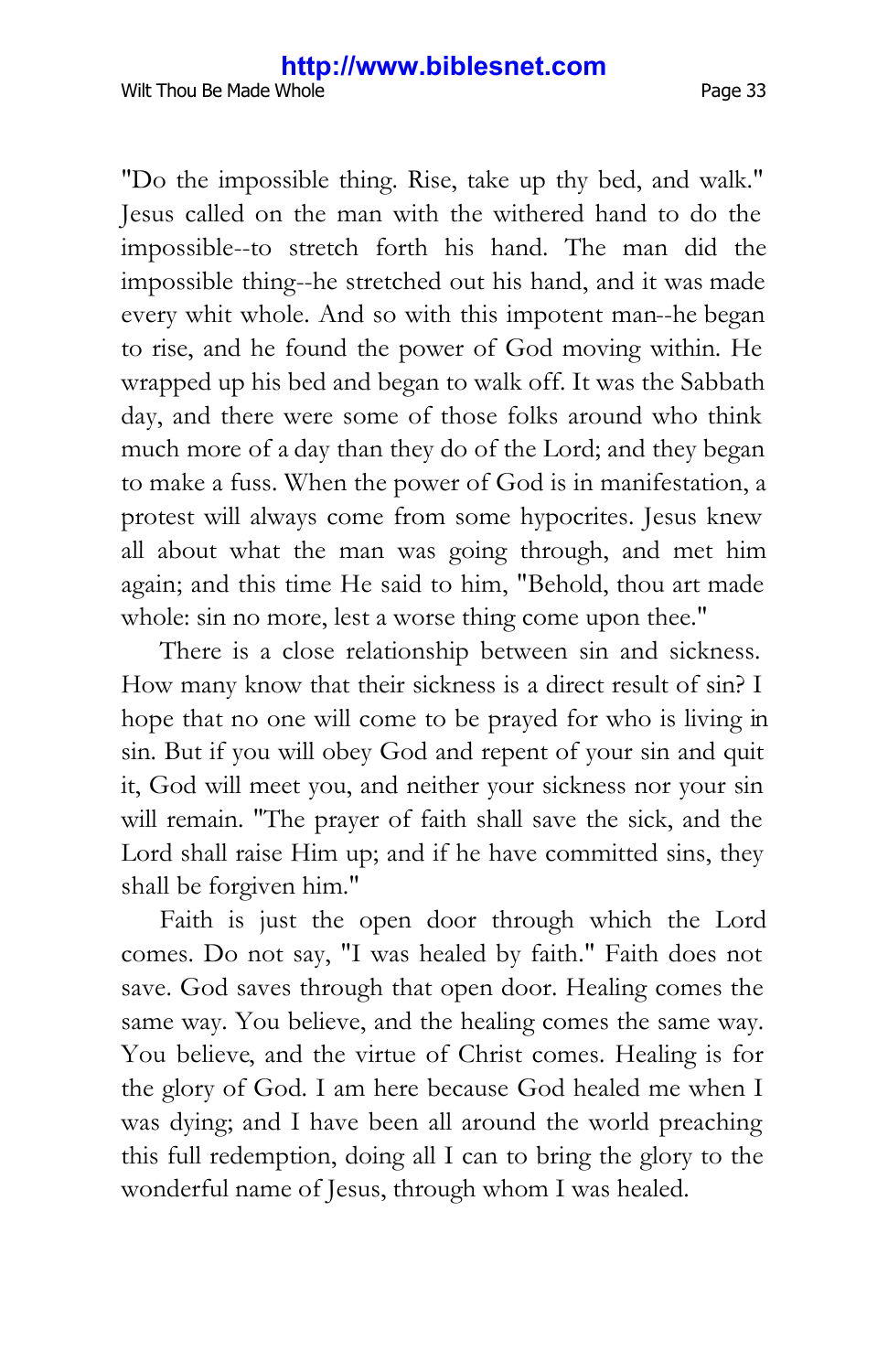Wilt Thou Be Made Whole **Page 34** 

"Sin no more, lest a worse thing come upon thee." The Lord told us in one place about an evil spirit going out from a man. The house that he left got all swept and garnished, but it received no new occupant. And that evil spirit, with seven other spirits more wicked than himself, went back to that unoccupied house, and the last stage of the man was worse than the first. The Lord does not heal you to go to a baseball game or to a race meet. He heals you for His glory and that from henceforth your life shall glorify Him. But this man remained stationary. He did not magnify God. He did not seek to be filled with the Spirit. And his last state became worse than the first.

The Lord would so cleanse the motive and desires of our hearts that we will seek but one thing only, and that is, His glory. I went to a certain place one day and the Lord said, "This is for My glory." A young man had been sick for a long time confined to his bed in an utterly hopeless condition. He was fed only with a spoon, and was never dressed. The weather was damp, and so I said to the people of the house, "I wish you would put the young man's clothes by the fire to air." At first they would not take any notice of my request, but because I was persistent, they at last got out his clothes, and, when they were aired, I took them into his room.

The Lord said to me, "You will have nothing to do with this;" and I just lay out prostrate on the floor. The Lord showed me that He was going to shake the place with His glory. The very bed shook. I laid my hands on the young man in the name of Jesus, and the power fell in such a way that I fell on my face to the floor. In about a quarter of an hour the young man got up and walked up and down praising God. He dressed himself and then went out to the room where his father and mother were. He said, "God has healed me." Both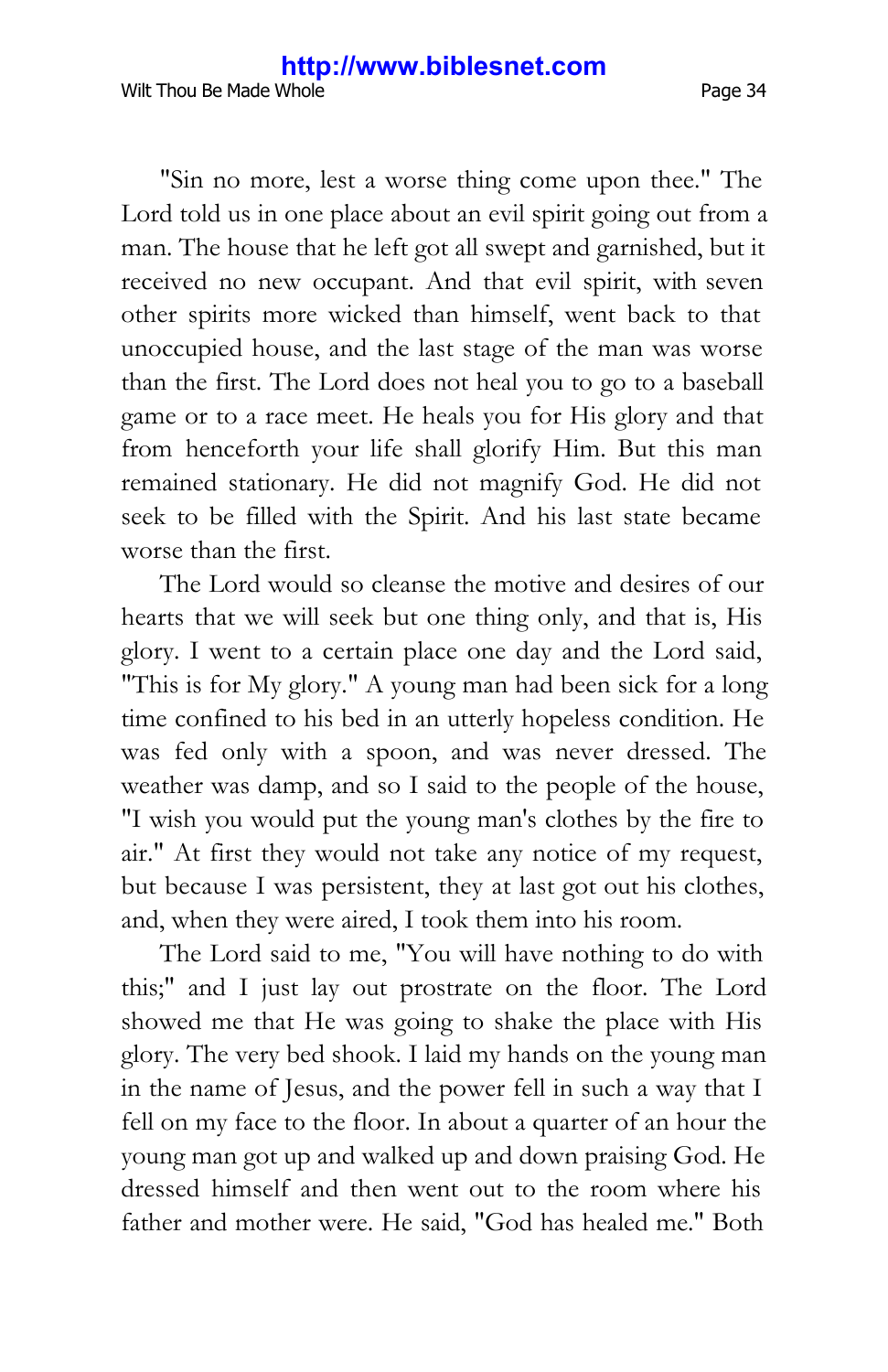the father and mother fell prostate to the floor as the power of God surged through that room. There was a woman in that house who had been in an asylum for lunacy, and her condition was so bad that they were about to take her back. But the power of God healed her, too. The power of God is just the same today as of old. Men need to be taken back to the old paths, to the old-time faith, to believe God's Word and every "Thus saith the Lord" therein. The Spirit of the Lord is moving in these days. God is coming forth. If you want to be in the rising tide, you must accept all God has said.

"Wilt thou be made whole?" It is Jesus who asks it. Give Him your answer. He will hear and He will answer.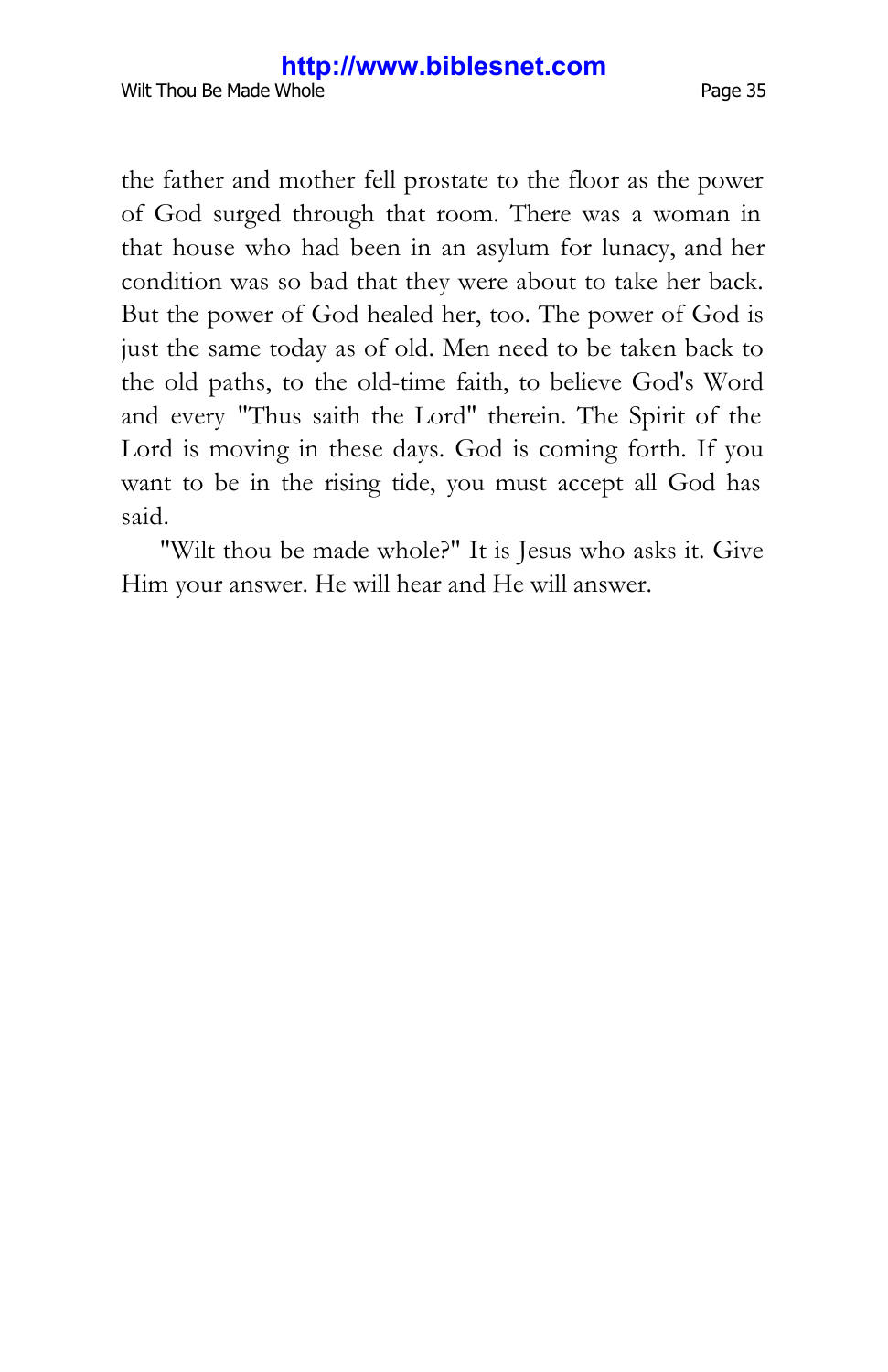## <span id="page-35-0"></span>*Chapter Five* **I Am the Lord That Healeth Thee**

"Is any sick among you? Let him call for the elders of the church; and let them pray over him, anointing him with oil in the name of the Lord: and the prayer of faith shall save the sick, and the Lord shall raise him up; and if he have committed sins, they shall be forgiven him" (James 5:14,15).

We have in this precious word a real basis for the truth of healing. In this scripture God gives very definite instructions to the sick. If you are sick, your part is to call for the elders of the church; it is their part to anoint and pray for you in faith, and then the whole situation rests with the Lord. When you have been anointed and prayed for, you can rest assured that the Lord will raise you up. It is the word of God.

I believe that we all can see that the church cannot play with this business. If any turn away from these clear instructions they are in a place of tremendous danger. Those who refuse to obey, do so to their unspeakable loss.

James tells us in connection with this, "If any of you do err from the truth, and one convert him, let him know, that he which converteth the sinner from the error of his ways shall save a soul from death." Many turn away from the Lord, as did King Asa, who sought the physicians in his sickness and consequently died; and I take it that this passage means that if one induces another to turn back to the Lord, he will save such from death and God will forgive a multitude of sins that they have committed. This scripture can also have a large application on the line of salvation. If you turn away from any part of God's truth, the enemy will certainly get an advantage over you.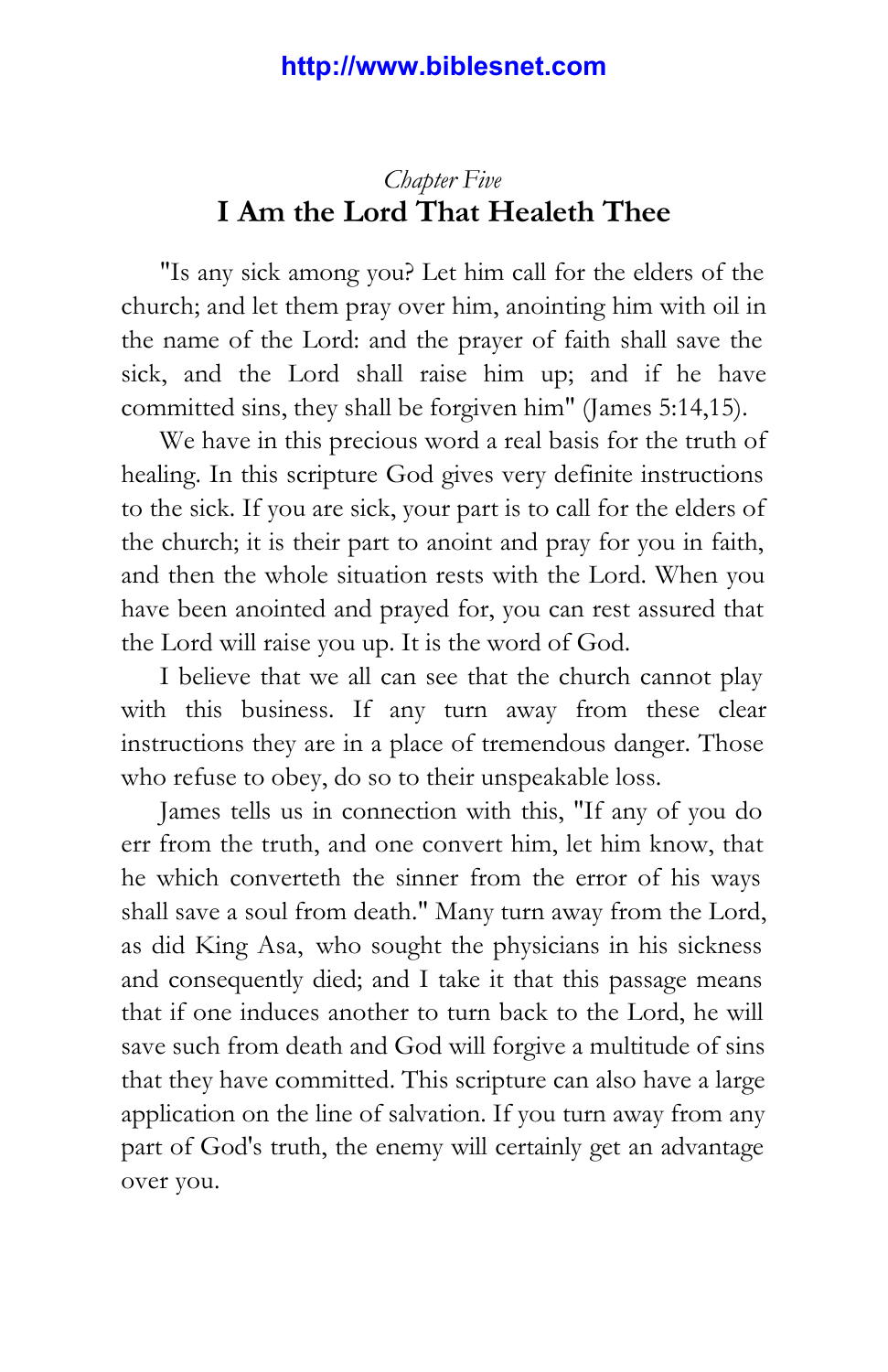Does the Lord meet those who look to Him for healing and obey the instructions set forth in James? Most assuredly. Let me tell you a story to show how He will undertake for the most extreme case.

One day I had been visiting the sick, and was with a friend of mine, an architect, when I saw a young man from his office coming down the road in a car, and holding in his hand a telegram. It contained a very urgent request that we go immediately to pray for a man who was dying. We went off in an auto as fast as possible and in about an hour and a half reached a large house in the country where the man who was dying resided. There were two staircases in that house, and it was extremely convenient, for the doctors could go up and down one, and my friend and I could go up and down the other, and so we had no occasion to meet.

I found on arrival that it was a case of this sort. The man's body had been broken, he was ruptured, and his bowels had been punctured in two places. The discharge from the bowels had formed abscesses, and blood poisoning had set in. The man's face had turned green. Two doctors were in attendance, but they saw that the case was beyond their power. They had telegraphed to London for a great specialist, and, when we arrived, they were at the railway station awaiting his arrival.

The man was very near death and could not speak. I said to his wife, "If you desire, we will anoint and pray for him." She said, "That is why I sent for you." I anointed him in the name of the Lord and asked the Lord to raise him up. Apparently there was no change. (God often hides what He does. From day to day we find that God is doing wonderful things, and we receive reports of healings that have taken place that we heard nothing about at the time of our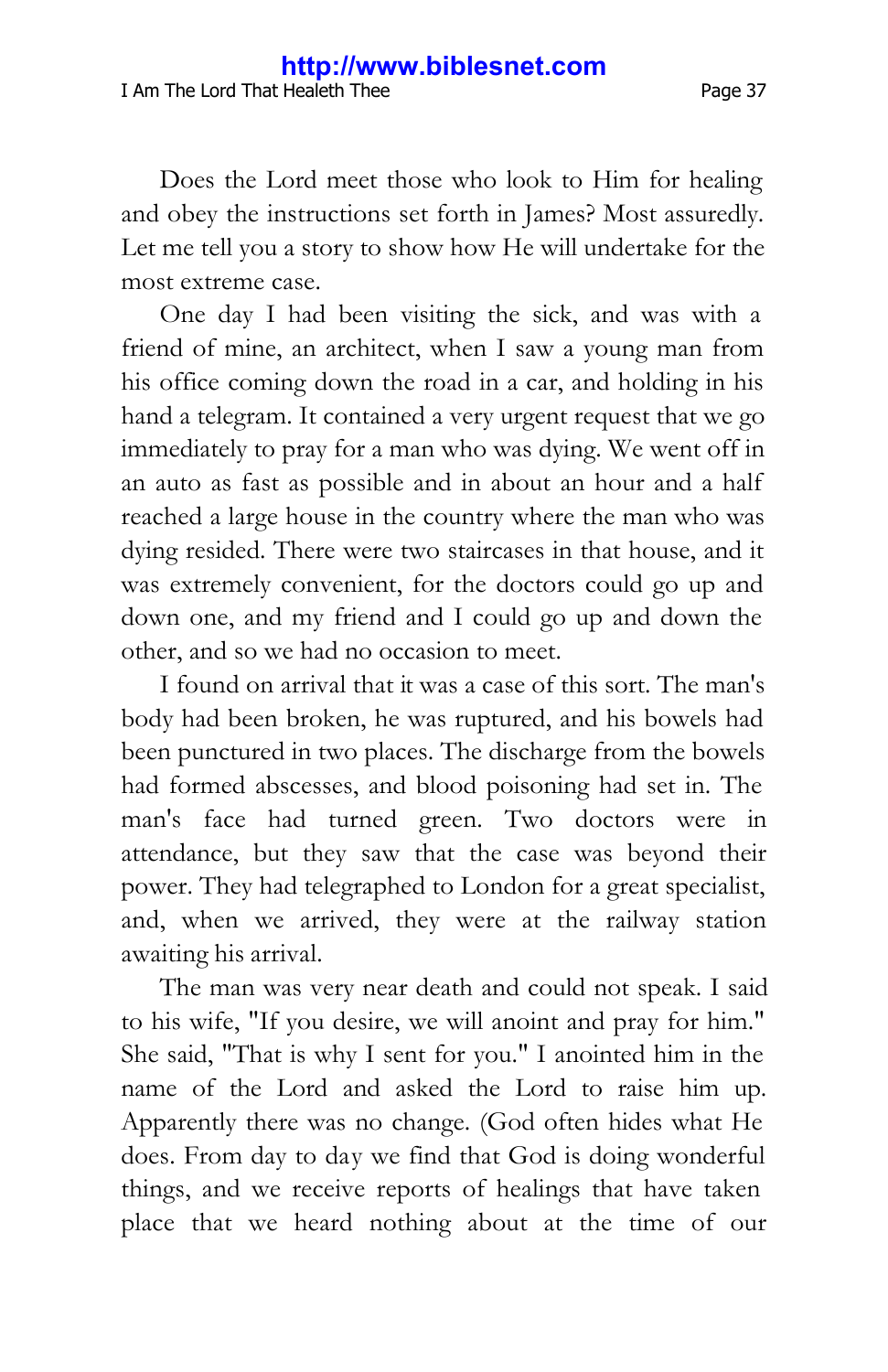meetings. Only last night a woman came into the meeting suffering terribly. Her whole arm was filled with poison, and her blood was so poisoned that it was certain to bring her to her death. We rebuked the thing, and she was here this morning and told us that she was without pain and had slept all night, a thing she had not done for two months. To God be all the praise. You will find He will do this kind of thing all along).

As soon as we anointed and prayed for this brother we went down the back staircase and the three doctors came up the front staircase. As we arrived downstairs, I said to my friend who had come with me, "Friend let me have hold of your hands." We held each other's hands, and I said to him, "Look into my face and let us agree together, according to Matthew 18:19, that this man shall be brought out of this death." We laid the whole matter before God, and said, "Father, we believe."

Then the conflict began. The wife came down to us and said, "The doctors have got all their instruments out and they are about to operate." I cried, "What? Look here, he's your husband, and I tell you this, if those men operate on him, he will die. Go back and tell them you cannot allow it." She went back to the doctors and said, "Give me ten minutes." They said, "We can't afford to, the man is dying and it is your husband's only chance." She said, "I want ten minutes, and you don't touch his body until I have had them."

They went downstairs by one staircase and we went up by the other. I said to the woman, "This man is your husband, and he cannot speak for himself. It is now the time for you to put your whole trust in God and prove Him wholly true. You can save him from a thousand doctors. You must stand with God and for God in this critical hour." After that, we came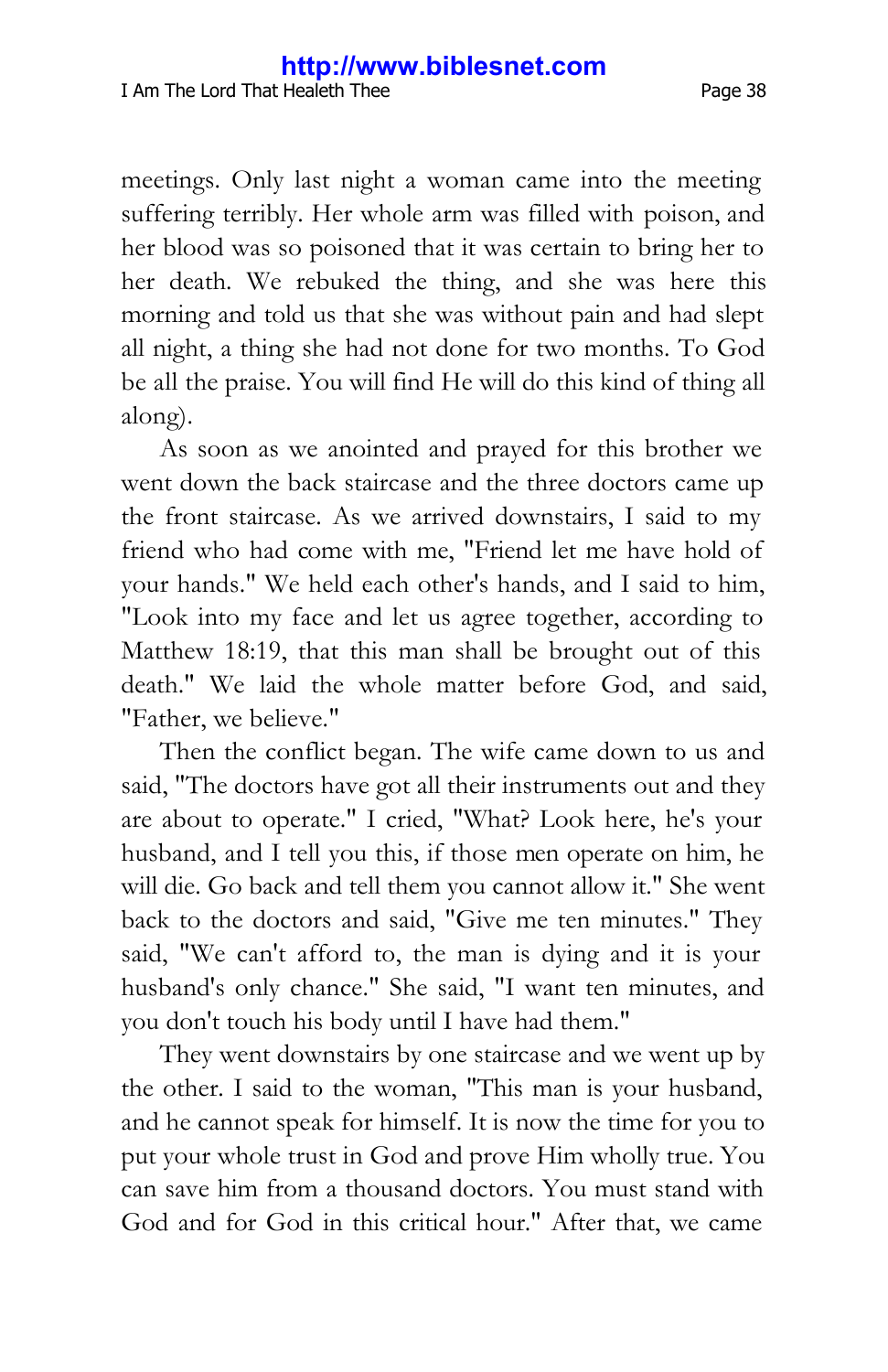down and the doctors went up. The wife faced those three

doctors and said, "You shan't touch this man's body. He is my husband. I am sure that if you operate on him he will die, but he will live if you don't touch him."

Suddenly the man in bed spoke. "God has done it," he said. They rolled back the bedclothes and the doctors examined him, and the abscesses were cut clear away. The nurse cleaned the place where they had been. The doctors could see the bowels still open and they said to the wife, "We know that you have great faith, and we can see that a miracle has taken place. But you must let us unite these broken parts and put in silver tubes, and we know that your husband will be all right after that, and it need not interfere with your faith at all." She said to them, "God has done the first thing and He can do the rest. No man shall touch him now." And God healed the whole thing. And that man is well and strong today. I can give his name and address to any who want it.

Do you ask by what power this was done? I would answer in the words of Peter, "His name, *through faith in His name, made this man strong."* The anointing was done *in the name of the Lord.* And it is written, *"The LORD shall raise him up."* And He provides the double cure; even if sin has been the cause of the sickness, His Word declares, "If he have committed sins, they shall be forgiven."

You ask, "What is faith?" Faith is the principle of the Word of God. The Holy Spirit, who inspired the Word, is called the Spirit of Truth, and, as we receive with meekness the engrafted Word, faith springs in our heart--faith in the sacrifice of Calvary; faith in the shed blood of Jesus; faith in the fact that He took our weakness upon Himself, has borne our sicknesses and carried our pains, and that He is our life today.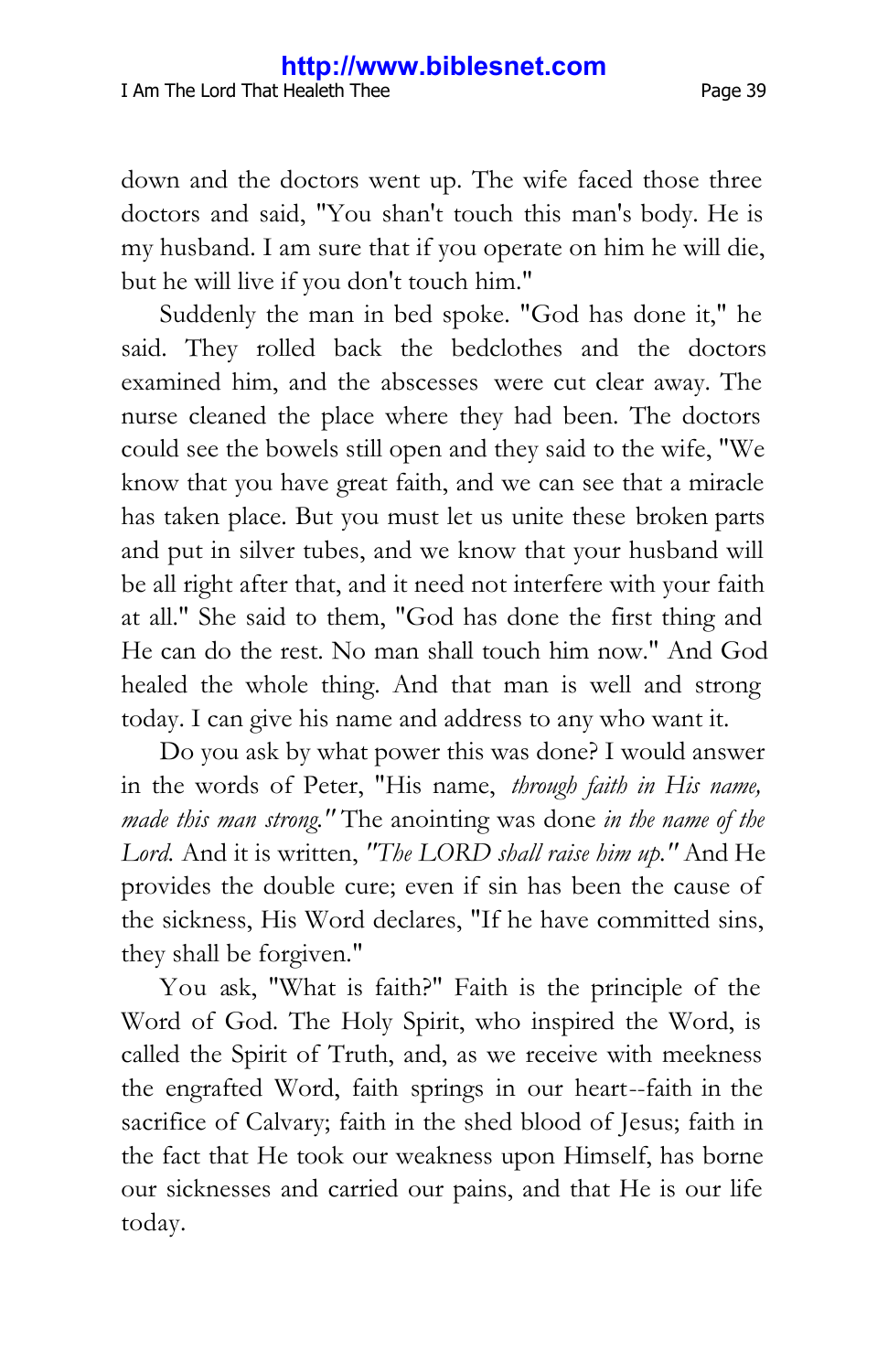God has chosen us to help one another. We dare not be independent. He brings us to a place where we submit ourselves to one another. If we refuse to do this, we get away from the Word of God and out of the place of faith. I have been in this place once and I trust I shall never be there again. I went one time to a meeting. I was very, very sick, and I got worse and worse. I knew the perfect will of God was for me to humble myself and ask the elders to pray for me. I put it off and the meeting finished. I went home without being anointed and prayed with, and everyone in the house caught the thing I was suffering with.

My boys did not know anything else but to trust the Lord as the family Physician, and my youngest boy, George, cried out from the attic, "Dadda, come." I cried, "I cannot come. The whole thing is from me. I shall have to repent and ask the Lord to forgive me." I made up my mind to humble myself before the whole church. Then I rushed to the attic and laid my hands on my boy in the name of Jesus. I placed my hands on his head and the pain left and went lower down; he cried again, "Put your hands still lower." At last the pain went right down to the feet and as I placed my hand on the feet he was completely delivered. Some evil power had evidently gotten hold and as I laid my hands on the different parts of the body it left. (We have to see the difference between anointing the sick and casting out demons.") God will always be gracious when we humble ourselves before Him and come to a place of brokenness of spirit.

I was at a place one time ministering to a sick woman, and she said, "I'm very sick. I become all right for an hour, and then I have another attack." I saw that it was an evil power that was attacking her, and I learned something in that hour that I had never learned before. As I moved my hand down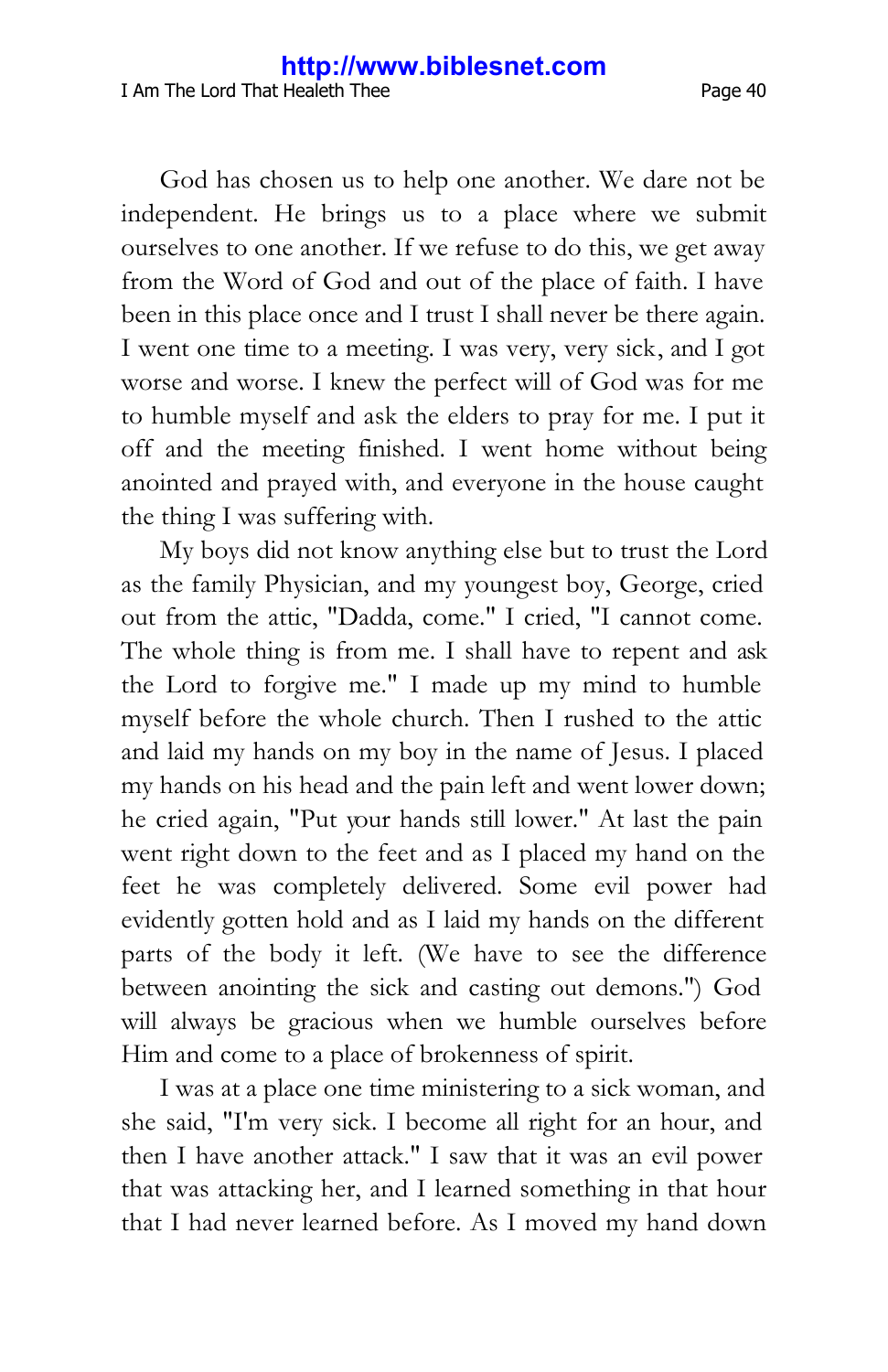her body in the name of the Lord that evil power seemed to move just ahead of my hands and as I moved them down further and further the evil power went right out of her body and never returned.

I was in Havre in France and the power of God was being mightily manifested. A Greek named Felix attended the meeting and became very zealous for God. He was very anxious to get all the Catholics he could to the meeting in order that they should see that God was graciously visiting France. He found a certain bed-ridden woman who was fixed in a certain position and could not move, and he told her about the Lord healing at the meetings and that he would get me to come if she wished. She said, "My husband is a Catholic and he would never allow anyone who was not a Catholic to see me."

She asked her husband to allow me to come and told him what Felix had told her about the power of God working in our midst. He said, "I will have no Protestant enter my house." She said, "You know the doctors cannot help me, and the priests cannot help, won't you let this man of God pray for me?" He finally consented and I went to the house. The simplicity of this woman and her child-like faith were beautiful to see.

I showed her my oil bottle and said to her, "Here is oil. It is a symbol of the Holy Ghost. When that comes upon you, the Holy Ghost will begin to work, and the Lord will raise you up." And God did something the moment the oil fell upon her. I looked toward the window and I saw Jesus. (I have seen Him often. There is no painting that is a bit like Him: no artist can ever depict the beauty of my lovely Lord.) The woman felt the power of God in her body and cried,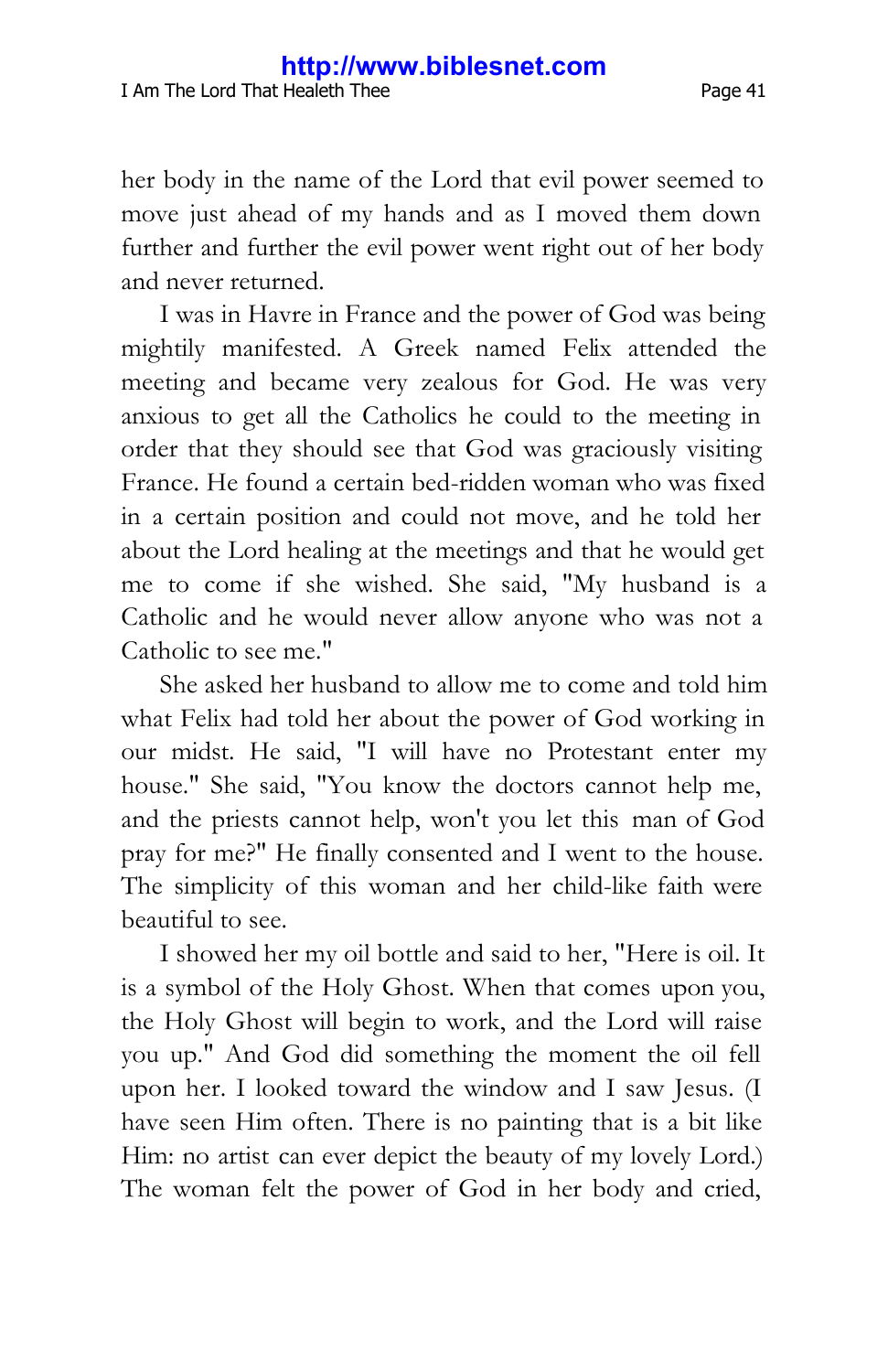"I'm free, my hands are free, my shoulders are free, and oh, I see Jesus! I'm free! I'm free!

The vision vanished and the woman sat up in bed. Her legs were still bound, and I said to her, "I'll put my hands over your legs and you will be free entirely." And as I put my hands on those legs covered with bedclothes, I looked and saw the Lord again. She saw Him too and cried, "He's there again. I'm free! I'm free!" She rose from her bed and walked round the room praising God, and we were all in tears as we saw His wonderful works. The Lord shall raise them up when conditions are met.

When I was a young man I always loved the fellowship of old men, and was always careful to hear what they had to say. I had a friend, an old Baptist minister who was a wonderful preacher. I spent much of my time with him. One day he came to me and said, "My wife is dying." I said, "Brother Clark, why don't you believe God? God can raise her up if you will only believe Him." He asked me to come to his house, and I looked for someone to go with me.

I went to a certain rich man who was very zealous for God, and spent much money in opening up rescue missions, and I asked him to go with me. He said, "Never you mind me. You go yourself, but I don't take to this kind of business." Then I thought of a man who could pray by the hour. When he was on his knees he could go round the world three times and come out at the same place. I asked him to go with me and said to him, "You'll have a real chance this time. Keep at it, and quit when you're through." (Some go on after they are through.)

Brother Nichols, for that was his name, went with me and started praying. He asked the Lord to comfort the husband in his great bereavement and prayed for the orphans and a lot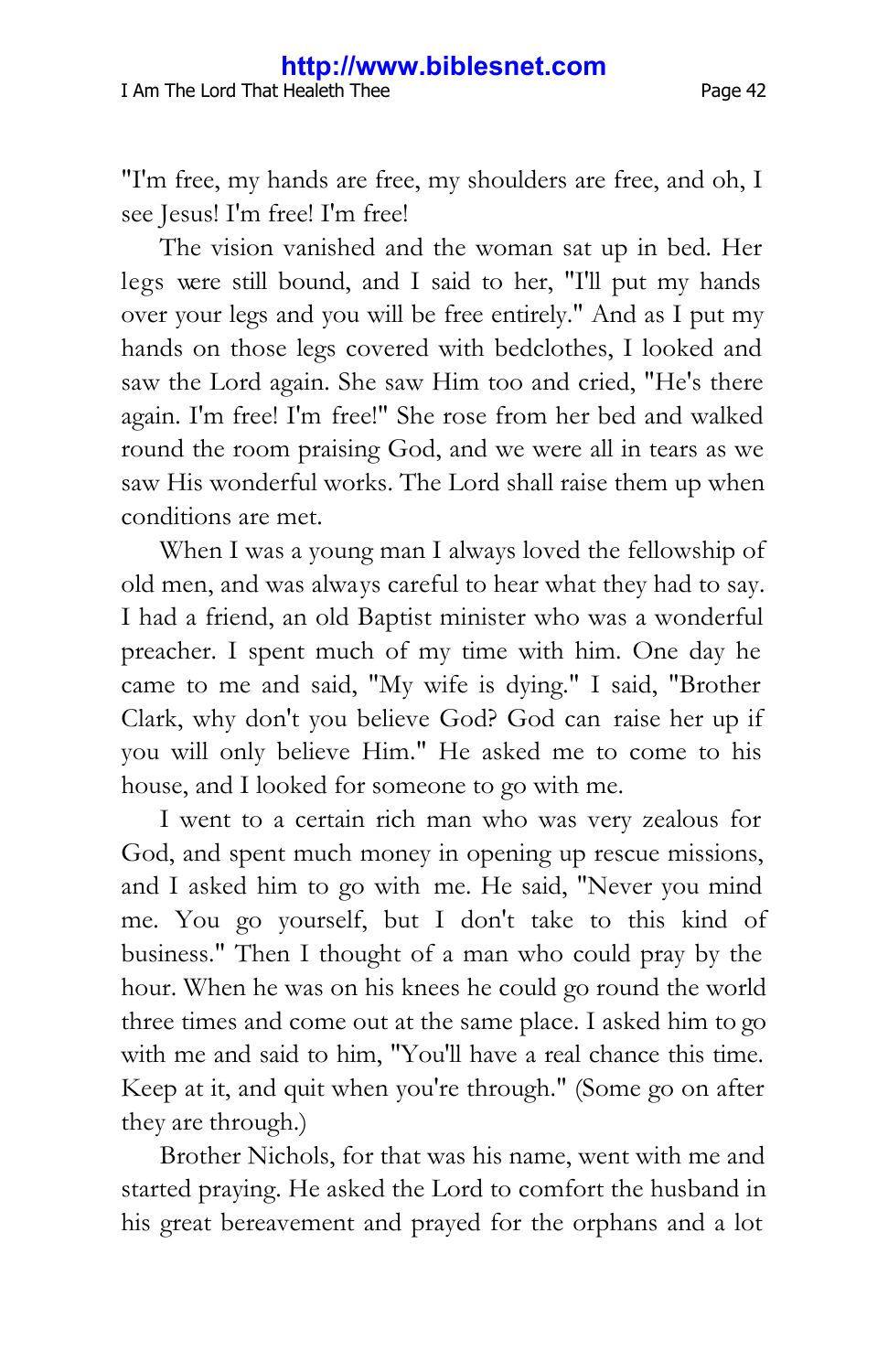more on this line. I cried, "O my God, stop this man." But there was no stopping him and he went on praying and there was not a particle of faith in anything he uttered. He did stop at last, and I said, "Brother Clark, it's now your turn to pray. He started, "Lord, answer the prayer of my brother and comfort me in this great bereavement and sorrow. Prepare me to face this great trial." I cried out, "My God, stop this man." The whole atmosphere was being charged with unbelief.

I had a glass bottle full of oil and I went up to the woman and poured the whole lot on her in the name of Jesus. Suddenly Jesus appeared, standing at the foot of the bed. He smiled and vanished. The woman stood up, perfectly healed, and she is a strong woman today.

We have a big God. We have a wonderful Jesus. We have a glorious Comforter. God's canopy is over you and will cover you at all times, preserving you from evil. Under His wings shalt thou trust. The Word of God is living and powerful and in its treasures you will find eternal life. If you dare trust this wonderful Lord, this Lord of life, you will find in Him everything you need.

So many are tampering with drugs, quacks, pills and plasters. Clear them all out and believe God. It is sufficient to believe God. You will find that if you dare trust Him, He will never fail. "The prayer of faith shall save the sick, and the LORD shall raise him up." Do you trust Him? He is worthy to be trusted.

I was one time asked to go to Weston-super-mare, a seaside resort in the West of England. I learned from a telegram that a man has lost his reason and had become a raving maniac, and they wanted me to go to pray for him. I arrived at the place, and the wife said to me, "Will you sleep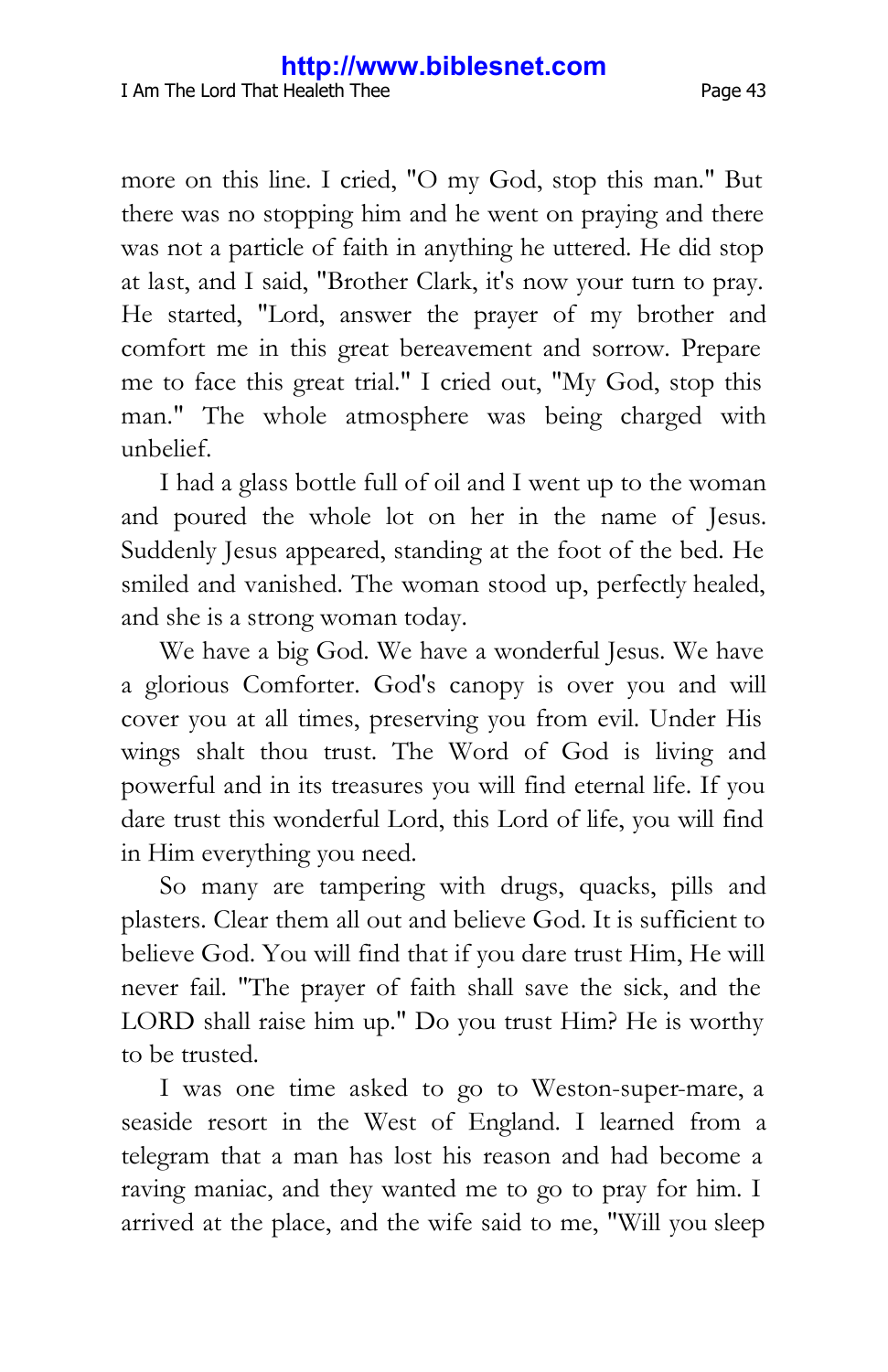with my husband?" I agreed, and in the middle of the night an evil power laid hold of him. It was awful. I put my hand on his head and his hair was like a lot of sticks. God gave deliverance--a temporary deliverance. At 6 o'clock the next morning, I felt that is was necessary that I should get out of the house for a short time.

The man saw me going and cried out, "If you leave me, there is no hope." But I felt that I had to go. As I went out I saw a woman with a Salvation Army bonnet on and I knew that she was going to their 7 o'clock prayer meeting. I said to the Captain who was in charge of the meeting, when I saw he was about to give a hymn, "Captain, don't sing. Let's get to prayer." He agreed, and I prayed my heart out, and then I grabbed my hat and rushed out of the hall. They all thought they had a madman in their prayer meeting that morning.

I saw the man I had spent the night with, rushing down toward the sea, without a particle of clothing on, about to drown himself. I cried, "In the name of Jesus, come out of him!" The man fell full length on the ground and that evil power went out of him never to return. His wife came rushing after him, and the husband was restored to her in a perfect mental condition.

There are evil powers, but Jesus is greater than all evil powers. There are tremendous diseases, but Jesus is healer. There is no case too hard for Him. The Lion of Judah shall break every chain. He came to relieve the oppressed and to set the captive free. He came to bring redemption, to make us as perfect as man was before the fall.

People want to know how to be kept by the power of God. Every position of grace into which you are led- forgiveness, healing, deliverance of any kind--will be contested by Satan. He will contend for your body. When you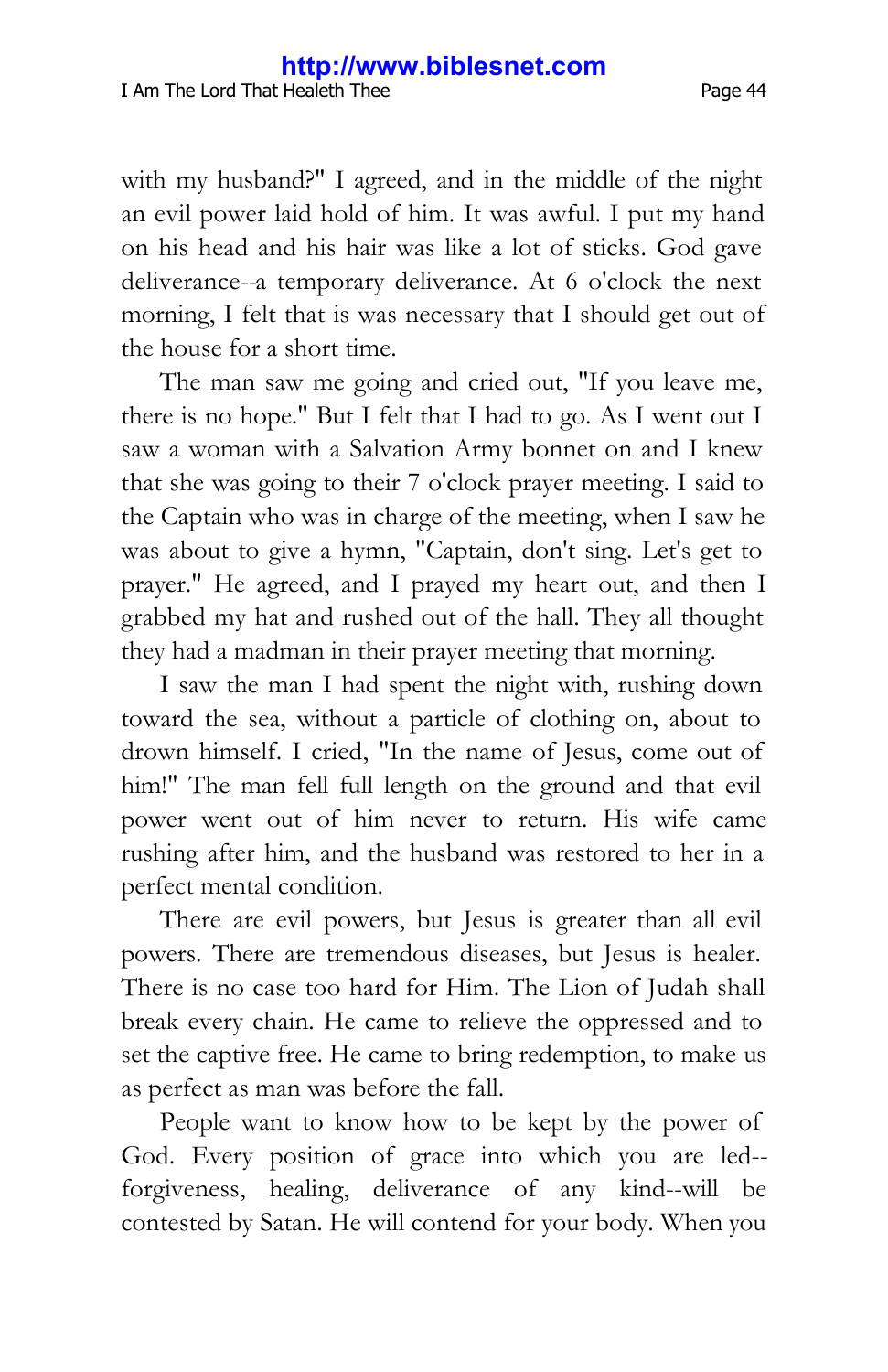are saved, Satan will come round and say, "See, you are not saved." The devil is a liar. If he says you are not saved, it is a sure sign that you are.

You will remember the story of the man who was swept and garnished. The evil power had been swept out of him. But the man remained in a stationary position. If the Lord heals you, you dare not remain in a stationary position. The evil spirit came back to that man and found the house swept, and took seven others worse than himself, and the last state of that man was worse than the first. Be sure to get filled with God. Get the Occupier. Be filled with the Spirit.

God has a million ways of undertaking for those who go to Him for help. He has deliverance for every captive. He loves you so much that He even says, "Before they call, I will answer." Don't turn Him away.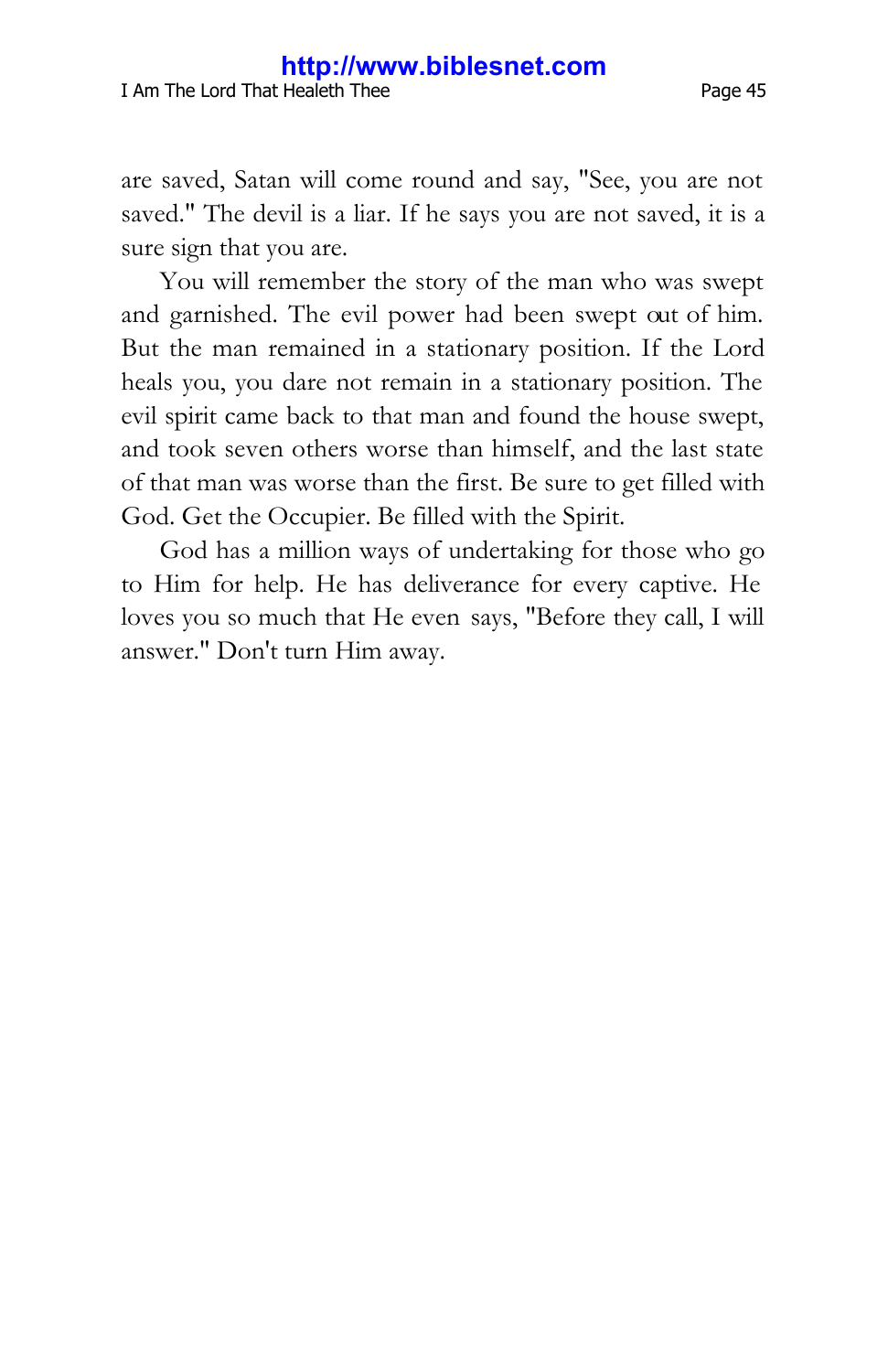# *Chapter Six* **Himself Took Our Infirmities** Read Matthew 8:1-17

Here we have a wonderful word. All the Word is wonderful. This blessed Book brings such life and health and peace, and such abundance that we should never be poor any more. This Book is my heavenly bank. I find everything I want in it. I want to show you how rich you may be, that in everything you can be enriched in Christ Jesus. He has abundance of grace for you and the gift of righteousness, and through His abundant grace all things are possible. I want to show you that you can be a living branch of the living Vine, Christ Jesus, and that it is your privilege to be right here in this world what He is. John tells us, "As He is, so are we in this world." Not that we are anything in ourselves, but Christ within us is our all in all.

The Lord Jesus is always wanting to show forth His grace and love in order to draw us to Himself. God is willing to do things, to manifest His Word, and let us know in measure the mind of our God in this day and hour. There are many needy ones, many afflicted ones, but I do not think any present are half as bad as this first case that we read of in Matthew 8. This man was a leper. You may be suffering with consumption or cancers or other things, but God will show forth His perfect cleansing, His perfect healing, if you have a living faith in Christ. He is a wonderful Jesus.

This leper must have been told about Jesus. How much is missed because people are not constantly telling what Jesus will do in this our day. Probably someone had come to that leper and said, "Jesus can heal you." And so he was filled with expectation as he saw the Lord coming down the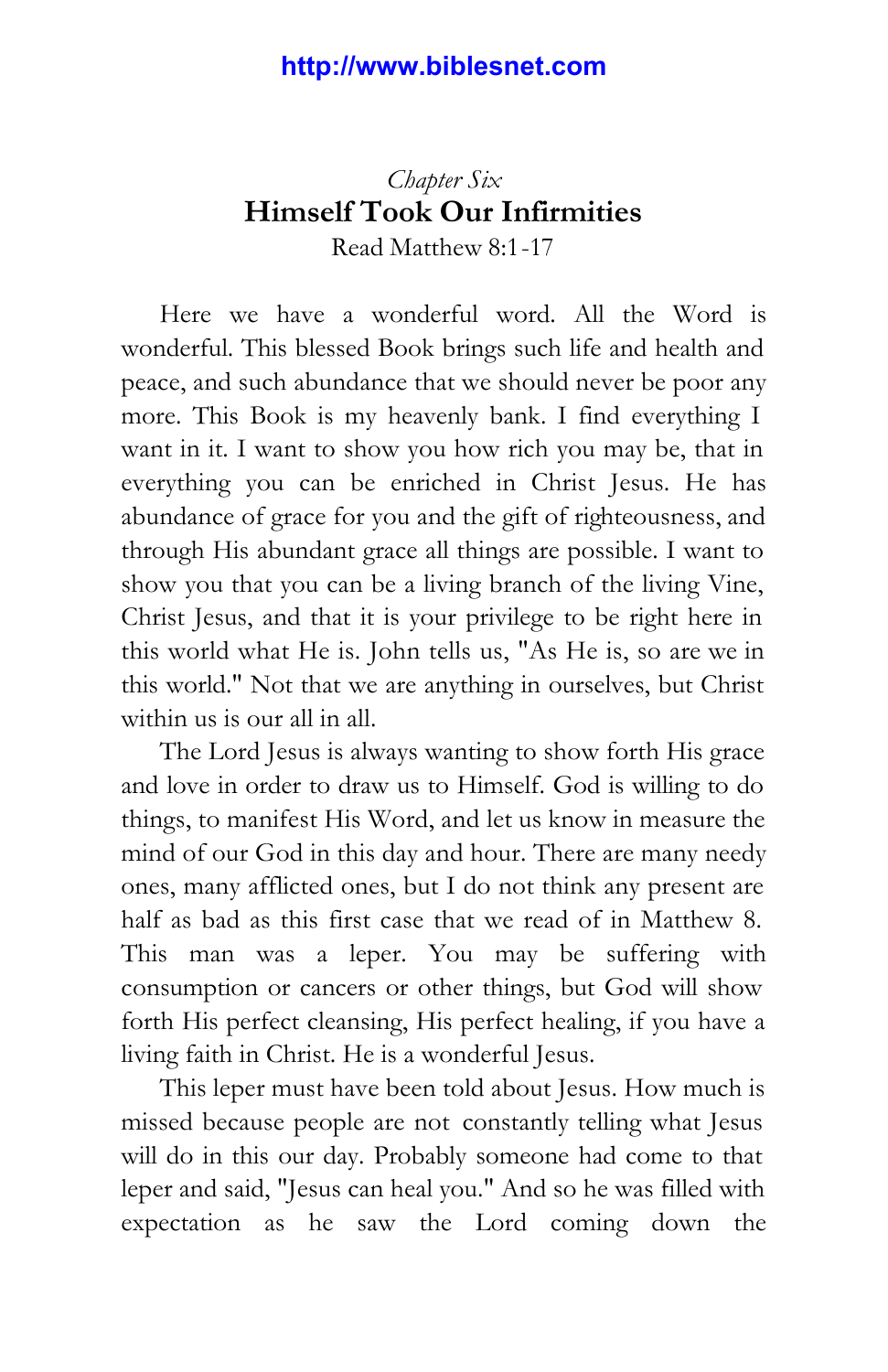mountainside. Lepers were not allowed to come within reach of people, they were shut out as unclean. And so in the ordinary way it would have been very difficult for him to get near because of the crowd that surrounded Jesus. But as He came down from the mount He met this poor leper. Oh, this terrible disease! There was no help for him humanly speaking, but nothing is too hard for Jesus. The man cried, "Lord, if thou wilt, thou canst make me clean." Was Jesus willing? You will never find Jesus missing an opportunity of doing good. You will find that He is always more willing to work than we are to give Him an opportunity to work. The trouble is we do not come to Him, we do not ask Him for what He is more than willing to give.

And Jesus put forth His hand, and touched him, saying, "I will; be thou clean." And immediately his leprosy was cleansed. I like that. If you are definite with Him you will never go away disappointed. The divine life will flow into you and instantaneously you will be delivered. This Jesus is just the same today, and He says to you, "I will; be thou clean." He has an overflowing cup for thee, a fullness of life. He will meet you in your absolute helplessness. All things are possible if you will only believe. God has a real plan. It is so simple. Just come to Jesus. You will find Him just the same as He was in days of old.

The next case we have in this chapter is that of the centurion coming and beseeching Jesus on behalf of his servant who was sick of the palsy and grievously tormented. This man was so in earnest that he came seeking for Jesus. Notice this, that there is one thing certain; there is no such thing as seeking without finding. He that seeketh findeth. Listen to the gracious words of Jesus, "I will come and heal him." Most places that we go to there are so many people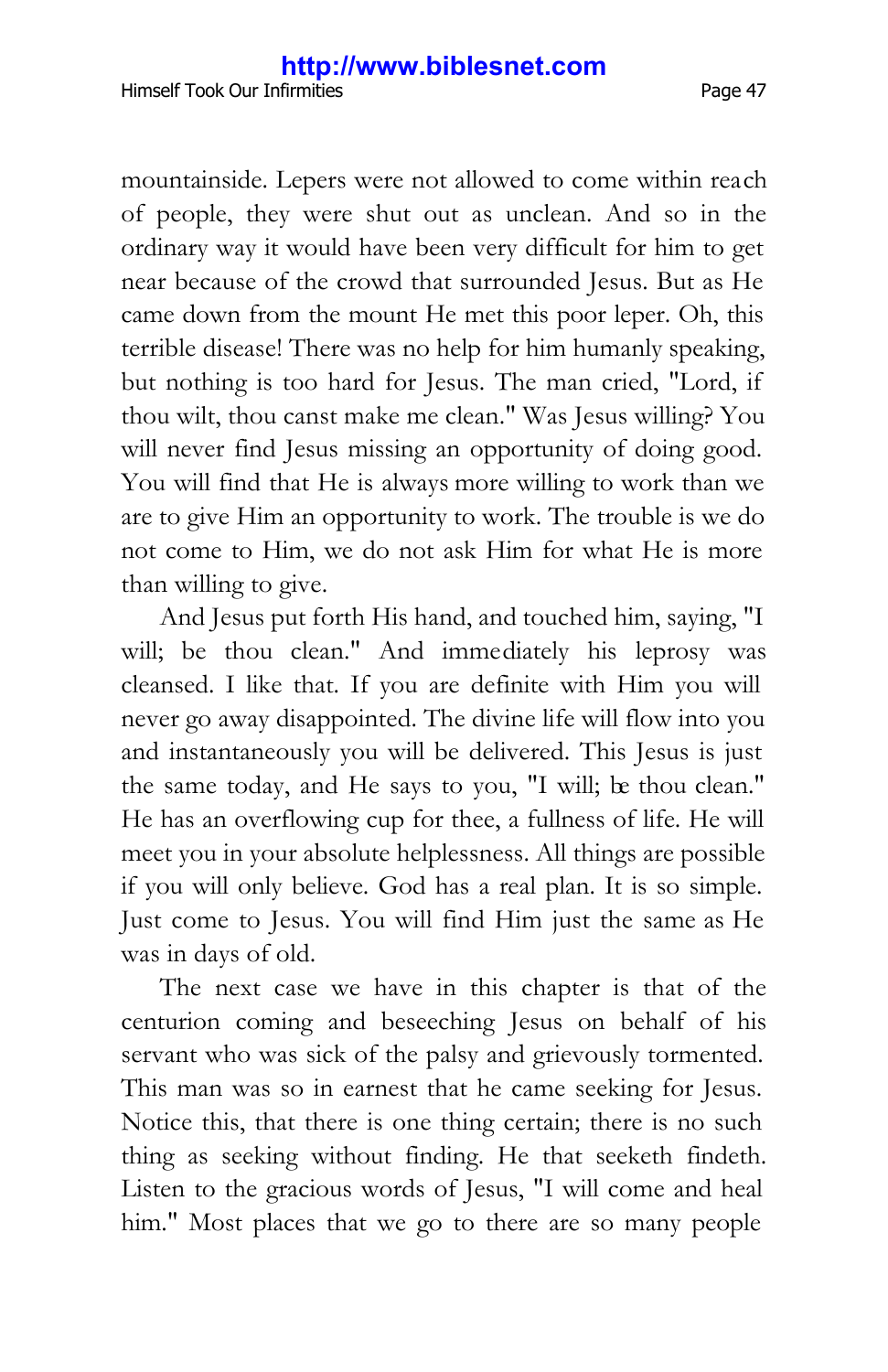that we cannot pray for. In some places there are 200 or 300 who would like us to visit them, but we are not able to do so. But I am so glad that the Lord Jesus is always willing to come and heal. He longs to meet the sick ones. He loves to heal them of their afflictions. The Lord is healing many people today by means of handkerchiefs as you read that He healed people in the days of Paul. You can read this in Acts 19:12.

A woman came to me in the city of Liverpool and said, "I would like you to help me. I wish you would join with me in prayer. My husband is a drunkard and every night comes into the home under the influence of drink. Won't you join me in prayer for him?" I said to the woman, "Have you a handkerchief?" She took out a handkerchief and I prayed over it and told her to lay it on the pillow of the drunken man. He came home that night and laid his head on the pillow in which this handkerchief was tucked. He laid his head on more than the pillow that night. He laid his head on the promise of God. In Mark 11:24, we read, "What things soever ye desire when ye pray, believe that ye receive them and ye shall have them."

The next morning the man got up and called at the first saloon that he had to pass on his way to work and ordered some beer. He tasted it and said to the bartender, "You have put some poison in this beer." He could not drink it, and went on to the next saloon and ordered some more beer. He tasted it and said to the man behind the counter, "You put some poison in this beer, I believe you folks have agreed to poison me." The bartender was indignant at being thus charged. The man said, "I will go somewhere else." He went to another saloon and the same thing happened as in the two previous saloons. He made such a fuss that they turned him out. After he came out from work he went to another saloon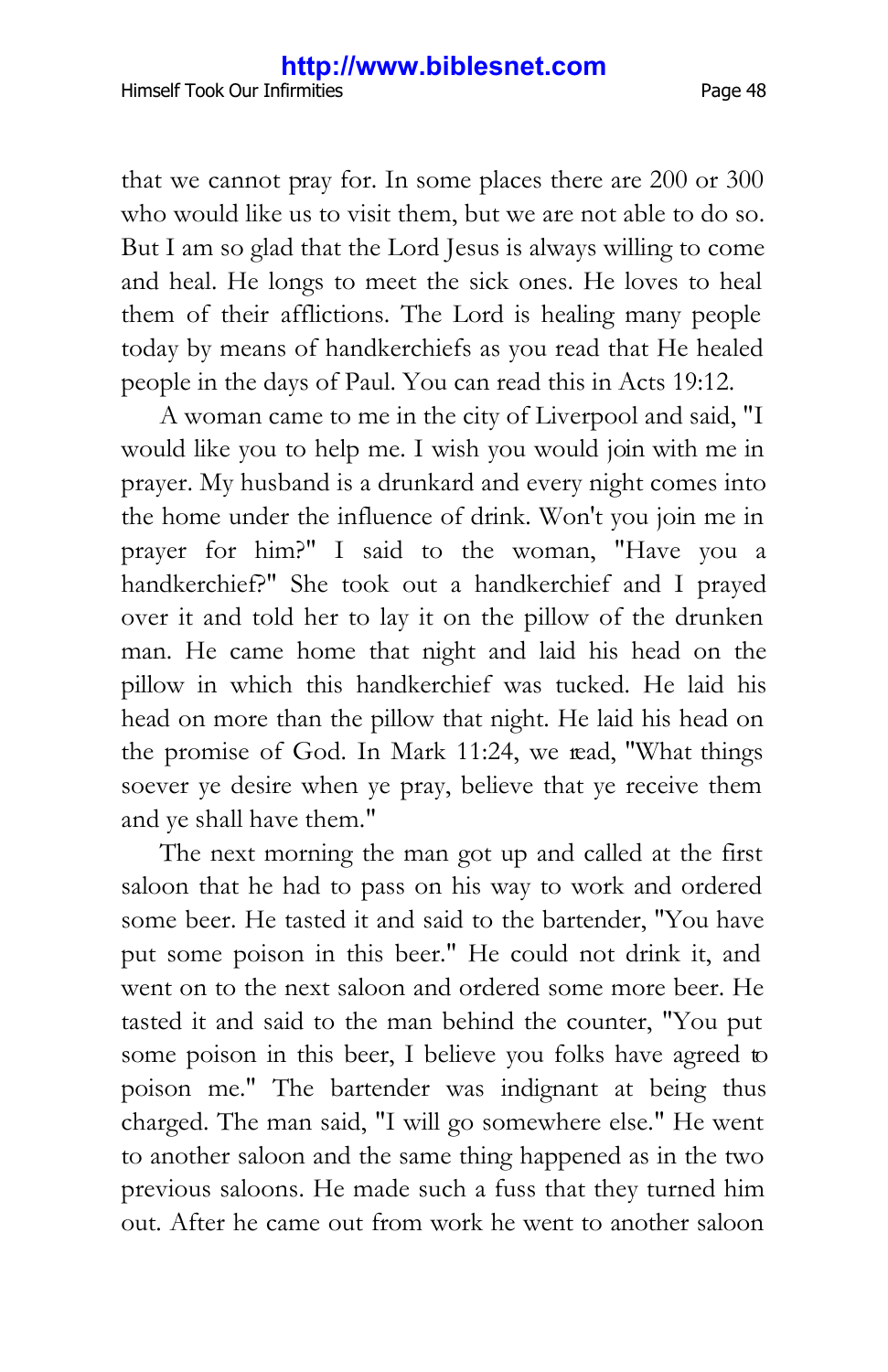Lord has still power to set the captives free.

to get some beer, and again he thought he had been poisoned and he made so much disturbance that he was thrown out. He went to his home and told his wife what had happened and said, "It seems as though all the fellows have agreed to poison me." His wife said to him, "Can't you see the hand of the Lord in this, that He is making you dislike the stuff that has been your ruin?" This word brought conviction to the man's heart and he came to the meeting and got saved. The

When I was in Australia a lady came to me who was much troubled about her son who was so lazy. I prayed over a handkerchief, which was placed on the boy's pillow. He slept that night on the handkerchief and the next morning he got up and went out and secured a position and went to work. Oh, praise the Lord, you can't shut God out, but if you will only believe He will shut the devil out.

Jesus was willing to go and heal the sick one but the centurion said, "Lord, I am not worthy that thou shouldest come under my roof; but speak the word only, and my servant shall be healed." Jesus was delighted with this expression and said to the man, "Go thy way; and as thou hast believed, so be it done unto thee." And his servant was healed the self-same hour.

When I was in Australia a man came up to me. He was leaning on a big stick and said, "I would like you to help me. It will take you half an hour to pray for me." I said, "Believe God and in one moment you will be whole." His faith was quickened to receive an immediate healing and he went away glorifying God for a miraculous healing. The word of the Lord is sufficient today. If you will dare to believe God's Word you will see a performance of His Word that will be truly wonderful. Here we have with the centurion an audacity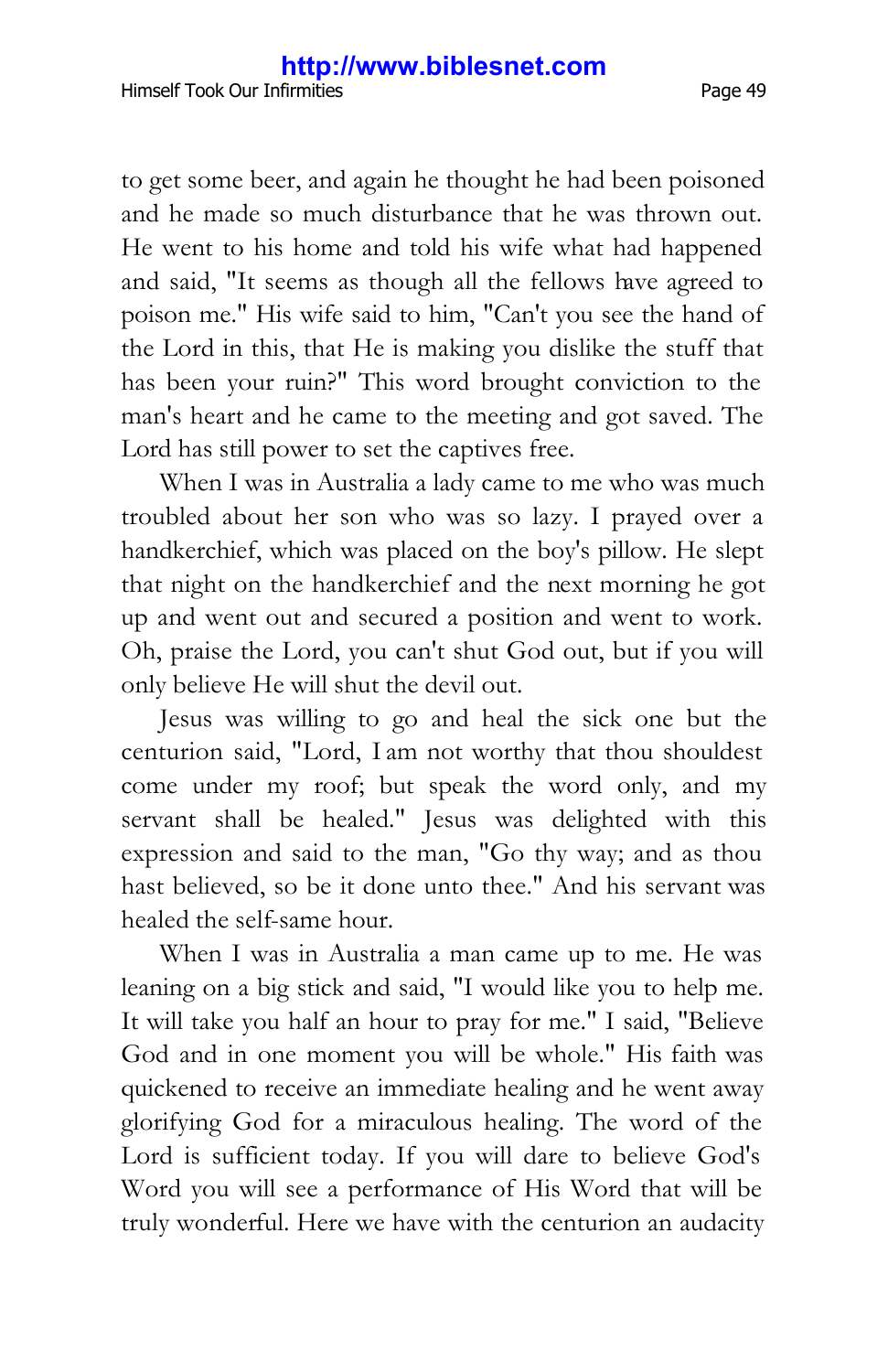of faith, a faith that did not limit God. Failures come when we limit the Holy One of Israel. I want to encourage you to a living faith to believe God's Word.

The next healing we read of here is the healing of Peter's wife's mother who was sick of a fever. Luke tells us that Jesus rebuked the fever. The fever could hear. The moment it could hear it went. Jesus had a new method. Today there are a lot of folks who try to sweat out a fever. You can't sweat the devil out. He can stand all the heat that you can apply to him. But if thou canst believe, deliverance is as sure and certain for you as it was for Peter's wife's mother.

I received a telegram once urging me to visit a case about 200 miles from my home. As I went to this place I met the father and mother and found them broken hearted. They lead me up a staircase to a room and I saw a young woman on the floor and five people were holding her down. She was a frail young woman but the power in her was greater than all those young men. As I went into the room the evil powers looked out of her eyes and they used her lips saying, "We are many, you can't cast us out." I said, "Jesus can." He is equal to every occasion. He is waiting for an opportunity to bless. He is ready for every opportunity to deliver souls. When we receive Jesus it is true of us, "Greater is He that is in you than he that is in the world." He is greater than all the powers of darkness. No man can meet the devil in his own strength, but any man filled with the knowledge of Jesus, filled with His presence, filled with His power, is more than a match for the powers of darkness. God has called us to be more than conquerors through Him that loved us.

The living Word is able to destroy satanic forces. There is power in the name of Jesus. I would that every window in the street had the name of Jesus written large upon it. His name,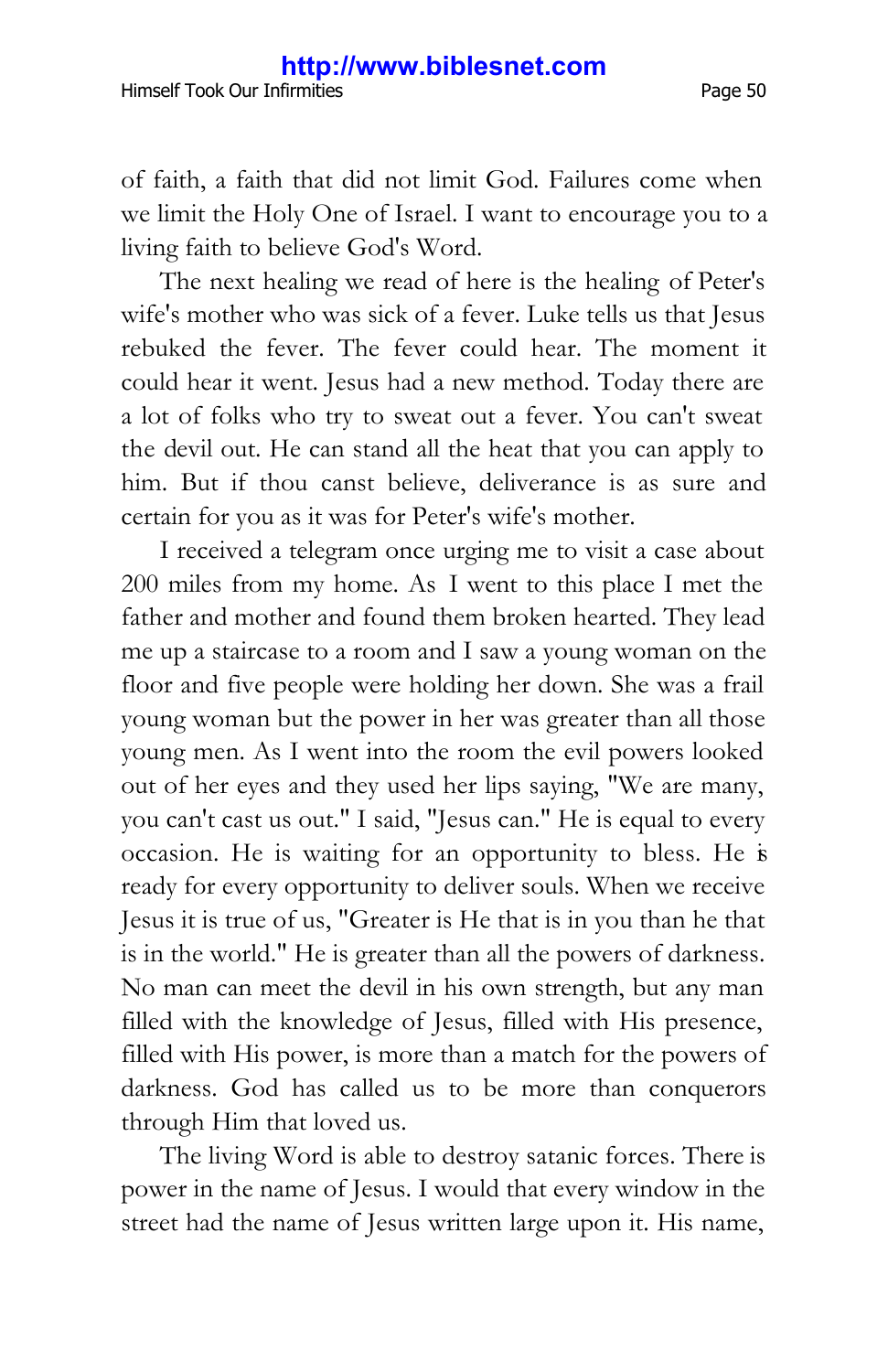through faith in His name brought deliverance to this poor, bound soul, and thirty-seven demons came out giving their names as they came forth. The dear woman was completely delivered and they were able to give her back her child. That night there was heaven in that home and the father and mother and son and his wife were all united in glorifying Christ for His infinite grace. The next morning we had a gracious time in the breaking of bread. All things are wonderful with our wonderful Jesus. If you would dare rest your all upon Him, things would take place and He would change the whole situation. In a moment, through the name of Jesus, a new order of things can be brought in.

In the world they are always having new diseases and the doctors cannot locate them. A doctor said to me, "The science of medicine is in its infancy, and really we doctors have no confidence in our medicine. We are always experimenting." But the man of God does not experiment. He knows, or ought to know, redemption in its fullness. He knows, or ought to know, the mightiness of the Lord Jesus Christ. He is not, or should not be, moved by our outward observation, but should get divine revelation of the mightiness of the name of Jesus and the power of His blood. If we exercise our faith in the Lord Jesus Christ He will come forth and get glory over all the powers of darkness.

At eventide they brought unto Him many that were possessed with devils; and He cast out the spirits with His word and healed all that were sick: that it might be fulfilled which was spoken by Esaias the prophet, saying, "Himself took our infirmities and bare our sicknesses." The work is done if you only believe it. It is done. Himself took our infirmities and bare our sicknesses. If you can only see the Lamb of God as He went to Calvary! He took our flesh that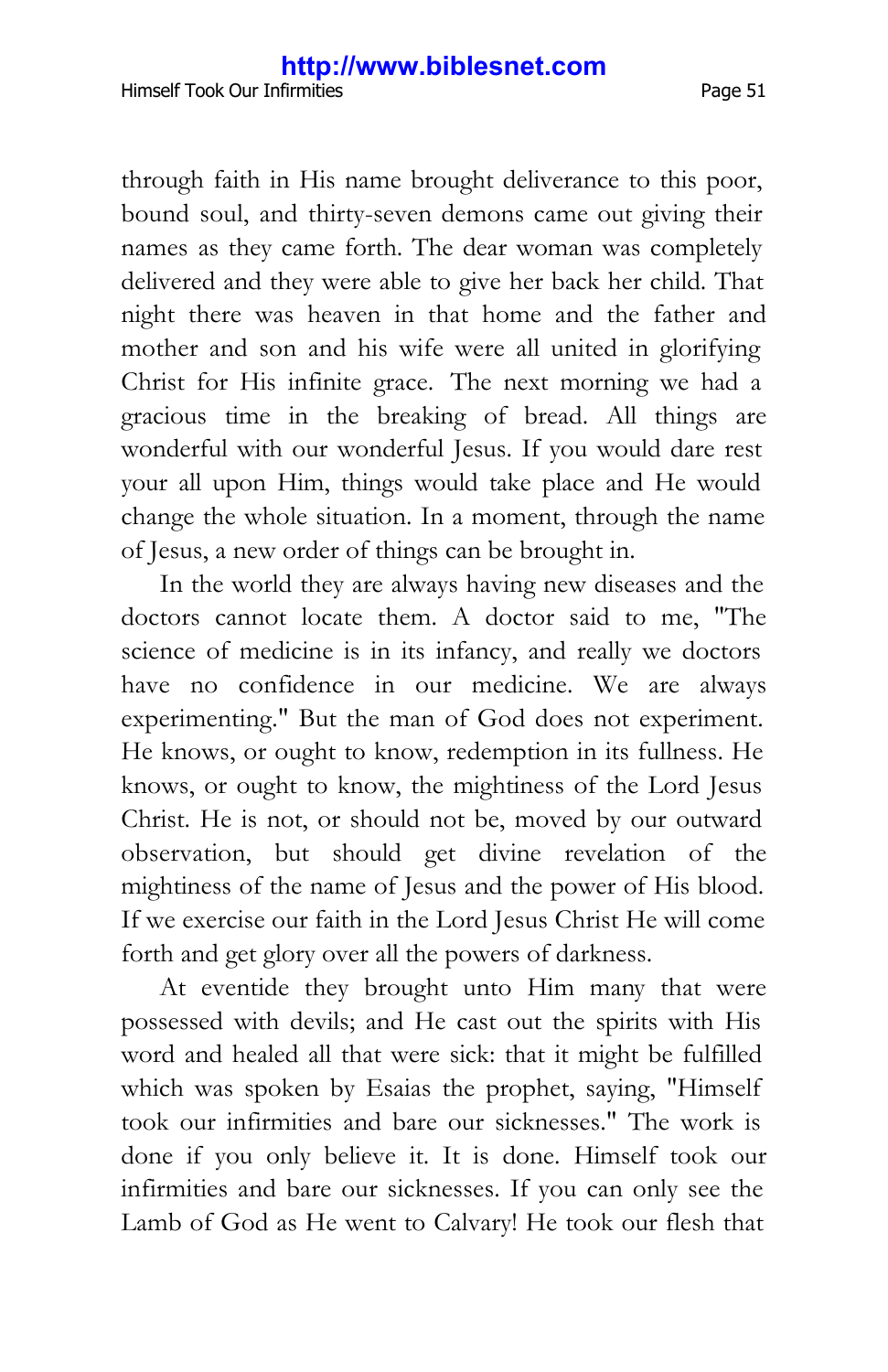He might take upon Himself the full burden of all our sin and all the consequences of sin. There on the cross God laid upon Him the iniquities of us all. There on the cross of Calvary the results of sin were also dealt with. "As the children are partakers of flesh and blood, he also himself took part of the same; that through death he might destroy him that had the power of death, that is, the devil; and deliver them who through fear of death were all their life time subject to bondage." Through His death there is deliverance for you today.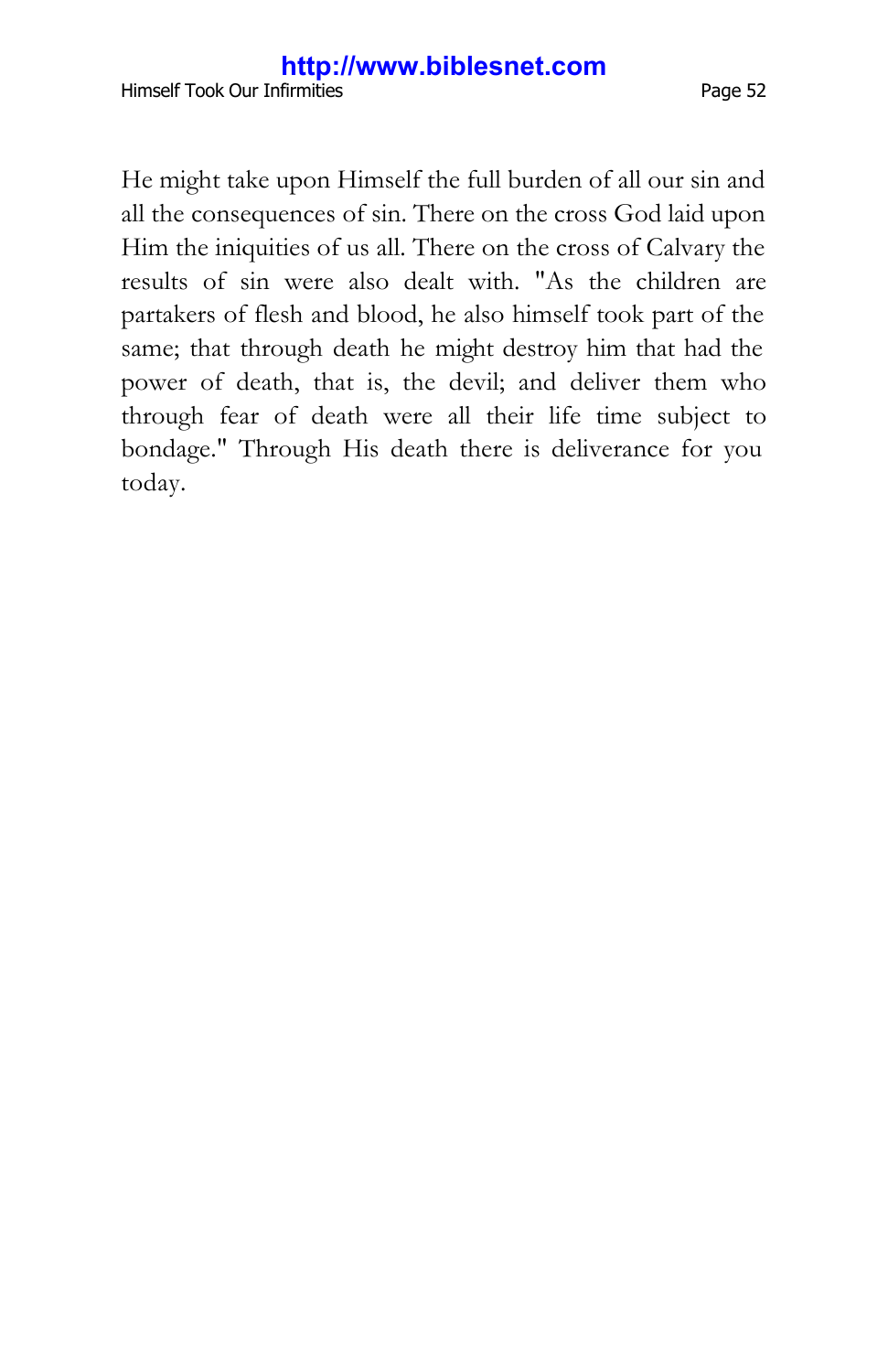*Chapter Seven* **Our Risen Christ** Read Acts 4

Today we praise God for the fact that our glorious Jesus is the risen Christ. Those of us who have tasted the power of the indwelling Spirit know something of the manner in which the hearts of those two disciples burned as they walked to Emmaus with their risen Lord as their companion.

Note the words of verse 30, "And when they had prayed, the place was shaken." There are many kinds of prayer that you read of here. A church that does not know how to pray and to shout will never be shaken. If you live in a place like that you may as well write, "Ichabod--the glory of the Lord has departed" --over the threshold. It is only when men have learned the secret of prayer, of power, and of praise, that God comes forth. Some people say, "Well, I praise God inwardly," but if there is an abundance of praise in your heart, your mouth cannot help speaking it.

There was a man who had a large business in London who was a great church-goer. The church he attended was beautifully decorated, and his pew was delightfully cushioned- -just about enough to make it easy to sleep through the sermons. He was a prosperous man in business, but he had no peace in his heart. But there was a boy at his business that always looked happy. He was always jumping and whistling. One day he said to this boy, "I want to see you in my office." When the boy was in his office he asked him, "How is it that you can always whistle and be happy?" "I cannot help it," answered the boy. "Where did you get it?" asked the master. "I got it at the Pentecostal mission." "Where is that?" The boy told him, and the next thing was, that the man was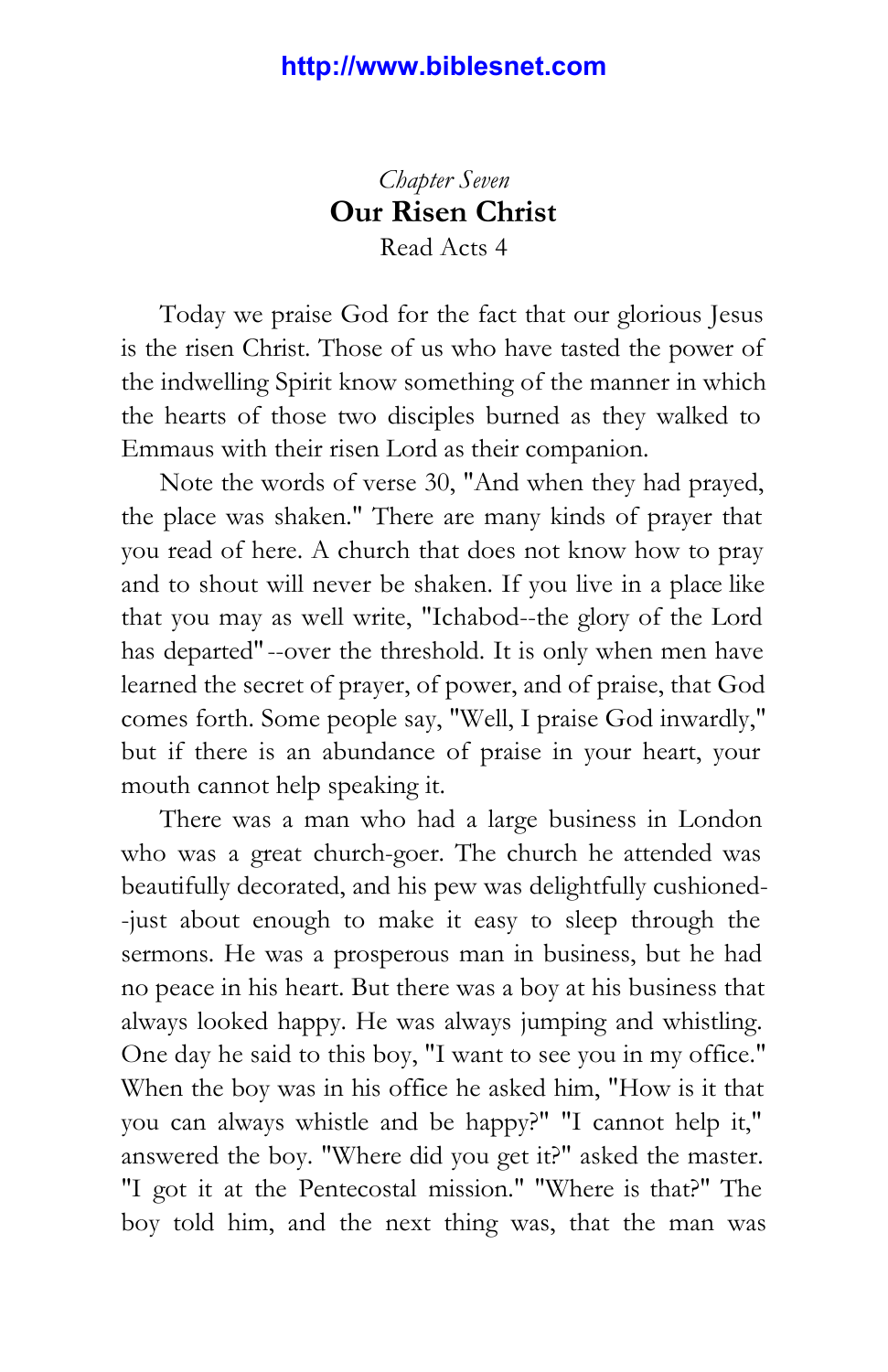attending. The Lord broke him up there, and in a short while he was entirely changed. One day, shortly after this, he found that, instead of being distracted by his business as he formerly had been, he was actually whistling and jumping. His whole position and his whole life had been changed.

The shout cannot come out unless it is in. There must first be the inner working of the power of God. It is He who changes the heart, and transforms the life, and before there is any real outward evidence there must be the inflow of divine life. Sometimes I say to people, "You weren't at meeting the other night." They reply, "Oh yes, I was there in spirit." I say to them, "Well, come next time with your body also. We don't want a lot of spirit here and no bodies. We want you to come and get filled with God." When all the people will come and pray and praise, as did these early disciples there will be something doing. People who come will catch fire and they will want to come again. But they will have no use for a place where everything has become formal, dry, and dead.

The power of Pentecost as it came at first came to loose men. God wants us free on every line. Men and women are tired of imitations; they want reality; they want to see people who have the living Christ within, and are filled with Holy Ghost power.

I received several letters and telegrams about a certain case, but when I arrived I was told I was too late. I said, "That cannot be. God has never sent me too late anywhere." God showed me when I went that something different would happen to anything I had seen previously. The people I went to were all strangers. I was introduced to a young man who lay helpless, and for whom there was no hope. The doctor had been to see him that morning and had declared that he would not live through the day. He lay with his face to the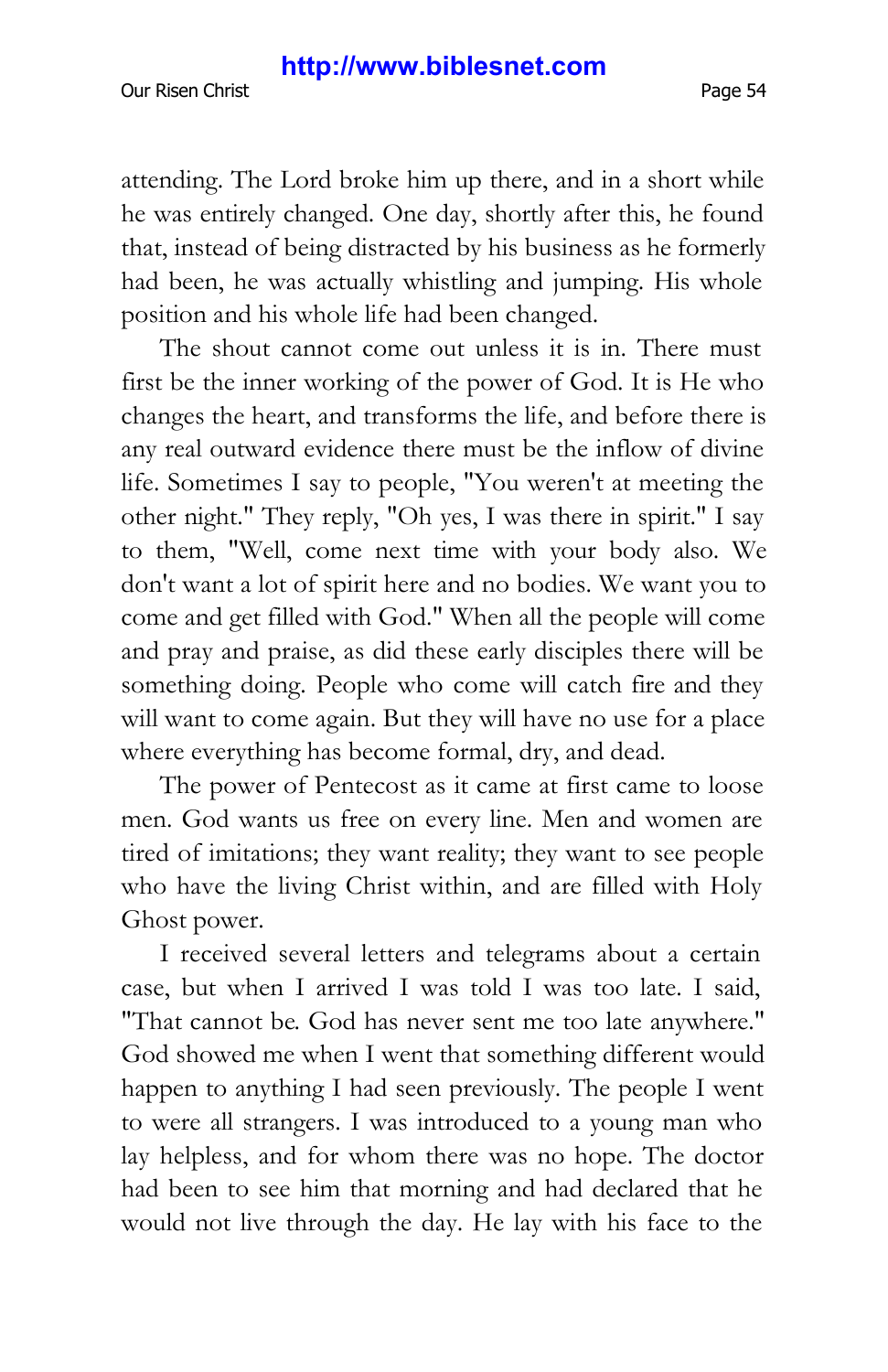wall, and when I spoke to him he whispered, "I cannot turn over." His mother said that they had had to lift him out of bed on sheets for weeks, and that he was so weak and helpless that he had to stay in one position.

The young man said, "My heart is very weak." I assured him, "God is the strength of the heart and thy portion forever. If you will believe God, it shall be so today."

Our Christ is risen. He is a living Christ who indwells us. We must not have this truth merely as a theory; Christ must be risen in us by the power of the Spirit. The power that raised Him from the dead must animate us, and as this glorious resurrection power surges through your being, you will be freed from all your weaknesses and you will become strong in the Lord and in the power of His might. There is a resurrection power that God wants you to have and to have it today. Why not? Receive your portion here and now.

I said to these people, "I believe your son will rise today." They only laughed. People do not expect to see signs and wonders today as the disciples saw them of old. Has God changed? Or has our faith waned so that we are not expecting the greater works that Jesus promised? We must not harp on any minor key. Our message must rise to concert pitch, and there must be nothing left out of it that is in the Book.

It was wintertime, and I said to the parents, "Will you get the boy's suit and bring it here?" They would not listen to the request, for they were expecting the boy to die. But I had gone to that place believing God. In Romans 4:17, we read of Abraham, "(I have made thee a father of many nations,) before him whom he believed, even God, who quickeneth the dead, and calleth those things which be not as though they were." God help us to understand this. It is time people knew how to shout in faith as they contemplate the eternal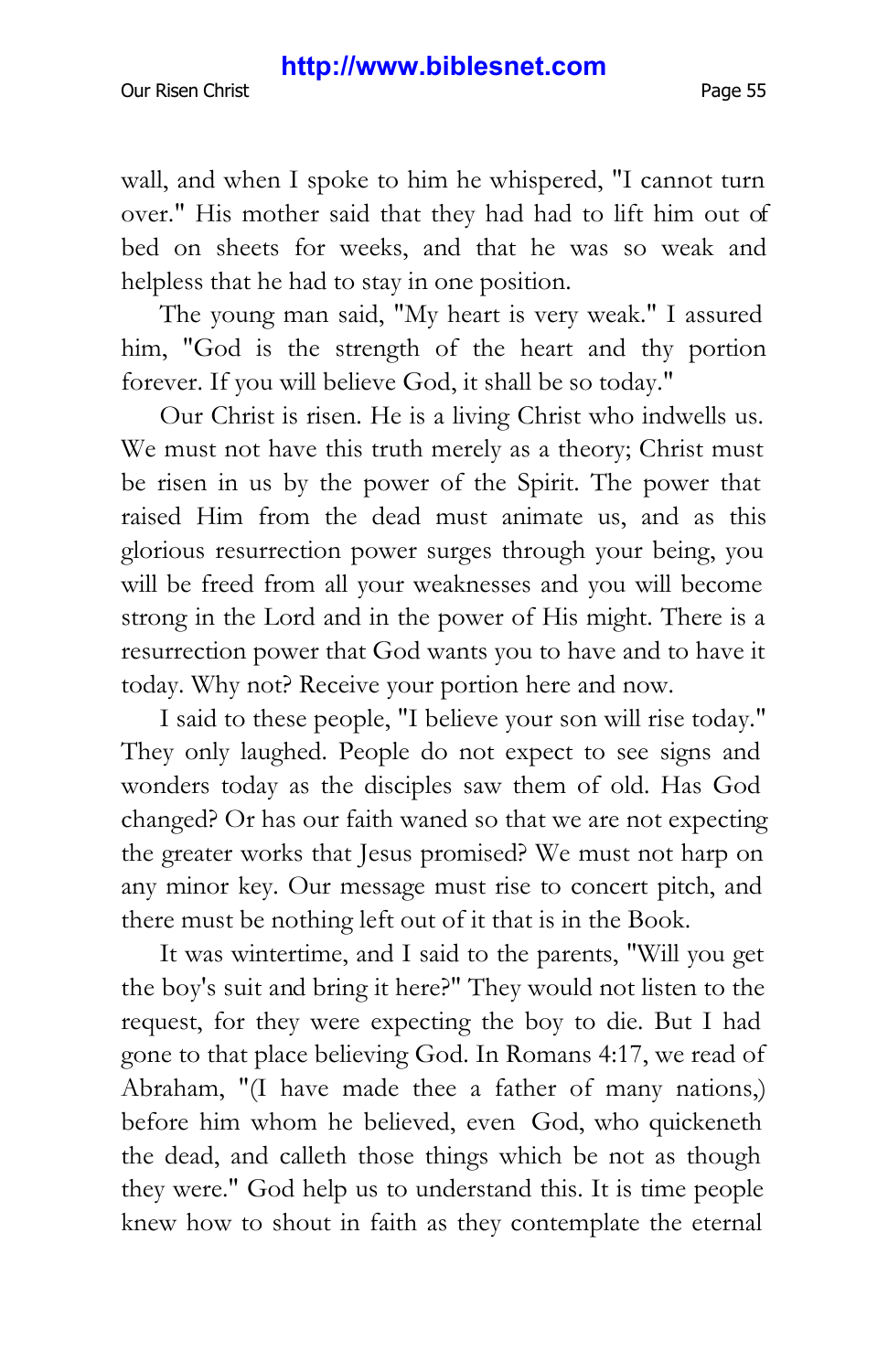power of our God to whom it is nothing to quicken and raise the dead. I come across some who would be giants in the power of God but they have no shout of faith. I find everywhere people who go down even when they are praying simply because they are just breathing sentences without uttering speech, and you cannot get victory that way. You must learn to take the victory and shout in the face of the devil. "It is done!" There is no man who can doubt if he learns to shout. When we know how to shout properly, things will be different, and tremendous things will happen. In verse 24 we read, "They lifted up their voice with one accord." It surely must have been a loud prayer. We must know that God means us to have life. If there is anything in the world that has life in it, it is this Pentecostal revival we are in. I believe in the baptism of the Holy Ghost with the speaking of tongues, and I believe that every man who is baptized in the Holy Ghost will speak in other tongues as the Spirit gives him utterance. I believe in the Holy Ghost. And if you are filled with the Spirit you will be super abounding in life-- living waters will flow from you.

At last I persuaded the parents to bring the boy's clothes and lay them on the bed. From the natural viewpoint, the young man lay dying. I spoke to the afflicted one, "God has revealed to me that, as I lay my hands upon you, the place will be filled with the Holy Ghost, the bed will be shaken, you will be shaken and thrown out of bed by the power of the Holy Ghost, you will dress yourself and be strong." I said this to him in faith. I laid hands on him in the name of Jesus and instantly the power of God fell and filled the place. I felt helpless and fell flat on the floor. I knew nothing except that a short while after the place was shaken; I heard the young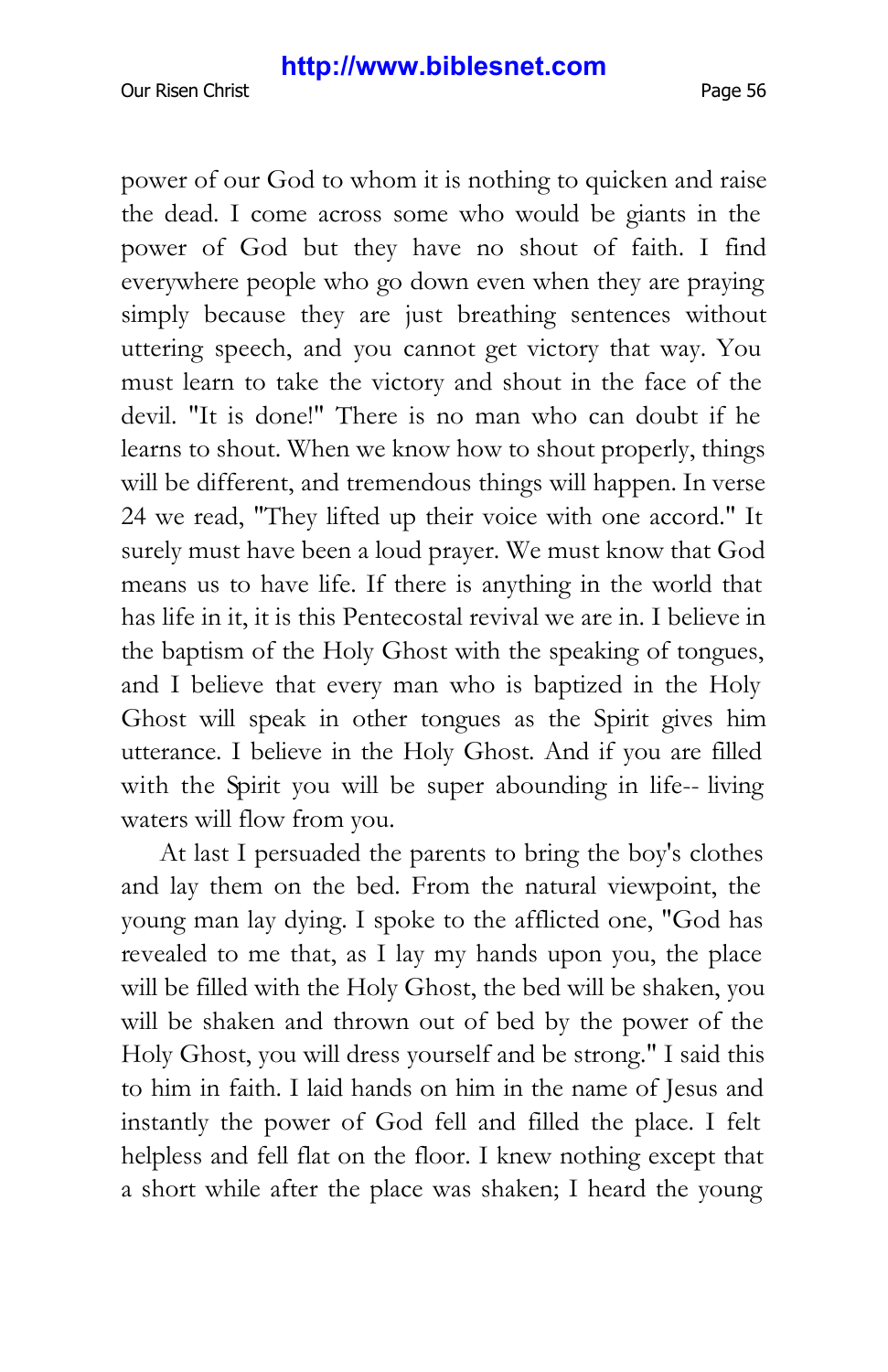man walking over me and saying, "For Thy glory, Lord! For Thy glory, Lord!"

He dressed himself and cried, "God has healed me." The father fell, the mother fell, and another who was present fell also. God manifested His power that day in saving the whole household and healing the young man. It is the power of the risen Christ we need. That young man is today preaching the gospel.

For years we have been longing for God to come forth, and, praise Him, He is coming forth. The tide is rising everywhere. I was in Switzerland not long ago, preaching in many places where the Pentecostal message had not been heard, and today there are nine new Pentecostal assemblies in different places going on blessedly for God. All over the world it is the same, this great Pentecostal work is in motion. You can hardly get to a place now where God is not pouring out His Spirit on hungry hearts. God has promised to pour out His Spirit upon all flesh, and His promises never fail. Our Christ is risen. His salvation was not a thing done in a corner. Truly He was a man of glory who went to Calvary for us, in order that He might free us from all that would mar and hinder, that He might transform us by His grace, and bring us out from under the power of Satan into the glorious power of God. One touch of our risen Christ will raise the dead. Hallelujah!

Oh, this wonderful Jesus of ours! He comes and indwells us. He comes to abide. He it is who baptizes us with the Holy Ghost, and makes everything different. We are to be a kind of first fruits unto God and are to be like Christ who is *the* first fruit, walking in His footsteps, living in His power. What a salvation this is, having this risen Christ in us. I feel that everything else must go to nothingness, helplessness and ruin.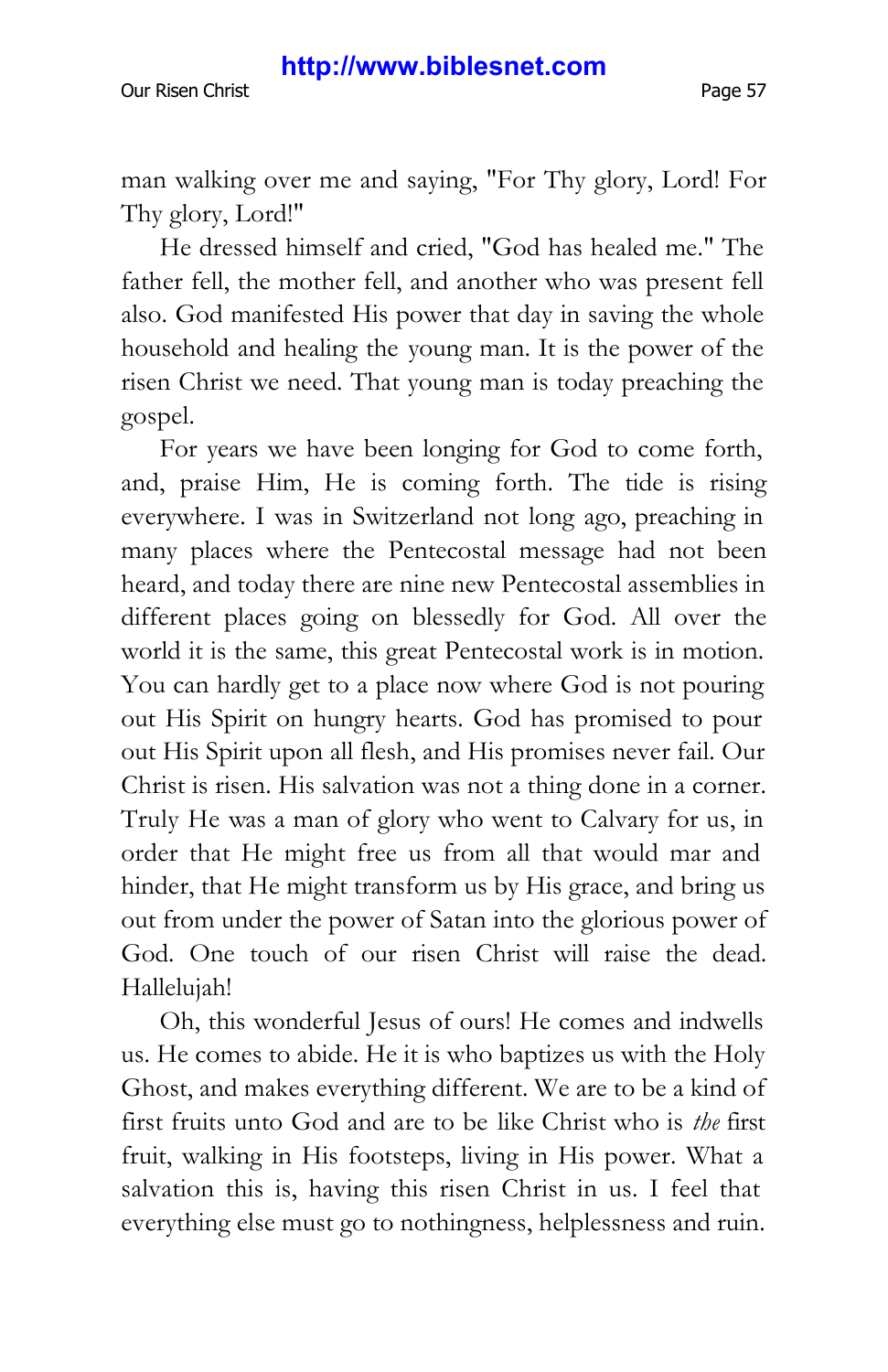Every thought of advantage for ourselves must be on the decrease in order that Christ may increase, that we may live in another state, where all things are under the power of the Spirit.

Dare you take your inheritance from God? Dare you believe God? Dare you stand on the record of His Word? What is the record? If thou shalt believe thou shalt see the glory of God. You will be sifted as wheat. You will be tried as though some strange thing tried you. You will be put in places where you will have to put your whole trust in God. There is no such thing as anyone being tried beyond what God will allow. There is no temptation that will come, but that God will be with you right in the temptation to deliver you, and when you have been tried, He will bring you forth as gold. Every trial is to bring you to a greater position in God. The trial that tries your faith will take you on to the place where you will know that the faith of God will be forthcoming in the next test. No man is able to win any victory save through the power of the risen Christ within him. You will never be able to say, "I did this or that." You will desire to give God the glory for everything.

If you are sure of your ground, if you are counting on the presence of the living Christ within, you can laugh when you see things getting worse. God would have you settled and grounded in Christ, and it is only as you are filled with the Holy Ghost that you become steadfast and unmovable in Him.

The Lord Jesus said, "I have a baptism to be baptized with; and how am I straitened till it be accomplished." He was assuredly straitened in the way, at Gethsemane, at the judgment hall, and, after that, at the cross, where He, through the eternal Spirit, offered Himself without spot to God. God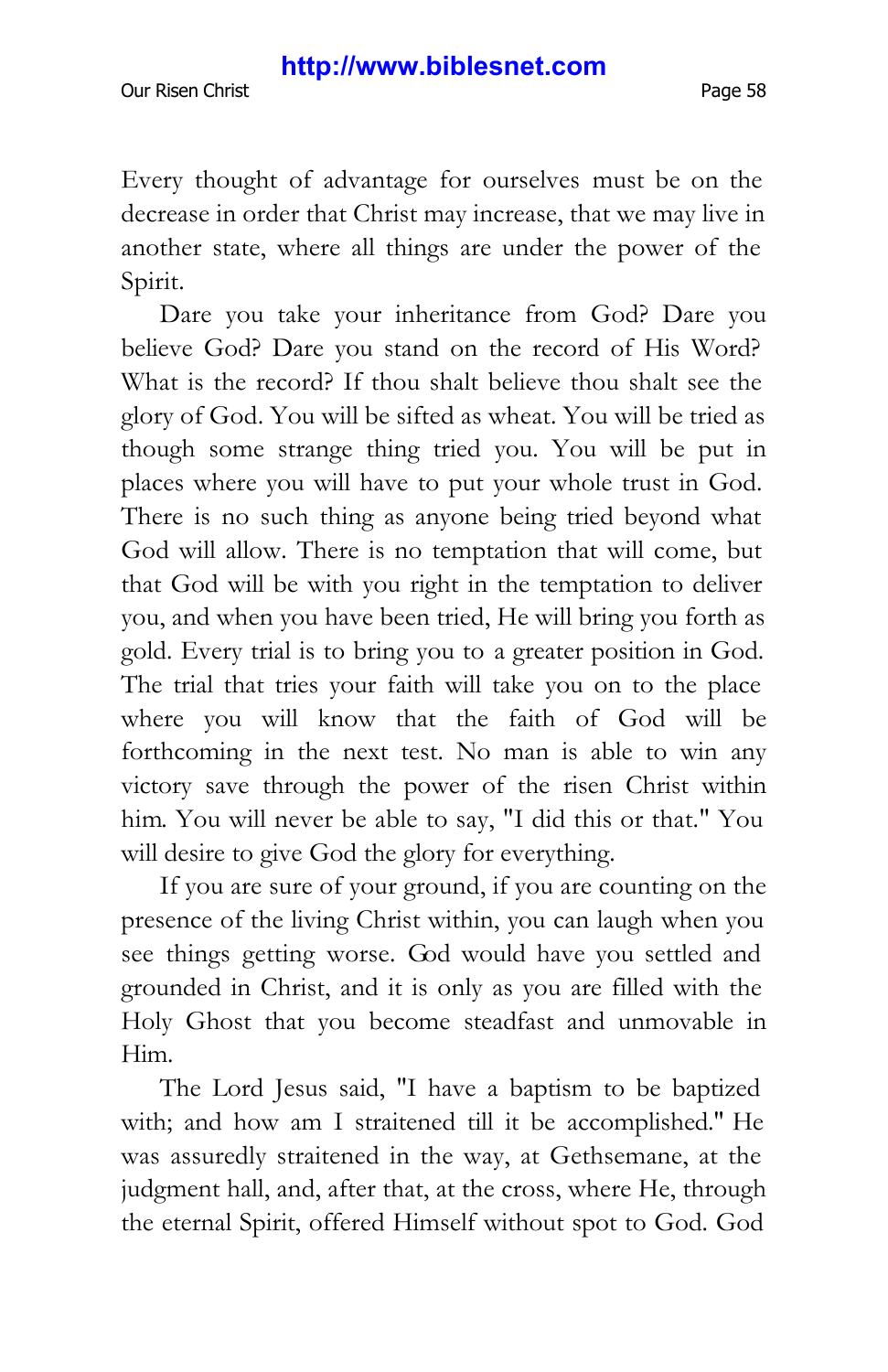Our Risen Christ **Page 59** 

will take us right on in like manner, and the Holy Spirit will lead every step of the way. God led him right through to the empty tomb, to the ascension glory, to a place on the throne; and the Son of God will never be satisfied until He has us with Himself, sharing His glory and sharing His throne.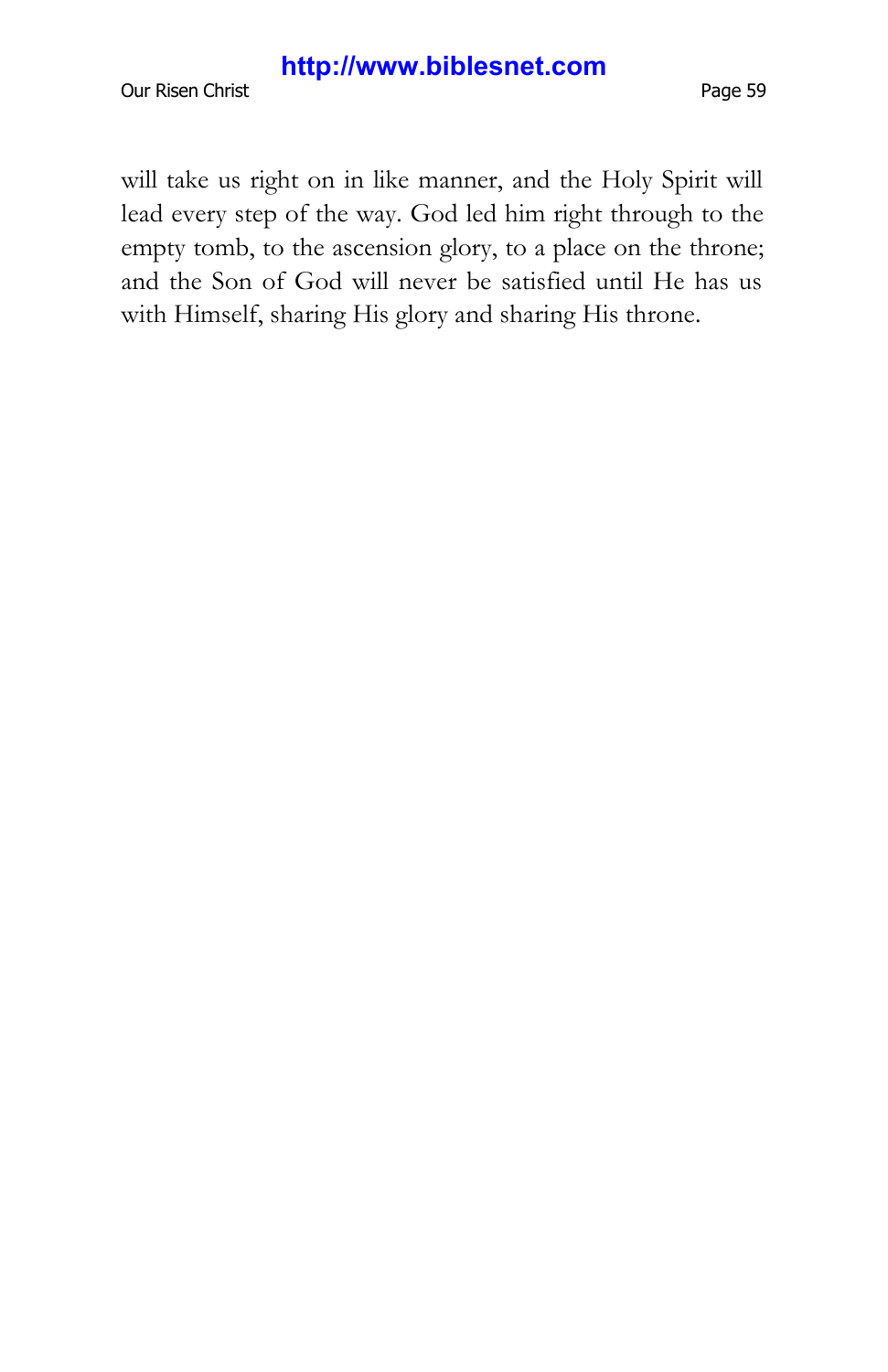## *Chapter Eight* **Righteousness**

It is written of our blessed Lord, "Thou hast loved righteousness, and hated iniquity; therefore God, even thy God hath anointed thee with the oil of gladness above thy fellows." It is the purpose of God that we, as we are indwelt by the Spirit of His Son, should likewise love righteousness and hate iniquity. I see that there is a place for us in Christ Jesus where we are no longer under condemnation but where the heavens are always open to us. I see that God has a realm of divine life opening up to us where there are boundless possibilities, where there is limitless power, where there are untold resources, where we have victory over all the power of the devil. I believe that, as we are filled with the desire to press on into this life of true holiness, desiring only the glory of God, there is nothing that can hinder our true advancement.

Peter commences his second epistle with these words, "Simon Peter, a servant and an apostle of Jesus Christ, to them that have obtained like precious faith with us through the righteousness of God and our Savior Jesus Christ." It is through faith that we realize that we have a blessed and glorious union with our risen Lord. When He was on earth Jesus told us, "I am in the Father and the Father in me." "The Father that dwelleth in Me, He doeth the works." And He prayed to His Father, not only for His disciples but for those who should believe on Him through their word, "That they all may be one; as Thou, Father, art in Me, and I in Thee, that they also may be one in us: that the world may believe that Thou hast sent Me." Oh what an inheritance is ours when the very nature, the very righteousness, the very power of the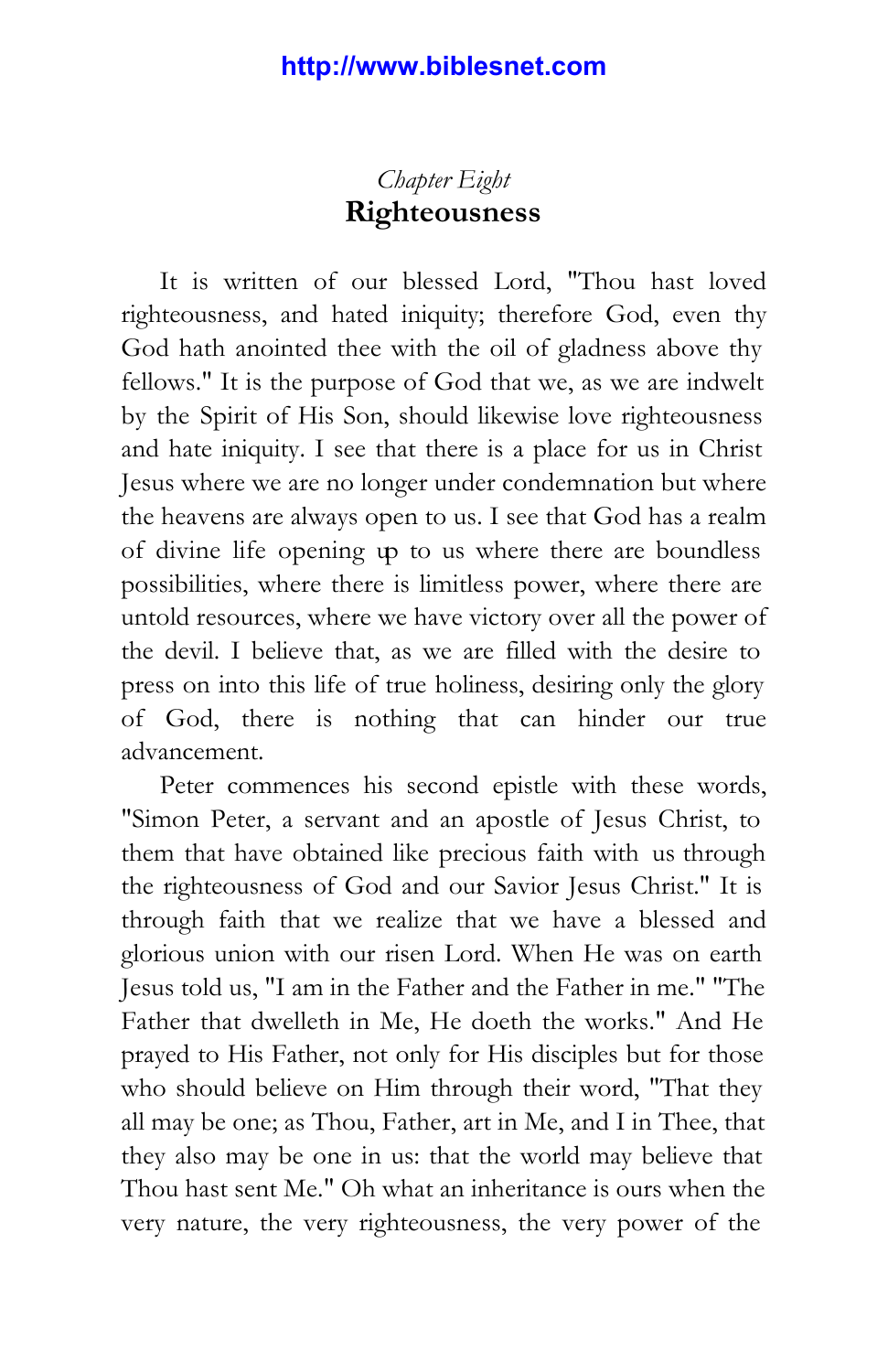Father and the Son are made real in us. That is God's purpose, and as we by faith lay hold on the purpose we shall be ever conscious of the fact that greater is He that is in us than he that is in the world. The purpose of all Scripture is to move us on to this wonderful and blessed elevation of faith where our constant experience is the manifestation of God's life and power through us.

Peter goes on writing to these who have obtained like precious faith, saying, "Grace and peace be multiplied unto you through the knowledge of God, and of Jesus our Lord." We can have the multiplication of this grace and peace only as we live in the realm of faith. Abraham attained to the place where he became a friend of God, on no other line than that of believing God. He believed God and God counted that to him for righteousness. Righteousness was imputed to him on no other ground than that he believed God. Can this be true of anybody else? Yes, every person in the whole wide world who is saved by faith is blessed with faithful Abraham. The promise, which came to him because he believed God, was that in Him all the families of the earth should be blessed. When we believe God there is no knowing where the blessing of our faith will end.

Some are tied up because, when they are prayed for, the thing that they are expecting does not come off the same night. They say they believe, but you can see that they are really in turmoil of unbelief. Abraham believed God. You can hear him saying to Sarah, "Sarah, there is no life in you and there is nothing in me, but God has promised us a son and I believe God." And that kind of faith is a joy to our Father in heaven.

One day I was having a meeting in Bury, in Lancashire, England. A young woman was present who came from a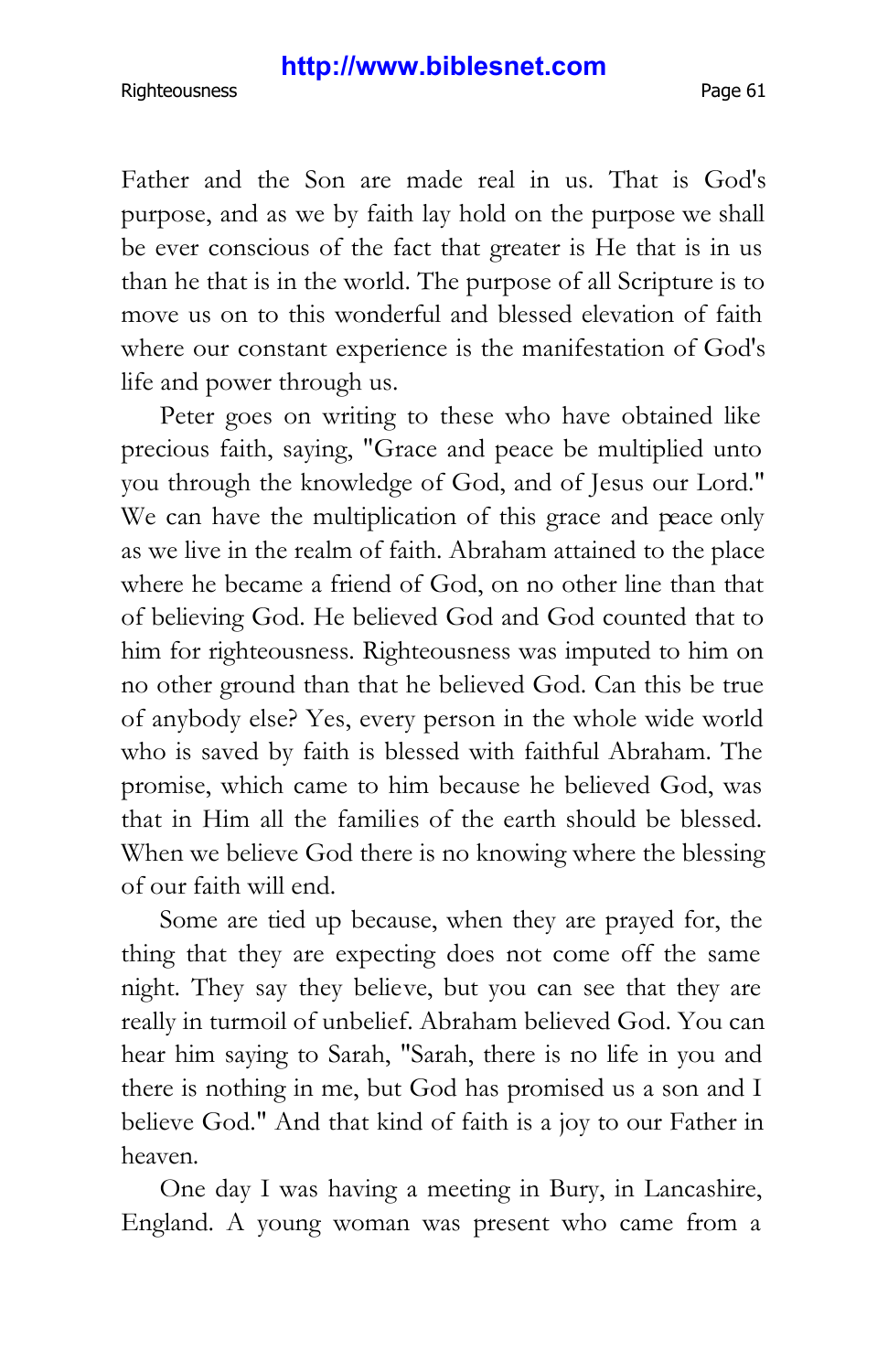place called Ramsbottom, to be healed of goiter. Before she came, she said, "I am going to be healed of this goiter, mother." After one meeting she came forward and was prayed for. The next meeting she got up and testified that she had been wonderfully healed, and she said, "I shall be so happy to go and tell mother that I have been wonderfully healed." She went to her home and testified how wonderfully she had been healed, and the next year when we were having the convention she came again. To the natural view it looked as though the goiter was just as big as ever; but that young woman was believing God and she was soon on her feet giving her testimony, and saying, "I was here last year and the Lord wonderfully healed me. I want to tell you that this has been the best year of my life." She seemed to be greatly blessed in that meeting and she went home to testify more strongly than ever that the Lord had healed her. She believed God. The third year she was at the meeting again, and some people who looked at her said, "How big that goiter has become." But when the time came for testimony she was up on her feet and testified. "Two years ago the Lord graciously healed me of goiter. Oh I had a most wonderful healing. It is grand to be healed by the power of God." That day someone remonstrated with her and said, "People will think there is something the matter with you. Why don't you look in the glass? You will see that your goiter is bigger than ever." That good woman went to the Lord about it and said, "Lord, you so wonderfully healed me two years ago. Won't you show all the people that you healed me"? She went to sleep peacefully that night still believing God and when she came down the next day there was not a trace or a mark of that goiter.

God's word is from everlasting to everlasting. His word cannot fail. God's word is true and when we rest in the fact of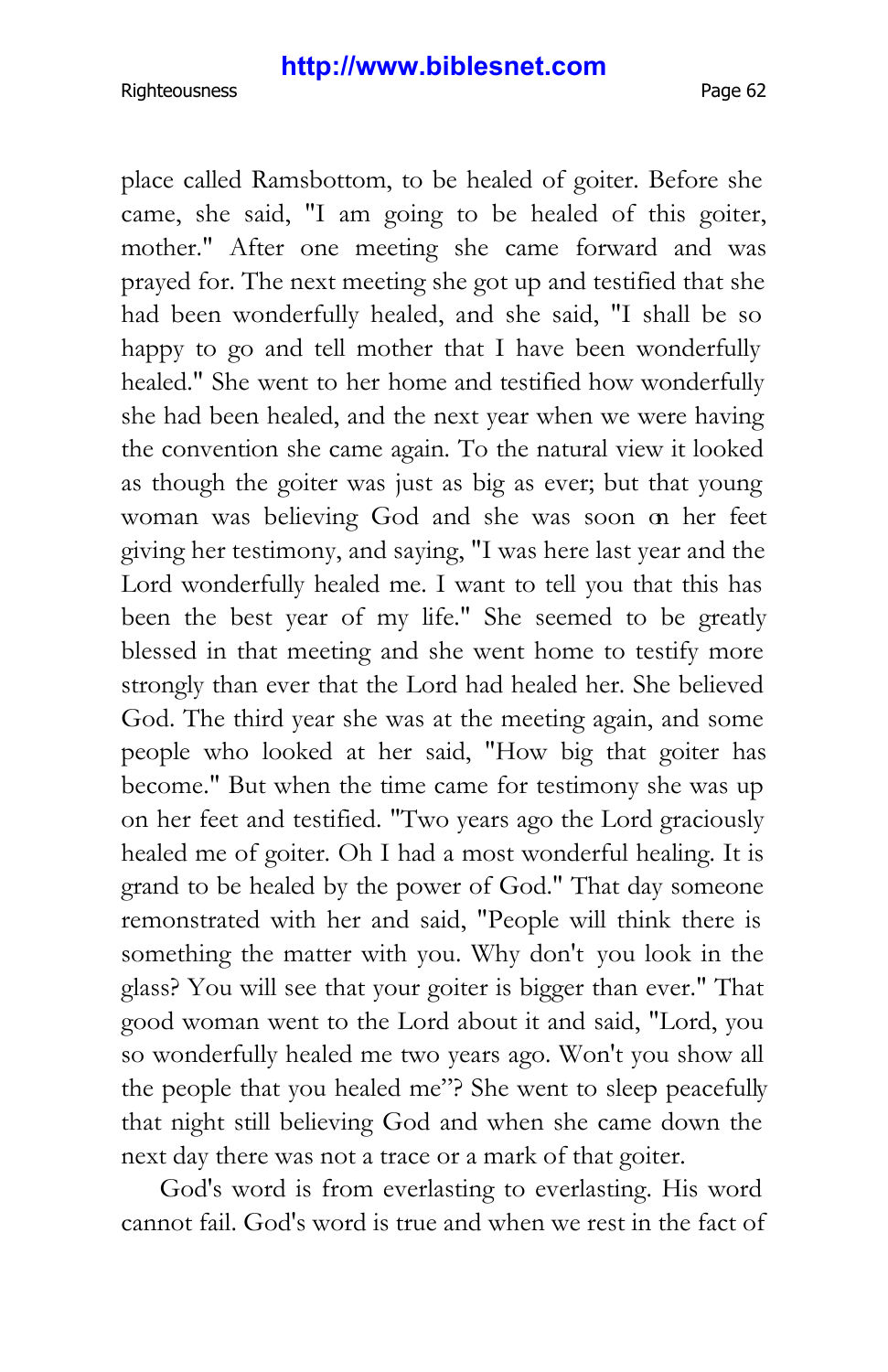its truth what mighty results we can get. Faith never looks in the glass. Faith has a glass into which it can look. It is the glass of the perfect law of liberty. "Whoso looketh into the perfect law of liberty, and continueth therein, he being not a forgetful hearer, but a doer of the work, this man shall be blessed in his deed." To the man who looks into this perfect law of God all darkness is removed and he sees his completeness in Christ. There is no darkness in faith. There is only darkness in nature. Darkness only exists when the natural is put in the place of the divine.

Not only is grace multiplied to us through knowledge of God and of Jesus Christ, but peace also. As we really know our God and Jesus Christ whom He has sent, we will have peace multiplied to us even in the multiplied fires of ten thousand Nebuchadnezzars. It will be multiplied to us even though we are put into the den of lions, and we will live with joy in the midst of the whole thing. What was the difference between Daniel and the king that night when Daniel was put into the den of lions? Daniel knew, but the king was experimenting. The king came around the next morning and cried, "Oh Daniel, servant of the living God, is thy God, whom thou servest continually, able to deliver thee from the lions?" Daniel answered, "My God hath sent His angel, and hath shut the lions' mouths." The thing was done. It was done when Daniel prayed with his windows open toward heaven. All our victories are won before we go into the fight. Prayer links us on to our lovely God, our abounding God, our multiplying God. Oh I love Him! He is so wonderful!

You will note, as you read these first two verses of the first chapter of the second epistle of Peter, that this grace and peace is multiplied through the knowledge of God, but that first our faith comes through the righteousness of God. Note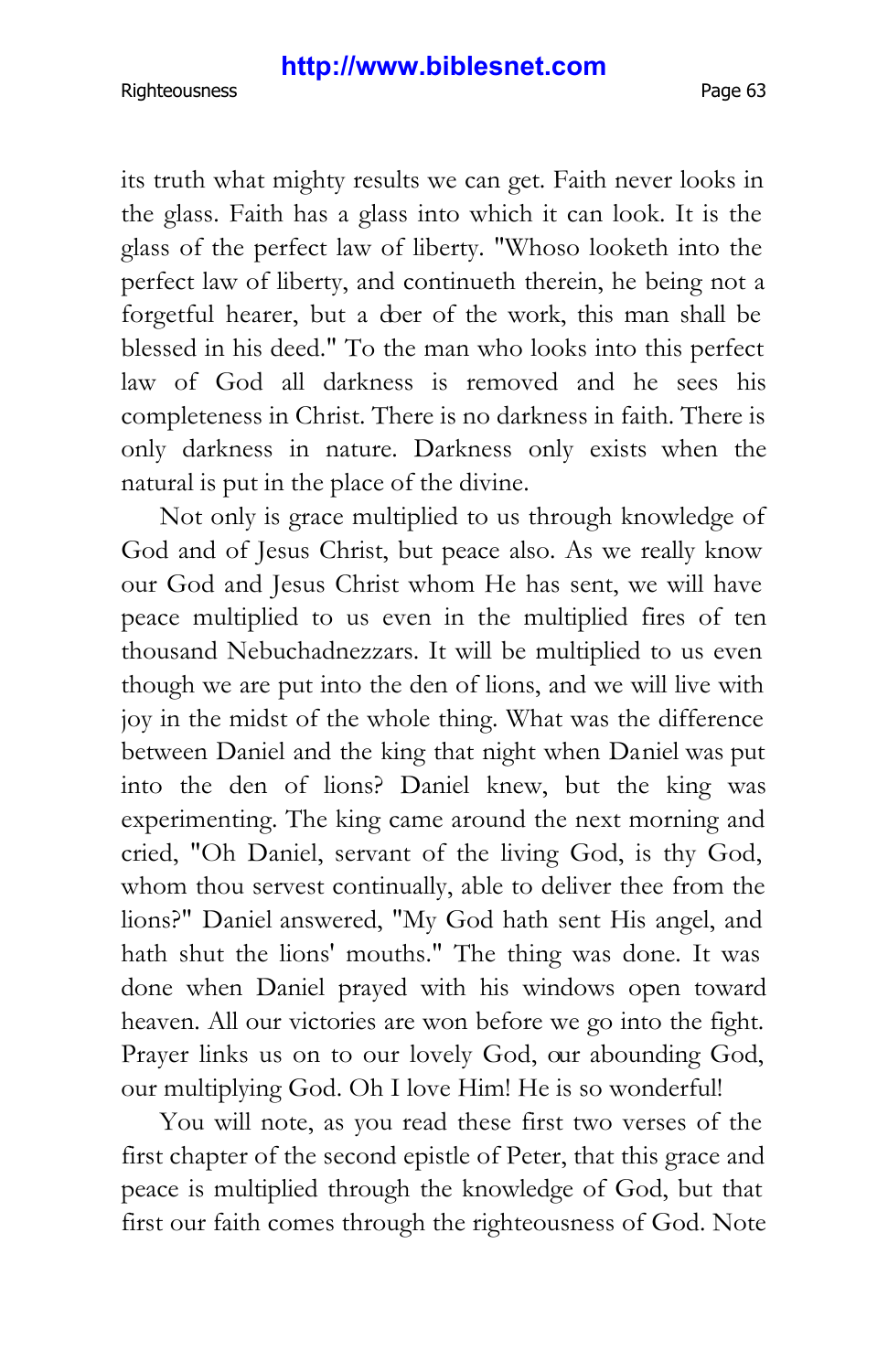that righteousness comes first and knowledge afterwards. It cannot be otherwise. If you expect any revelation of God apart from holiness you will have only a mixture. Holiness opens the door to all the treasures of God. He must first bring us to the place where we, like our Lord, love righteousness and hate iniquity, before He opens up to us these good treasures. When we regard iniquity in our hearts the Lord will not hear us, and it is only as we are made righteous and pure and holy through the precious blood of God's Son that we can enter into this life of holiness and righteousness in the Son. It is the righteousness of our Lord Himself made real in us as our faith is stayed in Him.

After I was baptized with the Holy Ghost the Lord gave me a blessed revelation. I saw Adam and Eve turned out of the garden for their disobedience and unable to partake of the tree of life, for the cherubim with flaming sword kept them away from this tree. When I was baptized I saw that I had begun to eat of this tree of life and I saw that the flaming sword was all round about. It was there to keep the devil away. Oh, what privileges are ours when we are born of God. How marvelously He keeps us so that the wicked one touches us not. I see a place in God where Satan dare not come. Hidden in God. And He invites us all to come and share this wonderful hidden place where our lives are hid with Christ in God, where we dwell in the secret place of the Most High and abide under the shadow of the Almighty. God has this place for you in this blessed realm of grace.

Peter goes on to say, "According as His divine power hath given unto us all things that pertain unto life and godliness, through the knowledge of Him that hath called us to glory and virtue." God is calling us to this realm of glory and virtue where, as we feed on His exceeding great and precious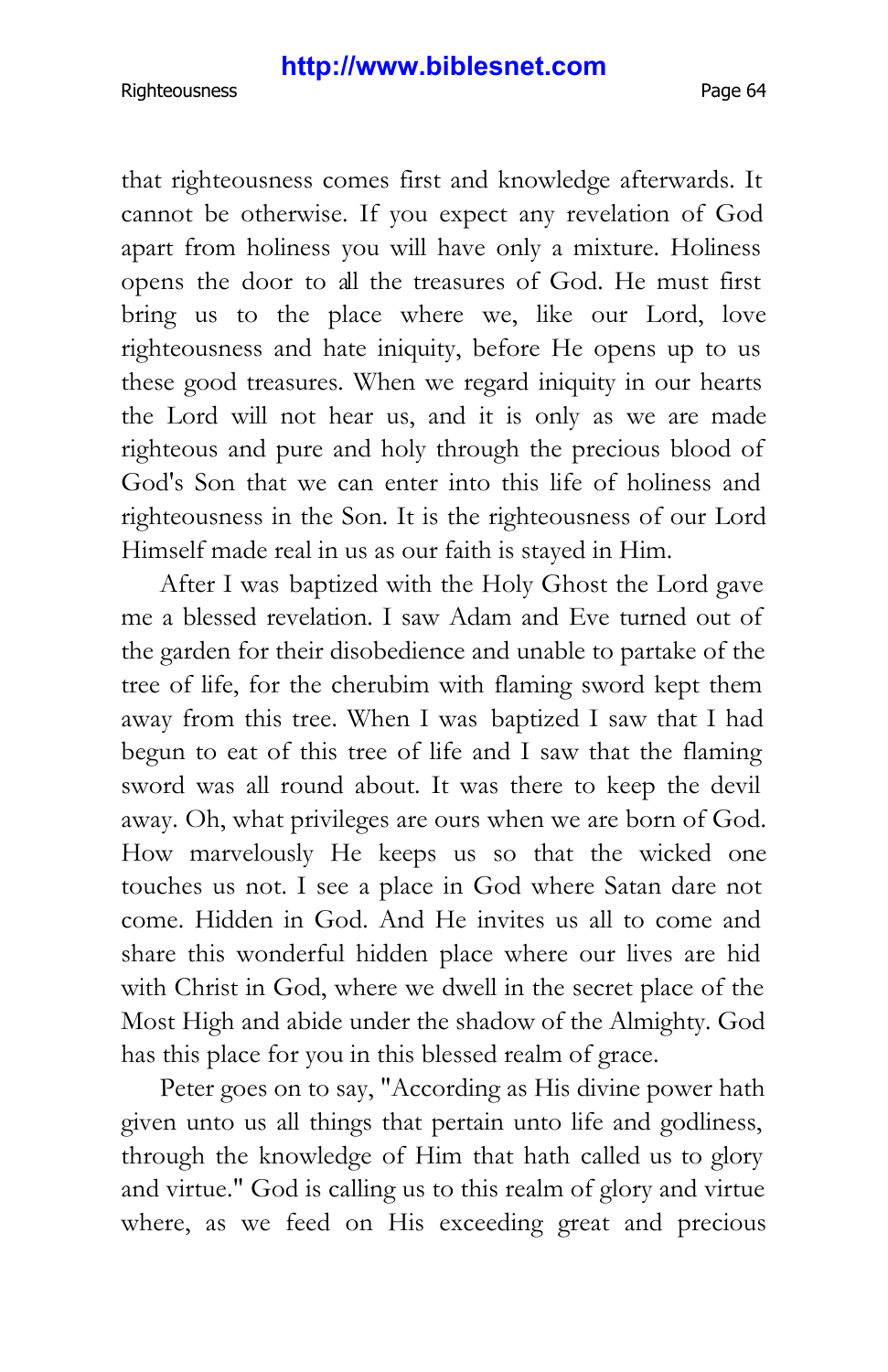promises, we are made partakers of the divine nature. Faith is the substance of things hoped for right here in this life. It is right here that God would have us partake of His divine nature. It is nothing less than the life of the Lord Himself imparted and flowing into our whole beings, so that our very body is quickened, so that every tissue and every drop of blood and our bones and joints and marrow receive this divine life. I believe that the Lord wants this divine life to flow right into our natural bodies, this law of the spirit of life in Christ Jesus that makes us free from the law of sin and death. God wants to establish our faith so that we shall lay hold on this divine life, this divine nature of the Son of God, so that our spirit and soul and body will be sanctified wholly and preserved unto the coming of the Lord Jesus Christ.

When that woman was healed of the issue of blood, Jesus perceived that power had gone out of Him. The woman's faith laid hold and this power was imparted and immediately the woman's being was surcharged with life and her weakness departed. The impartation of this power produces everything you need; but it comes only as our faith moves out for its impartation. Faith is the victory. If thou canst believe, it is thine.

I suffered for many years from piles, till my whole body was thoroughly weak; the blood used to gush from me. One day I got desperate and I took a bottle of oil and anointed myself. I said to the Lord, "Do what you want to, quickly." I was healed at that very moment. God wants us to have an activity of faith that dares to believe God. There is what seems like faith, and appearance of faith, but real faith believes God right to the end.

What was the difference between Zacharias and Mary? The angel came to Zacharias and told him, "Thy wife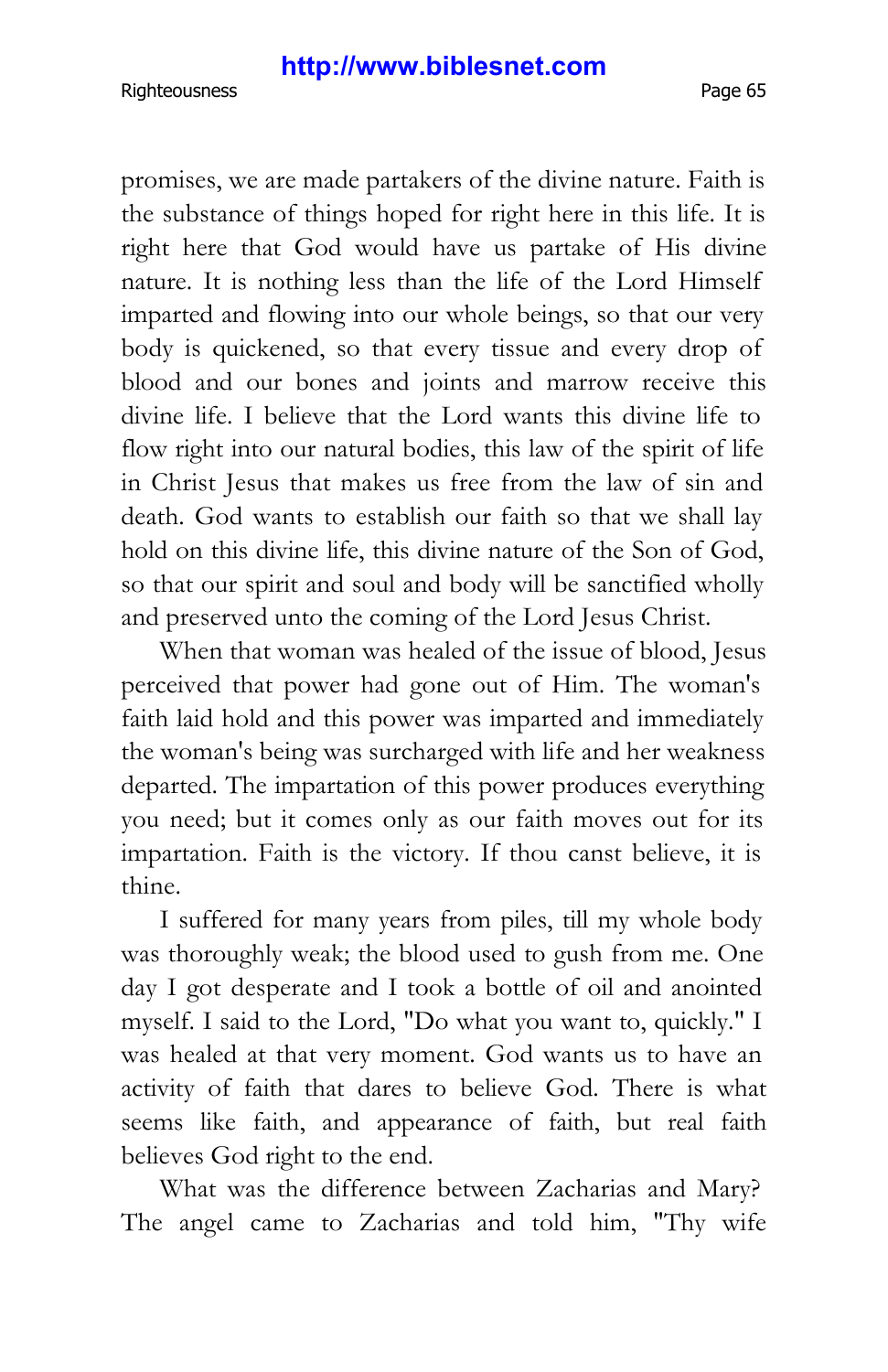Elizabeth shall bear thee a son." Zacharias was there in the holy place, but he began to question this message, saying, "I am an old man, my wife is well stricken in years." Gabriel rebuked him for his unbelief and told him, "Thou shalt be dumb, and not able to speak, until the day that these things shall be performed, because thou believest not my words." But note the contrast when the angel came to Mary. She said, "Behold the handmaid of the Lord; be it unto me according to thy word." And Elizabeth greeted Mary with the words, "Blessed is she that believed: for there shall be a performance of those things which were told her from the Lord." God would have us to lay hold on His word in like manner. He would have us to come with boldness of faith declaring, "You have promised it, Lord. *Now do it."* God rejoices when we manifest a faith that holds Him to His word. Can we get there?

The Lord has called us to this glory and virtue; and, as our faith lays hold on Him, we shall see this in manifestation. I remember one day I was holding an open-air meeting. My uncle came to that meeting and said, "Aunt Mary would like to see Smith before she dies." I went to see her and she was assuredly dying. I said, "Lord, can't you do something?" All I did was this, to stretch out my hands and lay them on her. It seemed as though there was an immediate impartation of the glory and virtue of the Lord. Aunt Mary cried, "It is going all over my body." And that day she was made perfectly whole.

One day I was preaching and a man brought a boy who was done up in bandages. The boy was in irons and it was impossible for him to walk and it was difficult for them to get him to the platform. They passed him over about six seats. The power of the Lord was present to heal and it entered right into the child as I placed my hands on him. The child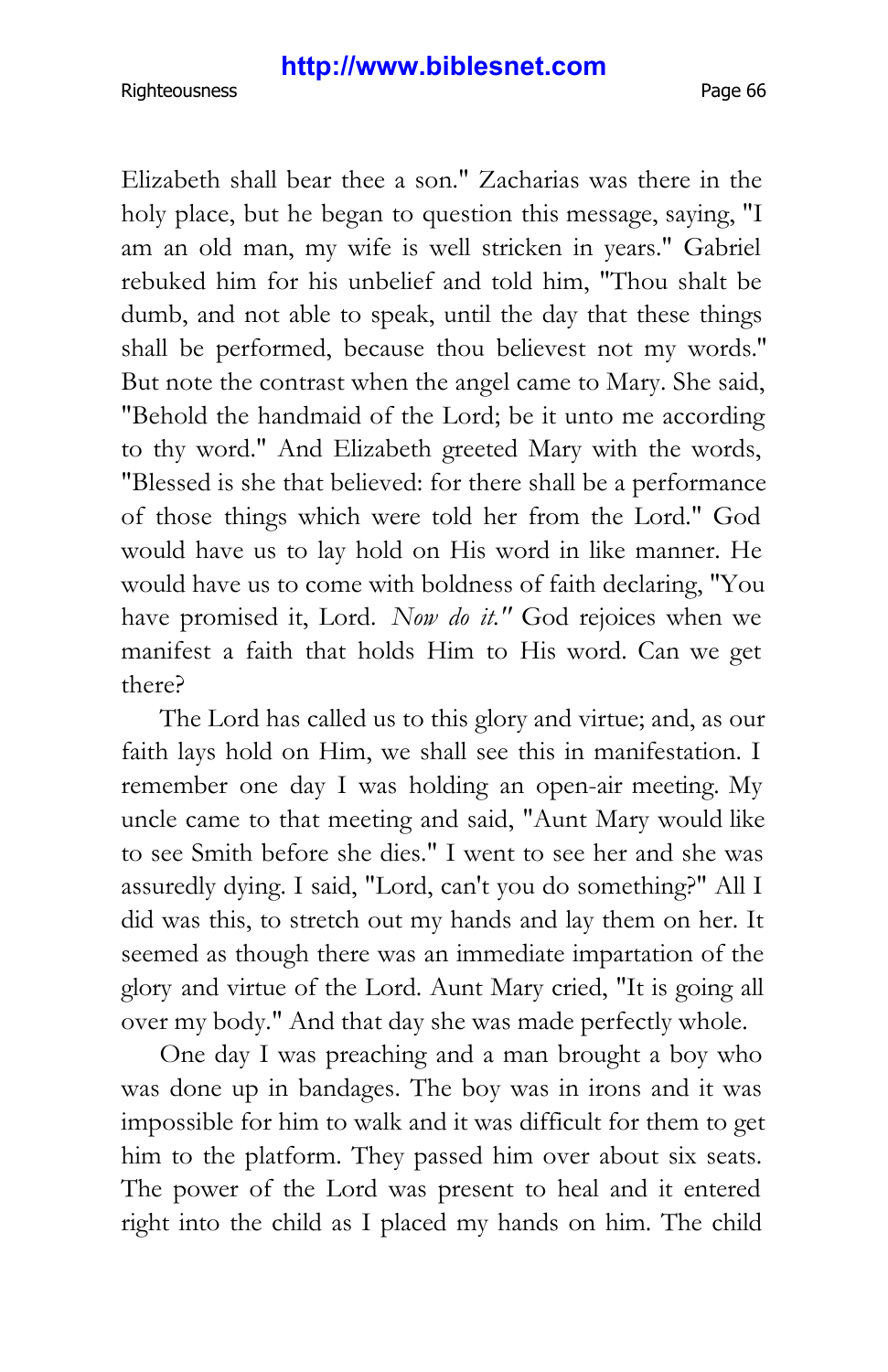cried, "Daddy, it is going all over me." They stripped the boy and found nothing imperfect in him.

The Lord would have us to be walking epistles of His word. Jesus is the Word and is the power in us, and it is His desire to work in and through us His own good pleasure. We must believe that He is in us. There are boundless possibilities for us if we dare to act in God and dare to believe that the wonderful virtue of our living Christ shall be made manifest through us as we lay our hands on the sick in His name.

The exceeding great and precious promises of the Word are given to us that we might be partakers of the divine nature. I feel the Holy Ghost is grieved with us because, when we know these things, we do not do greater exploits for God. Does not the Holy Ghost show us wide-open doors of opportunity? Shall we not let God take us on to greater things? Shall we not believe God to take us on to greater manifestations of His power? His call for us is to forget the things that are behind, and reach forth unto the things, which are before and to press toward the mark for the prize of the high calling of God in Christ Jesus.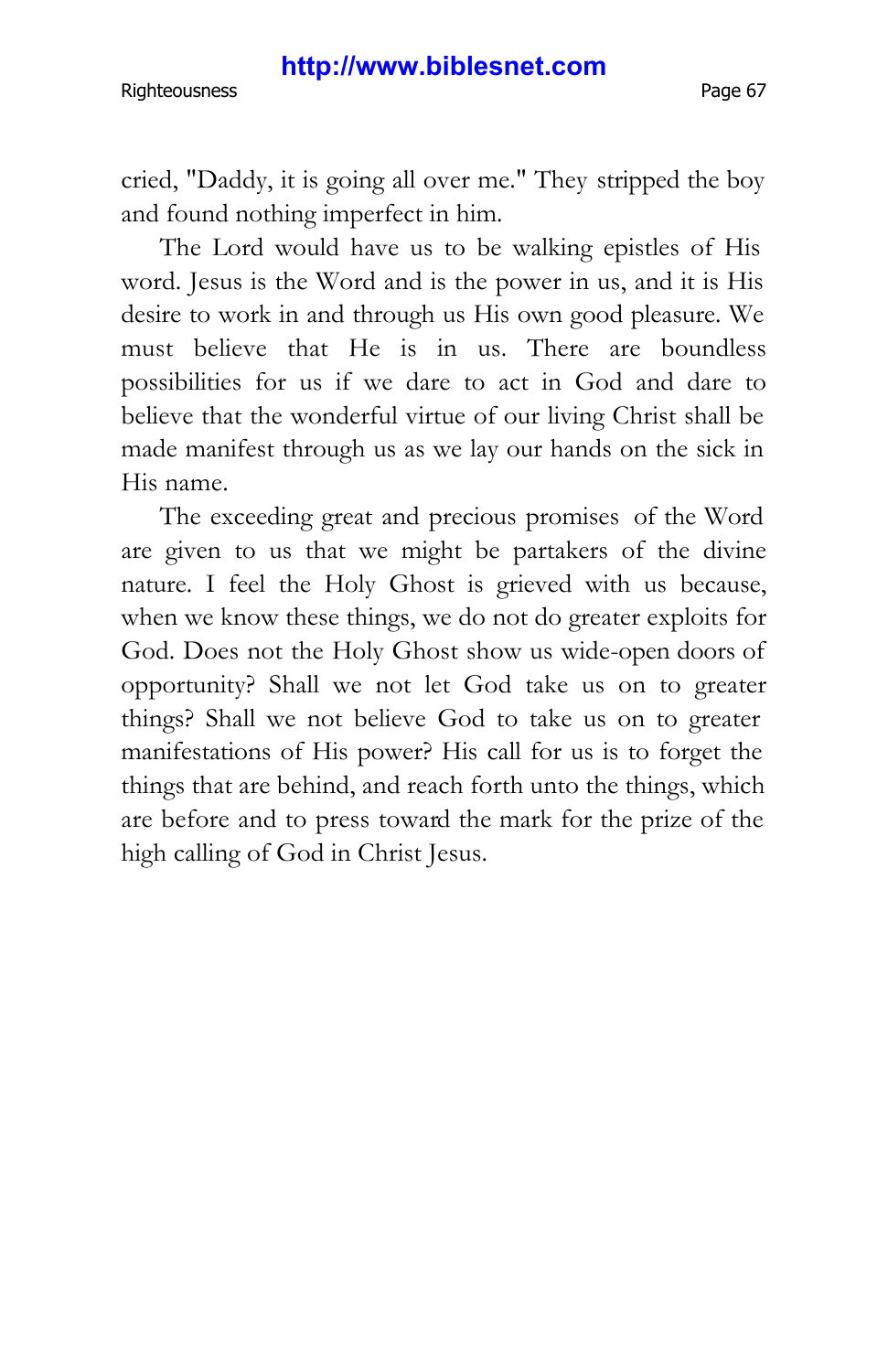## *Chapter Nine* **"The Words of This Life"** Read Acts 5:1-20

Notice this expression that the Lord gives of the Gospel message -- "the words of this life." It is the most wonderful life possible -- the life of faith in the Son of God. This is the life where God is all the time. He is round about and He is within. It is the life of many revelations and of many manifestations of God's Holy Spirit, a life in which the Lord is continually seen, known, felt and heard. It is a life without death, for "we have passed from death unto life." The very life of God has come within us. Where that life is within in its fullness, disease cannot exist. It would take me a month to tell out what there is in this wonderful life. Everyone can go in and possess and be possessed by this life.

It is possible for you to be within the vicinity of this life and yet miss it. It is possible for you to be in a place where God is pouring out His Spirit and yet miss the blessing that God is so willing to bestow. It all comes through shortness of revelation and through a misunderstanding of the infinite grace of God, and of the "God of all grace," who is willing to give to all who will reach out the hand of faith. This life that He freely bestows is a gift. Some think they have to earn it and they miss the whole thing. Oh, for a simple faith to receive all that God so lavishly offers. You can never be ordinary from the day you receive this life from above. You become extraordinary, filled with the extraordinary power of our extraordinary God.

Ananias and Sapphira were in this thing and yet they missed it. They thought that possibly the thing might fail. So they wanted to have a reserve for themselves in case it did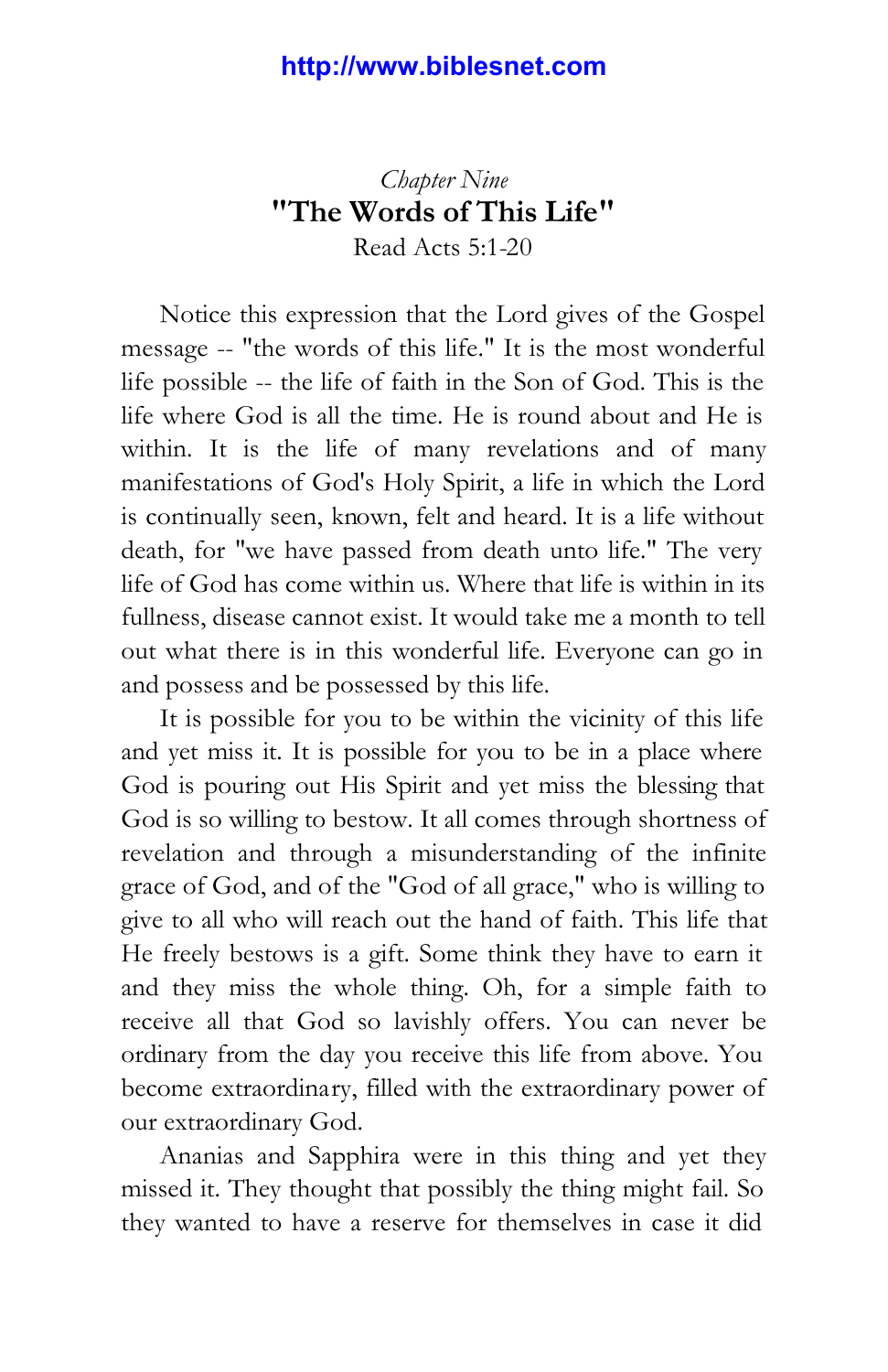turn out to be a failure. They were in the wonderful revival that God gave to the early church and yet they missed it. There are many people like them today who make vows to God in times of a great crisis in their lives. But they fail to keep their vows and in the end they become spiritually bankrupt. Blessed is the man who will swear to his own hurt and change not; who keeps the vow he has made to God; who is willing to lay his all at God's feet. The man who does this never becomes a lean soul. God has promised to "make fat his bones." There is no dry place for such a man; he is always fat and flourishing, and he becomes stronger and stronger. It pays to trust God with all and to make no reservation.

I wish I could make you see how great a God we have. Ananias and Sapphira were really doubting God and were questioning whether this work that He had begun would go through. They wanted to get some glory for selling their property, but because of their lack of faith they kept back part of the price in reserve in case the work of God should fail.

Many are doubting whether this Pentecostal revival will go through. Do you think this Pentecostal work will stop? Never. For fifteen years I have been in constant revival and I am sure that it will never stop. When George Stephenson made his first engine he took his sister Mary to see it. She looked at it and said to her brother, "George, it'll never go." He said to her, "Get in, Mary." She said again, "It'll never go." He said to her, "We'll see, you get in." Mary at last got in--the whistle blew, there was a puff and a rattle, and the engine started off. Then Mary cried out, "George, it'll never stop! It'll never stop!"

People are looking on at this Pentecostal revival and they are very critical and they are saying, "It'll never go;" but when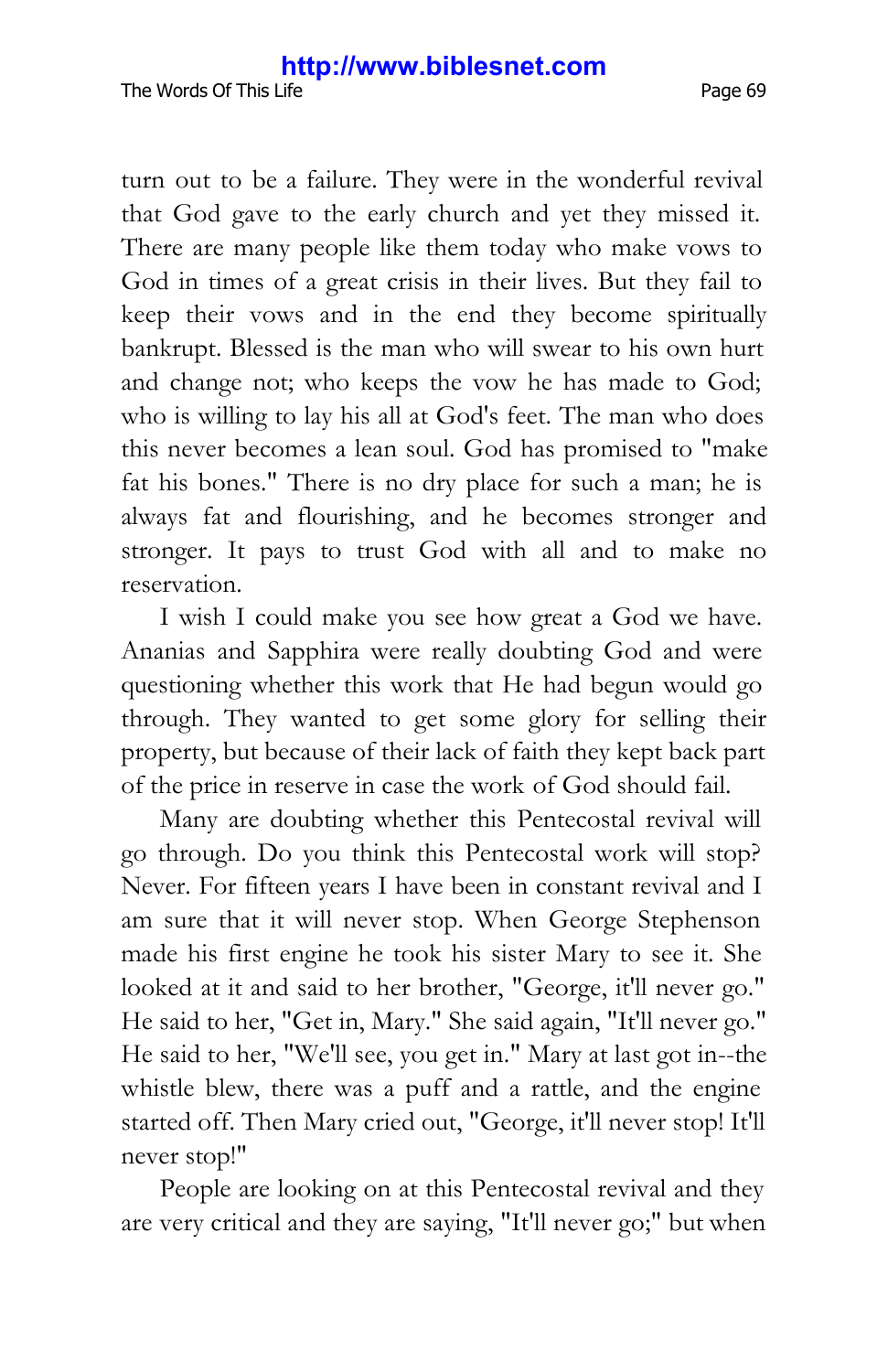they are induced to come into the work, they one and all say, "It'll never stop." This revival of God is sweeping on and on and there is no stopping the current of life, of love, of inspiration, and of power *(Interpretation;* It is the living Word who has brought this. It is the Lamb in the midst, the same yesterday, today and forever).

God has brought unlimited resources for everyone. Do not doubt. Hear with the ear of faith. God is in the midst. See that it is God who hath set forth that which you see and hear today.

I want you to see that in the early church, controlled by the power of the Holy Ghost, it was not possible for a lie to exist. The moment it came into the church, there was instant death. And as the power of the Holy Ghost increases in these days of the Latter Rain, it will be impossible for any man to remain in our midst with a lying spirit. God will purify the church; the Word of God will be in such power in healing and other spiritual manifestations, that great fear will be upon all those who see the same.

It seems to the natural mind a small thing for Ananias and Sapphira to want to have a little to fall back on; but I want to tell you that you can please God, and *you can get things from God only on the line of a living faith.* God never fails. God never can fail.

When I was in Bergen, Norway, there came to the meeting a young woman who was employed at the hospital as a nurse. A big cancer had developed on her nose, and the nose was enlarged and had become black and greatly inflamed. She came out for prayer and I said to her, "What is your condition?" She said, "I dare not touch my nose, it gives me so much pain." I said to all the people, "I want you to look at this nurse and notice her terrible condition. I believe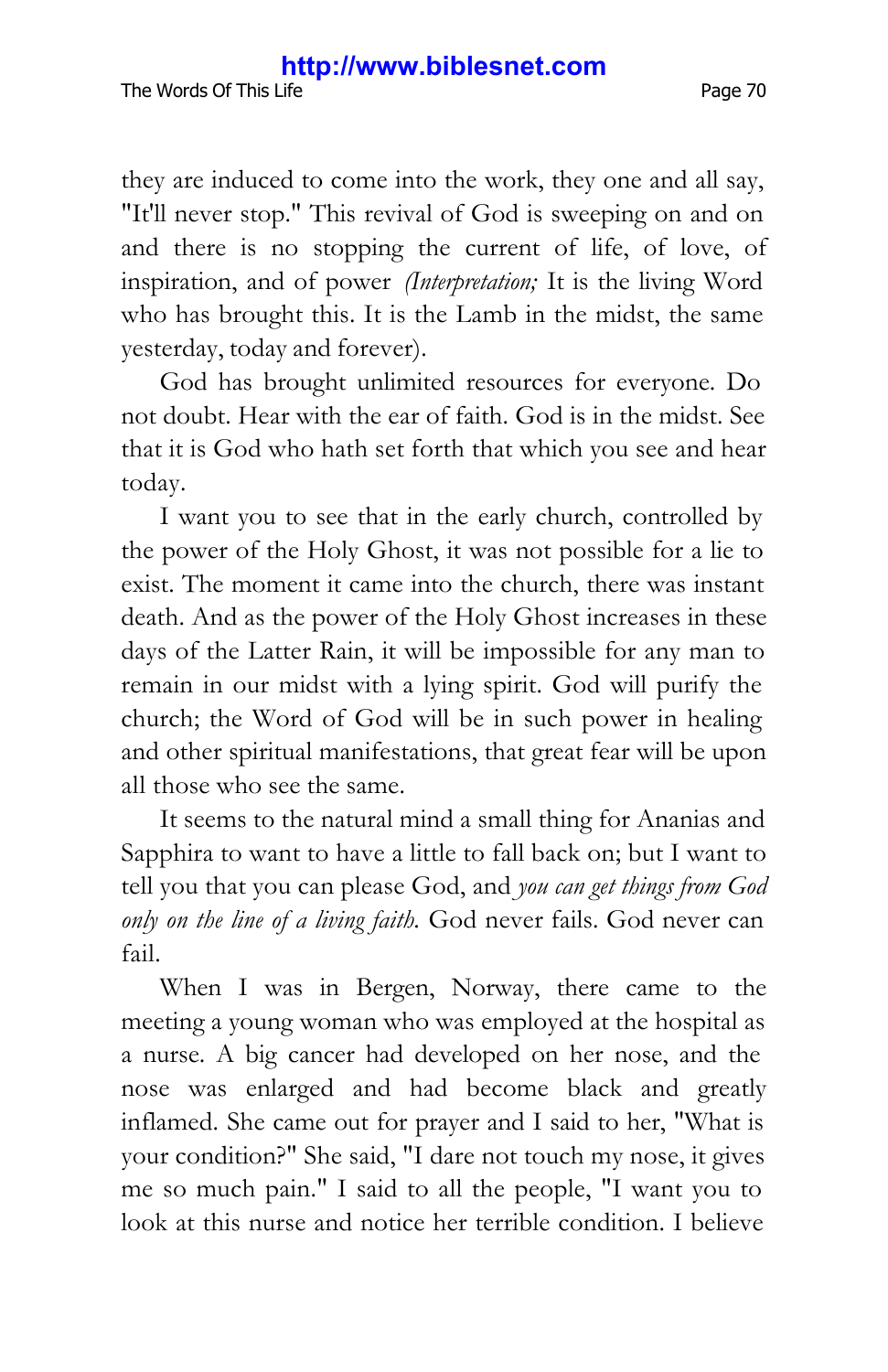that our God is merciful and that He is faithful, and that He will bring to naught this condition that the devil has brought about. I am going to curse this disease in the all-powerful name of Jesus. The pain will go. I believe God will give us an exhibition of His grace and I will ask this young woman to come to the meeting tomorrow night and declare what God has done for her."

Oh, the awfulness of sin! Oh, the awfulness of the power of sin! Oh, the awfulness of the consequences of the fall! When I see a cancer I always know it is an evil spirit. I can never believe it is otherwise. The same with tumors. Can this be the work of God? God help me to show you that this is the work of the devil, and to show you the way out.

I do not condemn people that sin. I don't scold people. I know what is back of the sin. I know that Satan is always going about as a roaring lion, seeking whom he may devour. I always remember the patience and love of the Lord Jesus Christ. When they brought to Him a woman that they had taken in adultery, telling Him that they had caught her in the very act He simply stooped down and wrote on the ground. Then He quietly said, "He that is without sin among you, let him cast the first stone." I have never seen a man without sin. "All have sinned and come short of the glory of God." But I read in this blessed Gospel message that God hath laid upon Jesus the iniquity of us all. So, when I see an evil condition, I feel that I must stand in my office and rebuke the condition.

I laid my hands on the nose of that suffering nurse and cursed the evil power that was causing her so much distress. The next night the place was packed and the people were jammed together, so that it seemed that there was not room for one more to come into that house. How God's rain fell upon us. How good God is, so full of grace and so full of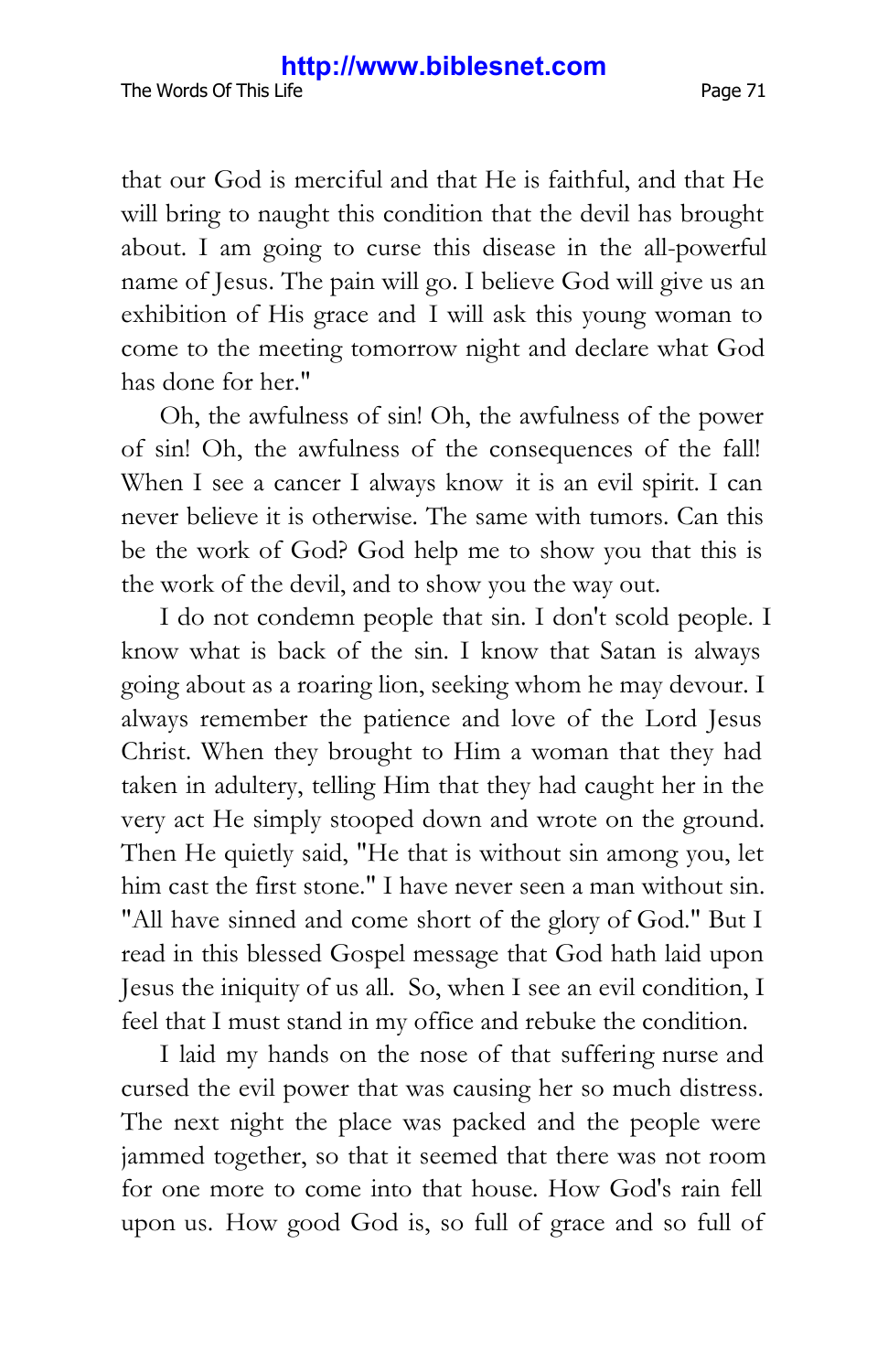love. I saw the nurse in the audience and I asked her to come forward. She came and showed everyone what God had done. He had perfectly healed her. Oh, I tell you He is just the same Jesus. He is just the same today. All things are possible if you dare to trust God.

When the power of God came so mightily upon the early church, even in the death of Ananias and Sapphira, great fear came upon all the people. And when we are in the presence of God, when God is working mightily in our midst, there comes a great fear, a reverence, a holiness of life, a purity that fears to displease God. We read that no man durst join them, but God added to the church such as should be saved. I would rather have God add to our Pentecostal church than have the entire town join it. God added daily to His own church.

The next thing that happened was that people became so assured that God was working that they knew that anything would be possible, and they brought their sick into the streets and laid them on beds and couches, that at least the shadow of Peter passing by might overshadow them. Multitudes of sick people and those oppressed with evil spirits were brought to the apostles and God healed them every one. I do not believe that it was the shadow of Peter that healed, but the power of God was mightily present and the faith of the people was so aroused that they joined with one heart to believe God. God will always meet people on the line of faith.

God's tide is rising all over the earth. I had been preaching at Stavanger in Norway, and was very tired and wanted a few hours rest. I went to my next appointment, arriving at about 9:30 in the morning. My first meeting was to be at night. I said to my interpreter, "After we have had something to eat, let us go down to the fjords." We spent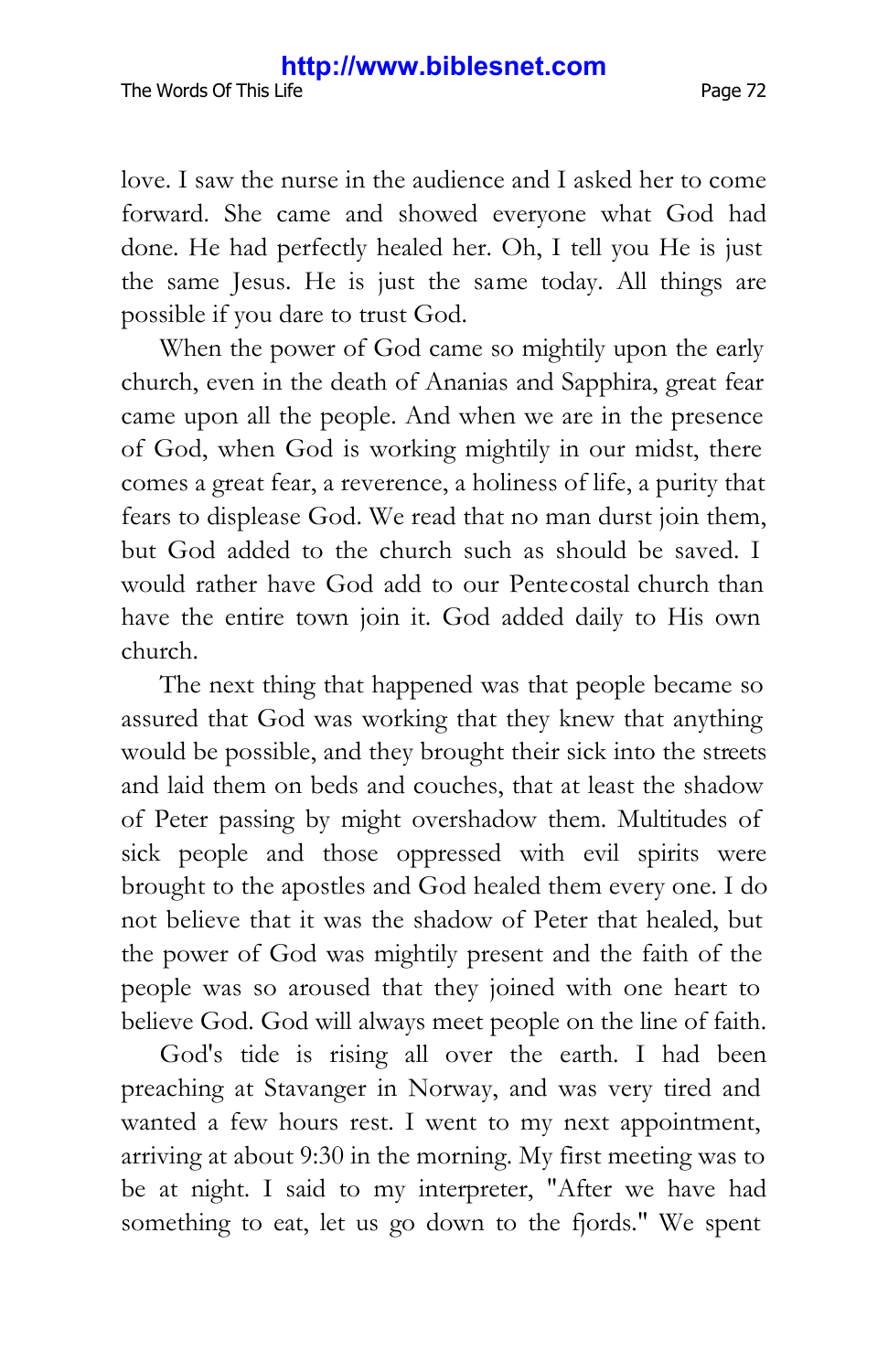three or four hours down by the sea and at about 4:30 returned. We found the end of the street, which has a narrow entrance, just filled with autos, wagons, etc., containing invalids and sick people of every kind. I went up to the house and was told that the house was full of sick people. It reminded me of the scene described in the fifth chapter of Acts. I began praying for the people in the street and God began to heal the people. How wonderfully He healed those people who were in the house. We sat down for a lunch and the telephone bell rang and someone at the other end was saying, "What shall we do? The town hall is already full; the police cannot control things."

In that little Norwegian town the people were coming. The breath of God shows up every defect, and as it comes flowing in like a river, everybody will need a fresh anointing, a fresh cleansing of the blood. You can depend upon it that that breath is upon us.

At one time I was at a meeting in Ireland. There were many sick carried to that meeting and helpless ones were helped there. There were many people in that place who were seeking for the Baptism of the Holy Ghost. Some of them had been seeking for years. There were sinners there who were under mighty conviction. There came a moment when *the breath of God swept through the meeting.* In about ten minutes every sinner in the place was saved. Everyone who had been seeking the Holy Spirit was baptized, and every sick one was healed. God is a reality and His power can never fail. As our faith reaches out, God will meet us and the same rain will fall. It is the same blood that cleanseth, the same power, the same Holy Ghost, and the same Jesus made real through the power of the Holy Ghost! What would happen if we should believe God?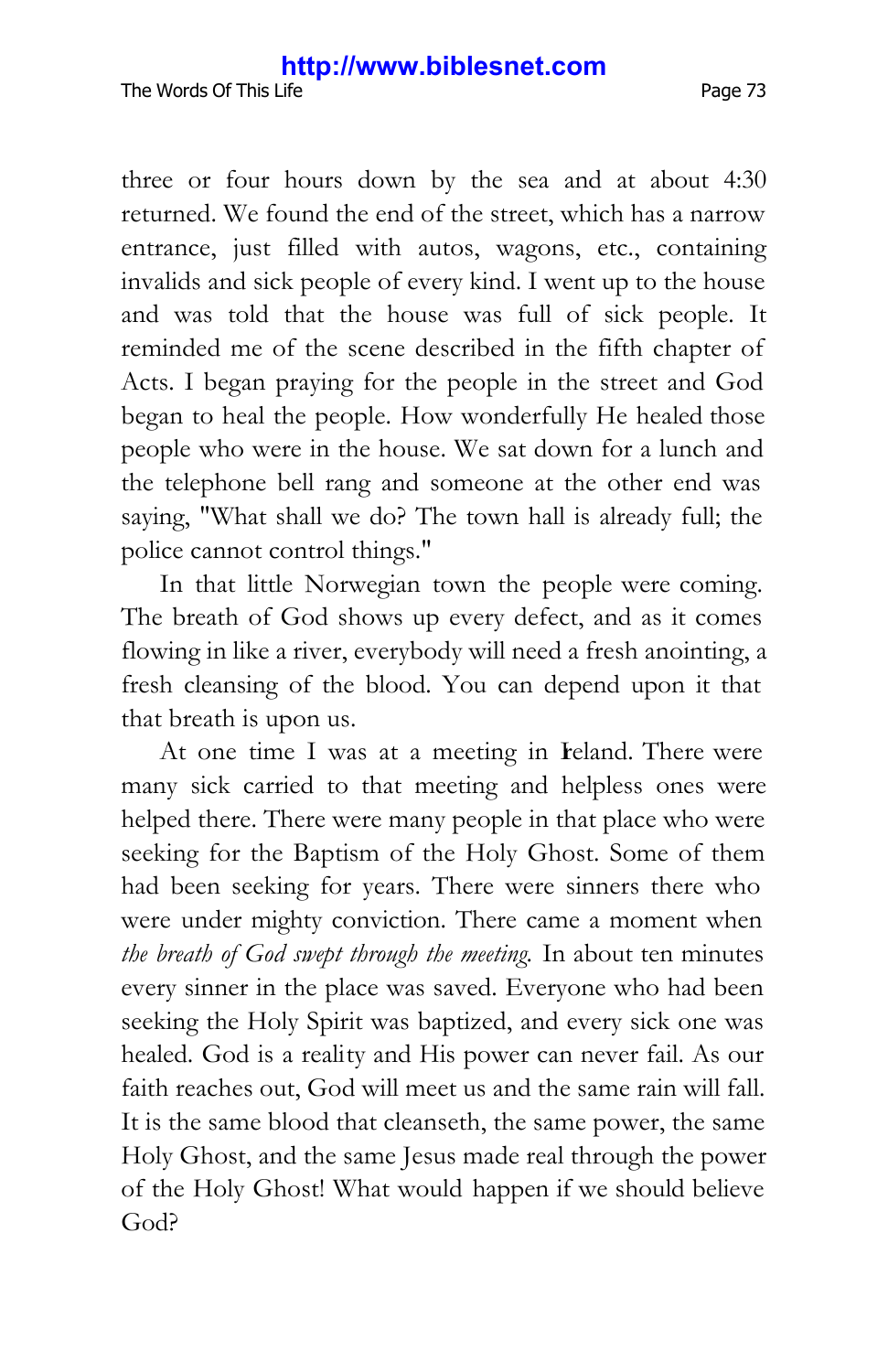The Words Of This Life **Page 74** 

Right now the precious blood of the Lord Jesus Christ is efficacious to cleanse your heart and bring this life, this wonderful life of God, within you. The blood will make you every whit whole if you dare believe. The Bible is full of entreaty for you to come and partake and receive the grace, the power, the strength, the righteousness, and the full redemption of Jesus Christ. He never fails to hear when we believe.

At one place where I was, a lame man was brought to me who had been in bed for two years, with no hope of recovery. He was brought thirty miles to the meeting, and he came up on crutches to be prayed for. His boy was also afflicted in the knees and they had four crutches between the two of them. The man's face was filled with torture. There is healing virtue in the Lord and He never fails to heal when we believe. In the name of Jesus -- that name so full of virtue -- I put my hand down that leg that was so diseased. The man threw down his crutches and all were astonished as they saw him walking up and down without aid. The little boy called out to his father, "Papa, me; papa, me, me, me!" The little boy who was withered in both knees wanted a like touch. And the same Jesus was there to bring a real deliverance for the little captive. He was completely healed.

These were legs that were touched. If God will stretch out His mighty power to loose afflicted legs, what mercy will He extend to that soul of yours that must exist forever? Hear the Lord say, "The Spirit of the Lord is upon me, because He hath sent me to heal the broken hearted, to preach deliverance to the captive, and recovering of sight to the blind, to set at liberty them that are bruised." He invites you, "Come unto me, all ye that labor and are heavy laden, and I will give you rest." God is willing in His great mercy to touch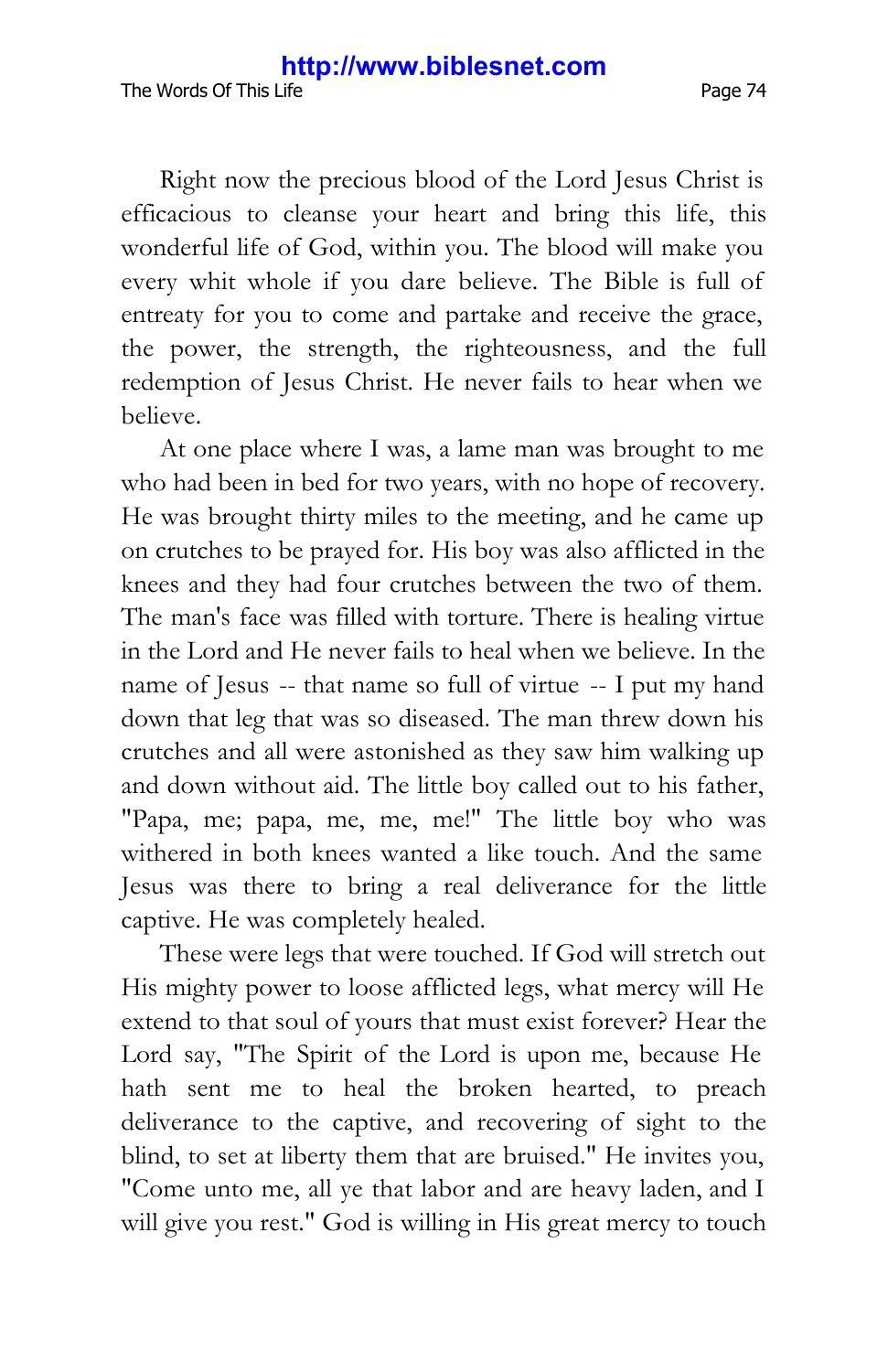thy limbs with His mighty vital power, and if He is willing to do this, how much more anxious is He to deliver thee from the power of Satan and to make thee a child of the King. How much more necessary it is for you to be healed of your soul sickness than of your bodily ailments. And God is willing to give the double cure.

I was passing through the city of London one time, and Mr. Mundell, the secretary of the Pentecostal Missionary Union, learned that I was there. He arranged for me to meet him at a certain place at 3:30 p.m. I was to meet a certain boy whose father and mother lived in the city of Salisbury. They had sent this young man to London to take care of their business. He had been a leader in Sunday school work but he had been betrayed and had fallen. Sin is awful and the wages of sin is death. But there is another side -- the gift of God is eternal life.

This young man was in great distress; he had contracted a horrible disease and feared to tell anyone. There was nothing but death ahead for him. When the father and mother got to know of his condition they suffered inexpressible grief.

When we got to the house, Brother Mundell suggested, that we get down to prayer. I said, "God does not say so, we are not going to pray yet. I want to quote a scripture, 'Fools, because of their transgression, and because of their iniquities, are afflicted: Their soul abhorreth all manner of meat; and they draw near unto the gates of death.'" The young man cried out, "I am that fool." He broke down and told us the story of his fall. Oh, if men would only repent, and confess their sins, how God would stretch out His hand to heal and to save. The moment that young man repented, a great abscess burst, and God sent virtue into his life, giving him a mighty deliverance.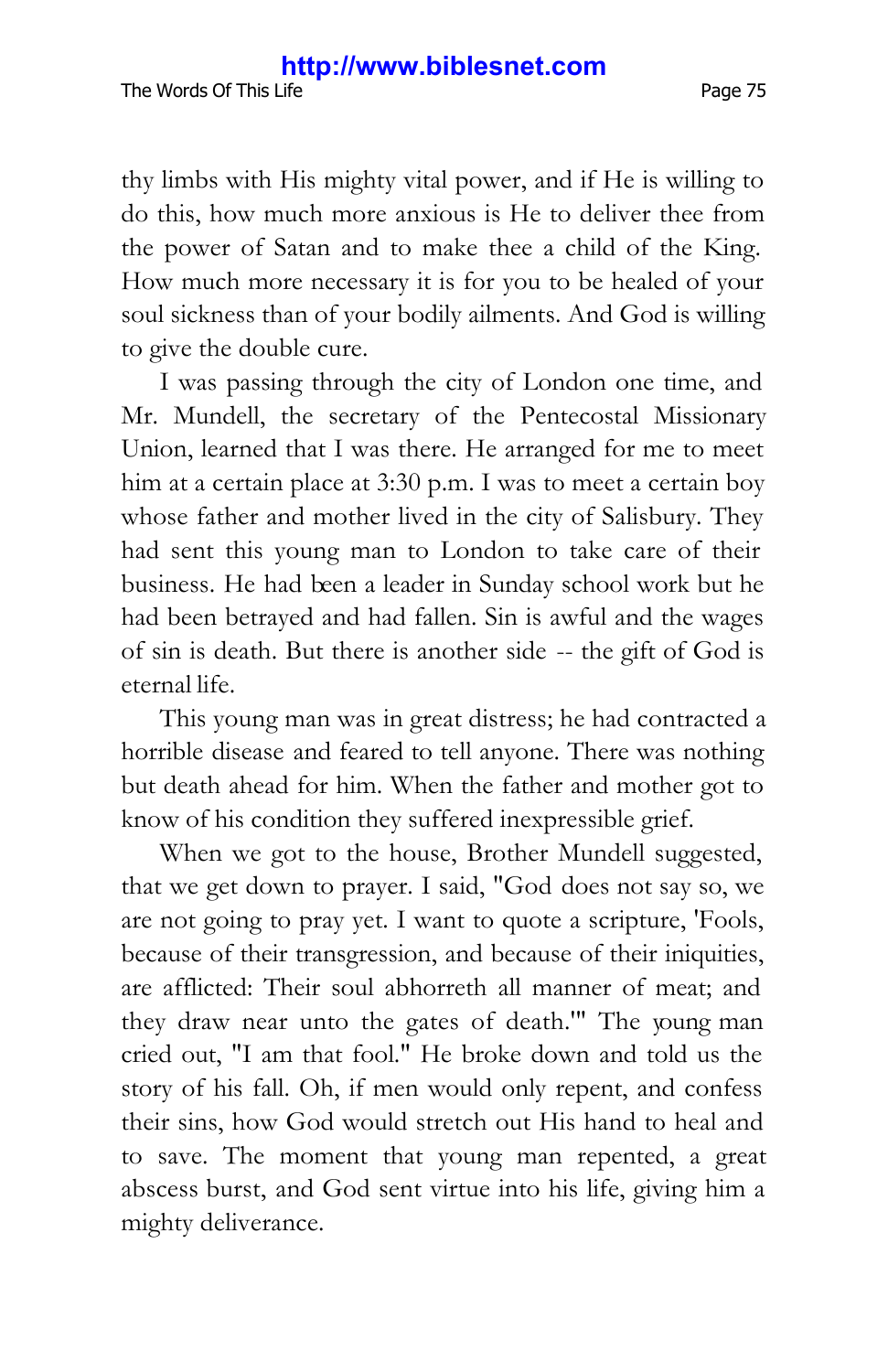The Words Of This Life **Page 76** 

God is gracious and not willing that any should perish. How many are willing to make a clean breast of their sins? I tell you that the moment you do this, God will open heaven. It is an easy thing for Him to save your soul and heal your disease if you will but come and shelter today in the secret place of the Most High. He will satisfy you with long life and show you His salvation. In His presence there is fullness of joy, at His right hand there are pleasures forevermore. There is full redemption for all through the precious blood of the Son of God.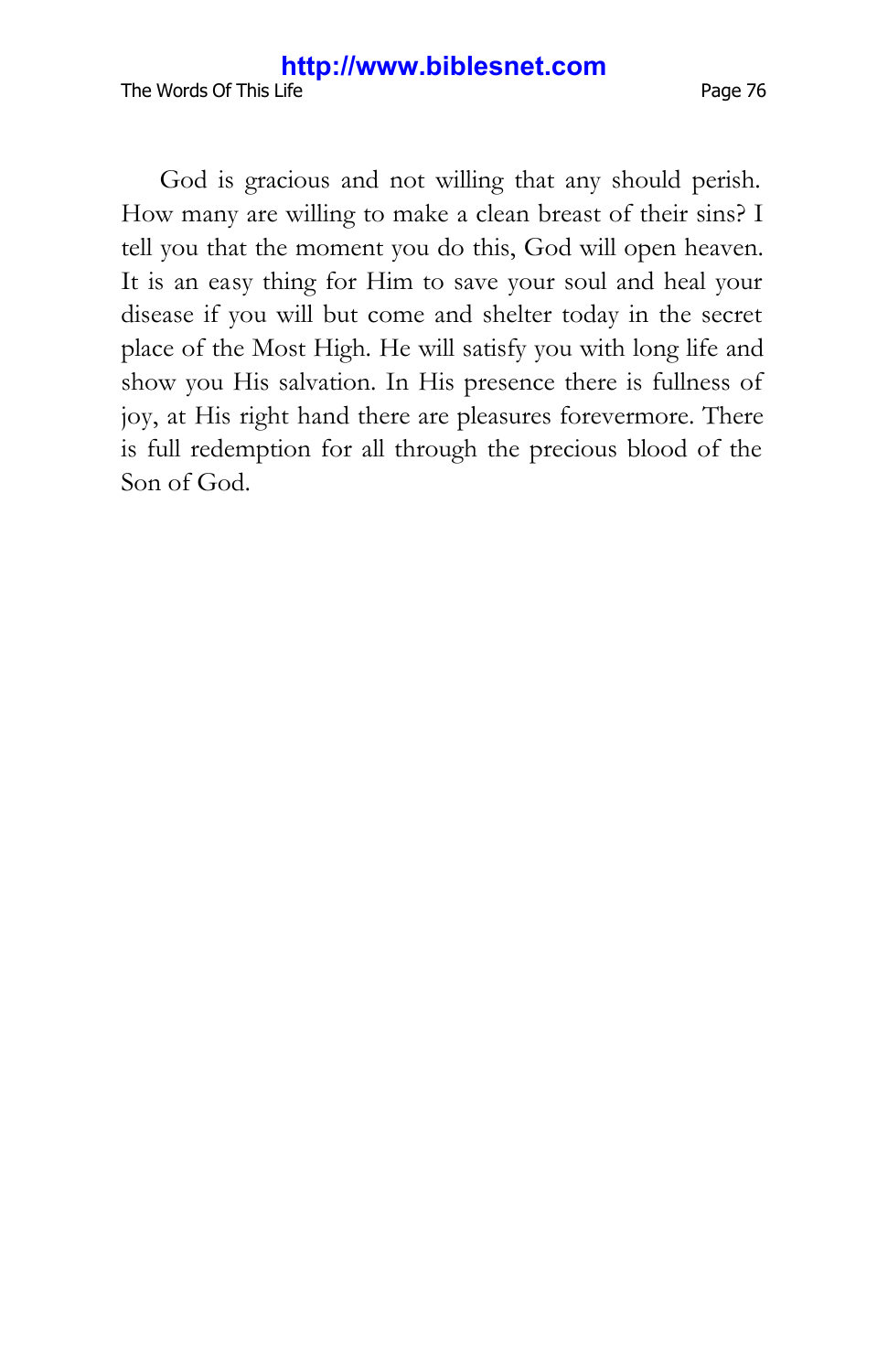*Chapter Ten* **Life in the Spirit** Read 2 Corinthians 3

We are told that we are to leave the first principles of the doctrine of Christ and go on to perfection, not laying again the foundation of repentance from dead works and the doctrine of baptisms and other first principles (Hebrews 6). What would you think of a builder who was everlastingly pulling down his house and putting in fresh foundations? *Never look back if you want the power of God in your life.* You will find out that in the measure you have allowed yourself to look back you have missed that which God has for you.

The Holy Ghost shows us that we must never look back to the law of sin and death from which we have been delivered. God has brought us into a new order of things, a life of love and liberty in Christ Jesus that is beyond all human comprehension. Many are brought into this new life through the power of the Spirit of God, and then, like the Galatians, who ran well at the beginning, they try to perfect themselves on the lines of legalism. They go back from the life in the Spirit to a life on natural lines. God is not pleased with this, for He has no place for the man who has lost the vision. The only thing to do is to repent. Don't try to cover up anything. If you have been tripped up on any line, confess it out, and then look to God to bring you to a place of stability of faith where your whole walk will be in the Spirit.

We all ought to have a clear conviction *that salvation is of the Lord.* It is more than a human order of things. If the enemy can move you from a place of faith, he can get you outside the plan of God. The moment a man falls into sin, divine life ceases to flow, and his life becomes one of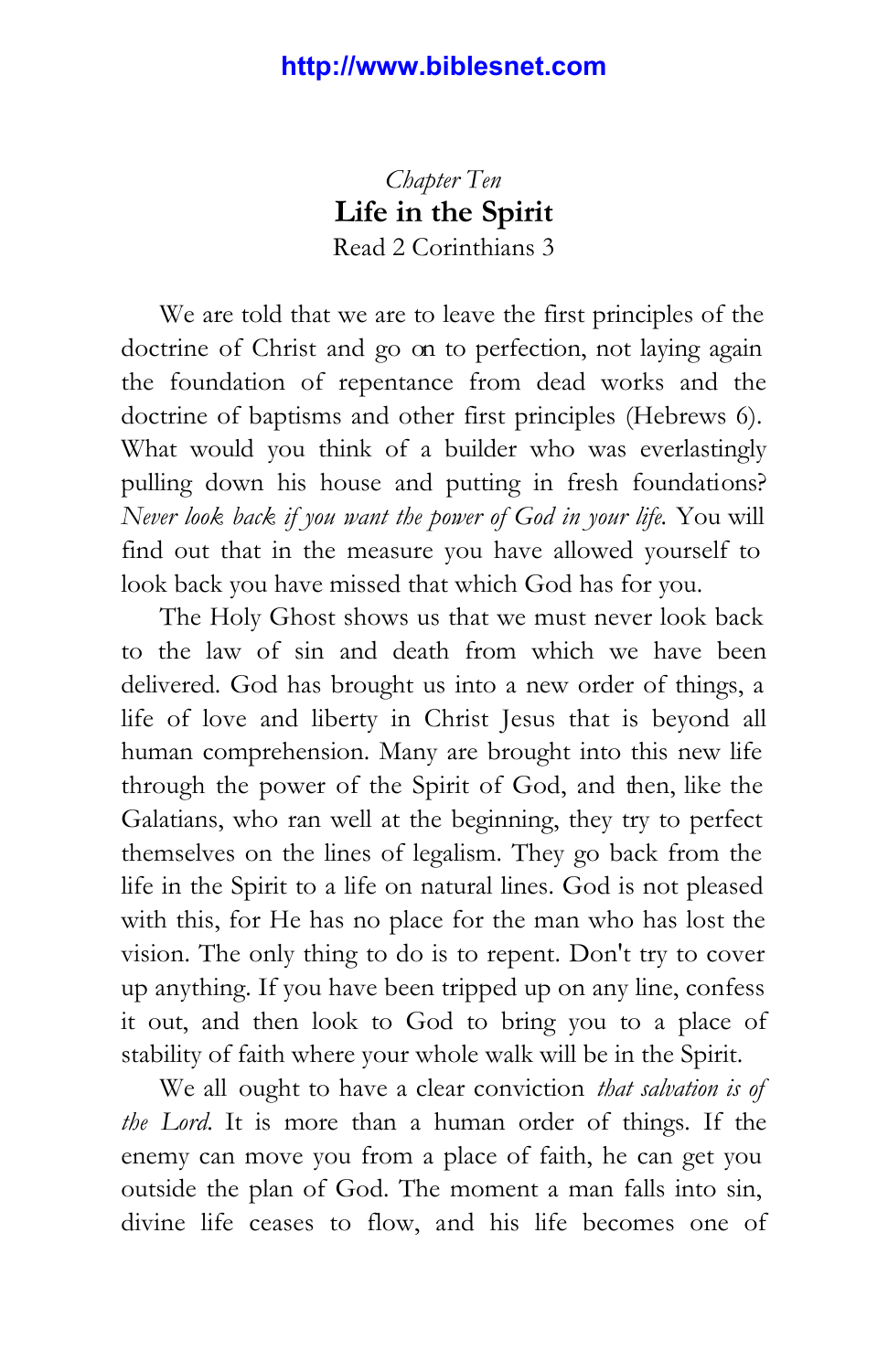helplessness. But this is not God's thought for any of His children. Read the third chapter of John's first epistle and take your place as a Son of God. Take the place of knowing that you are a Son of God, and remember that, as your hope is set in Christ, it should have a purifying effect on your life. The Holy Spirit says, "Whosoever is born of God doth not commit sin; for His seed remaineth in him: and he cannot sin, because he is born of God." There is life and power in the seed of the Word that is implanted within. God is in that "*cannot*," and there is more power in that word of His than in any human objections. God's thought for everyone of us is that we shall reign in life by Jesus Christ. You must come to see how wonderful you are in God and how helpless you are in yourself.

God declared Himself more mighty than every opposing power when He cast out the powers of darkness from heaven. I want you to know that the same power that cast Satan out of heaven dwells in every man that is born of God. If you would but realize this, you would reign in life. When you see the powers of evil manifesting themselves, always put the question, "Did Jesus come in the flesh?" I have never seen an evil power answer in the affirmative. When you know you have an evil spirit to deal with you have power to cast it out. Believe it and act on it, for "greater is He that is in you than he that is in the world" (I John 4:4). God means you to be in a place of overcoming, and has put a force within you whereby you may defeat the devil.

Temptations will come to all. If you are not worth tempting you are not worth powder and shot. Job said: "When He hath tried me, I shall come forth as gold." In every temptation that comes, the Lord lets you be tempted up to the hilt, but will never allow you to be defeated if you walk in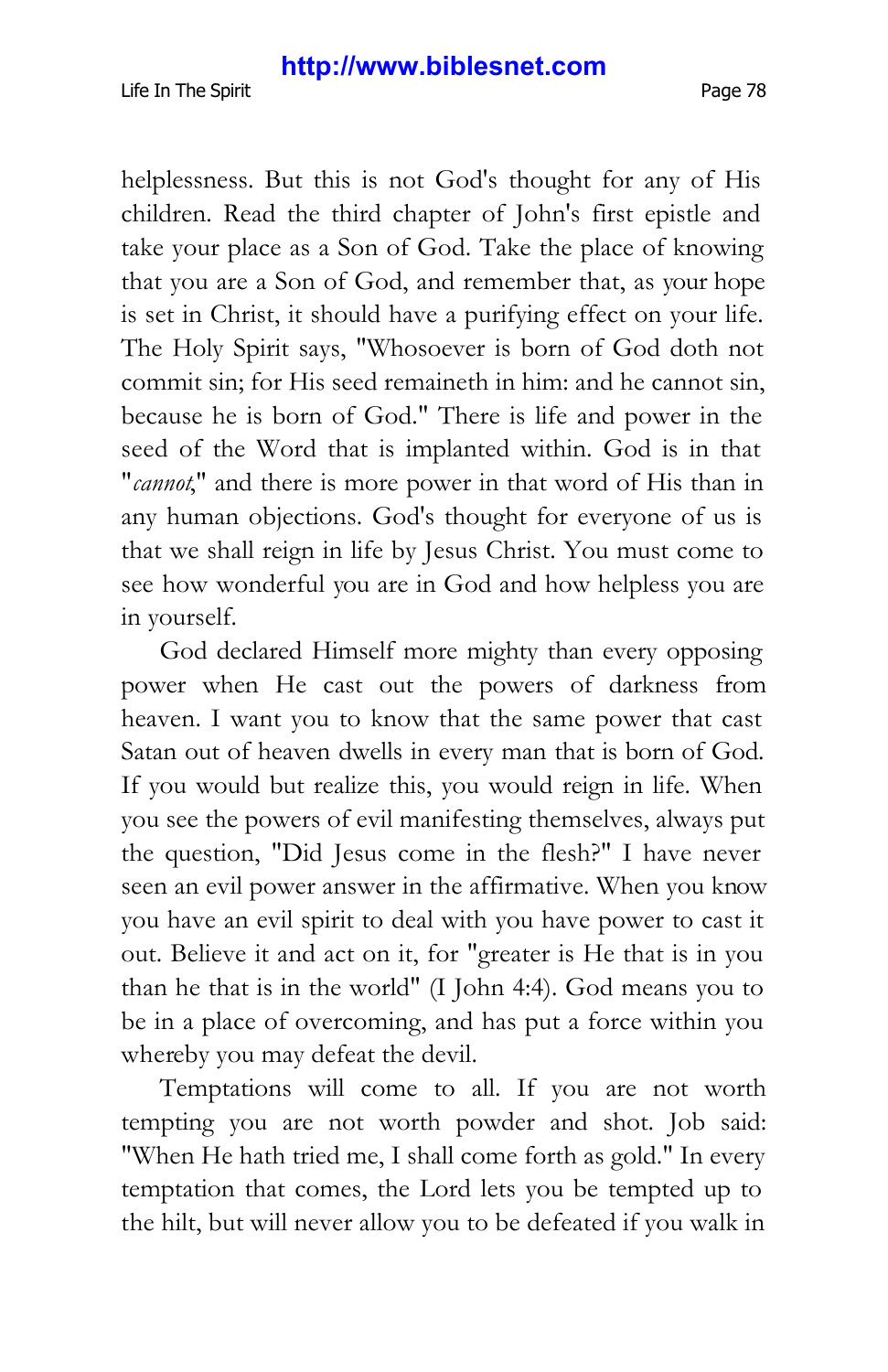obedience; for right in the midst of the temptation He will always "make a way of escape."

*Tongues and Interpretation:* "God comes forth and with His power sweeps away the refuge of lies and all the powers of darkness, and causes you always to triumph in Christ Jesus. The Lord loveth His saints and covereth them with His almighty wings."

May God help us to see it? We cannot be to the praise of His glory until we are ready for trials, and are able to triumph in them. We cannot get away from the fact that sin came in by nature, but God comes into our nature and puts it into the place of death, that the Spirit of God may come into the temple in all His power and liberty, that right here in this present evil world Satan may be dethroned by the believer.

Satan is always endeavoring to bring the saints of God into disrepute, bringing against them railing accusations, but the Holy Ghost never comes with condemnation. He always reveals the blood of Christ. He always brings us help. The Lord Jesus referred to Him as the Comforter who would come. He is always on hand to help in the seasons of trial and test. The Holy Ghost is the lifting power of the church of Christ. And Paul tells us that we "are manifestly declared to be the epistle of Christ, . . . written not with ink, but with the Spirit of the living God; not in tables of stone, but in fleshly tables of the heart." The Holy Ghost begins in the heart, right in the depths of human affections. He brings into the heart the riches of the revelation of Christ, implanting purity and holiness there, so that, out of its depths, praises may well up continually.

The Holy Ghost will make us epistles of Christ, ever telling out that Jesus our Lord is our Redeemer and God has never put away that revelation. And because of the perfect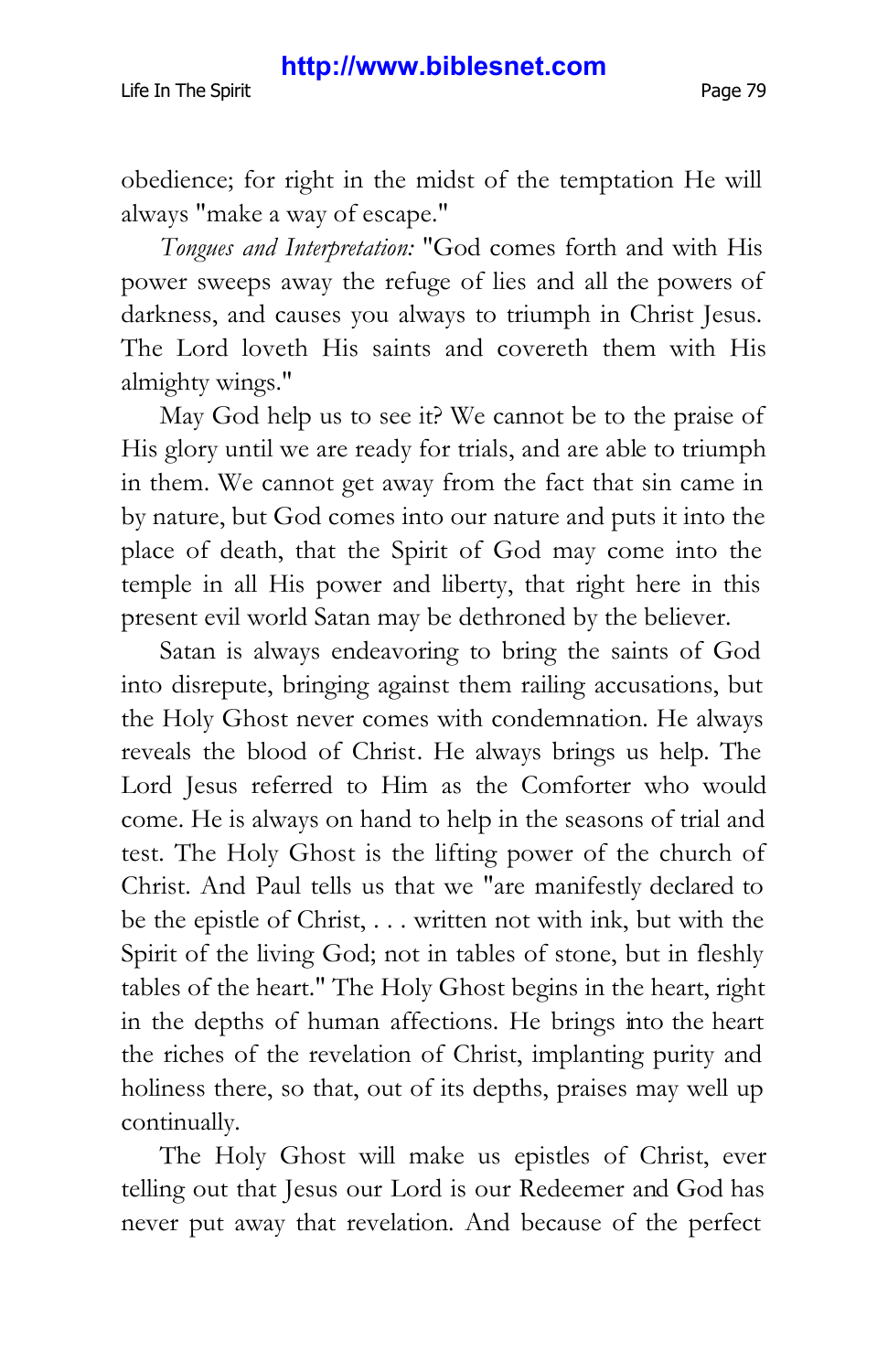atonement of that slain Lamb, there is salvation, healing and deliverance for all. Some people think that they have only to be cleansed once, but as we walk in the light the blood of Jesus Christ is ever cleansing.

The very life of Christ has been put within us, and is moving within us -- a perfect life. May the Lord help us to see the power of this life? The years of a man's life are threescore and ten, and so in the natural order of things, my life will be finished in seven years, but I have begun a new life that will never end. "From everlasting to everlasting Thou art God." This is the life I have come into, and there is no end to this life. In me is working a power stronger than every other power; Christ, the power of God, formed within me. I can see why we need to be clothed upon from above, for the life that is in me is a thousand times bigger than I am outside. There must be a tremendous expansion. I see, and cannot help seeing that this thing cannot be understood on natural lines; no natural reason can comprehend the divine plan.

"We are not sufficient to think anything as of ourselves, but our sufficiency is of God." If you go back, you miss the plan. We leave the old order of things. We can never have confidence in the flesh; we cannot touch that. We are in a new order, a spiritual order. It is a new life of absolute faith in the sufficiency of our God in everything that pertains to life and godliness.

You could never come into this place and be a Seventhday Adventist. The law has no place in you. You are set free from everything. At the same time, like Paul, you are "bound in the Spirit" so that you would not do anything to grieve the Lord.

Paul further tells us that He has made us "able ministers of the New Testament, not of the letter, but of the spirit: for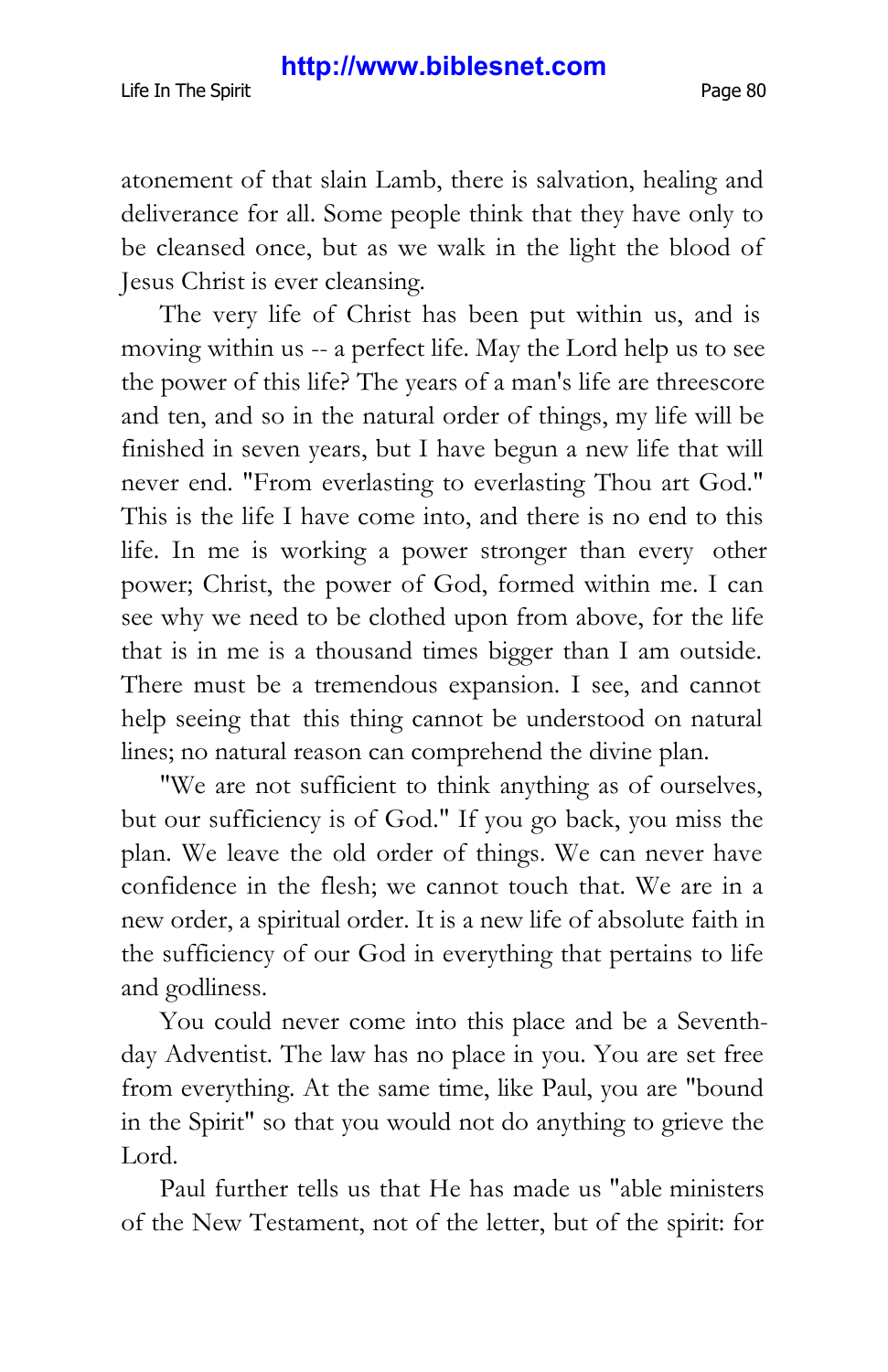the letter killeth, but the Spirit giveth life." It is one thing to read this, and another to have the revelation of it and to see the spiritual force of it. Any man can live in the letter and become dry and wordy, limited in knowledge of spiritual verities, and spend his time everlastingly in splitting hairs; but as soon as he touches the realm of the Spirit, all the dryness goes, all the spirit of criticism leaves. There can be no divisions in a life in the Spirit. The Spirit of God brings in such pliability and such love! There is no love like the love in the Spirit. It is a pure, a holy, a divine love that is shed in our hearts by the Spirit. It loves to serve and to honor the Lord.

I can never estimate what the Baptism of the Holy Ghost has been to me these past fifteen years. It seems that every year has had three years packed into it, so that I have had forty-five years of happy service since 1907. And it is getting better all the time. It is a luxury to be filled with the Spirit, and at the same time it is a divine command for us, not to be filled with wine wherein is excess, but to be filled with the Spirit. No Pentecostal person ought to get out of bed without being lost in the Spirit and speaking in tongues as the Spirit gives utterance. No one should come into the door of an assembly without speaking in tongues or having a psalm, or a note of praise. We emphasize that at the incoming of the Spirit He should so fill us that the last member in the body is yielded to Him, and that no one is baptized in the Spirit without speaking in tongues as the Spirit giveth utterance; and I maintain that, with a *constant filling,* you will speak in tongues morning, noon and night. As you live in the Spirit, when you walk down the steps of the house where you live, the devil will have to go before you. You will be more than a conqueror over the devil.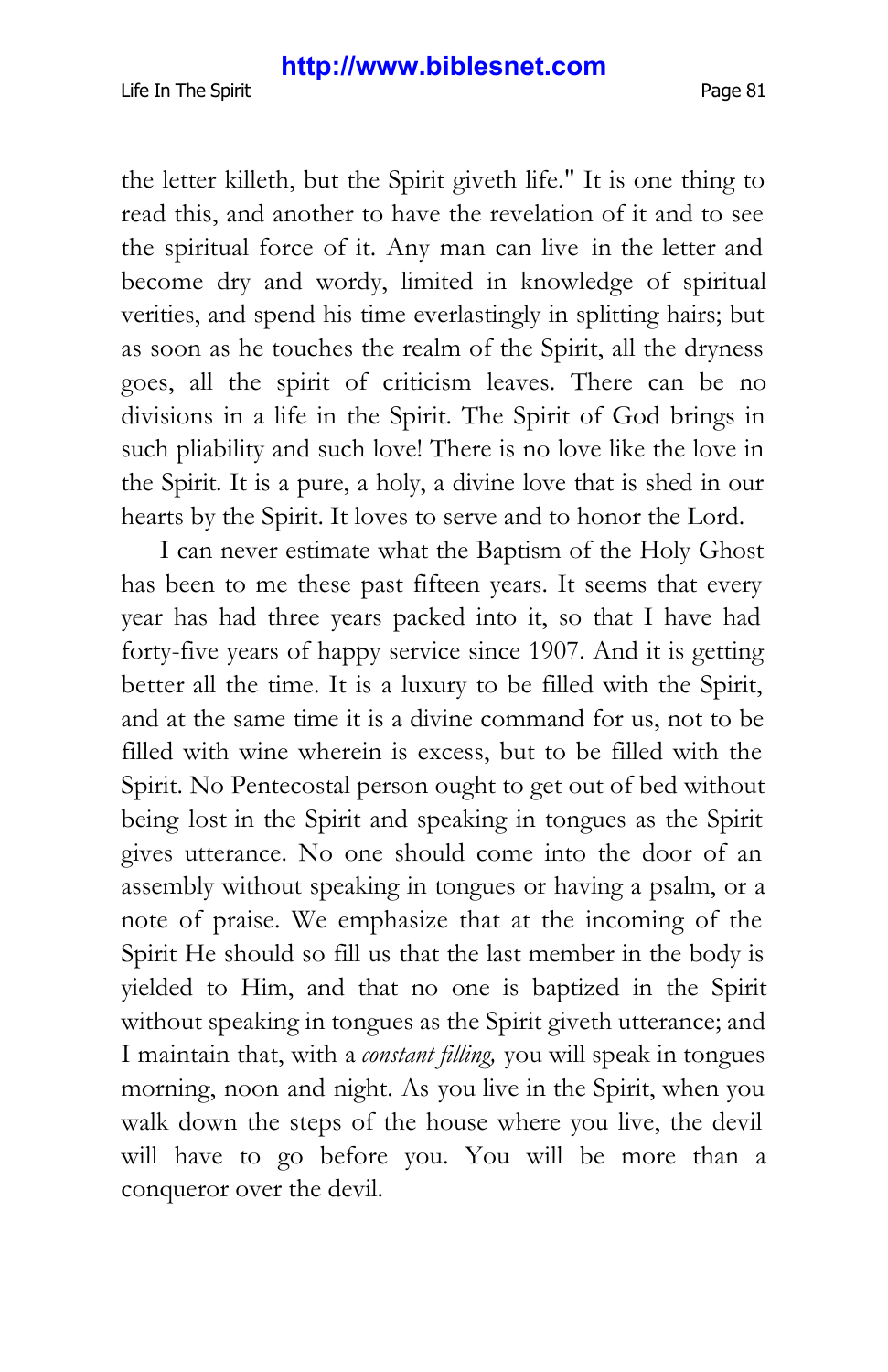I see everything a failure except that which is done in the Spirit. But as you live in the Spirit, you move, act, eat, drink, and do everything to the glory of God. Our message is always this, "Be filled with the Spirit." This is God's place for you, and it is as far above the natural life as the heavens are above the earth. Yield yourselves for God to fill.

Moses had a tremendous trial with the people. They were always in trouble. But as he went up into the mount, and God unfolded to him the Ten Commandments, the glory fell. He rejoiced to bring those two tables of stone down from the mount, and his very countenance shone with the glory. He was bringing to Israel that which, if obeyed, would bring life.

I think of my Lord coming from heaven. I think all heaven was moved by the sight. The law of the letter was brought by Moses and it was made glorious, but all its glory was dimmed before the excelling glory, which Jesus brought to us in the Spirit of life. The glory of Sinai paled before the glory of Pentecost. Those tables of stone with their "Thou shalt not, thou shalt not," are done away; for they never brought life to anyone, and the Lord has brought in a new covenant, putting His law in our minds and writing it in our hearts, this new law of the Spirit of life. As the Holy Ghost comes in, He fills us with such love and liberty that we shout for joy these words of this 11th verse, "Done away! Done away!" Henceforth there is a new cry in our hearts, *"I delight to do Thy will, O God."* He taketh away the first, the ministration of death, written and engraven in stones, that He might establish the second, this ministration of righteousness, this life in the Spirit.

You ask, "Does a man who is filled with the Spirit cease to keep the commandments?" I simply repeat what the Spirit of God has told us here, that this ministration of death,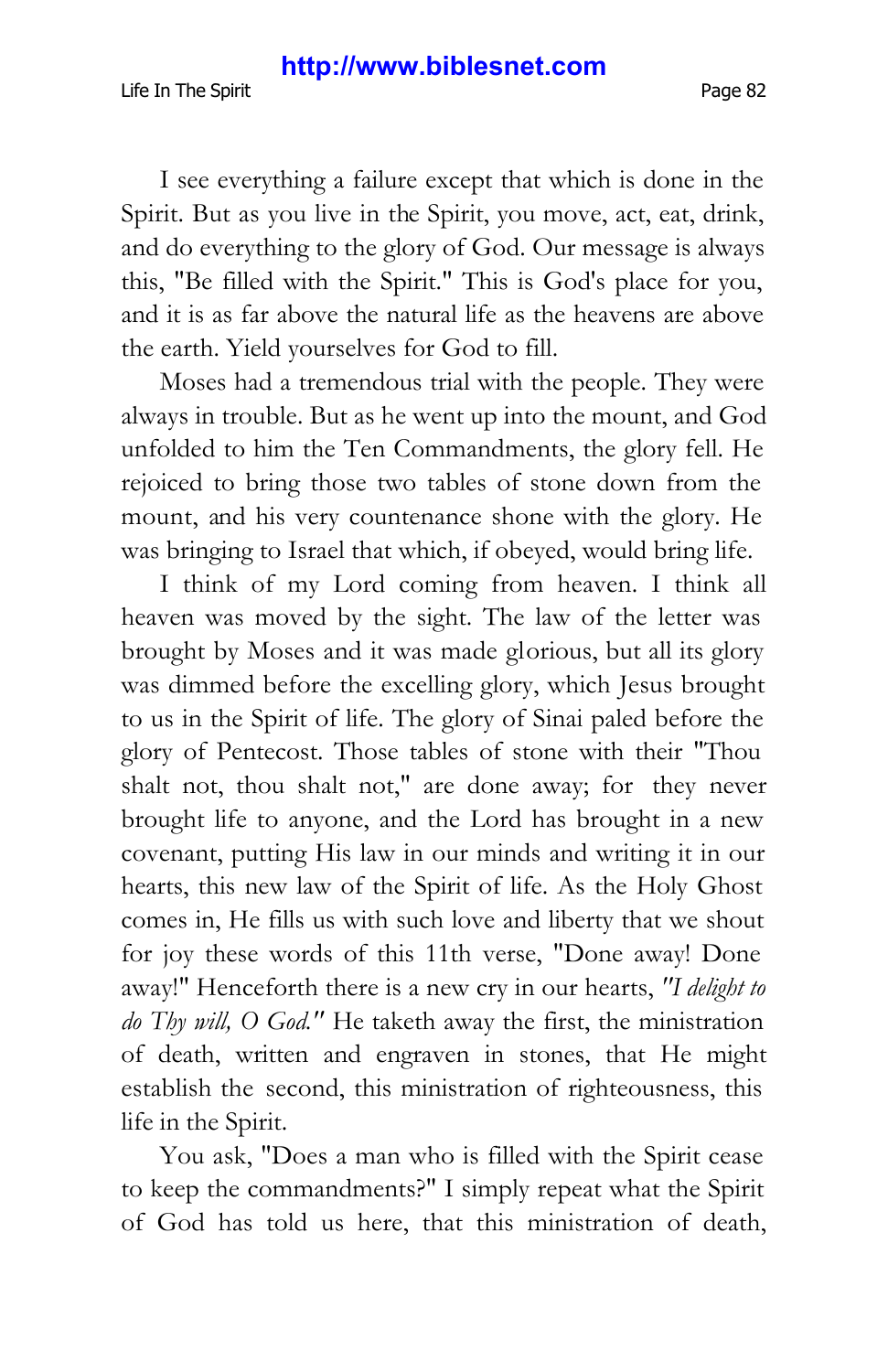written and engraven in stones (and you know that the ten commandments were written on stones) is "DONE AWAY." The man who becomes a living epistle of Christ, written with the Spirit of the living God, has ceased to be an adulterer, or a murderer or a covetous man; the will of God is his delight. I love to do the will of God; there is no irksomeness to it; it is no trial to pray; no trouble to read the Word of God; it is not a hard thing to go to the place of worship. With the psalmist you say, "I was glad when they said unto me, Let us go into the house of the Lord."

How does this new life work out? The thing works out because God works in you to will and to do of His own good pleasure (Phil. 2:13). There is a great difference between a pump and a spring. The law is a pump, the Baptism is a spring. The old pump gets out of order, the parts perish, and the well runs dry. The letter killeth. But the spring is ever bubbling up and there is a ceaseless flow direct from the throne of God. There is life.

It is written of Christ, "Thou lovest righteousness, and hatest wickedness." And in this new life in the Spirit, in this new covenant life, you love the things that are right and pure and holy, and shudder at all things that are wrong. Jesus was able to say, "The prince of this world cometh, and hath nothing in Me," and the moment we are filled with the Spirit of God we are brought into like wonderful condition, and, as we continue to be filled with the Spirit, the enemy cannot have an inch of territory in us.

Do you not believe that you can be so filled with the Spirit that a man who is not living right can be judged and convicted by your presence? As we go on in the life of the Spirit, it will be said of us, "in whose eyes a vile person is condemned" (Psalm 15:4). Jesus lived there and moved in this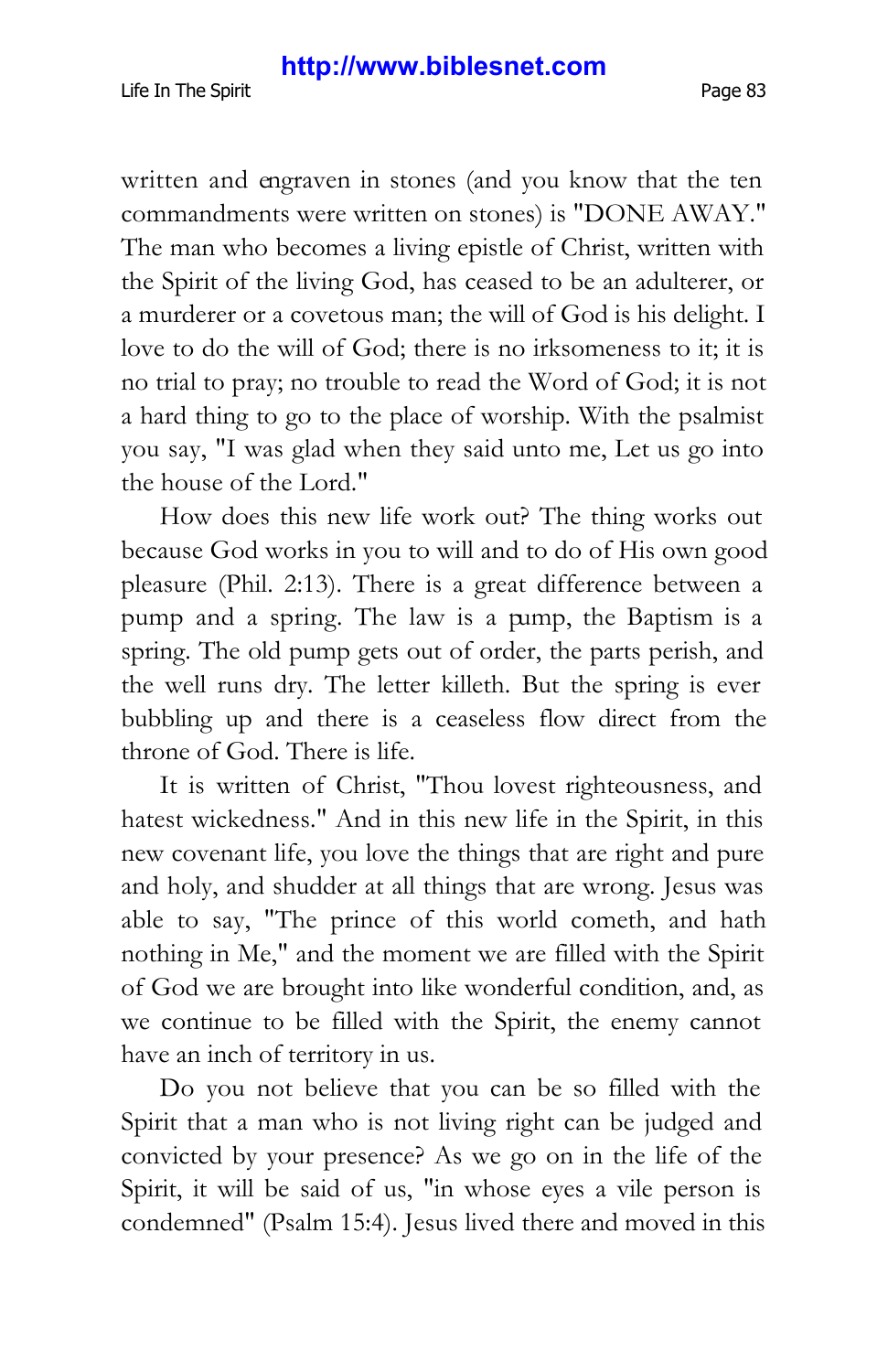realm, and His life was a constant reproof to the wickedness around. But He was the Son of God, you say. God, through Him, has brought us into the place of sonship, and I believe that if He has a chance with the material, the Holy Ghost can make something of us, and bring us to the same place.

I don't want to boast. If I glory in anything, it is only in the Lord who has been so gracious to me. But I remember one time stepping out of a railroad carriage to wash my hands. I had a season of prayer, and the Lord just filled me to overflowing with His love. I was going to a convention in Ireland, and I could not get there fast enough. As I returned, I believe that the Spirit of the Lord was so heavily upon me that my face must have shone. (No man can tell himself when the Spirit transforms his very countenance.) There were two clerical men sitting together, and as I got into the carriage again, one of them cried out, "You convince me of sin." Within three minutes every one in the carriage was crying to God for salvation. This thing has happened many times in my life. It is this ministration of the Spirit that Paul speaks of, this filling of the Spirit, that will make your life effective, so that even the people in the stores where you trade will want to leave your presence because they are brought under conviction.

We must move from everything of the letter. All that we do must be done *under the anointing of the Spirit.* The trouble has been that we as Pentecostal people have been living in the letter. Believe what the Holy Spirit says through Paul -- that all this ministration of condemnation that has hindered your liberty in Christ is *done away.* The law is DONE AWAY! As far as you are concerned, all that old order of things is forever done away, and the Spirit of God has brought in a new life of purity and love. The Holy Ghost takes it for granted that you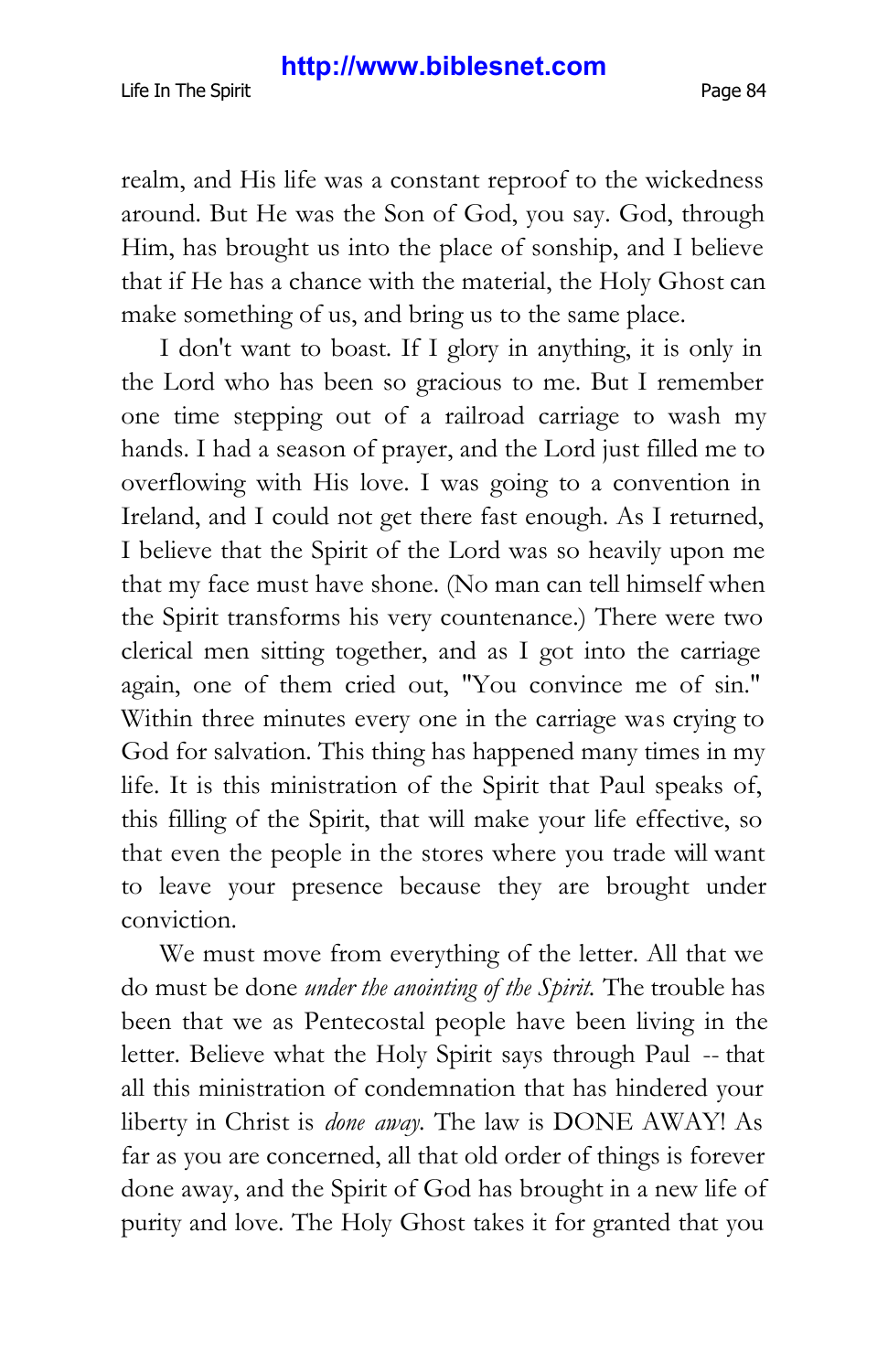are finished with all the things of the old life when you become a new creature in Christ. In the life in the Spirit, the old allurements have lost their power. The devil will meet you at every turn, but the Spirit of God will always lift up a standard against him.

O, if God had His way, we should be like torches, purifying the very atmosphere wherever we go, moving back the forces of wickedness.

*Tongues and Interpretation:* "The Lord is that Spirit. He moves in your heart. He shows you that the power within you is mightier than all the powers of darkness."

Done away! What do I mean? Will you be disloyal? You will be more than loyal. Will you grumble when you are treated badly? No, you will turn the other cheek. This is what you will always do when God lives in you. Leave yourselves in God's hands. Enter into rest. "He that is entered into His rest, he also hath ceased from his own works, as God did from His" (Hebrews 4). O this is a lovely rest! The whole life is a Sabbath. This is the only life that can glorify God. It is a life of joy, and every day is a day of heaven on earth.

There is a continued transformation in this life. Beholding the Lord and His glory we are changed into the same image from glory to glory, even by the Spirit of the Lord. There is a continued unveiling, a constant revelation, a repeated clothing upon from above. I want you to promise God never to look back, never to go back to that which the Spirit has said is "done away." I made this promise to the Lord that I would never allow myself to doubt His Word.

There is one thing about a baby; it takes all that comes to it. A prudent man lets his reason cheat him out of God's best. But a baby takes all that its mother brings, and tries to swallow the bottle and all. The baby can't walk, but the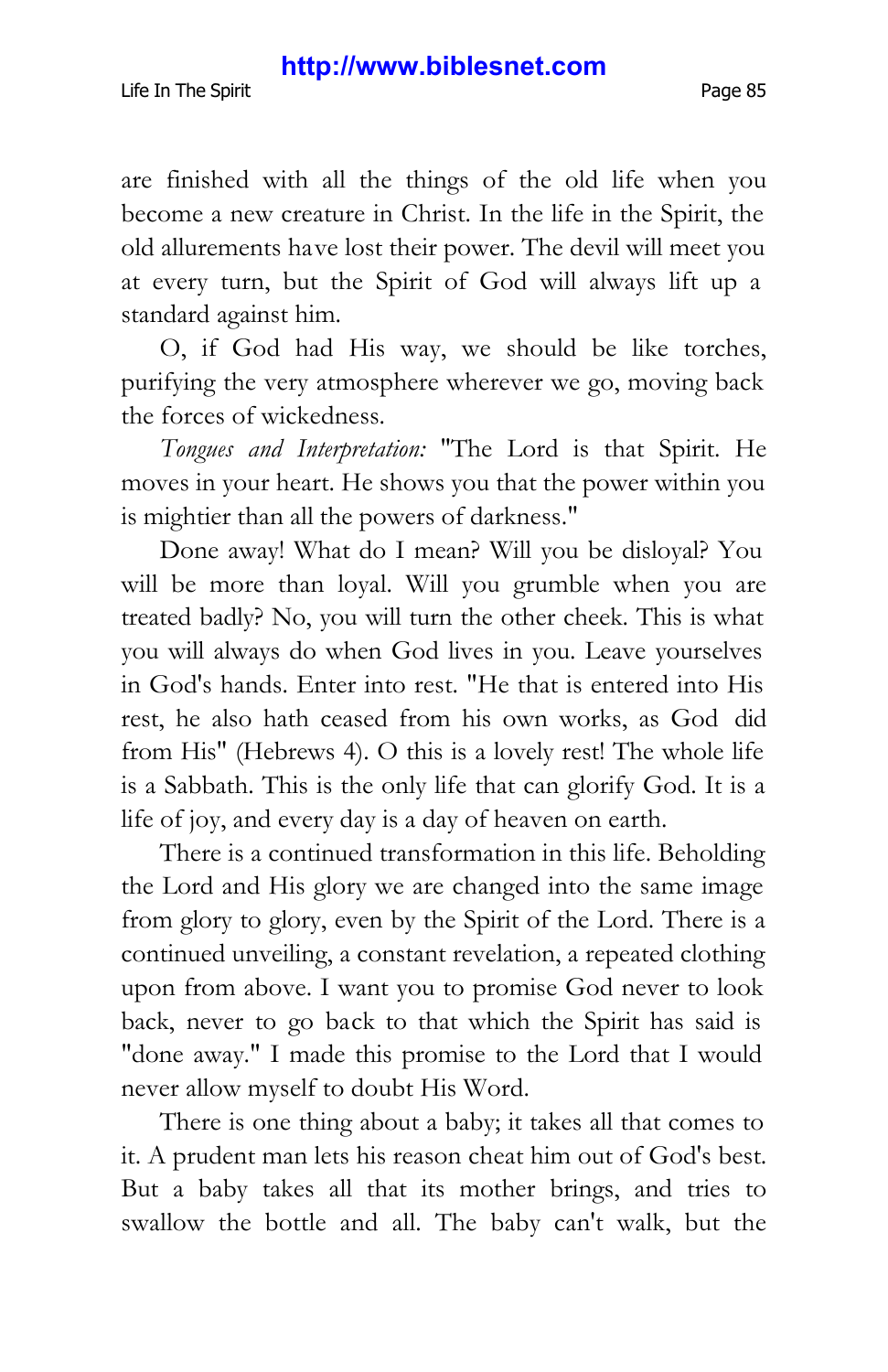Life In The Spirit **Page 86** 

mother carries it; the baby cannot dress itself, but the mother dresses it. The baby can't even talk. So in the life of the Spirit, God undertakes to do what we cannot do. We are carried along by Him, He clothes us, and He gives us utterance. Would that we all had the simplicity of the babes.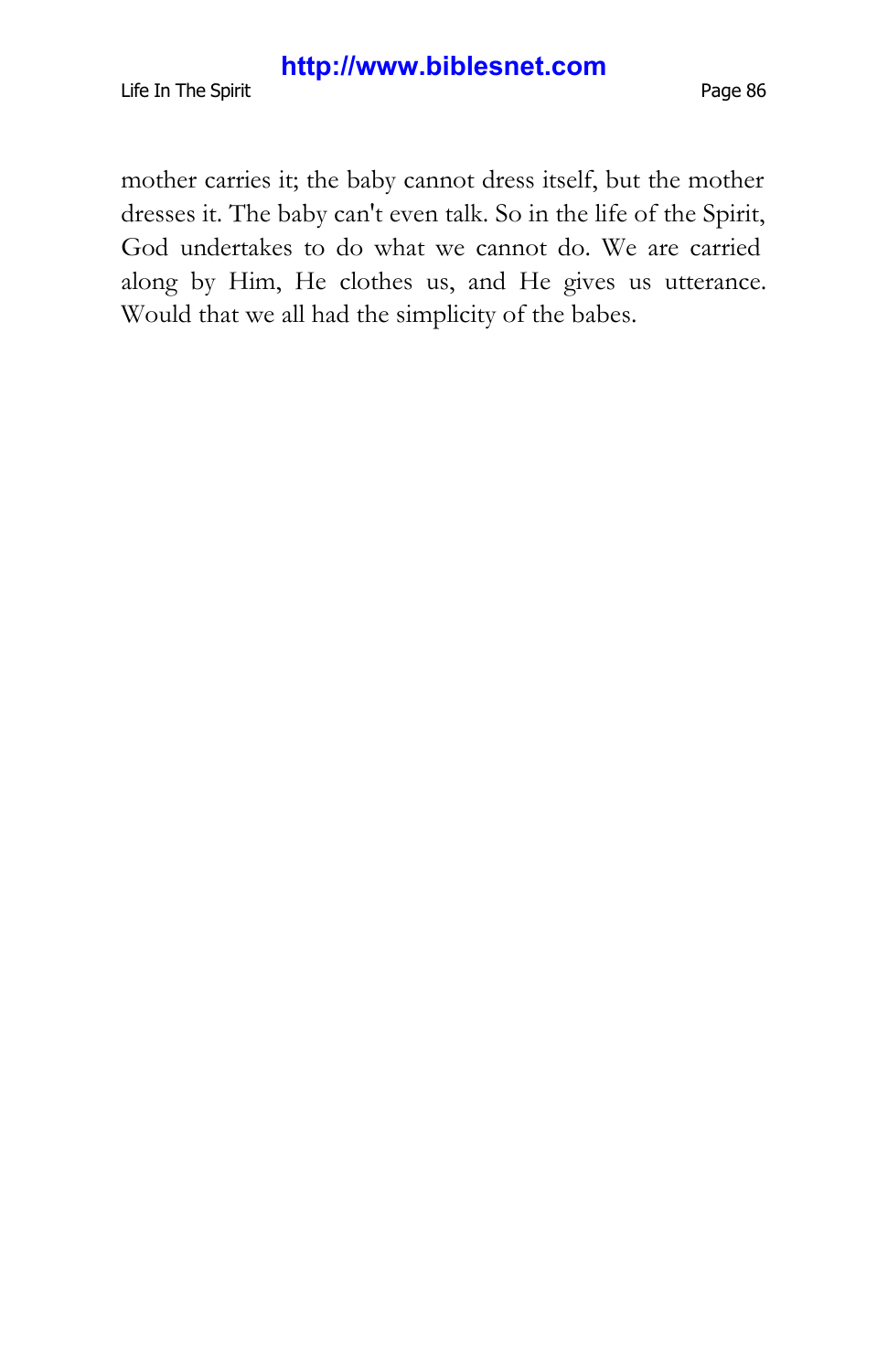### *Chapter Eleven* **What It Means To Be Full of the Spirit** Read Acts 6

In the days when the number of disciples began to be multiplied there developed a situation, which caused the twelve to make a definite decision not to occupy themselves with serving tables, but to give themselves continually to prayer and to the ministry of the Word. How important it is for all God's ministers to be continually in prayer, and constantly feeding on the Scriptures of Truth. I often offer a reward to anyone who can catch me anywhere without my Bible or my Testament.

None of you can be strong in God unless you are diligently and constantly hearkening to what God has to say to you through His Word. You cannot know the power and the nature of God unless you partake of his inbreathed Word. Read it at morn and at night, and at every opportunity you get. After every meal, instead of indulging in unprofitable conversation round the table, read a chapter from the Word and then have a season of prayer. I endeavor to make a point of doing this no matter where or with whom I am staying.

The Psalmist said that he had hid God's Word in his heart, that he might not sin against Him; and you will find that the more of God's Word you hide in your heart, the easier it is to live a holy life. He also testified that God's Word had quickened him; and, as you receive God's Word into your being, your whole physical being will be quickened and you will be made strong. As you receive with meekness the Word, you will find faith upspringing within. And you will have life through the Word.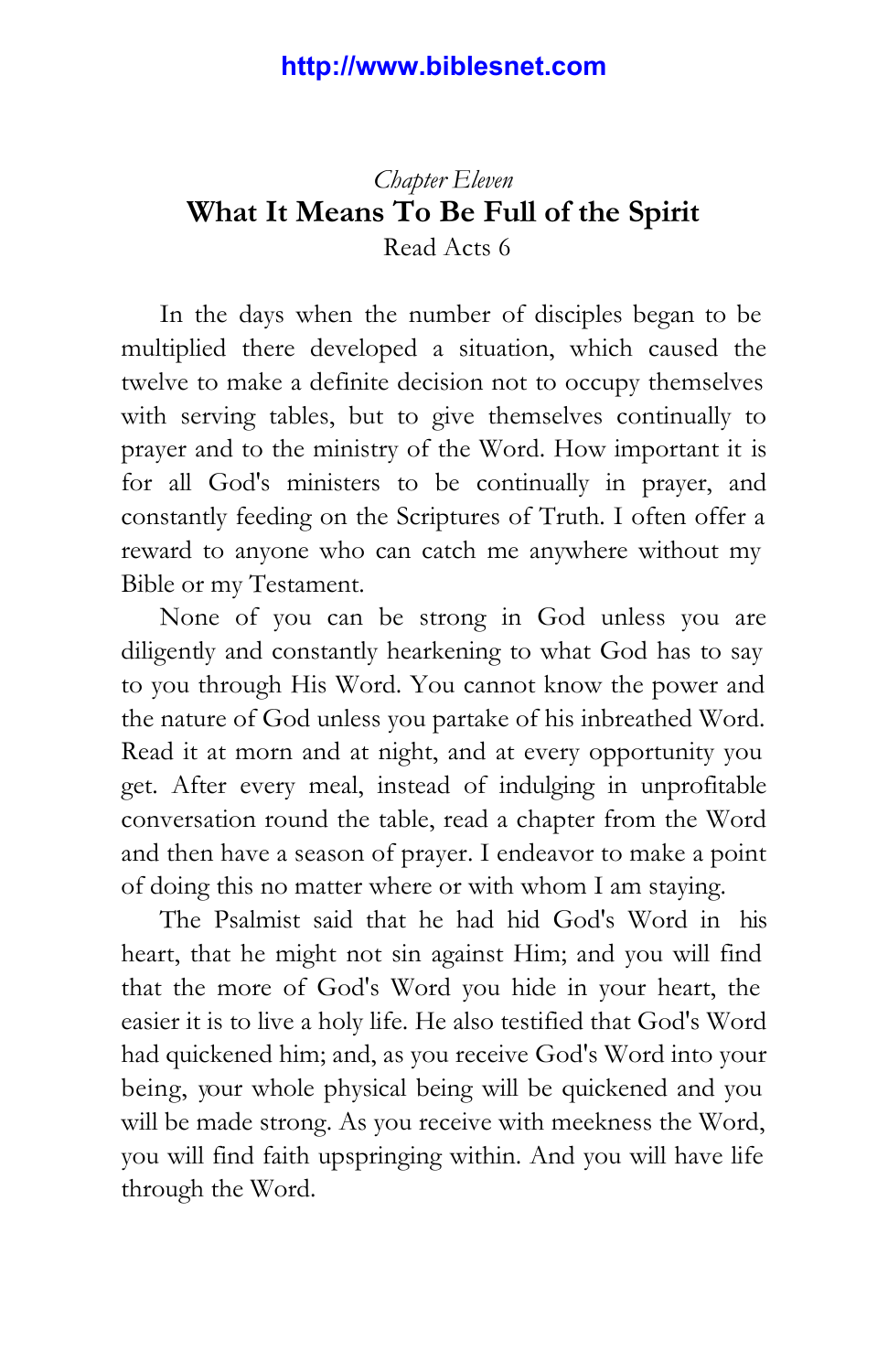The twelve told the rest to look out seven men to look after the business end of things. They were to be men of honest report and filled with the Holy Ghost. These were just ordinary men who were chosen, but they were filled with the Holy Spirit, and this infilling always lifts a man to a plane above the ordinary. It does not take a cultured or a learned man to fill a position in God's church; what God requires is a yielded, consecrated, holy life, and He can make of such a flame of fire. Baptized with the Holy Ghost and fire!

The multitude chose out seven men to serve tables. They were doubtless faithful in their appointed tasks, but we see that God soon had a better choice for two of them. Philip was so full of the Holy Ghost that he could have a revival wherever God put him down. Man chose him to serve tables, but God chose him to win souls. O, if I could only stir you up to see that as you are faithful in performing the humblest office, God can fill you with His Spirit and make you a chosen vessel for Himself, and promote you to a place of mighty ministry in the salvation of souls and in the healing of the sick. There is nothing impossible to a man filled with the Holy Ghost. It is beyond all human comprehension. When you are filled with the power of the Holy Ghost, God will wonderfully work wherever you go.

When you are filled with the Spirit you will know the voice of God. I want to give you one illustration of this. When I was going out to Australia recently, our boat stopped at Aden and at Bombay. In the first place the people came round the ship selling their wares, beautiful carpets and all sorts of oriental things. There was one man selling some ostrich feathers. As I was looking over the side of the ship watching the trading, a gentleman said to me, "Would you go shares with me in buying that bunch of feathers?" What did I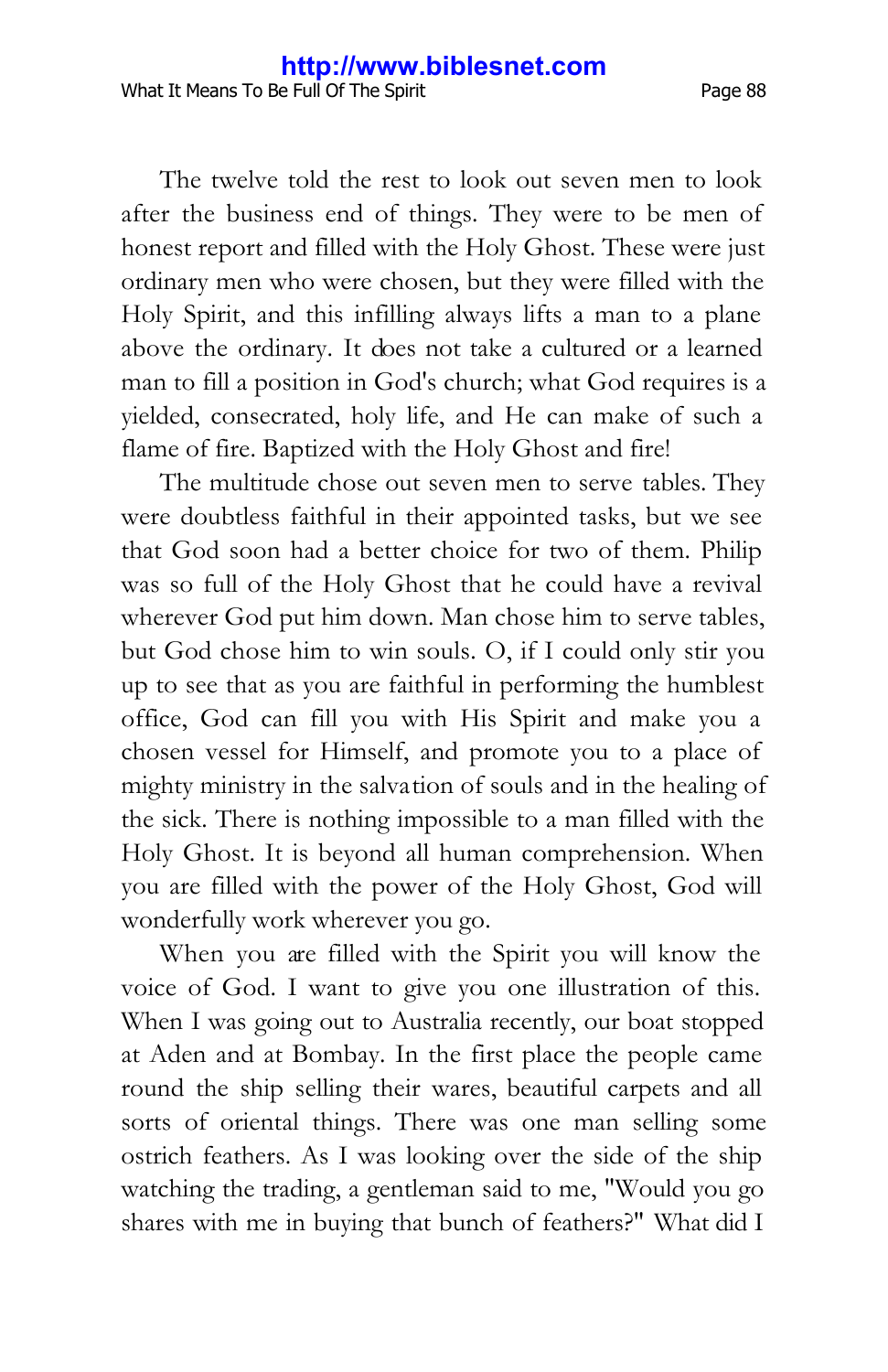want with feathers? I had no use for such things and no room for them either. But the gentleman put the question to me again. "Will you go shares with me in buying that bunch?" The Spirit of God said to me, "Do it."

The feathers were sold to us for three pounds, and the gentleman said, "I have no money on me, but if you will pay the man for them, I will send the cash down to you by the purser." I paid for the feathers and gave the gentleman his share. He was traveling first, and I was traveling second class. I said to him, "No, please don't give that money to the purser, I want you to bring it to me personally to my cabin." I said to the Lord, "What about these feathers?" He showed me that he had a purpose in my purchasing them.

At about 10 o'clock the gentleman came to my cabin and said, "I've brought the money." I said to him, "It is not your money that I want, it is your soul that I am seeking for God." Right there he opened up the whole plan of his life and began to seek God; and that morning he wept his way through to God's salvation.

You have no conception what God can do through you when you are filled with His Spirit. Every day and every hour you can have the divine leading of God. To be filled with the Holy Ghost means much in every way. I have seen some who have been suffering for years, and when they have been filled with the Holy Ghost everything of their sickness has passed away. The Spirit of God has made real to them the life of Jesus and they have been completely liberated of every sickness and infirmity.

Look at Stephen. He was just an ordinary man chosen to serve tables. But the Holy Ghost was in him and he was full of faith and power, and did great wonders and miracles among the people. There was no resisting the wisdom and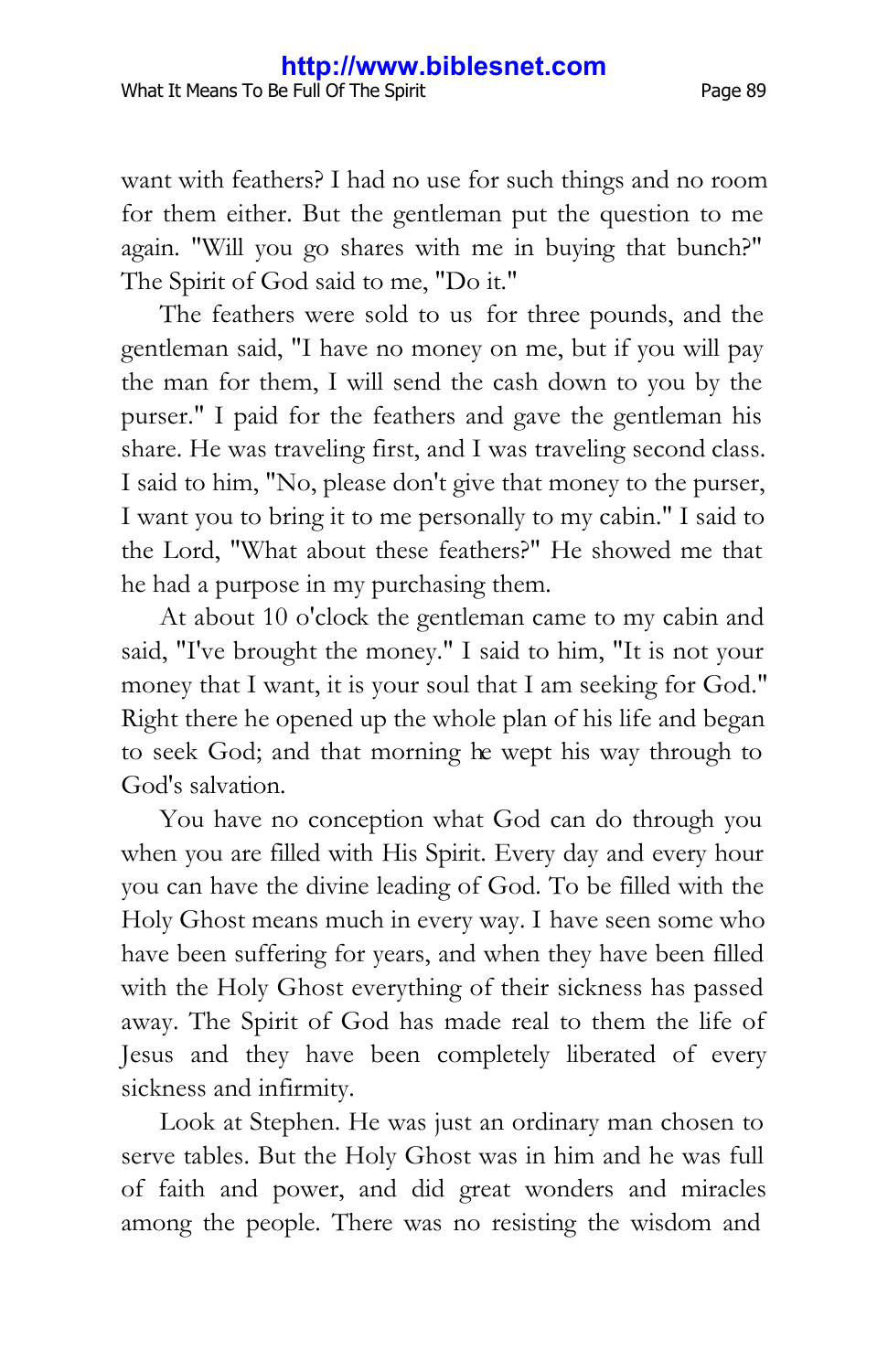the spirit by which he spake. How important it is that every man shall be filled with the Holy Spirit.

*Tongues and Interpretation:* "The divine will is that you should be filled with God; for the power of the Spirit to fill you with the mightiness of God. There is nothing God will withhold from a man filled with the Holy Ghost."

I want to impress the importance of this upon you. It is not healing that I am presenting to you -- it is the living Christ. It is a glorious fact that the Son of God came down to bring liberty to the captives.

How it is that the moment you are filled with the Holy Ghost persecution starts? It was so with the Lord Jesus Himself. We do not read of any persecutions before the Holy Spirit came down like a dove upon Him. Shortly after this we find that, after preaching in His hometown, they wanted to throw Him over the brow of the hill. It was the same with the twelve disciples. They had no persecution before the day of Pentecost; but after they were filled with the Spirit, they were soon in prison. The devil and the priests of religion will always get stirred when a man is filled with the Spirit and does things in the power of the Spirit. And persecution is the greatest blessing to a church. When we have persecution we will have purity. If you desire to be filled with the Spirit you can count on one thing, and that is persecution. The Lord came to bring division, and even in your own household you may find three against two.

The Lord Jesus came to bring peace; and soon after you get peace within, you get persecution without. If you remain stationary, the devil and his agents will not disturb you much. But when you press on and go the whole length with God the enemy has you as a target. But God will vindicate you in the midst of the whole thing.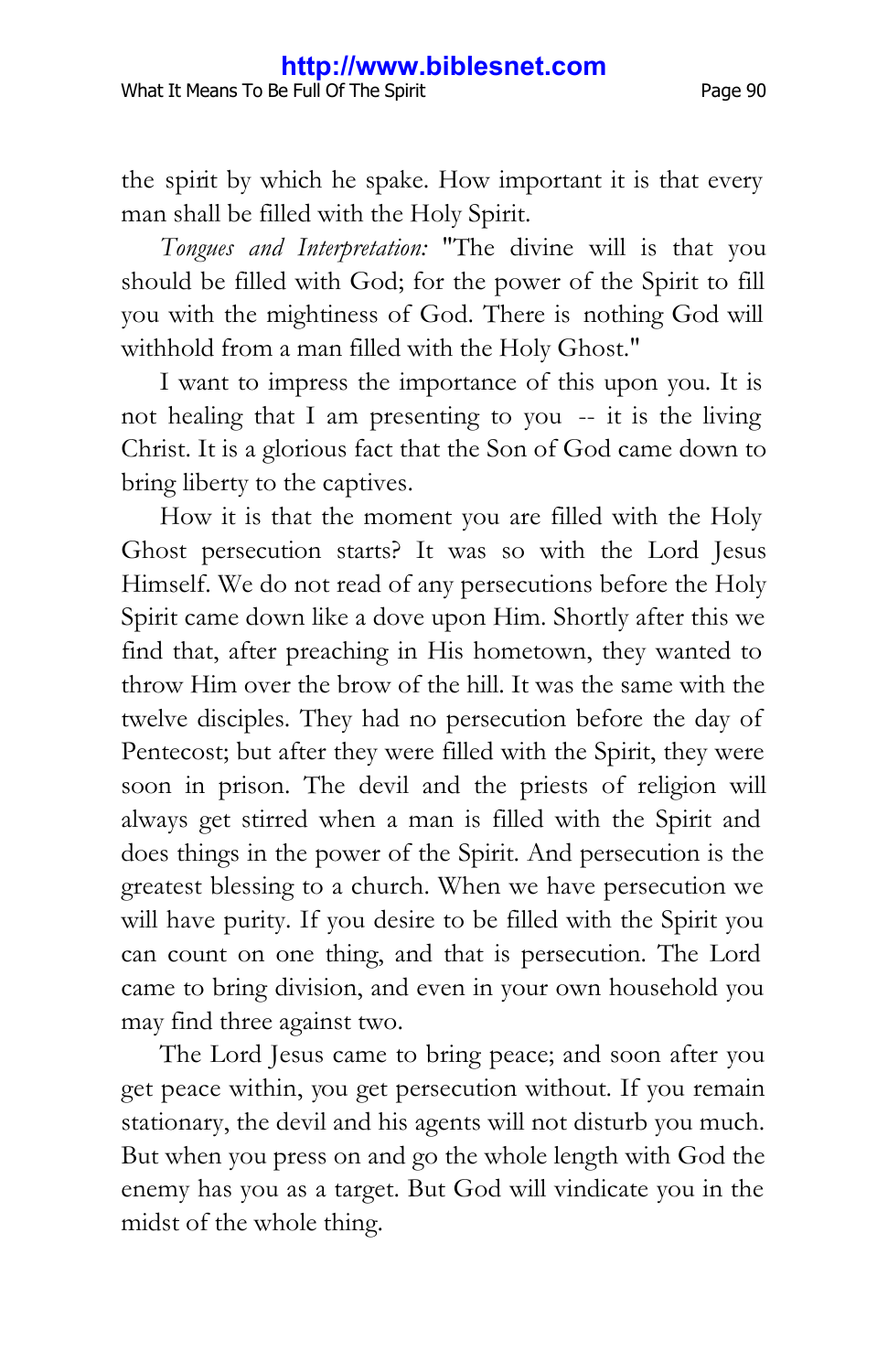At a meeting I was holding, the Lord was working and many were being healed. A man saw what was taking place and remarked, "I'd like to try this thing." He came up for prayer and told me that his body was broken in two places. I laid my hands on him in the name of the Lord, and said to him, "Now, you believe God." The next night he was at meeting and he got up like a lion. He said, "I want to tell you people that this man here is deceiving you. He laid his hands on me last night for rupture in two places, but I'm not a bit better." I stopped him and said, "You are healed, your trouble is that you won't believe it."

He was at meeting the next night and when there was opportunity for testimony this man arose. He said, "I'm a mason by trade. Today I was working with a laborer and he had to put a big stone in place. I helped him and did not feel any pain. I said to myself, 'How have I done it?' I went away to a place where I could strip, and found that I was healed." I told the people, "Last night this man was against the Word of God, but now he believes it. It is true that these signs shall follow them that believe, they shall lay hands on the sick and they shall recover. And all through the power that is in the name of Christ." It is the Spirit who has come to reveal the Word of God, and to make it spirit and life to us.

You people who are seeking the Baptism are entering a place where you will have persecution. Your best friends will leave you -- or those you may esteem your best friends. No *good* friend will ever leave you. But it is worthwhile. You enter into a realm of illumination, or revelation by the power of the Holy Ghost. He reveals the preciousness and the power of the blood of Christ. I find by the revelation of the Spirit that there is not one thing in me that the blood does not cleanse. I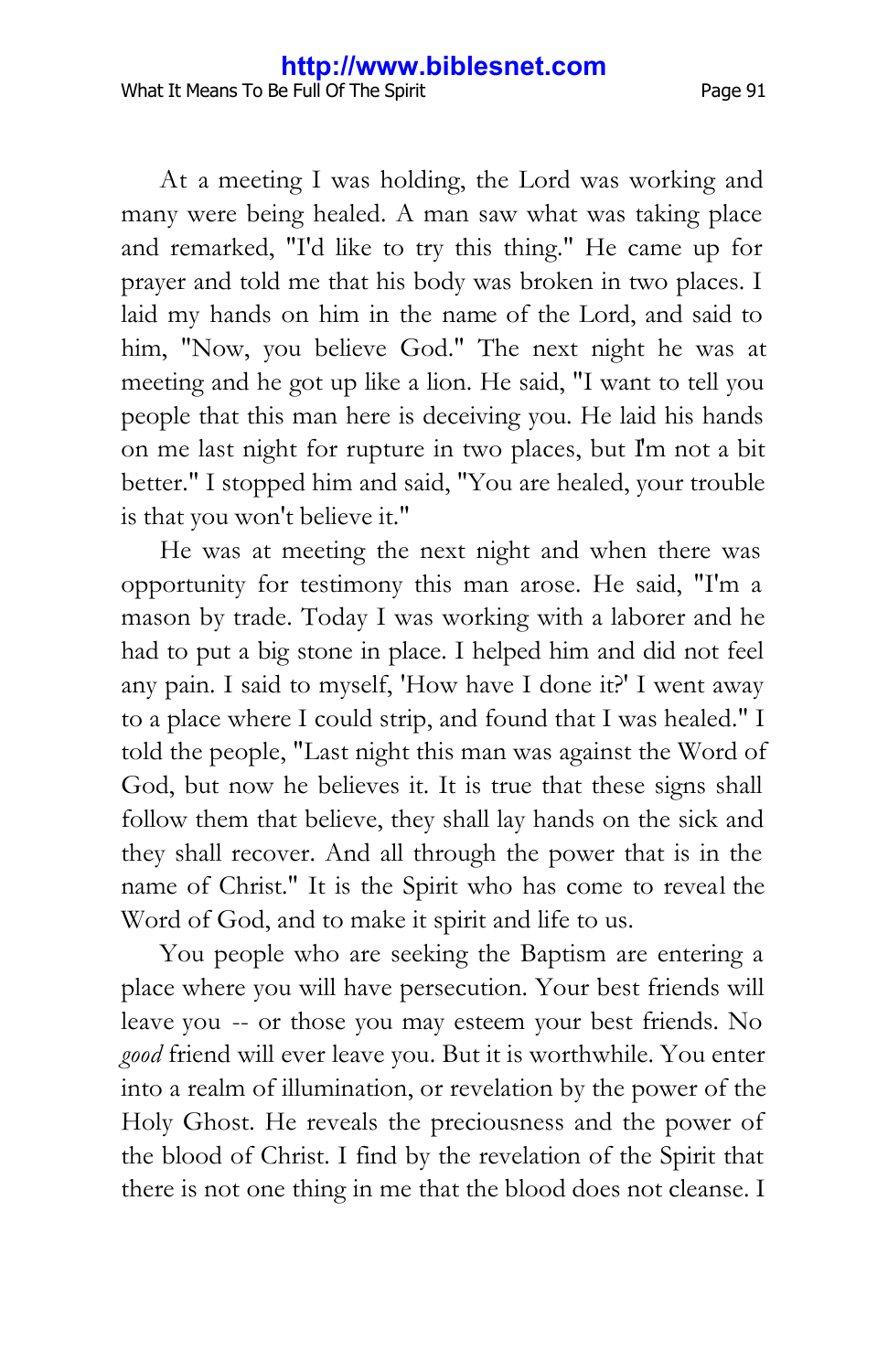find that God sanctifies me by the blood and reveals that efficacy of the work by the Spirit.

Stephen was just an ordinary man clothed with the divine. He was full of faith and power, and great wonders and miracles were wrought by him. Oh, this life in the Holy Ghost! This life of deep, inward revelation, of transforming from one state to another, of growing in grace and in all knowledge and in the power of the Spirit, the life and the mind of Christ, being renewed in you and of constant revelations of the might of His power. It is the only kind of thing that will enable us to stand.

In this life, the Lord puts you in all sorts of places, and then reveals His power. I had been preaching in New York, and sailed one day for England on the Lusitania. As soon as I got on board I went down to my cabin. Two men were there, and one of them said, "Well, will I do for company?" He took out a bottle and poured out a glass of whiskey and drank it, and then he filled it up for me. "I never touch that stuff," I said. "How can you live without it?" he asked. "How could I live with it?" I asked. He admitted, "I have been under the influence of this stuff for months, and they say my 'inside is all shriveled up,' and I know that I am dying. I wish I could be delivered, but I just have to keep on drinking. Oh, if I could only be delivered! My father died in England and has given me his fortune, but what will the good of it be to me except to hasten me to my grave?"

I said to this man, "Say the word, and you will be delivered." He enquired, "What do you mean?" I said, "Say the word, show that you are willing to be delivered and God will deliver you." But it was just as if I was talking to this platform for all the comprehension he showed. I said to him, "Stand still," and I laid my hands on his head in the name of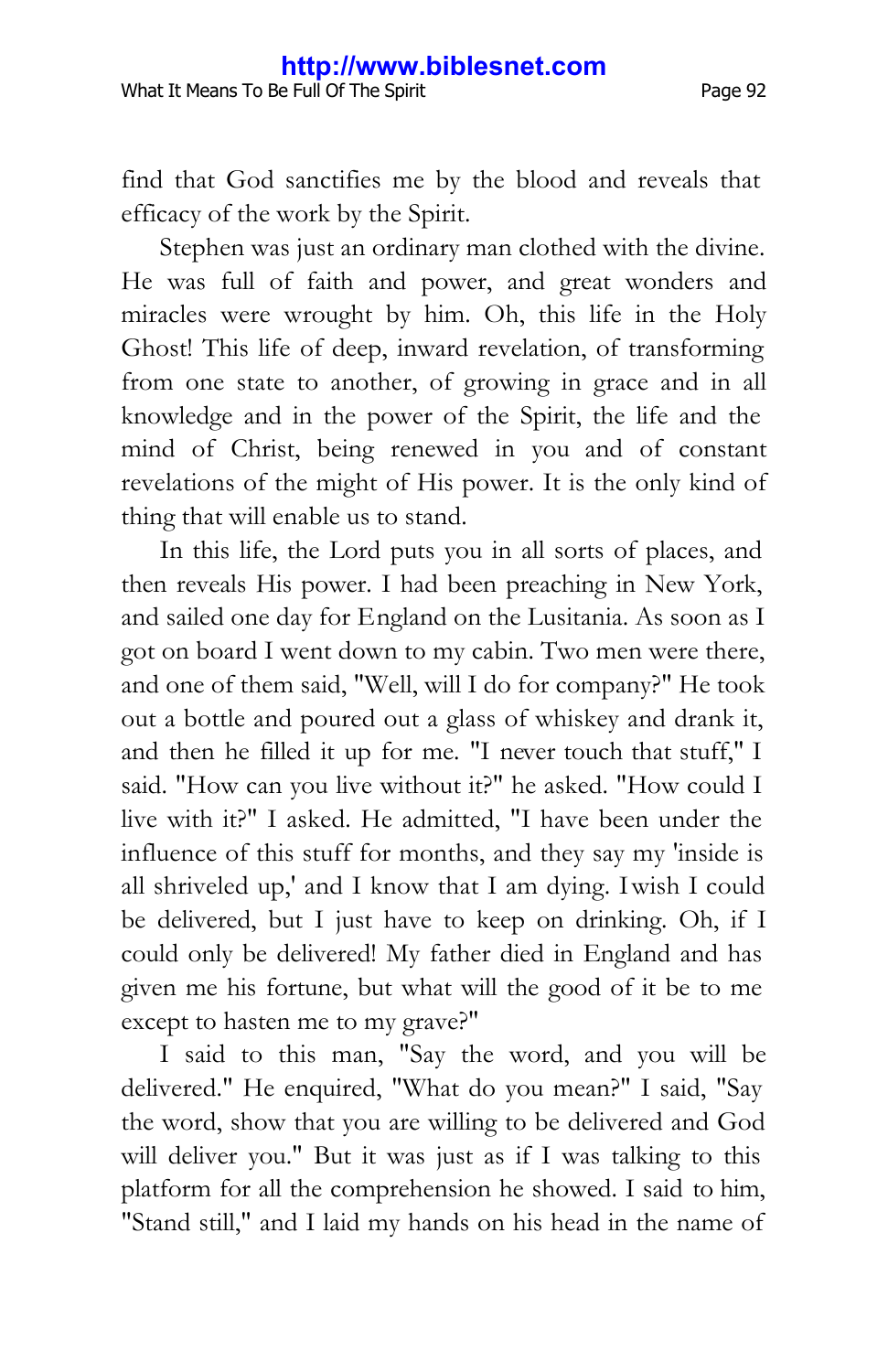Jesus and cursed that drink demon that was taking his life. He cried out, "I'm free! I'm free! I know I'm free!" He took two bottles of whiskey and threw them overboard, and God saved, sobered and healed him. I was preaching all the way across. He sat beside me at the table. Previous to this he had not been able to eat; but at every meal he went right through the menu. You only have to have a touch from Jesus to have a good time. The power of God is just the same today. To me, He's lovely. To me, He's saving health. To me, He's the lily of the valley. O this blessed Nazarene, this King of kings! Hallelujah! Will you let Him have your will? Will you let Him have *you?* If you will, all His power is at your disposal.

They were not able to resist the wisdom and spirit by which Stephen spake, and so, full of rage, they brought him to the council. And God filled his face with a ray of heaven's light. It is worth being filled with the Spirit, no matter what it costs. Read the seventh chapter, the mighty prophetic utterance by this holy man. Without fear he tells them, "Ye stiff-necked and uncircumcised in heart, ye do always resist the Holy Ghost." And when they heard these things they were cut to the heart. There are two ways of being affected at the heart. Here they gnashed their teeth and cast him out of the city and stoned him. On the day of Pentecost, when they were pricked at the heart they cried out, "what shall we do?" They took the opposite way. The devil, if he can have his way, will cause you to commit murder. If Jesus has His way, you will repent.

And Stephen, full of the Holy Ghost, looked up steadfastly into heaven, and saw the glory of God, and the Son of man standing on the right hand of God. O, this being full of the Holy Ghost! How much it means. I was riding for sixty miles one summer day and as I looked up in the heavens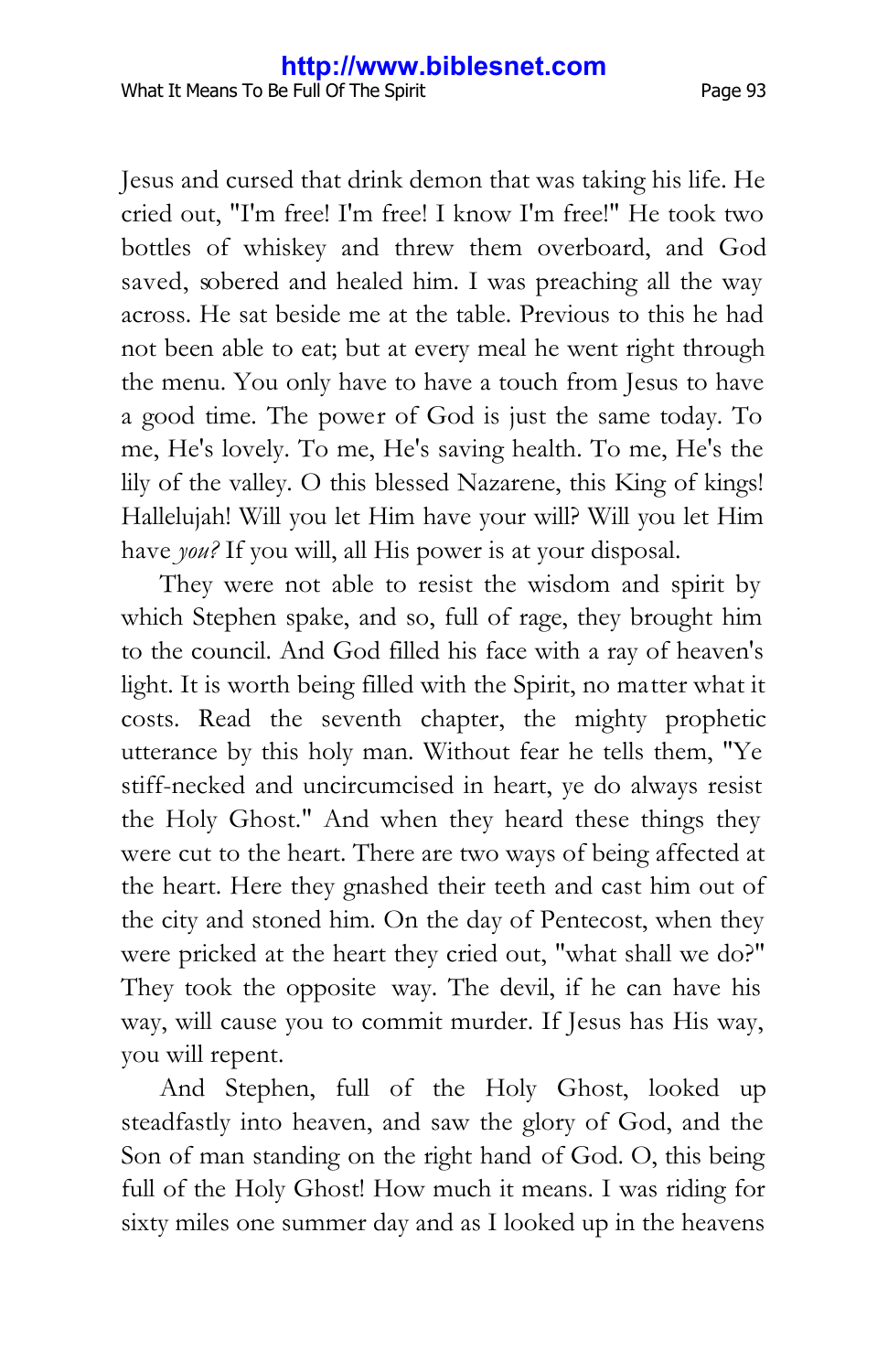I had an open vision of Jesus all the way. It takes the Holy Ghost to give this.

Stephen cried out, "Lord, lay not this sin to their charge." As he was full of the Spirit he was full of love, and he manifested the very same compassion for his enemies that Jesus did at Calvary. This being filled with the Holy Ghost means much in every way. It means constant filling, quickening, and a new life continually. Oh, it's lovely! We have a wonderful gospel and a great Savior! If you will but be filled with the Holy Ghost you will have a constant spring within, yea, as your faith centers in the Lord Jesus, from within you shall flow rivers of living water.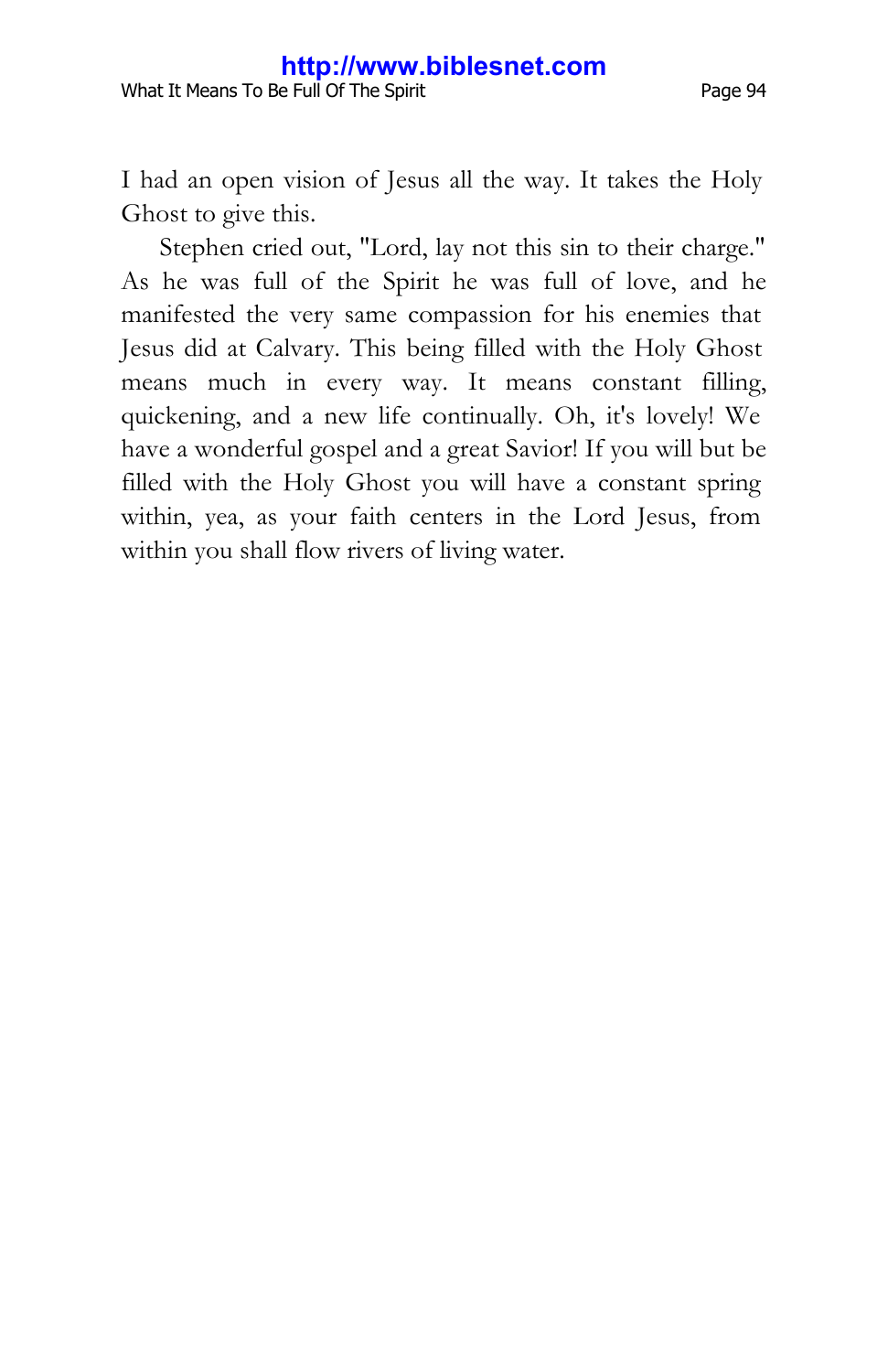## *Chapter Twelve* **The Bible Evidence of the Baptism of The Holy Spirit**

There is much controversy today as regards the genuineness of this Pentecostal work, but there is nothing so convincing as the fact that over fifteen years ago a revival on Holy Ghost lines began and has never ceased. You will find that in every clime throughout the world God has poured out His Spirit in a remarkable way in a line parallel with the glorious revival that inaugurated the church of the first century. People, who could not understand what God was doing when He kept them concentrated in prayer, wondered as these days were being brought about by the Holy Ghost, and found themselves in exactly the same place and entering into an identical experience as the Apostles on the day of Pentecost.

Our Lord Jesus said to His disciples, "Behold, I send the promise of My Father upon you: but tarry ye in the city of Jerusalem, until ye be endued with power from on high: (Luke 24:49). God promised through the prophet Joel, "I will pour out My Spirit upon *all flesh . . .* Upon the servants and upon the handmaids in those days will I pour out My Spirit." As there is a widespread misconception concerning this receiving of the Holy Spirit, I believe the Lord would have us examine the Scriptures on this subject.

You know, beloved, it had to be something on the line of solid facts to move me. I was as certain as possible that I had received the Holy Ghost and was absolutely rigid in this conviction. When this Pentecostal outpouring began in England I went to Sunderland and met with the people who had assembled for the purpose of receiving the Holy Ghost. I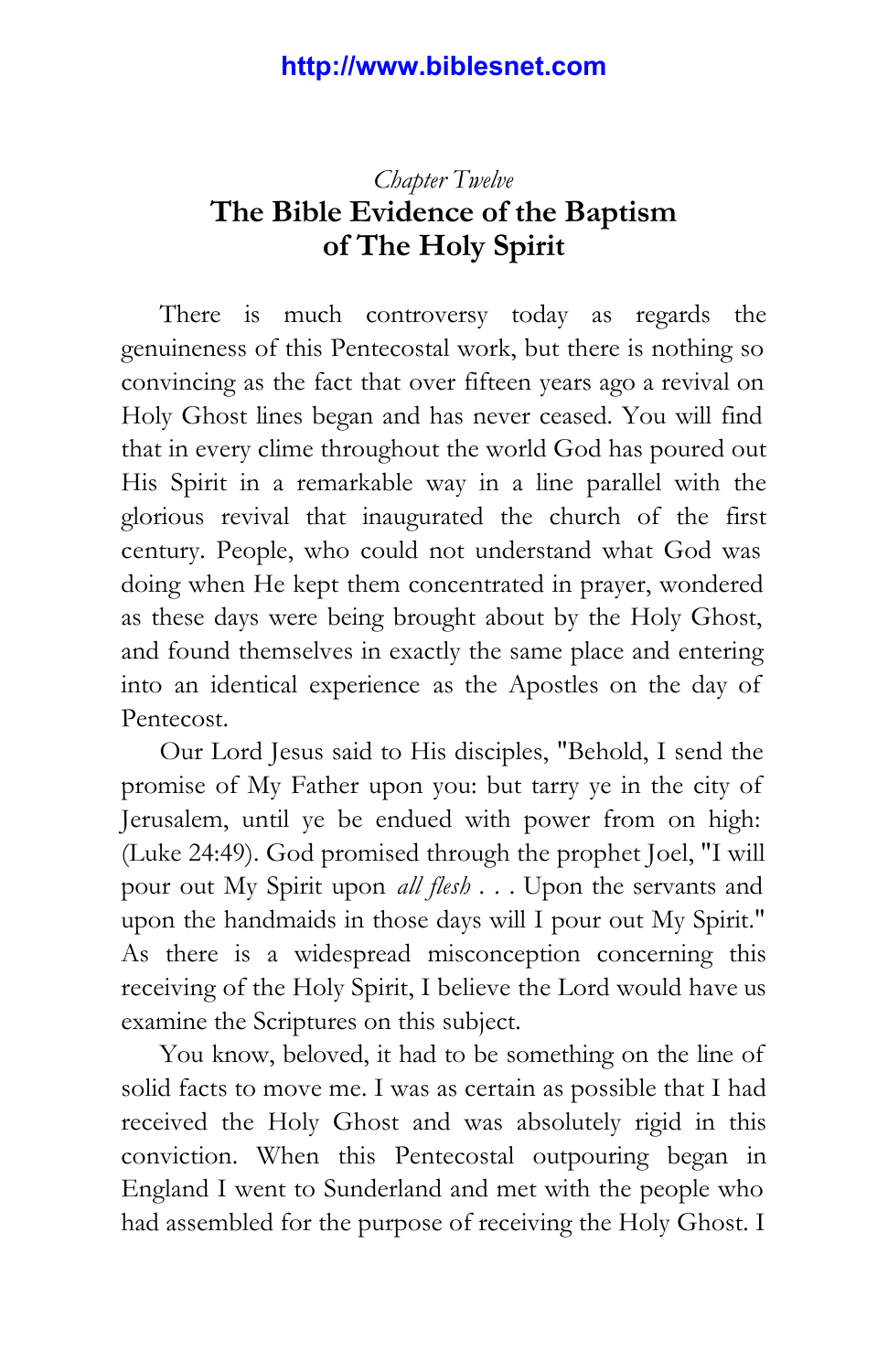was continually in those meetings causing disturbances until the people wished I had never come. They said that I was disturbing the whole conditions. But I was hungry and thirsty for God, and had gone to Sunderland because I heard that God was pouring out His Spirit in a new way. I heard that God had now visited His people, had manifested His power and that people were speaking in tongues as on the day of Pentecost.

When I got to this place I said, "I cannot understand this meeting. I have left a meeting in Bradford all on fire for God. The fire fell last night and we were all laid out under the power of God. I have come here for tongues, and I don't hear them -- I don't hear anything."

"Oh!" they said, "when you get baptized with the Holy Ghost you will speak in tongues." "Oh, is that it?" said I, "when the presence of God came upon me, my tongue was loosened, and really I felt as I went in the open air to preach that I had a new tongue." "Ah no," they said, "that is not it." "What is it, then?" I asked. They said, "When you get baptized in the Holy Ghost --" "I am baptized," I interjected, "and there is no one here who can persuade me that I am not baptized." So I was up against them and they were up against me.

I remember a man getting up and saying, "You know, brothers and sisters, I was here three weeks and then the Lord baptized me with the Holy Ghost and I began to speak with other tongues." I said, "Let us hear it. That's what I'm here for." But he would not talk in tongues. I was doing what others are doing today, confusing the 12th of 1 Corinthians with the 2nd of Acts. These two chapters deal with different things, one with the gifts of the Spirit, and the other with the Baptism of the Spirit with the accompanying sign. I did not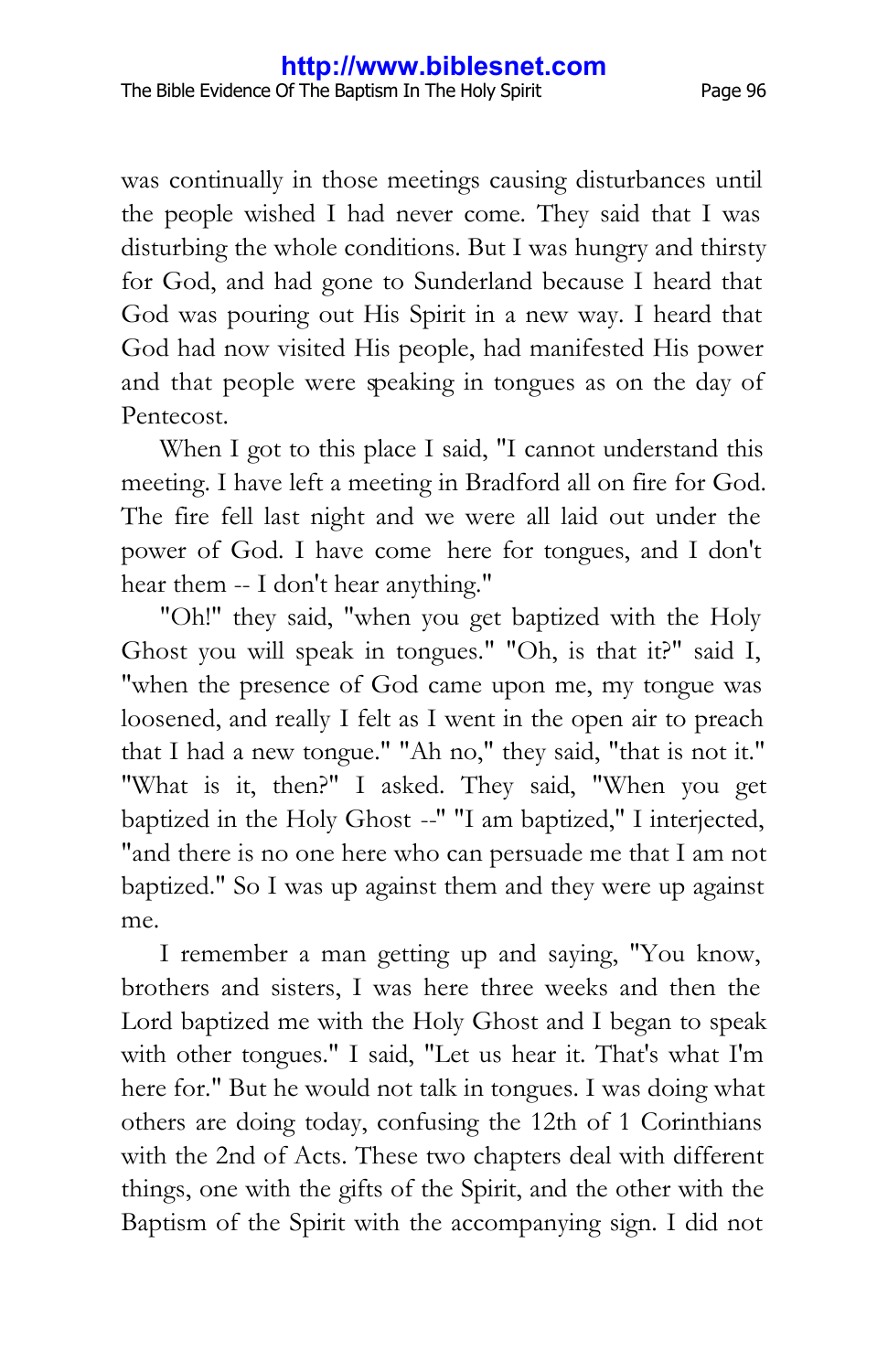understand this and so I said to the man, "Let's hear you speak in tongues." But he could not. He had not received the "gift" of tongues, but the Baptism.

As the days passed I became more and more hungry. I had opposed the meetings so much, but the Lord was gracious, and I shall ever remember that last day -- the day I was to leave. God was with me so much that last night. They were to have a meeting and I went, but I could not rest. I went to the Vicarage, and there in the library I said to Mrs. Boddy, "I cannot rest any longer, I must have these tongues." She replied, "Brother Wigglesworth, it is not the tongues you need but the Baptism. If you will allow God to baptize you, the other will be all right." "My dear sister, I know I *am* baptized," I said. "You know that I have to leave here at 4 o'clock. Please lay hands on me that I may receive the tongues."

She rose up and laid her hands on me and *the fire fell. I said, "The fire's falling."* Then came a persistent knock at the door, and she had to go out. That was the best thing that could have happened, for I was ALONE WITH GOD. Then He gave me a revelation. Oh, it was wonderful! He showed me an empty cross and Jesus glorified. I do thank God that the cross is empty, that Christ is no more on the cross. It was there that He bore the curse, for it is written, "Cursed is everyone that hangeth on a tree." He became sin for us that we might be made the righteousness of God in Him, and now, there He is in the glory. Then I saw that God had purified me. It seemed that God gave me a new vision, and I saw a perfect being within me with mouth open, saying, "Clean! Clean! Clean!" When I began to repeat it I found myself speaking in other tongues. The joy was so great that when I came to utter it my tongue failed, and I began to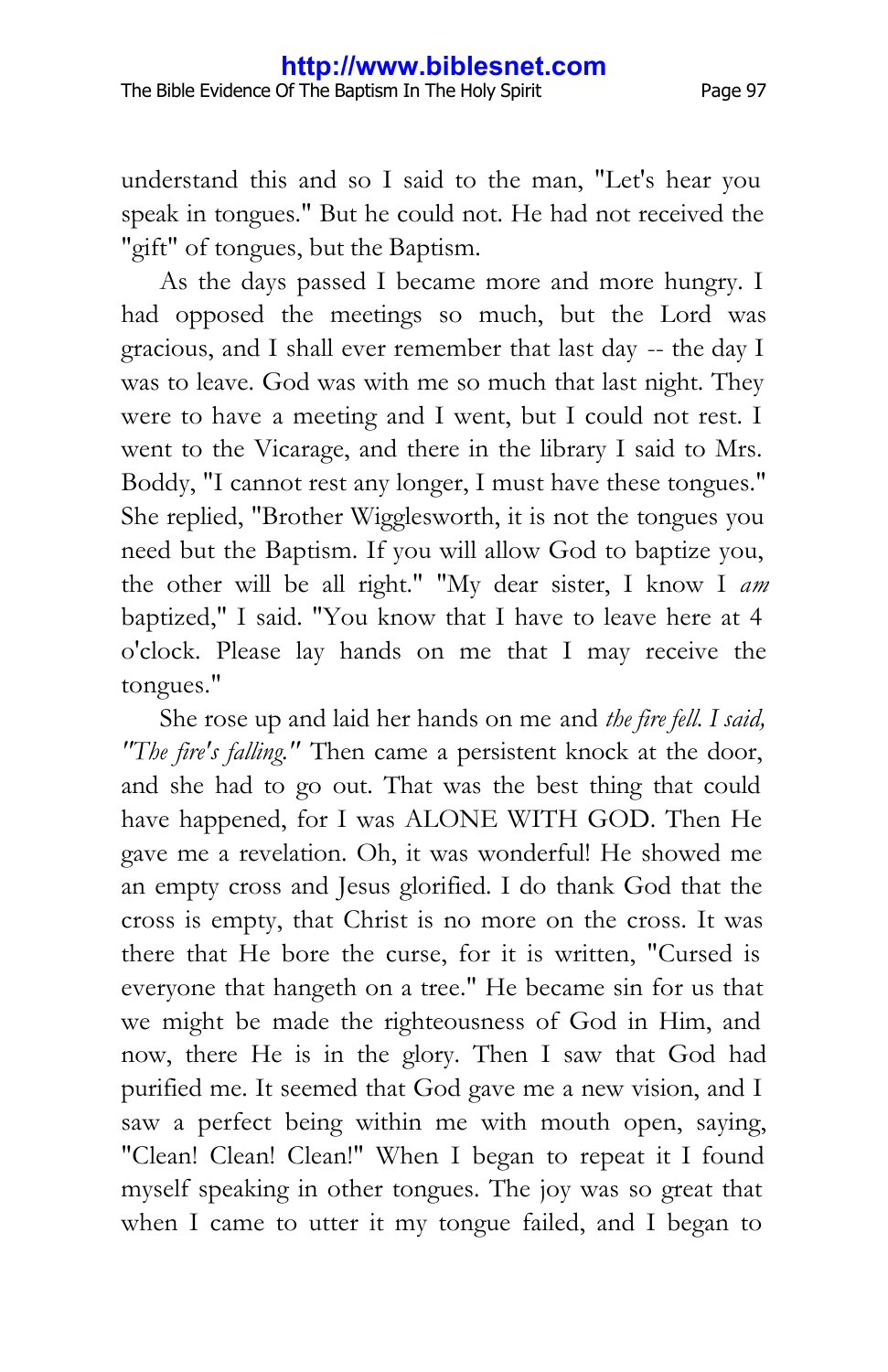worship God in other tongues as the Spirit gave me utterance.

It was all as beautiful and peaceful as when Jesus said, "Peace, be still!" and the tranquility of that moment and the joy surpassed anything I had ever known up to that moment. But, Hallelujah! These days have grown with greater, mightier, more wonderful divine manifestations and power. That was but the beginning. You will never get an end to the Holy Ghost till you are landed in the glory -- till you are right in the presence of God forever. And even then we shall ever be conscious of His presence.

What had I received? I had received the Bible evidence. This Bible evidence is wonderful to me. I knew I had received the very evidence of the Spirit's incoming that the Apostles received on the day of Pentecost. I knew that everything I had had up to that time was in the nature of an anointing bringing me in line with God in preparation, but now I knew I had the Biblical Baptism in the Spirit. It had the backing of the Scriptures. You are always right when you have the backing of the Scriptures and you are never right if you have not a foundation for your testimony in the Word of God.

For many years I have thrown out a challenge to any person who can prove to me that he has the Baptism without speaking in tongues as the Spirit gives utterance -- to prove it by the Word that he has been baptized in the Holy Ghost without the Bible evidence, but so far no one has accepted the challenge. I only say this because so many were as I was; they have a rigid idea that they have received the Baptism without the Bible evidence. The Lord Jesus wants those who preach the Word to have the Word in evidence. Don't be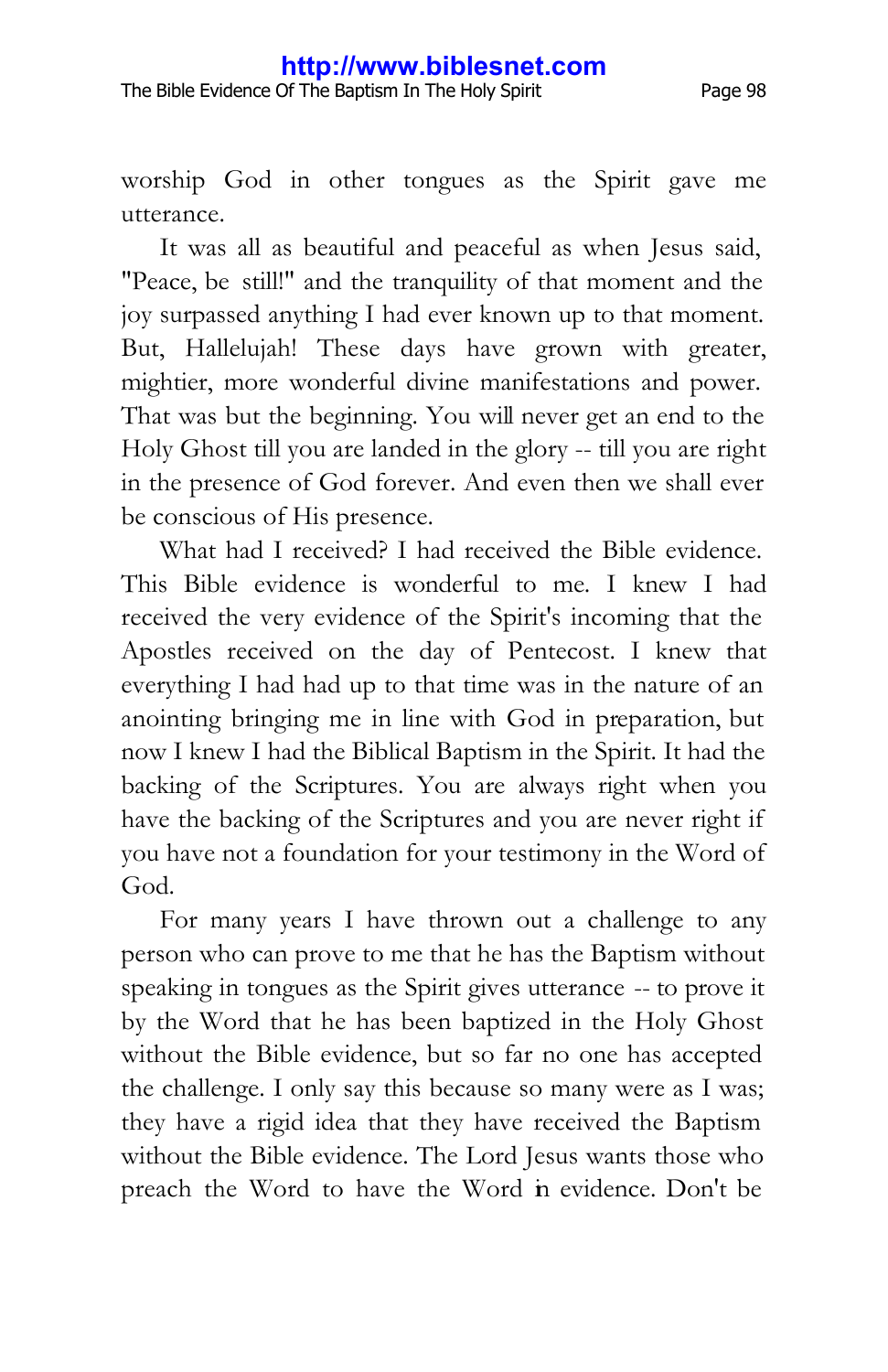mislead by anything else. Have a Bible proof for all you have, and then you will be in a place where no man can move you.

I was so full of joy that I wired home to say that I had received the Holy Ghost. As soon as I got home, my boy came running up to me and said, "Father, have you received the Holy Ghost?" I said, "Yes, my boy." He said, "Let's hear you speak in tongues." But I could not. Why? I had received the Baptism in the Spirit with the speaking in tongues as the Bible evidence according to Acts 2:4, and had not received the gift of Tongues according to 1 Corinthians 12. I had received the Giver of all gifts. At some time later when I was helping some souls to seek and receive the Baptism of the Spirit, God gave me the gift of Tongues so that I could speak at any time. I could speak, but will not -- no never! I must allow the Holy Ghost to use the gift. It should be so, so that we shall have divine utterances only by the Spirit. I would be very sorry to use a gift, but the Giver has all power to use the whole nine gifts.

I want to take you to the Scriptures to prove my position. There are business men here, and they know that in cases of law, where there are two clear witnesses they could win a case before any judge in Australia. On the clear evidence of two witnesses any judge will give a verdict. What has God given us? Three clear witnesses on the Baptism in the Holy Spirit - more than are necessary in law courts.

The first is in Acts 2:4, "They were all filled with the Holy Ghost, and began to speak with other tongues, as the Spirit gave them utterance." Here we have the original pattern. And God gave to Peter an eternal word that couples this experience with the promise that went before. *"This is that."* "And God wants you to have *that*- nothing less than *that*." He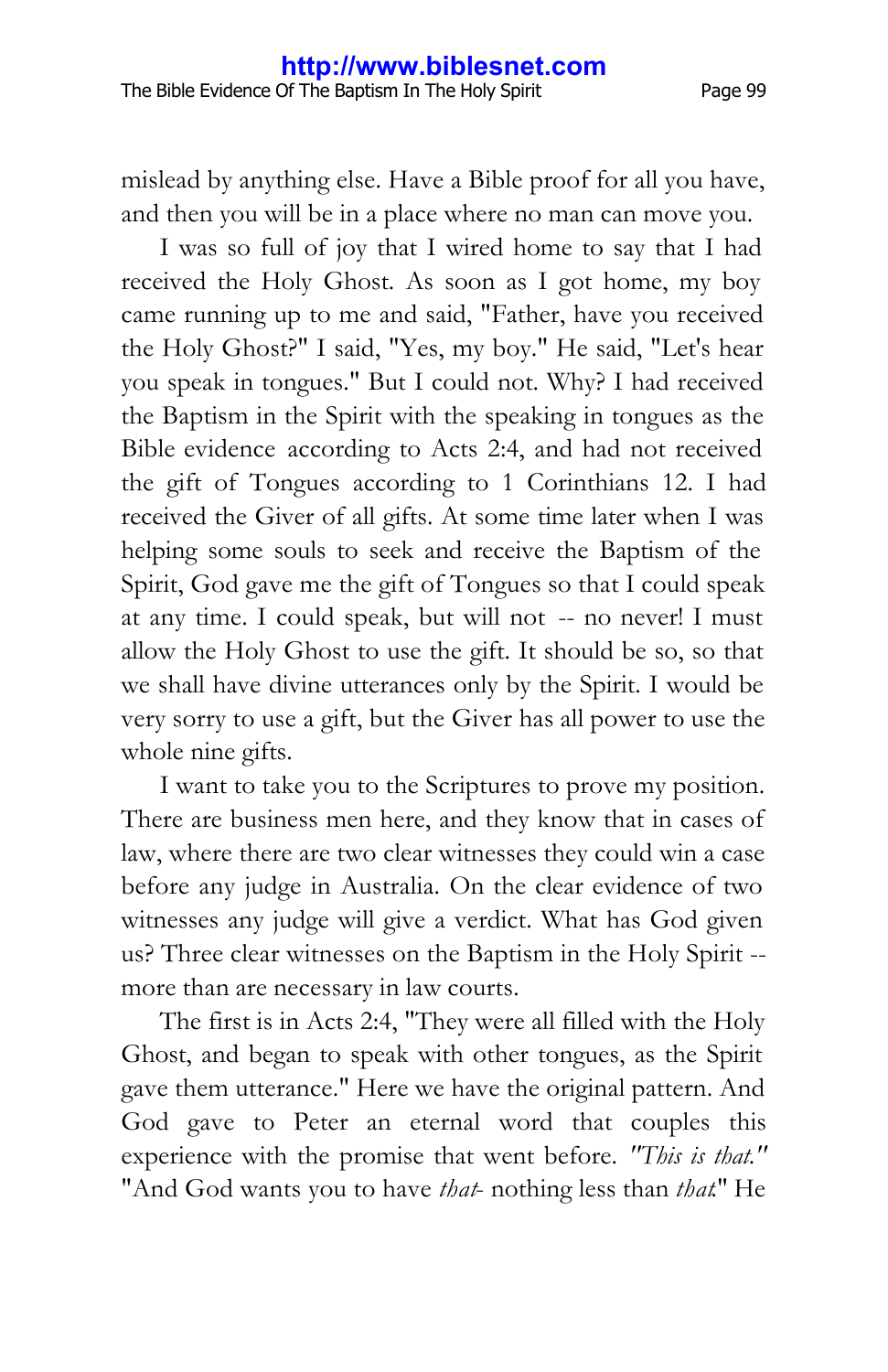wants you to receive the Baptism in the Holy Spirit according to this original Pentecostal pattern.

In Acts 10 we have another witness. Peter is in the house of Cornelius. Cornelius had had a vision of a holy angel and had sent for Peter. A person said to me one day, "You don't admit that I am filled and baptized with the Holy Ghost. Why, I was ten days and ten nights on my back before the Lord and He was flooding my soul with joy." I said, "Praise the Lord, sister, that was only the beginning. The disciples were tarrying that time, and they were still, and the mighty power of God fell upon them then and the Bible tells what happened when the power fell. And that is just what happened in the house of Cornelius. The Holy Ghost fell on all them, which heard the word. "And they of the circumcision which believed were astonished, as many as came with Peter, because that on the Gentiles was poured out the gift of the Holy Ghost." What convinced these prejudiced Jews that the Holy Ghost had come? *"For they heard them speak with tongues and magnify God."* There was no other way for them to know. This evidence could not be contradicted. It is the Bible evidence.

We have heard two witnesses, and that is sufficient to satisfy the world. But God goes one better. Let us look at Acts 19:6, "And when Paul had laid his hands upon them, the Holy Ghost came on them; and they spake with tongues and prophesied." These Ephesians received the identical Bible evidence as the Apostles at the beginning and they prophesied in addition. Three times the Scriptures show us this evidence of the Baptism in the Spirit. I do not magnify tongues. No, by God's grace, I magnify the Giver of tongues. And I magnify above all Him whom the Holy Ghost has come to reveal to us, the Lord Jesus Christ. He it is who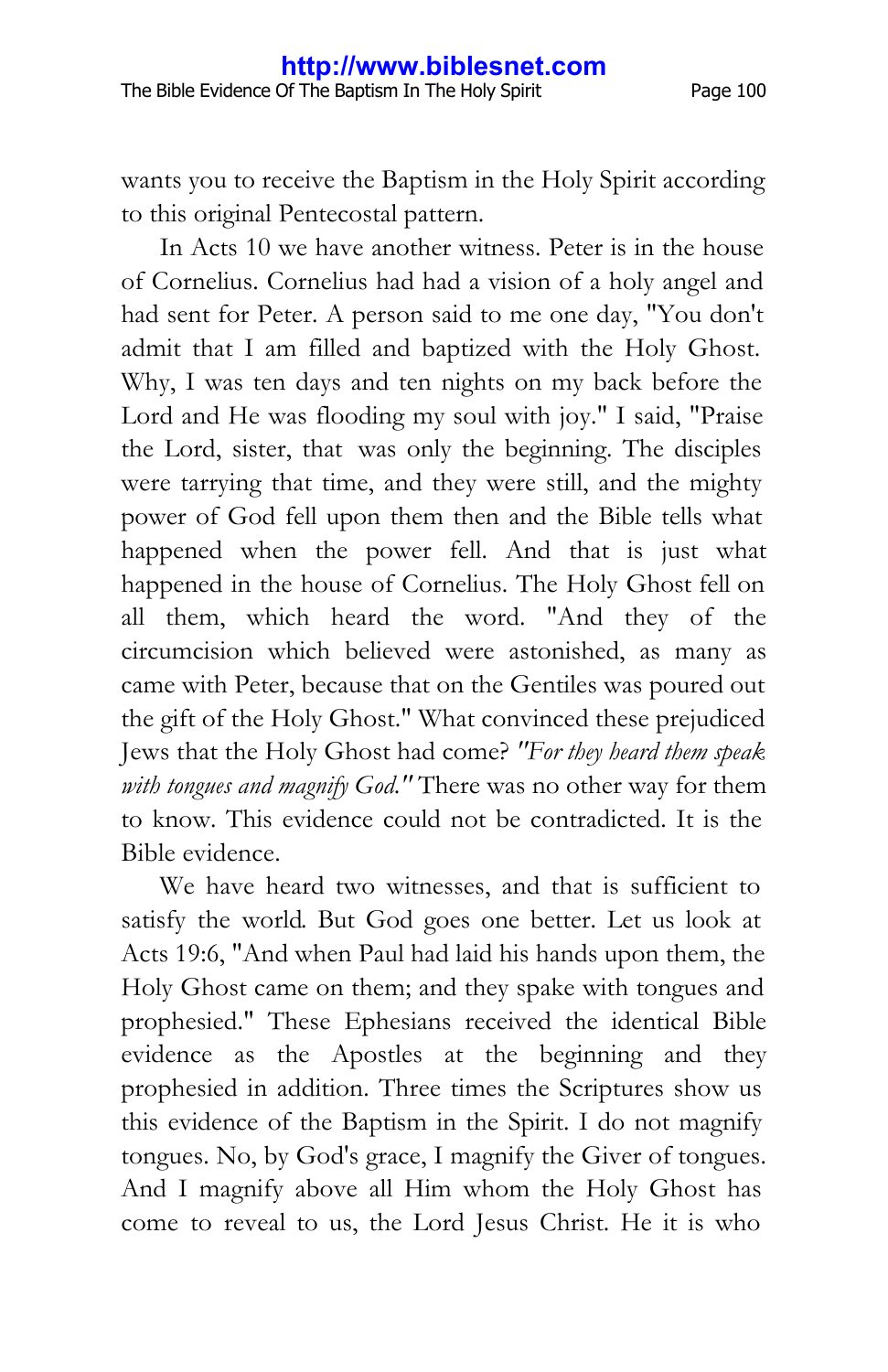sends the Holy Spirit and I magnify Him because he makes no difference between us and those at the beginning.

But what are tongues for? Look at the 2nd verse of 1 Corinthians 14 and you will see a very blessed truth. Oh, Hallelujah! Have you been there, beloved? I tell you, God wants to take you there. "He that speaketh in an unknown tongue, speaketh not unto men, but unto God: for no man understandeth him; howbeit in the spirit he speaketh mysteries." It goes on to say, "He that speaketh in an unknown tongue edifieth himself."

Enter into the promises of God. It is your inheritance. You will do more in one year if you are really filled with the Holy Ghost than you could do in fifty years apart from Him.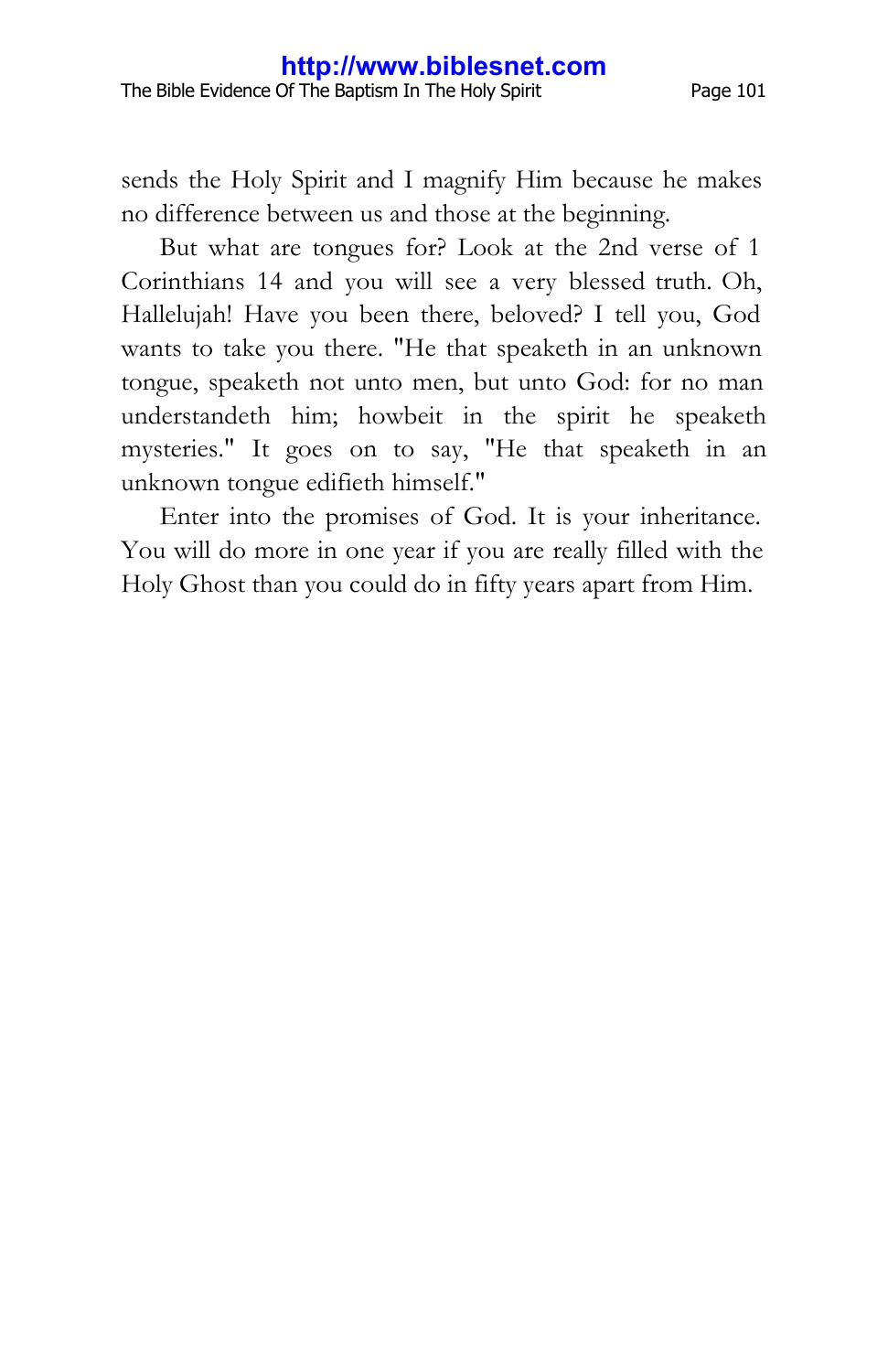# *Chapter Thirteen* **Concerning Spiritual Gifts**

In 1 Corinthians 12:1 we read, "Now concerning spiritual gifts, brethren, I would not have you ignorant." There is a great weakness in the church of Christ because of an awful ignorance concerning the Spirit of God and the gifts He has come to bring. God would have us powerful on all lines because of the revelation of the knowledge of His will concerning the power and manifestation of His Spirit. He would have us ever hungry to receive more and more of His Spirit. In times past I have arranged many conventions, and I have found that it is better to have a man on my platform who has not received the Baptism but who is hungry for all that God has for him, than a man who has received the Baptism and is satisfied and has settled down and become stationary and stagnant. But of course I would prefer a man that is baptized with the Holy Ghost and is still hungry for more of God. A man who is not hungry to receive more of God is out of order in any convention.

It is impossible to overestimate the importance of being filled with the Spirit. It is impossible for us to meet the conditions of the day, to walk in the light as He is in the light, to subdue kingdoms and work righteousness and bind the power of Satan unless we are filled with the Holy Ghost.

We read that in the early church they continued steadfastly in the apostles' doctrine and fellowship, and in breaking of bread, and in prayers. It is important for us also to continue steadfastly in these same things. For some years I was associated with the Plymouth Brethren. They are very strong on the Word, and are sound on water baptism, and they do not neglect the breaking of bread service, but have it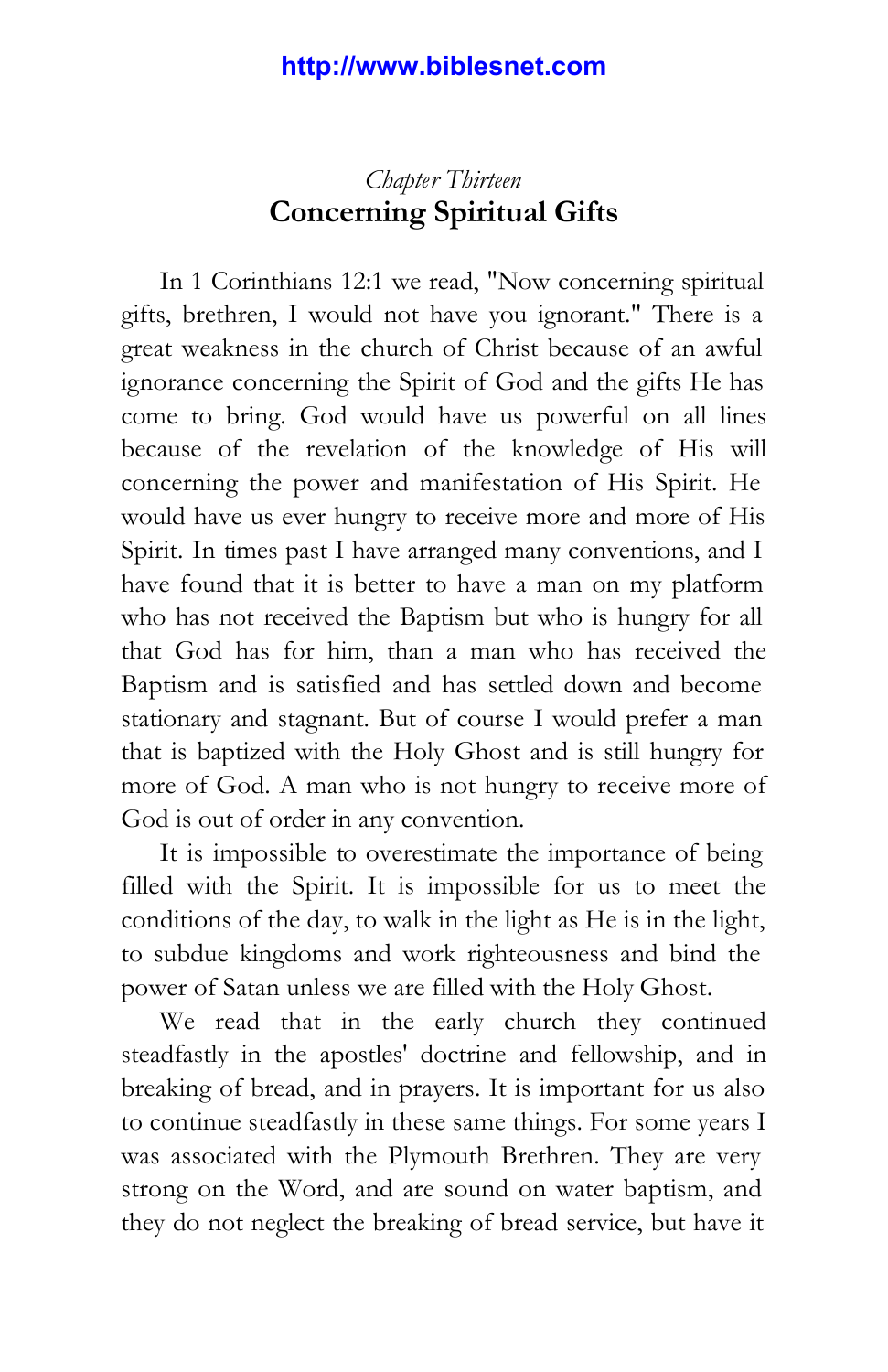every Lord's Day morning as they had it in the early church. These people seem to have everything except the match. They have the wood, but they need the fire and then they would be all ablaze. Because they lack the fire of the Holy Spirit there is no life in their meetings. One young man who attended their meetings received the Baptism with the speaking in other tongues as the Spirit gave utterance. The brethren were very upset about this and came to the father and said to him, "You must take your son aside and tell him to cease." They did not want any disturbance. The father told the son and said, "My boy, I have been attending this church for twenty years and have never seen anything of this kind. We are established in the truth and do not want anything new. We won't have it." The son replied, "If that is God's plan I will obey, but somehow or other I don't think it is." As they were going home the horse stood still; the wheels were in deep ruts. The father pulled at the reins but the horse did not move. He asked, "What do you think is up?" The son answered, "It has got established." God save us from becoming stationary.

God would have us to understand concerning spiritual gifts and to covet earnestly the best gifts, and also to enter into the more excellent way of the fruit of the Spirit. We must beseech God for these gifts. It is a serious thing to have the Baptism and yet be stationary; to live two days in succession on the same spiritual plane is a tragedy. We must be willing to deny ourselves everything to receive the revelation of God's truth and to receive the fullness of the Spirit. Only that will satisfy God, and nothing less must satisfy us. A young Russian received the Holy Spirit and was mightily endued with power from on High. Some sisters were anxious to know the secret of his power. The secret of his power was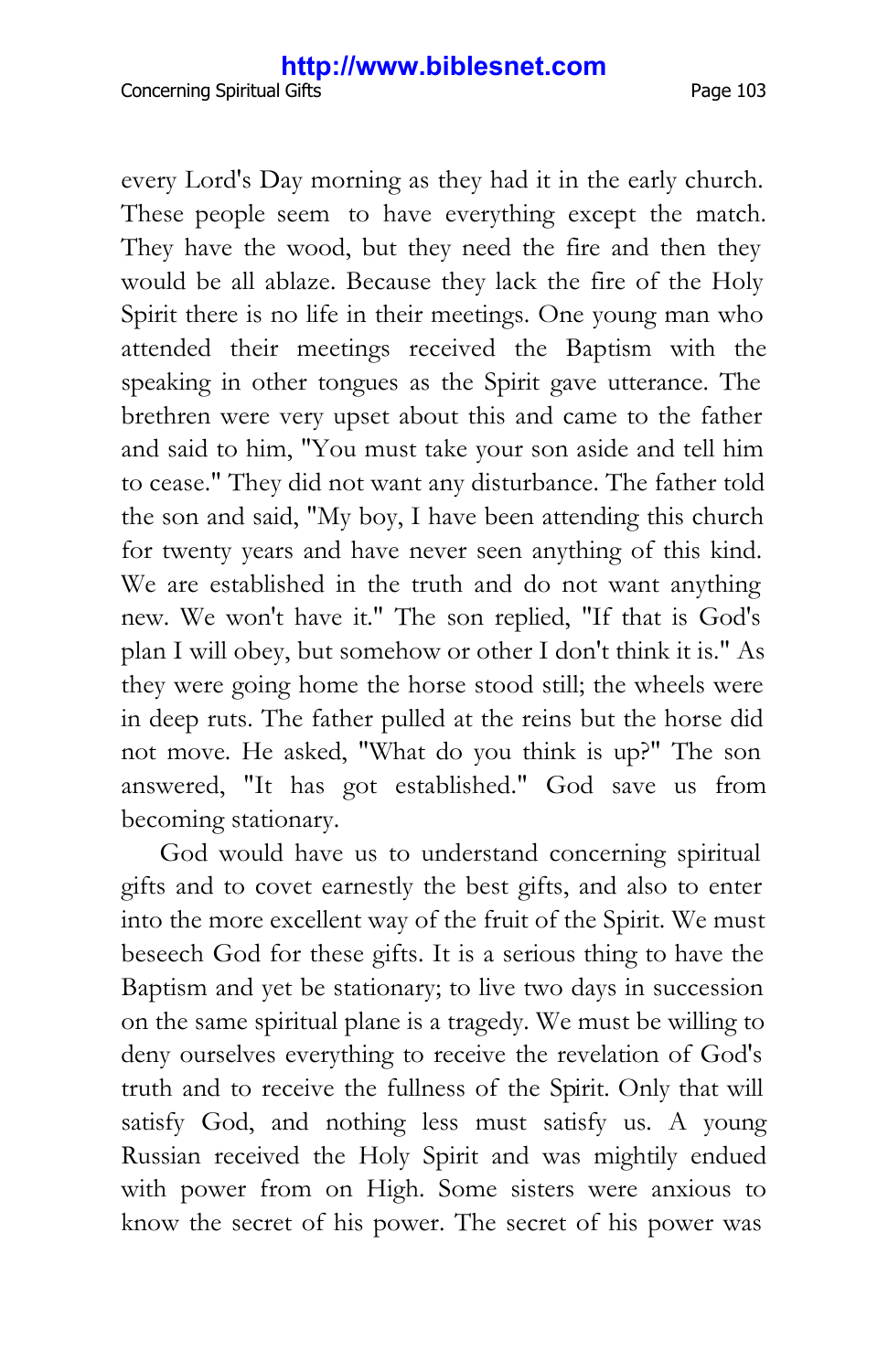continuous waiting upon God. As the Holy Ghost filled him it seemed as though every breath became a prayer and so all his ministry was on an increasing line.

I know a man who was full of the Holy Ghost and would preach only when he knew that he was mightily unctionized by the power of God. He was asked to preach at a Methodist church. He was staying at the minister's house and he said, "You go on to church and I will follow." The place was packed with people and this man did not turn up and the Methodist minister, becoming anxious, sent his little girl to inquire why he did not come. As she came to the bedroom door she heard him crying out three times, "I will not go." She went back and reported that she heard the man say three times that he would not go. The minister was troubled about it, but almost immediately after this the man came in, and, as he preached that night, the power of God was tremendously manifested. The preacher asked him, "Why did you tell my daughter that you were not coming?" He answered, "I know when I am filled. I am an ordinary man and I told the Lord that I dared not go and would not go until He gave me a fresh filling of the Spirit. The moment the glory filled me and overflowed I came to the meeting."

Yes, there is a power, a blessing, an assurance, and a rest in the presence of the Holy Ghost. You can feel His presence and know that He is with you. You need not spend an hour without this inner knowledge of His holy presence. With His power upon you there can be no failure. You are above par all the time.

"Ye know that ye were Gentiles, carried away unto these dumb idols, even as ye were led." This is the Gentile day. When the Jews refused the blessings of God He scattered them, and He has grafted the Gentiles into the olive tree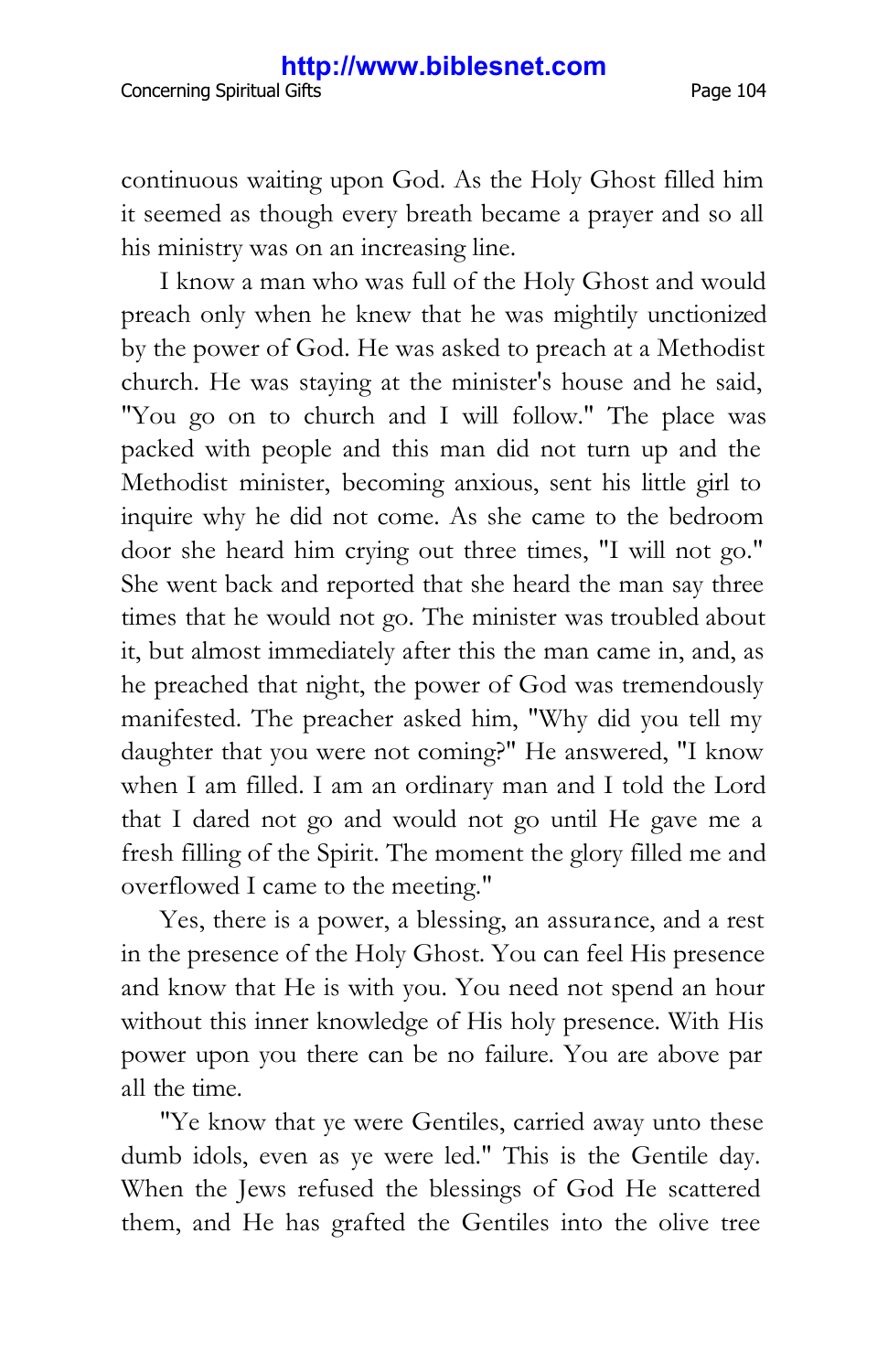where the Jews were broken off. There never has been a time when God has been so favorable to a people who were not a people. He has brought in the Gentiles to carry out His purpose of preaching the gospel to all nations and to receive the power of the Holy Ghost to accomplish this task. It is of the mercy of God that He has turned to the Gentiles and made us partakers of all the blessings that belong to the Jews; and here under this canopy of glory, because we believe, we get all the blessings of faithful Abraham.

Wherefore I give you to understand, that no man speaking by the Spirit of God calleth Jesus accursed: and that no man can say that Jesus is the Lord, but by the Holy Ghost." There are many evil, deceiving spirits sent forth in these last days who endeavor to rob Jesus of his Lordship and of His rightful place. Many are opening the doors to these latest devils, such as New Theology and New Thought and Christian Science. These evil cults deny eternal punishment and all deny the deity of Jesus Christ. You will never see the Baptism of the Holy Ghost come upon a man who accepts these errors. Neither will you see a Romanist receive. They put Mary in the place of the Holy Ghost. I would like you to produce a Romanist who knows that he is saved. No man can know he is saved by works. If you ever speak to a Romanist you will know that he is not definite on the line of the new birth. He cannot be. Another thing, you will never find a Russellite baptized in the Holy Ghost; nor a member of any other cult that does not put the Lord Jesus Christ preeminent above all.

The all-important thing is to make Jesus Lord: "If thou shalt confess with thy mouth JESUS AS LORD, and shalt believe in thine heart that God hath raised him from the dead, thou shalt be saved" (Romans 10:9). "For TO THIS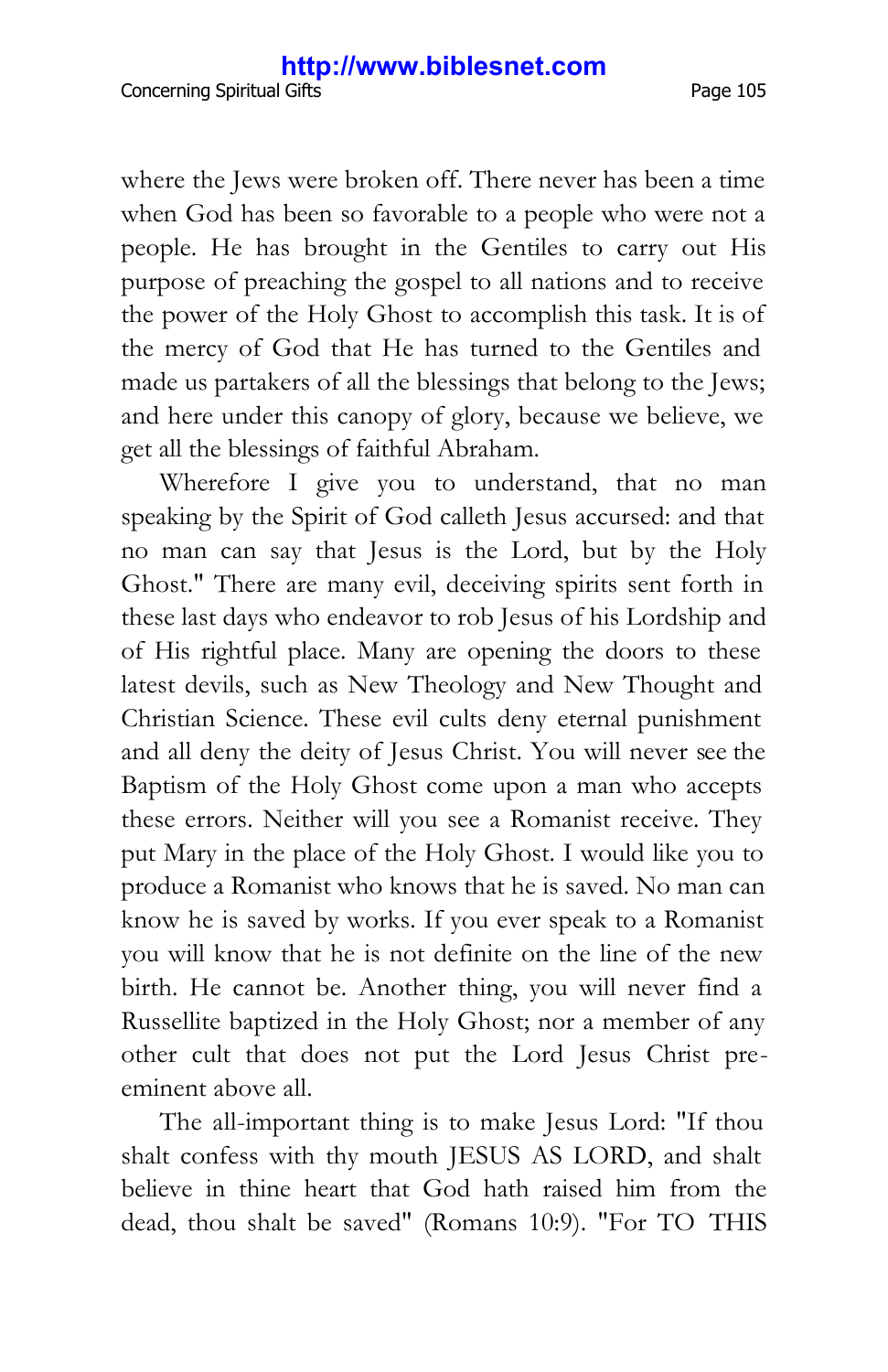END Christ died and lived again, THAT HE MIGHT BE LORD of both the dead and the living" (Romans 14:9).

Men can grow lopsided by emphasizing the truth of divine healing. Man can get wrong by all the time preaching on water baptism. But we never go wrong in exalting the Lord Jesus Christ, giving Him the pre-eminent place and magnifying Him as both Lord and Christ, yes, as very God of very God. As we are filled with the Holy Ghost our one desire is to magnify Him. We need to be filled with the Spirit to get the full revelation of the Lord Jesus Christ.

God's command is for us to be filled with the Spirit. We are no good if we have only a full cup; we need to have an overflowing cup all the time. It is a tragedy not to live in the fullness of overflowing. See that you never live below the overflowing tide.

"No there are diversities of gifts but the same Spirit." Every manifestation of the Spirit is given that we might "profit withal." When the Holy Spirit is moving in an assembly and His gifts are in operation, everyone will receive profit. I have seen some who have been terribly switched. They believe in gifts, in prophecy, and they use these gifts apart from the power of the Holy Ghost. We must look to the Holy Spirit to show us the use of the gifts, what they are for, and when to use them, so that we may never use them without the power of the Holy Ghost. I do not know of anything, which is so awful today as people using a gift without the power. Never do it. God save us from doing it.

A man who is filled with the Holy Ghost, while he may not be conscious of having any gift of the Spirit, can have the gifts made manifest through him. I have gone to many places to help and have found that under the unction of the Holy Spirit many wonderful things have happened in the midst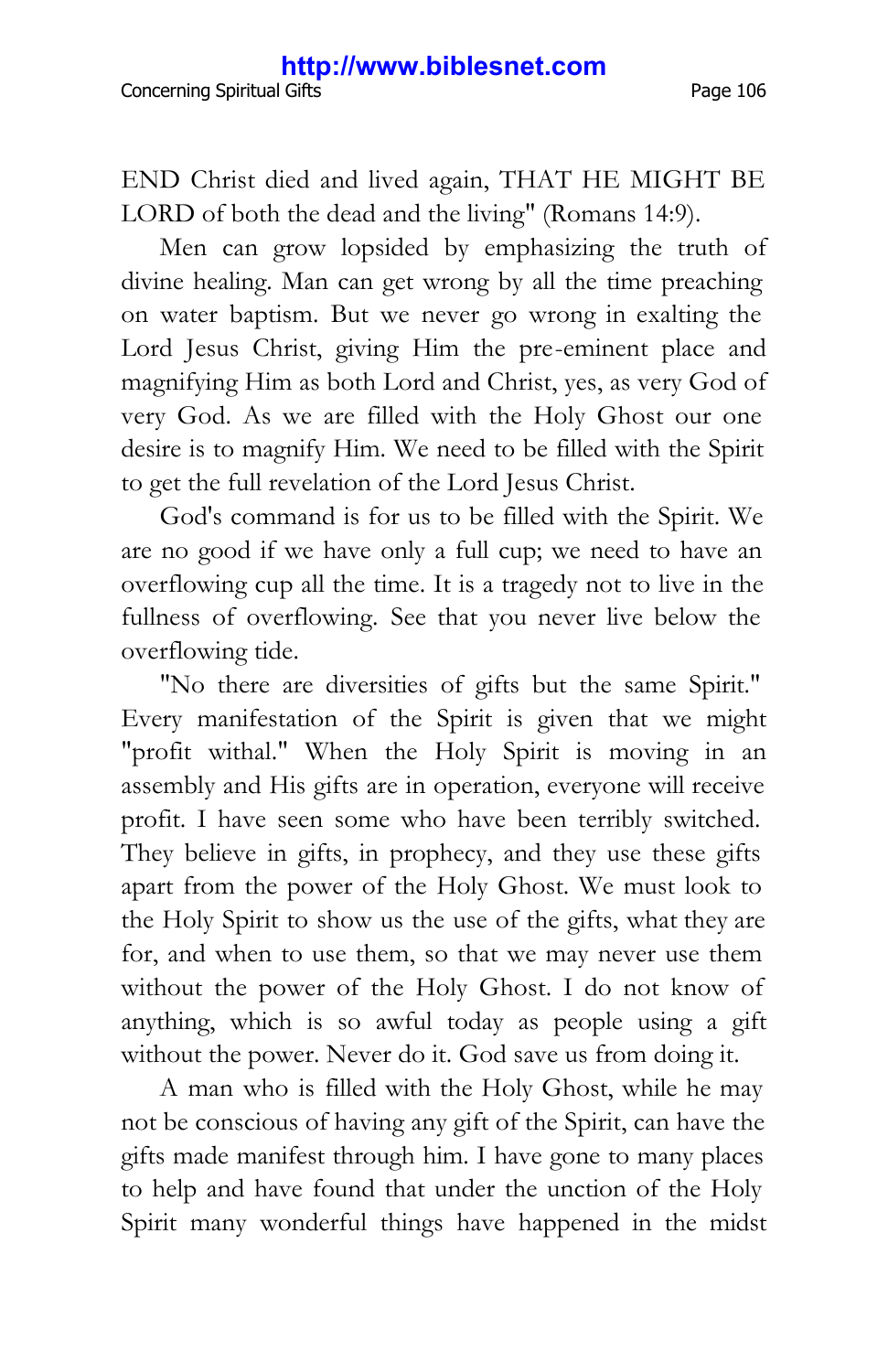when the glory of the Lord was upon the people. Any man who is filled with God and filled with His Spirit might at any moment have any of the nine gifts made manifest through him without knowing that he has a gift. Sometimes I have wondered whether it was better to be always full of the Holy Ghost and to see signs and wonders and miracles without any consciousness of possessing a gift, or whether it was better to know one has a gift. If you have received the gifts of the Spirit and they have been blessed, you should never under any circumstances use them without the power of God upon you pressing the gift through. Some have used the prophetic gift without the holy touch, and they have come into the realm of the natural, and it has brought ruin, caused dissatisfaction, broken hearts, upset assemblies. Do not seek the gifts unless you are purposed to abide in the Holy Spirit. They should be manifested only in the power of the Holy Spirit.

The Lord will allow you to be very drunk in His presence, but sober among people. I like to see people so filled with the Spirit that they are drunk like the 120 on the Day of Pentecost, but I don't like to see people drunk in the wrong place. That is what troubles us, somebody being drunk in a place of worship where a lot of people come in that know nothing about the Word. If you allow yourself to be drunk there you send people away; they look at you instead of seeing God. They condemn the whole thing because you have not been sober at the right time. Paul writes, "For whether we be beside ourselves, it is to God: or whether we be sober, it is for your cause" (2 Cor. 5:13). You can be beside yourself. You can go a bit further than being drunk. You can dance, if you will do it at the right time. So many things are commendable when all the people are in the Spirit.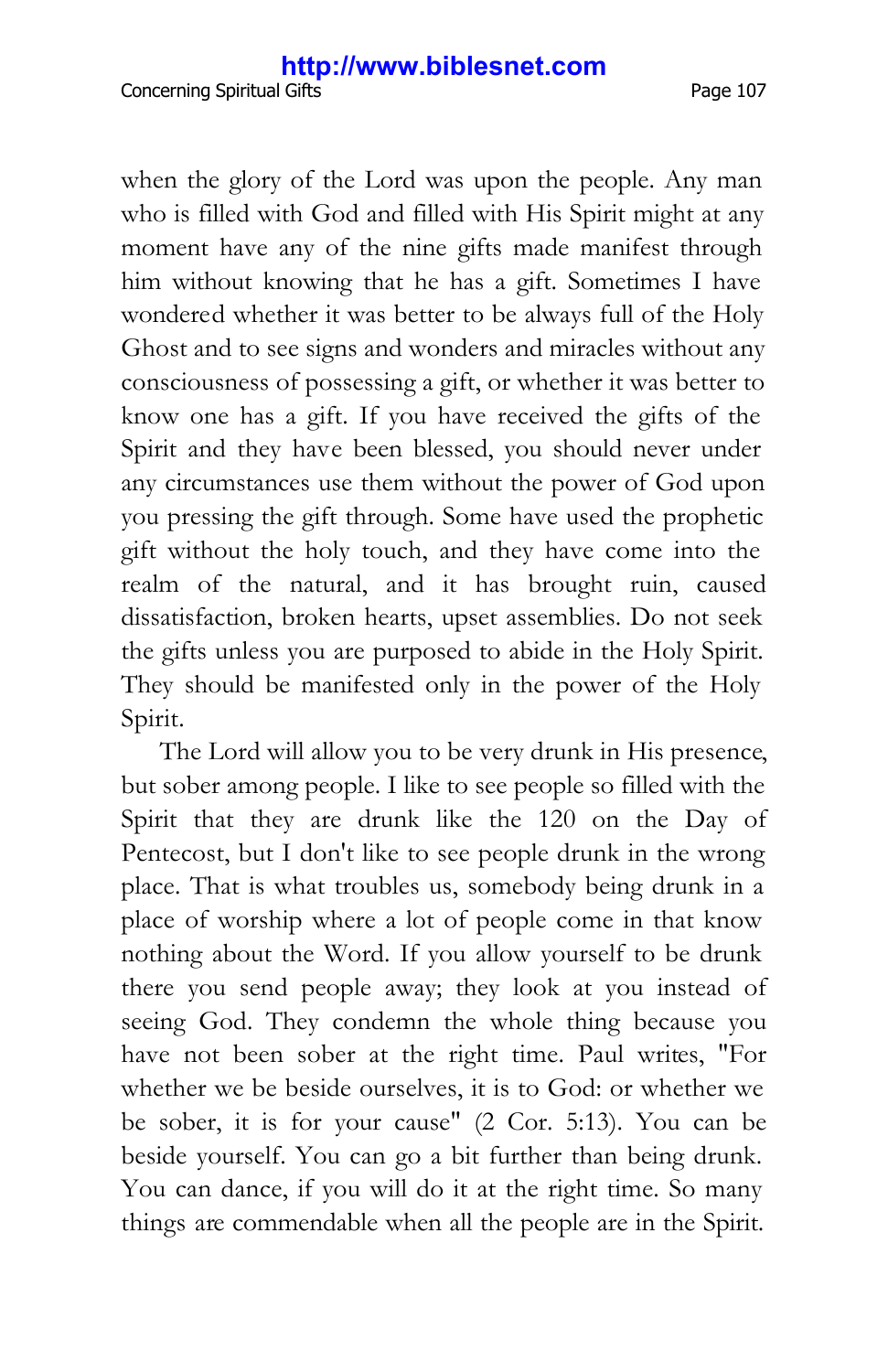Many things are very foolish if the people round about you are not in the Spirit. We must be careful not to have a good time at the expense of somebody else. When you have a good time you must see that the spiritual conditions in the place lend themselves to help you and that the people are falling in line with you. Then you will find it always a blessing.

While it is right to covet earnestly the best gifts, you must recognize that the all-important thing is to be filled with the power of the Holy Ghost Himself. You will never have trouble with people who are filled with the power of the Holy Ghost, but you will have a lot of trouble with people who have the gifts and have no power. The Lord wants us to come behind in no gift, but at the same time He wants us to be so filled with the Holy Ghost that it will be the Holy Spirit manifesting Himself through the gifts. Where the glory of God alone is desired you can look for every needed gift to be made manifest. To glorify God is better than to idolize gifts. We prefer the Spirit of God to any gift; but we can look for the Trinity in manifestation, different gifts by the same Spirit, different administrations but the same Lord, diversities of operation but the same God working all in all. Can you conceive of what it will mean for our Triune God to be manifesting Himself in His fullness in our assemblies?

Watch that great locomotive boiler as it is filled with steam. You can see the engine letting off some of the steam, as it remains stationary. It looks as though the whole thing might burst. You can see saints like that. They start to scream, but that is not to edification. But when the locomotive moves on, it serves the purpose for which it was built, and pulls along much traffic with it. It is wonderful to be filled with the power of the Holy Ghost, and for Him to serve His own purposes through us. Through our lips divine utterances flow,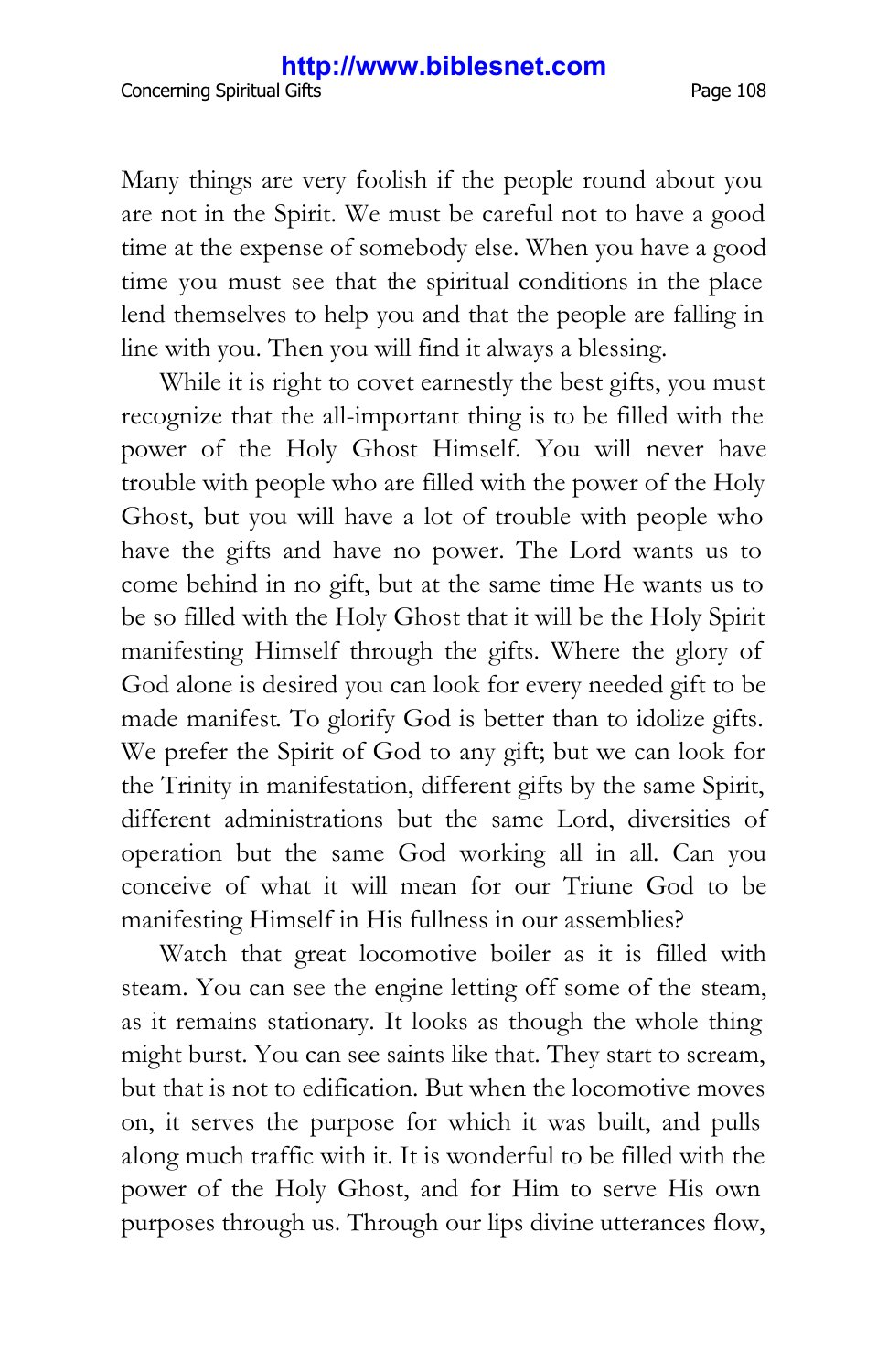our hearts rejoice and our tongue is glad. It is an inward power within which is manifested in outward expression. Jesus Christ is glorified. As your faith in Him is quickened, from within you there will flow rivers of living water. The Holy Spirit will pour through you like a great river of life and thousands will be blessed because you are a yielded channel through whom the Spirit may flow.

The most important thing, the one thing that counts is to see that we are filled with the Holy Spirit, filled to overflowing. Anything less than this is displeasing to God. We are commanded by God to be filled with the Spirit, and in the measure you fail of this you are that far short of the plan of God. The Lord would have us moving on from faith to faith, from glory to glory, from fullness to overflowing. It is not good for us to be ever thinking in the past tense, but we should be moving on to the place where we dare believe God. He has declared that after the Holy Ghost is come upon us we shall have power. I believe there is an avalanche of power from God to be apprehended if we will but catch the vision.

Paul wrote at one time, "I will now come to visions and revelations." God has put us in a place where He expects us to have His latest revelation, the revelation of that marvelous fact, CHRIST IN US, and what this really means. We can apprehend Christ fully only as we are filled and overflowing with the Spirit of God. Our only safeguard from dropping back into our natural mind, from which we can never get anything, is to be filled and yet filled again with the Spirit of God and to be taken on to visions and revelations on a new line. The reason why I emphasize the importance of the fullness of the Holy Ghost is that I want to get you beyond all human plans and thoughts into the fullness of vision, into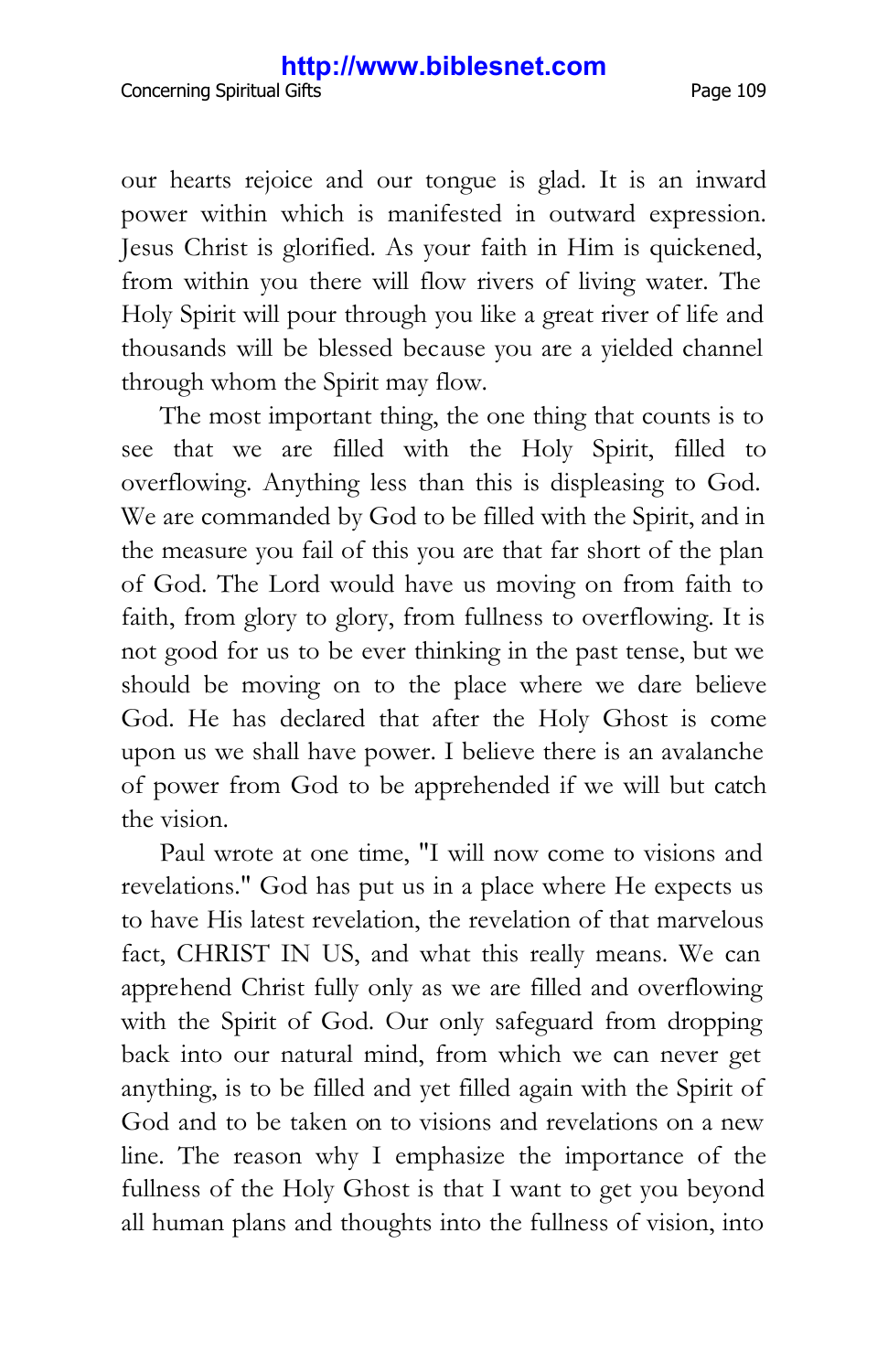the full revelation of the Lord Jesus Christ. Do you want rest? It is in Jesus. Do you want to be saved from everything the devil is bringing up in these last times? Receive and continue in the fullness of the Holy Ghost, and He will be ever revealing to you that all you need for all times is in Christ Jesus your Lord.

I desire to emphasize the importance of the Spirit's ministration and of the manifestation of the Spirit, which is given to every man to profit withal. As you yield to the Spirit of the Lord He has power over your intellect, over your heart, and over your voice. The Holy Spirit has power to unveil Christ and to project the vision of Christ upon the canvas of your mind, and then He uses your tongue to glorify and magnify Him in a way that you could never do apart from the Spirit's power.

Never say that when you are filled with the Holy Ghost you are "obliged" to do this or that. When people say that they are "obliged" to do this or that I know it is not the Spirit of God, but their own spirit moving them on to do that which is unseemly and unprofitable. Lots of people spoil meetings because they scream. If you want to do that kind of thing you had better get into some cellar. That is not to edification. I believe that, when the Spirit of God is upon you and moving you to speak as He gives utterance, it will always be to edification. But don't spoil the prayer meeting because when you ought to stop you go on. Who spoils the prayer meeting? The man who starts in the Spirit and finishes in the flesh. Nothing is more lovely than prayer, but a prayer meeting is killed if you will go on and on in your own spirit when the Spirit of God is through with you. You say as you come from some meetings, "That was a lovely message if the preacher only had stopped half an hour before he did." Learn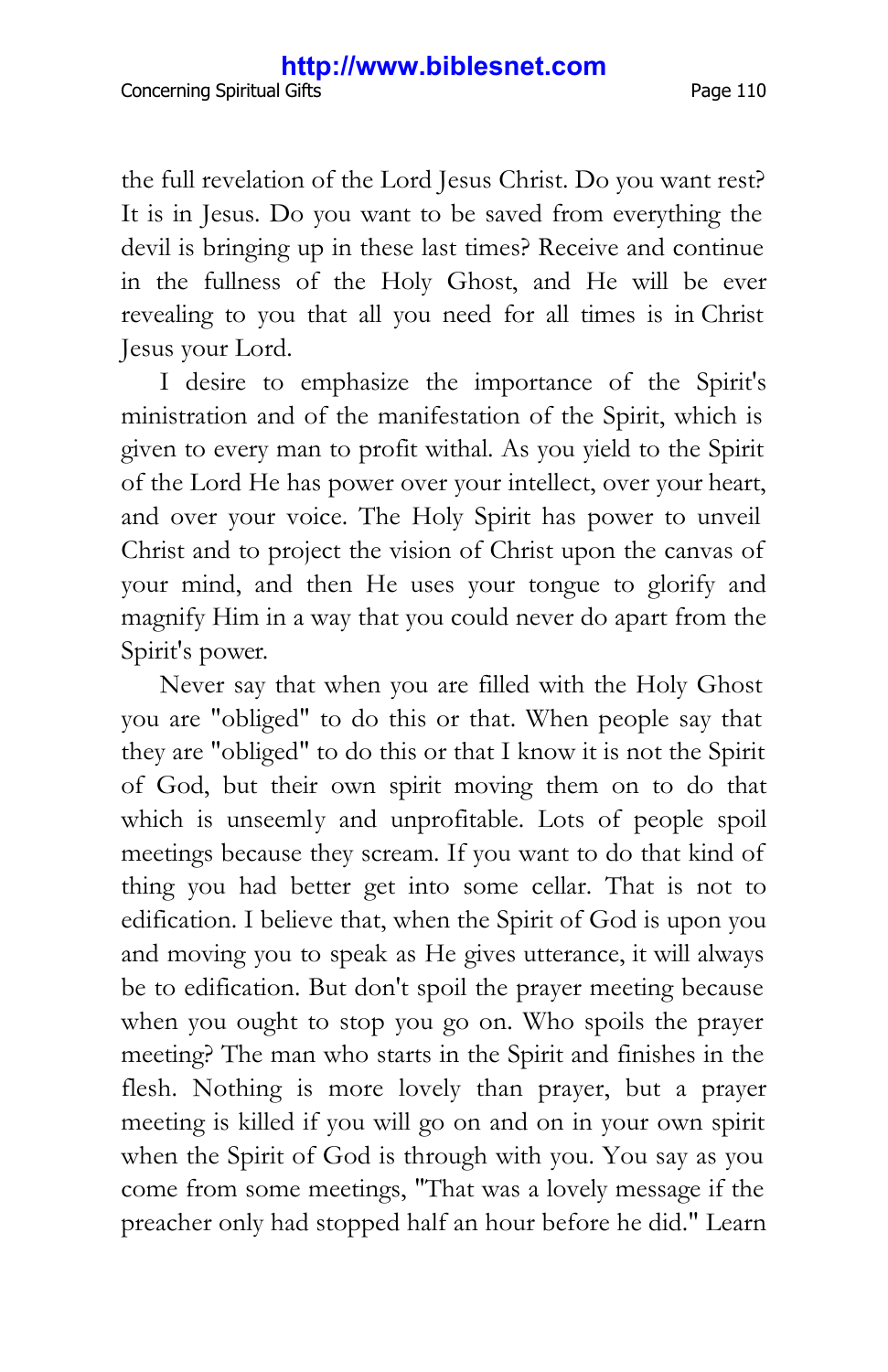to cease immediately when the unction of the Spirit lifts. The Holy Ghost is jealous. Your body is the temple, the office of the Holy Ghost, but He does not fill the temple for human glorification, but only for the glory of God. You have no license to continue beyond a "Thus saith the Lord."

There is another side to this. God would have the assembly as free as possible, and you must not put your hand upon the working of the Spirit or it will surely bring trouble. You must be prepared to allow a certain amount of extravagance in young and newly baptized souls. You must remember that when you were brought into this life of the Spirit you had as many extravagances as anybody, but you have now become somewhat sobered down. It is a pity that some do get sobered down, for they are not where they were in the early days. We have to look to God for wisdom that we do not interfere or dampen the Spirit or quench the power of God when He is manifested in our meetings. If you want to have an assembly full of life you must have an assembly full of manifestation. Nobody will come if there is no manifestation. We need to look to God for special grace that we do not move back to looking at things from a natural viewpoint.

The preacher, after he loses his unction, should inwardly repent and get right with God and get the unction back. We are no good without the unction of the Spirit of God. If you are filled with the grace of God you will not be judging everybody in the assembly, you will rather be trusting everybody, you will not be frightened at what is being done, you will have a heart to believe all things, and to believe that though there may be some extravagances, the Spirit of God will take control of things and will see that the Lord Jesus Christ Himself is exalted, glorified, and revealed to hungry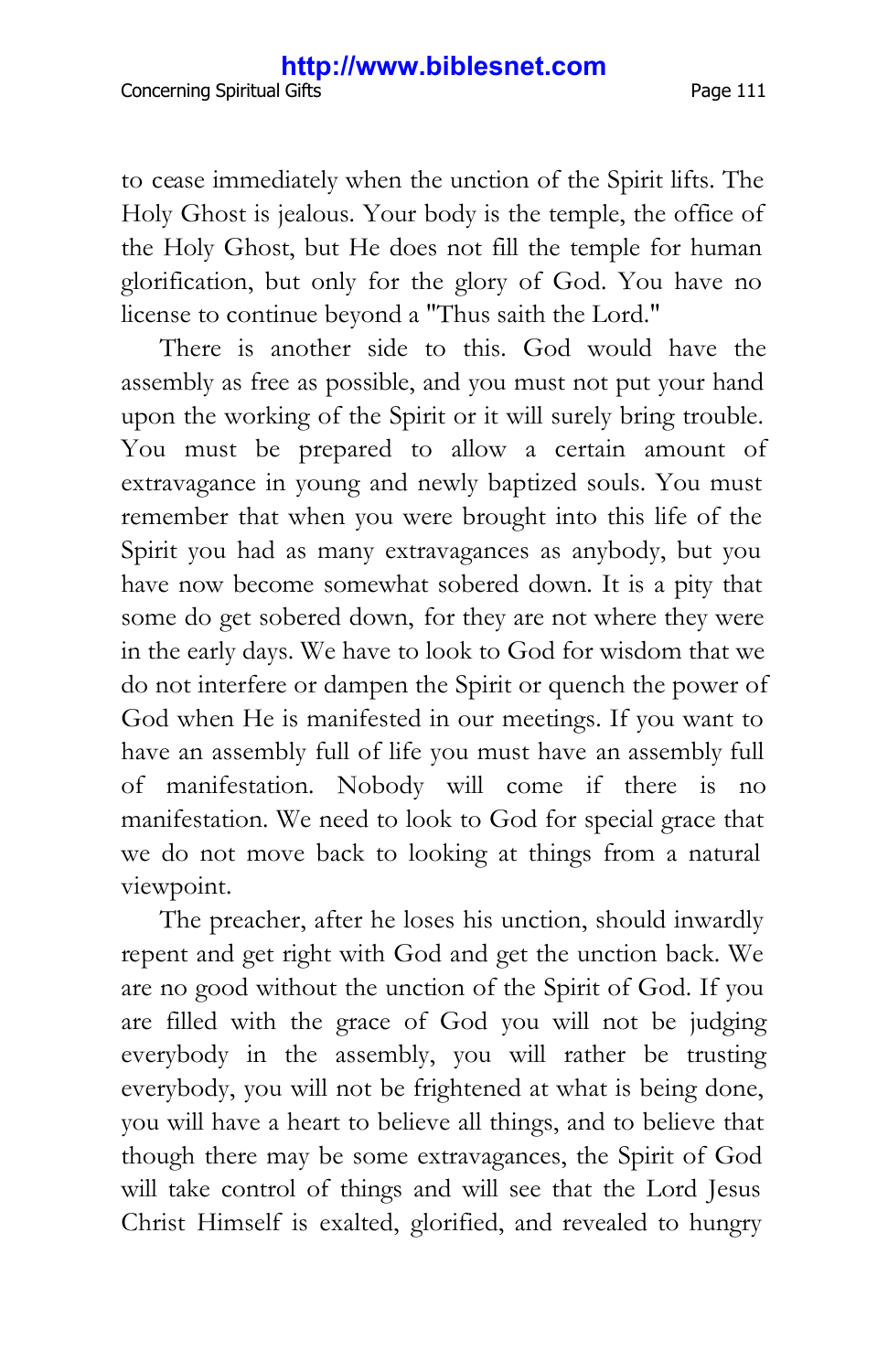hearts that desire to know Him. The Lord would have us wise unto that which is good and simple concerning evil, free from distrust, entertaining into a divine likeness to Jesus, that dares believe that God Almighty will surely watch over all. Hallelujah!

The Holy Ghost is the One who magnifies the Lord Jesus Christ, the One who gives illumination of Him. If you are filled with the Holy Ghost, it is impossible to keep your tongue still. Talk about a dumb baptized soul! It is not to be found in the Scriptures or outside of the Scriptures. We are filled with the Spirit in order that we may magnify the Lord, and there should be no meeting in which the saints do not glorify, magnify, praise, and worship the Lord in Spirit and in truth.

I would like to give one word of caution, for failure often comes through our not recognizing the fact that we are always in the body. We will need our bodies as long as we live. But our body is to be used and controlled by the Spirit of God. We are to present our bodies, holy and acceptable unto God, which is our reasonable service. Every member in our body must be so sanctified that it works in harmony with the Spirit of God. Our very eyes must be sanctified. God hates the winking of the eye. From the day that I read in the Proverbs what God had to say about the winking of the eye (Prov. 6:13 and 10:10) I have never winked. I desire that my eyes may be so sanctified that they can always be used for the Lord. The Spirit of God will bring within us a compassion for souls that will be seen in our very eyes.

God has never changed the order of things that first, there comes the natural, and then the spiritual. For instance, when it is on your heart to pray, you begin in the natural and your second word will probably be under the power of the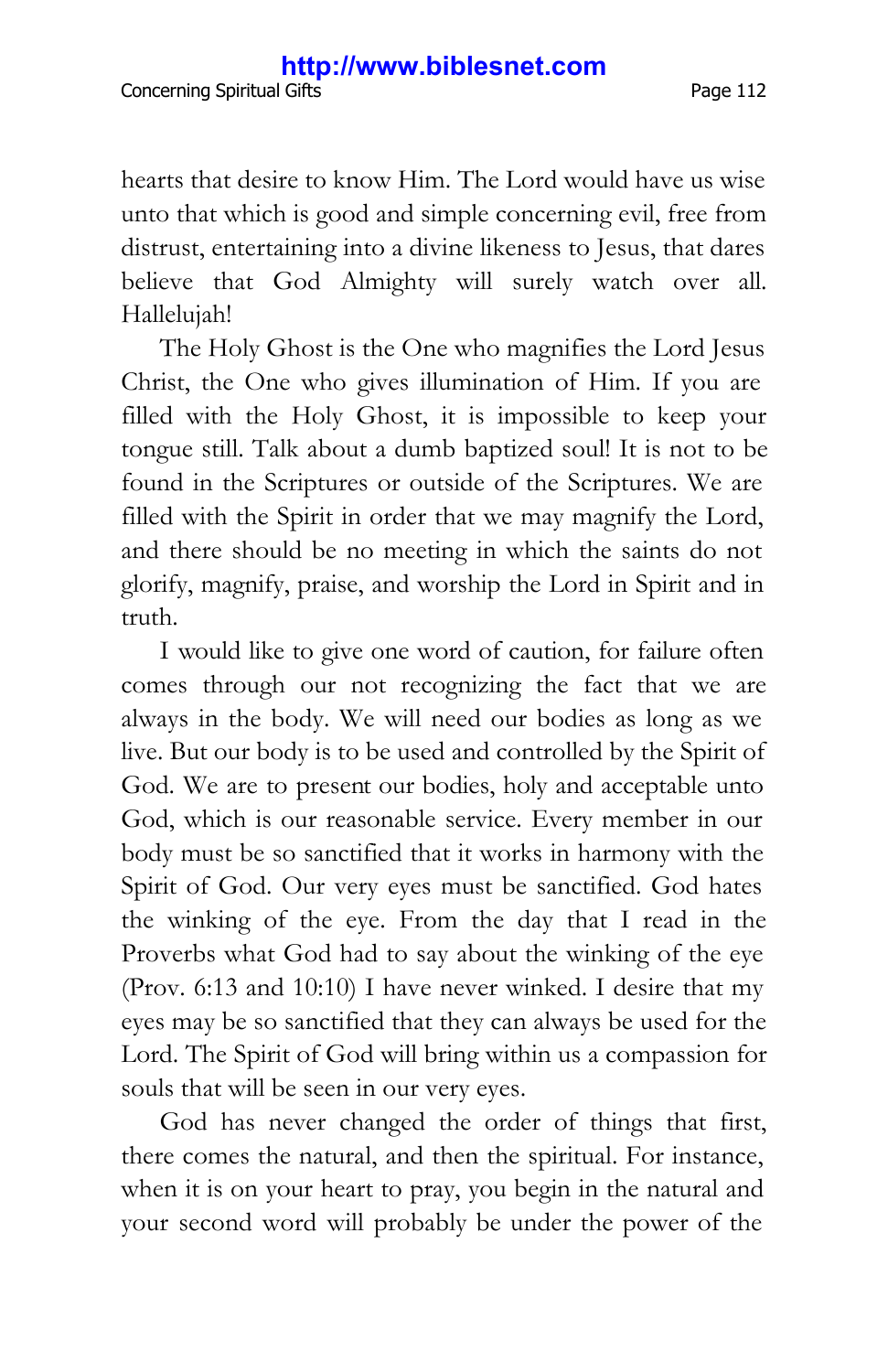Spirit. You begin and God will end. It is the same in giving forth utterances under the Spirit's power. You feel the moving of the Spirit within and you begin to speak and the Spirit of God will give forth utterance. Thousands have missed wonderful blessings because they have not had faith to move out and begin in the natural, in faith that the Lord would take them into the realm of the supernatural. When you receive the Holy Ghost you receive God's Gift, in whom are all the gifts of the Spirit. Paul counsels Timothy to stir up the gift that was within. You have power to stir up God's executive within you. The way you stir up the gift within you is by beginning in faith, and then He gives forth what is needed for the occasion. You would never begin unless you were full of God. When we yield to timidity and fear we simply yield to Satan. Satan whispers, "It is all self." He is a liar. I have learned this, If the Spirit of God is stirring me up, I have no hesitation in beginning to speak in tongues, and the Spirit of God gives me utterance and gives me the interpretation. I find that every time I yield to the Lord on this line I get a divine touch, I get a leading thought from the Spirit of God and the meeting is moved up on the line of faith.

You attend a meeting in faith, believing that the Lord is going to meet you there. But perhaps the evangelist is not in harmony with God. The people in the assembly are not getting what God wants. The Lord knows it. He knows His people are hungry. What happens? He will take perhaps the smallest vessels and put His power upon them. As they yield to the Spirit they break forth in a tongue. Another yields to the Spirit and there comes forth the interpretation. The Lord's church has to be fed, and the Lord will take this means of speaking to His people. Pentecostal people cannot be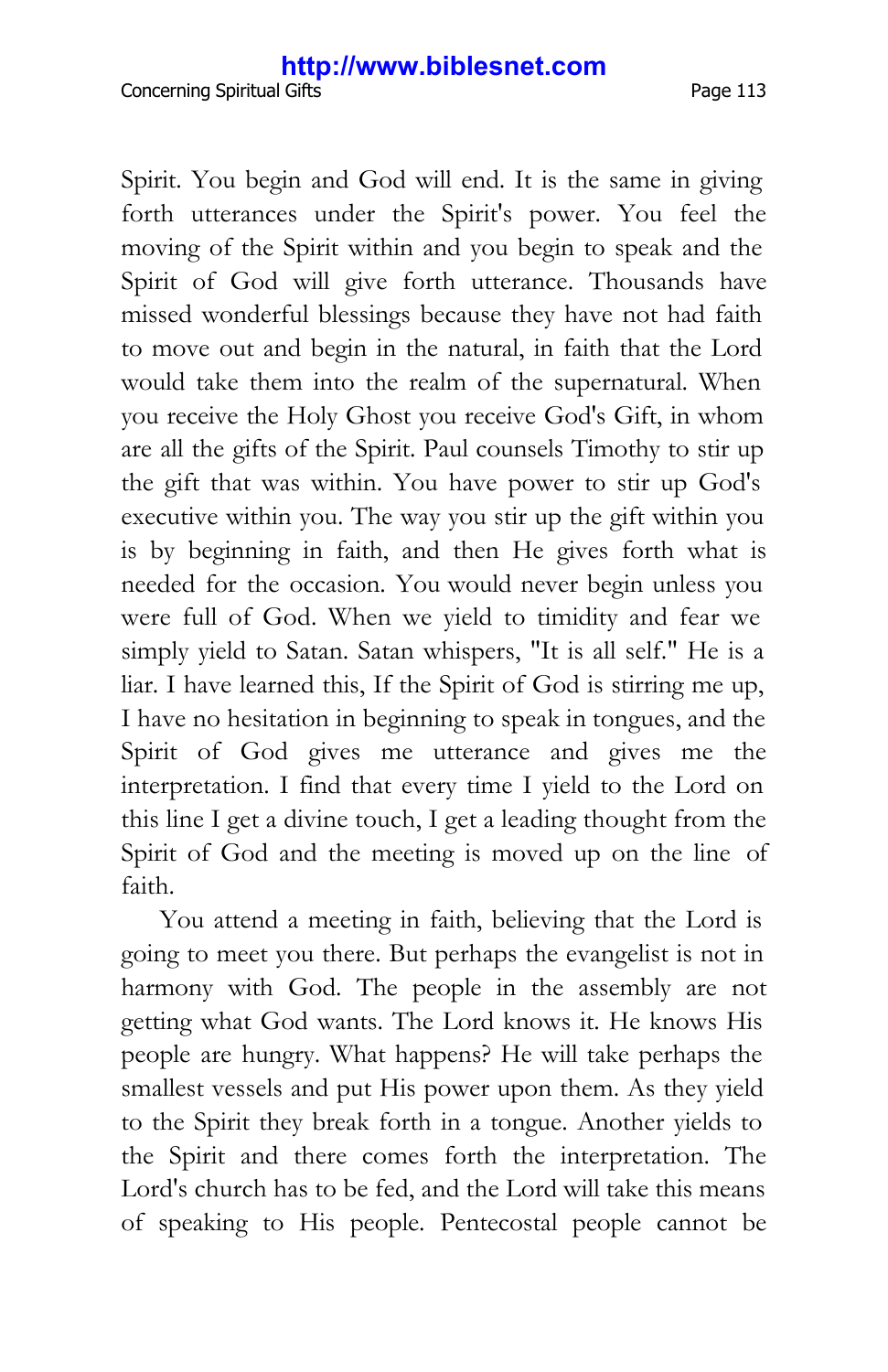satisfied with the natural message. They are in touch with heavenly things and cannot be satisfied with anything less. They feel when there is something lacking in a meeting, and they look to God and He supplies that which is lacking.

When a man is filled with the Spirit he has no conception of what he has. We are so limited in our conception of what we have received. The only way we can know the power that has been given is through the ministration and manifestation of the Spirit of God. Do you think that Peter and John knew what they had when they went up to the temple to pray? They were limited in thought, and limited in their expression. The nearer we get to God the more conscious we are of the poverty of the human, and we cry with Isaiah, "I am undone, I am unclean." But the Lord will bring the precious blood and the flaming coals for cleansing and refining and send us out to labor for Him empowered by His Spirit.

God has sent forth this outpouring that we may all be brought into a revelation of our sonship -- that we are sons of God, men of power, that we are to be like the Lord Jesus Christ, that we are to have the powers of sonship, the power to lay hold of that which is weak and to quicken it. The Baptism of the Spirit is to make us sons of God with power. We shall be conscious of our human limits, but we shall not limit the Holy One who has come to dwell within. We must believe that since the Holy Ghost has come upon us we are indeed sons of God with power. Never say that you can't. All things are possible to them that believe. Launch out into the deep and believe that God has His all for you, and that you can do all things through Him who strengthens you.

Peter and John knew that they had been in the upper room, they had felt the glory, and they had been given divine utterances. They had seen conviction on the people. They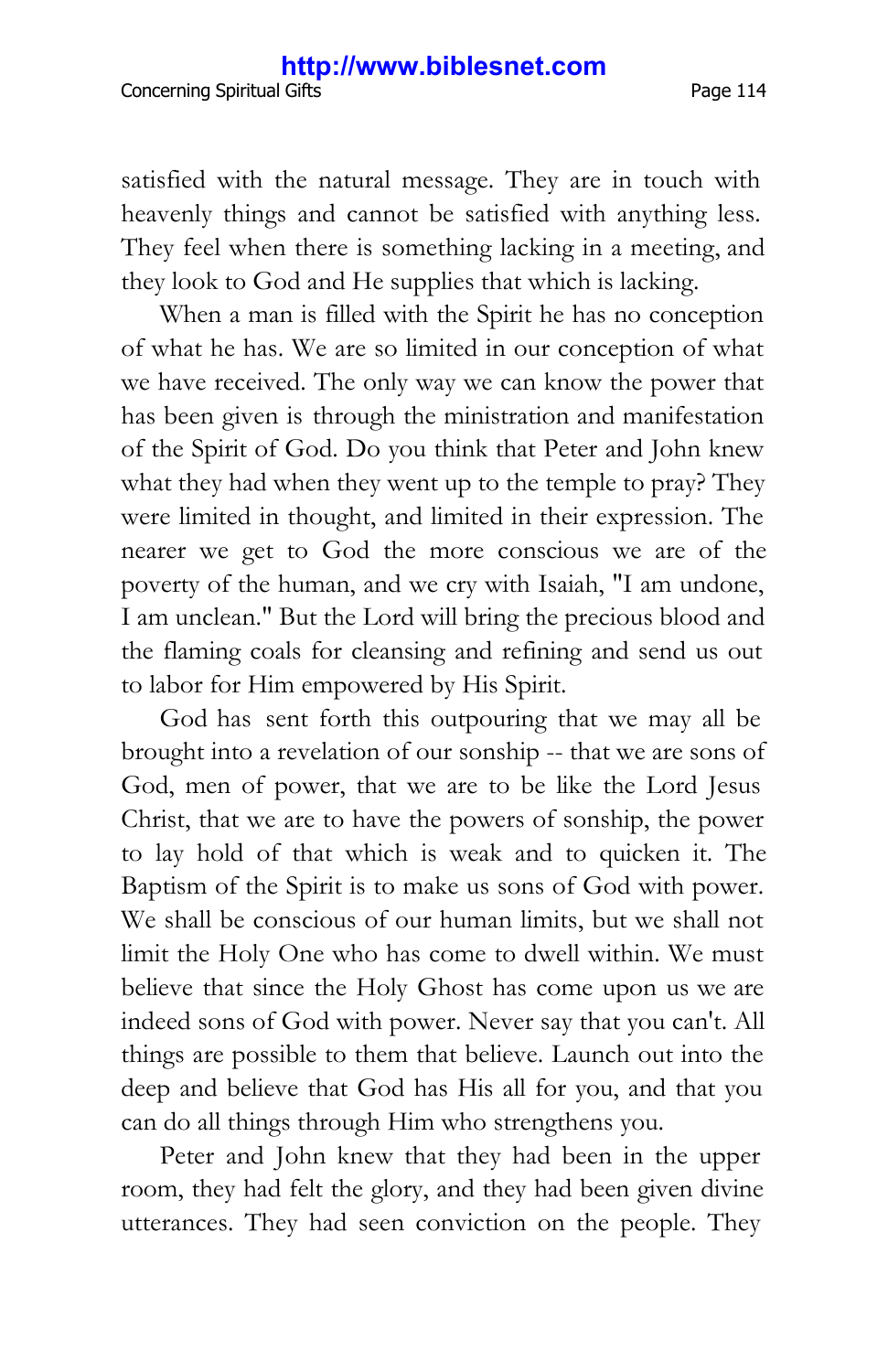knew that they had come into a wonderful thing. They know that what they had would be every increasing and that it would be ever needful to cry, "Enlarge the vessel that the Holy Ghost may have more room within." They knew that all the old things were moved away and they had entered into an increasing and ever increasing knowledge of God, and that it was their Master's wish that they should be filled with the Spirit of God and with power every day and every hour. The secret of power is the unveiling of Christ, the all-powerful One within, the revelation of God who comes to abide within us. As they looked upon the crippled man at the Beautiful Gate they were filled with compassion. They were prompted by the Spirit to stop and speak with him. They said to the lame man, "Look on us." It was God's plan that the man should open his eyes with expectation. Peter said, "Of silver and gold we have none. But we have something and we will give it to you. We don't know what it is, but we give it to you. It is all in the name of Jesus." And then began the ministry of God. You begin in faith and you see what will happen. It is hidden from us at the beginning, but as we have faith in God He will come forth. The coming forth of the power is not of us but of God. There is no limit to what He will do. It is all in a nutshell as you believe God. And so Peter said, "Such as I have I give to thee: in the name of Jesus Christ of Nazareth rise up and walk." And the man who had been in that way for forty years stood up, and began to leap, and entered into the temple walking and leaping and praising God.

"For to one is given by the Spirit the word of wisdom." I want you to keep in mind the importance of never expecting the gifts of the Spirit apart from the power of the Spirit. In coveting the best gifts, covet to be so full of God and His glory that the gifts in manifestation will always glorify Him.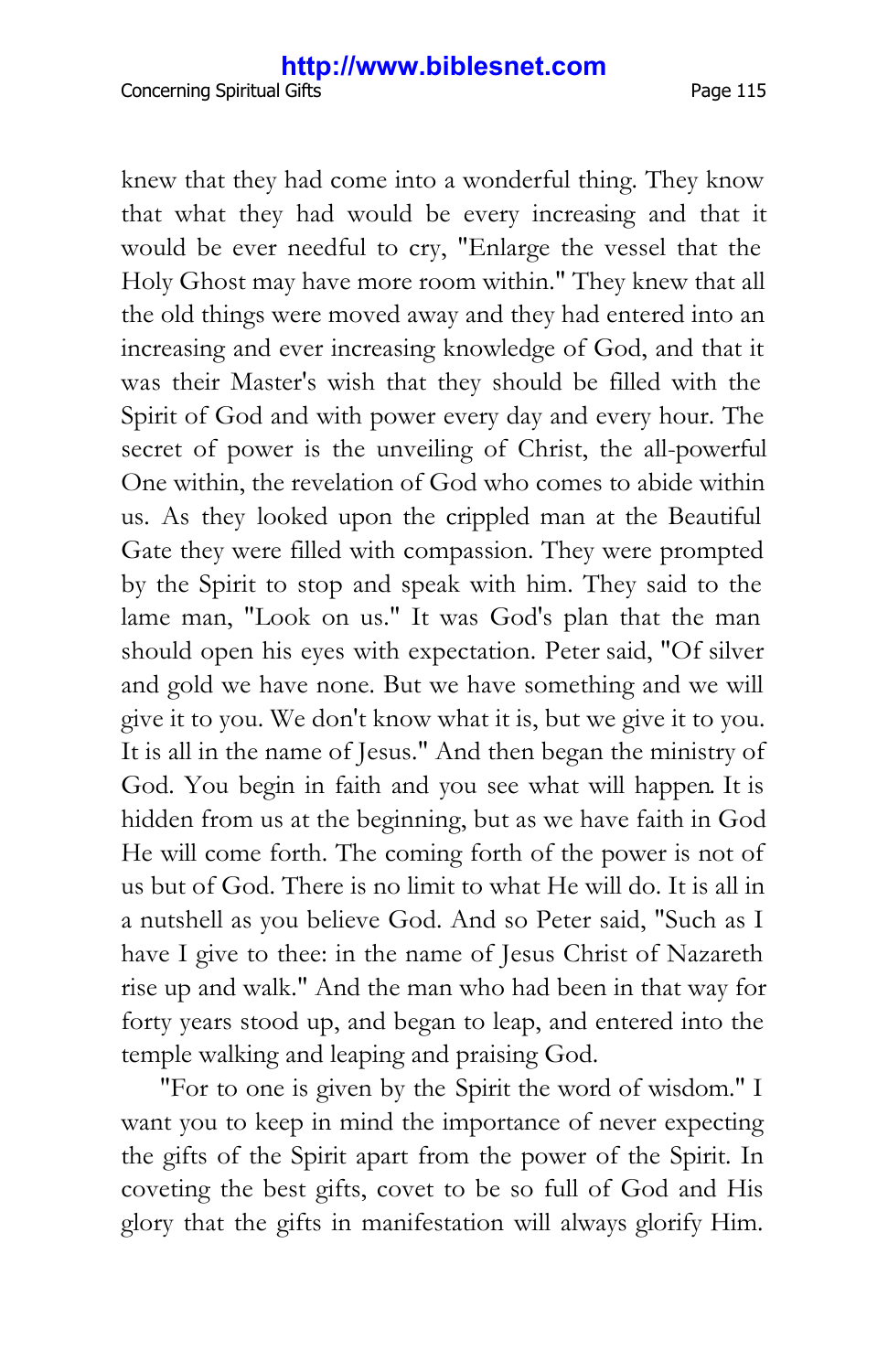We do not know all and we cannot know all that can be brought forth in the manifestation of the word of wisdom. One word of wisdom from God, one flash of light on the Word of God, is sufficient to save us from a thousand pitfalls. People have built without a word from God, they have bought things without a word from God, and they have been ensnared. They have lacked that word of wisdom, which

will bring them into God's plan for their lives. I have been in many places where I have needed a word of wisdom from God and this has been vouchsafed.

I will give you one instance. There is one thing I am very grateful to the Lord for, and that is that He has given me grace not to have a desire for money. The love of money is a great hindrance to many; and many a man is crippled in his ministry because he lets his heart run after financial matters. I was walking out one day when I met a godly man who lived opposing me and he said, "My wife and I have been talking together about selling our house and we feel constrained to sell it to you." As we talked together he persuaded me to buy his place, and before we said good-by I told him that I would take it. We always make big mistakes when we are in a hurry. I told my wife what I had promised, "How will you manage it?" I told her that I had managed things so far, but I did not know how I was going to get through this. I somehow knew that I was out of divine order. But when a fellow gets out of divine order it seems that the last person he goes to is God. I was relying on an architect to help me, but that scheme fell through. I turned to my relations and I certainly had a wet shirt, as one after another turned me down. I tried my friends and managed no better. My wife said to me, "Thou hast never been to God yet." What could I do?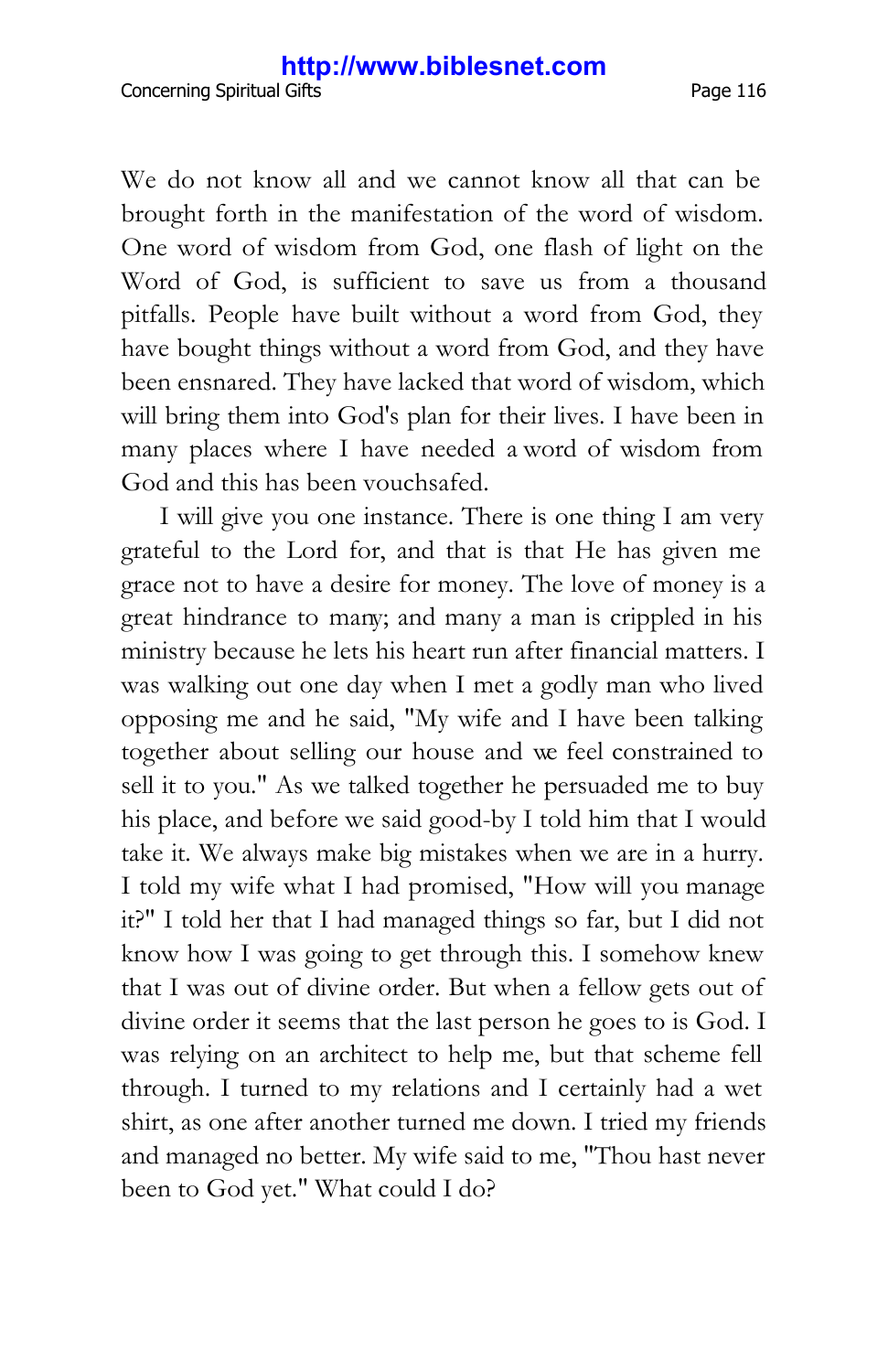I have a certain place in our house where I go to pray. I have been there very often. As I went I said, "Lord, if You will get me out of this scrape, I will never trouble Thee on this line again." As I waited on the Lord He just gave me one word. It seemed a ridiculous thing, but it was the wisest counsel. There is divine wisdom in every word He speaks. I came down to my wife, saying, "What do you think? The Lord has told me to go to Brother Webster." I said, "It seems very ridiculous, for he is one of the poorest men I know." He was the poorest man I knew, but he was also the richest man I knew, for he knew God. My wife said, "Do what God says, and it will be right."

I went off at once to see him, and he said as he greeted me, "Smith, what brings you so early?" I answered, "The word of God." I said to him, "About three weeks ago I promised to buy a house of a man, and I am short 100 pounds (\$500). I have tried to get this money, but somehow I seem to have missed God." "How is it," he asked, "that you have come to me only now?" I answered, "Because I went to the Lord about it only last night." "Well," he said, "it is a strange thing; three weeks ago I had 100 pounds. For years I have been putting money into a cooperative system and three weeks ago I had to go and draw 100 pounds out. I hid it under the mattress. Come with me and you shall have it. Take it. I hope it will bring as great a blessing to you as it has been a trouble to me." I had had a word from God, and all my troubles were ended. This has been multiplied in a hundred ways since that time. If I had been walking along filled with the Holy Ghost, I would not have bought that house and would not have had all that strain. I believe the Lord wants to loose us from things of earth. But I am ever grateful for that word from God. There have been times in my life when I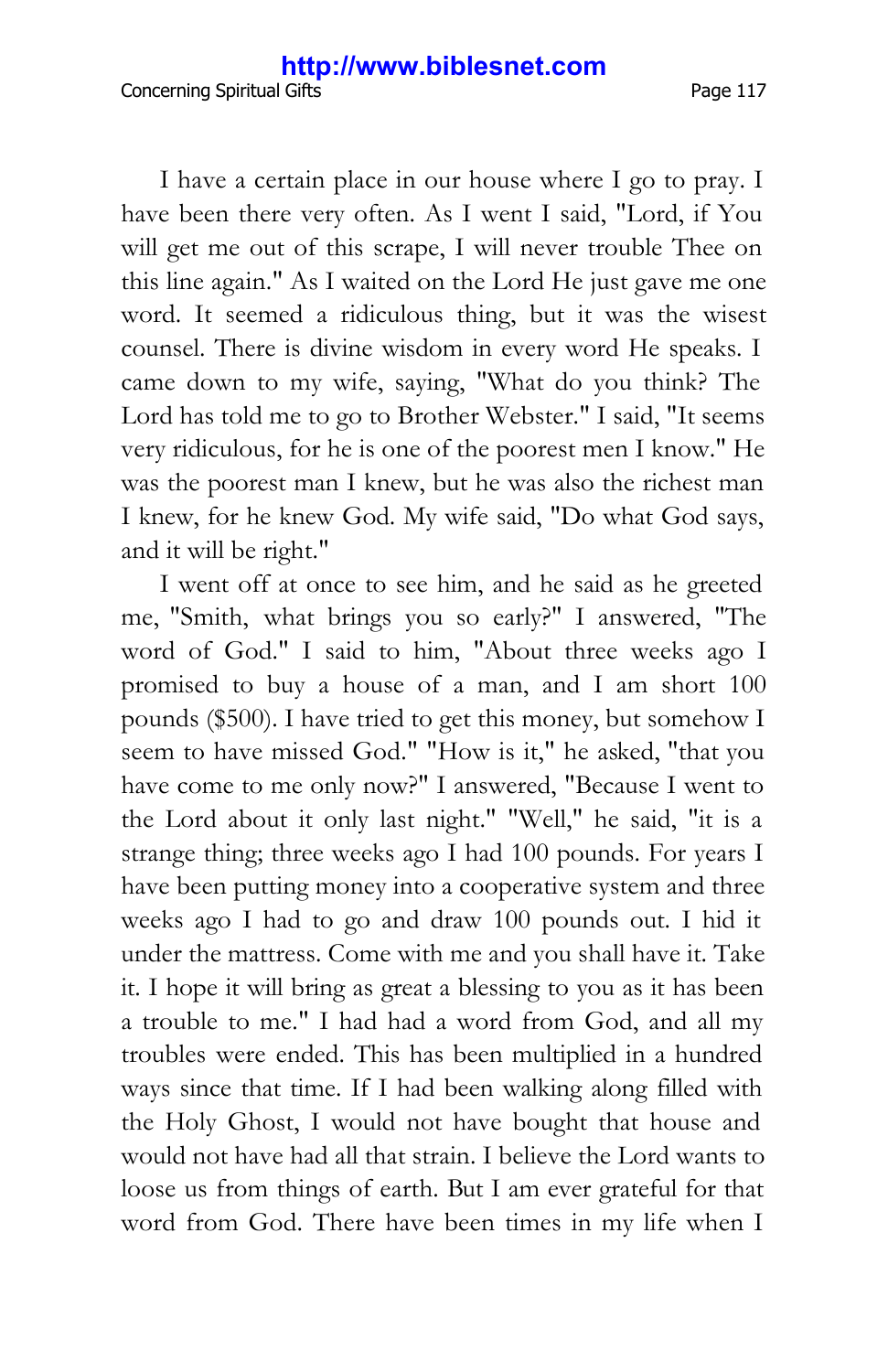Concerning Spiritual Gifts **Page 118** 

have been in great crises and under great weight of intercession. I have gone to the meeting without the knowledge of what I would say, but somehow or other God would vouchsafe the coming forth under the power of the Spirit of some word of wisdom, just what some souls in that meeting needed. As we look to God His mind will be made known, and His revelation and His word of wisdom will be forthcoming.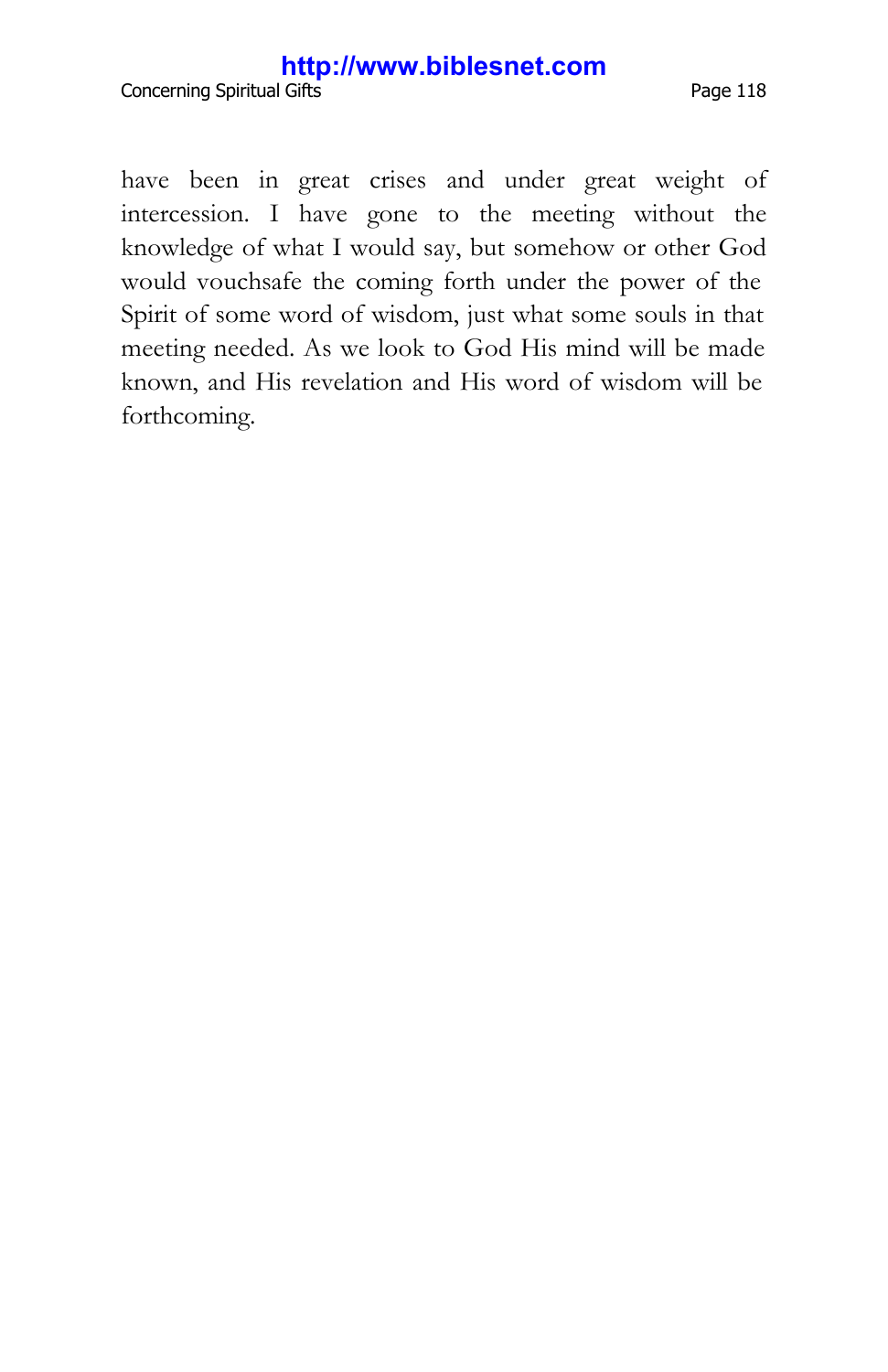### *Chapter Fourteen* **The Word of Knowledge and Faith**

"To another the word of knowledge, by the same Spirit; to another faith, by the same Spirit" (1 Cor. 12:8,9).

We have not passed this way hitherto. I believe that Satan has many devices and that they are worse today than ever before; but I also believe that there is to be a full manifestation on the earth of the power and glory of God to defeat every device of Satan.

In Ephesians 4 we are told to endeavor to keep the unity of the Spirit in the bond of peace, for there is one body, and one Spirit, one Lord, one faith, one baptism, and one God and Father of all. The Baptism of the Spirit is to make us all one. Paul tells us in 1 Corinthians 12:13 that by one Spirit we are all baptized into one body, and have been all made to drink into one Spirit. It is God's thought that we speak the same thing. If we all have the full revelation of the Spirit of God we shall all see the same thing. Paul asked these Corinthians, "Is Christ divided?" When the Holy Ghost has full control, Christ is never divided, His body is not divided, and there is no division. Schism and division are the products of the carnal mind.

How important it is that we shall have the manifestation of "the word of knowledge" in our midst. It is the same Spirit who brings forth the word of wisdom that brings forth the word of knowledge. The revelation of the mysteries of God comes by the Spirit, and we must have a supernatural word of knowledge in order to convey to others the things, which the Spirit of God has revealed. The Spirit of God reveals Christ in all His wonderful fullness, and He shows Him to us from the beginning to the end of the Scriptures. It is the Scriptures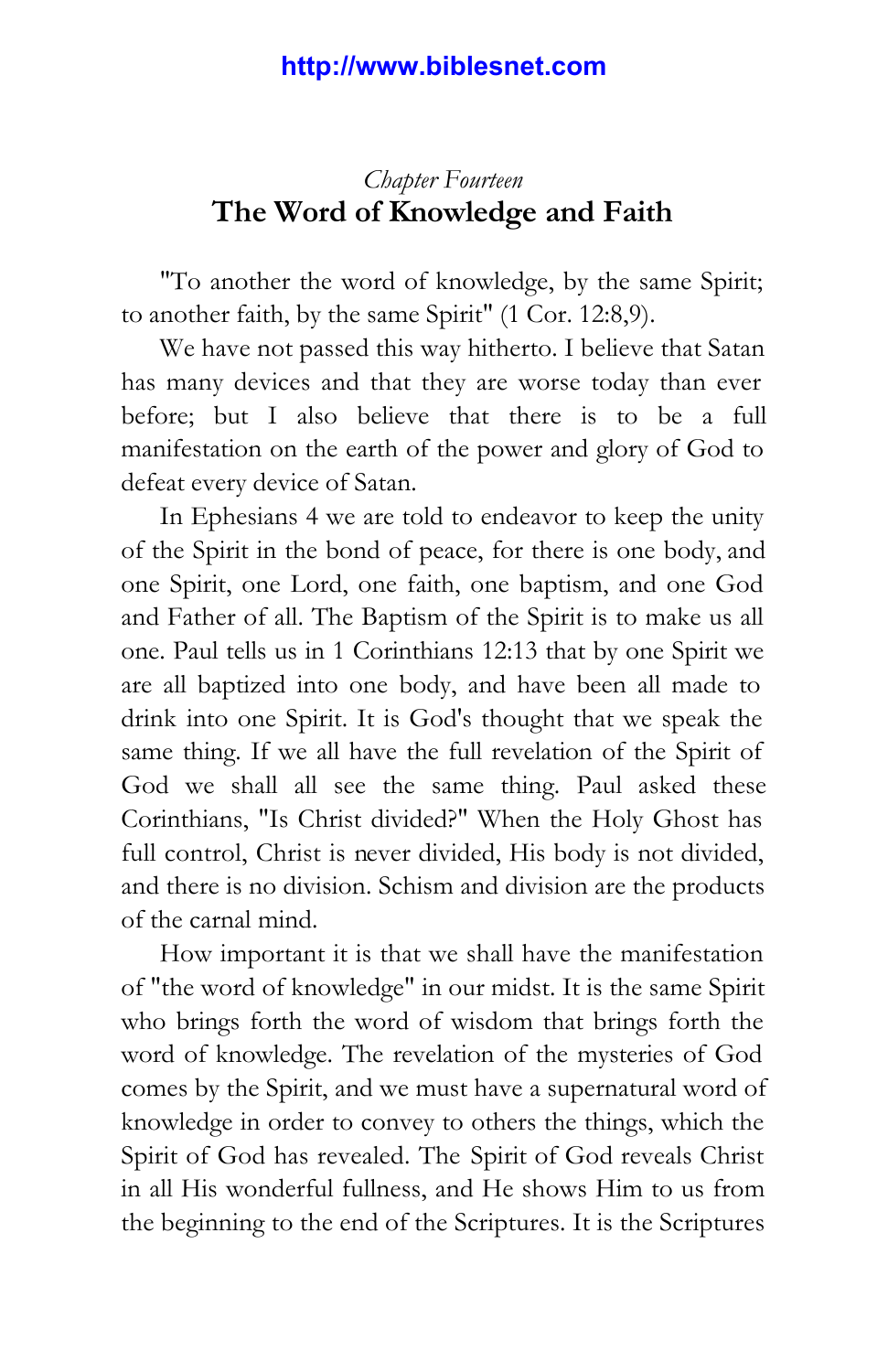that make us wise unto salvation, that open to us the depths of the kingdom of heaven, which reveal all the divine mind to us.

There are thousands of people who read and study the Word of God. But it is not quickened to them. The Bible is a dead letter except by the Spirit. The Word of God can never be vital and powerful in us except by the Spirit. The words that Christ spoke were not just dead words but they were spirit and life. And so it is the thought of God that a living word, a word of truth, the word of God, a supernatural word of knowledge, shall come forth from us through the power of the Spirit of God. It is the Holy Ghost who will bring forth utterances from our lips and a divine revelation of all the mind of God.

The child of God ought to thirst for the Word, and should know nothing among men save Jesus. "Man shall not live by bread alone, but by every word which proceedeth out of the mouth of God." It is as we feed on the Word and meditate on the message it contains, that the Spirit of God can vitalize that which we have received, and bring forth through us the word of knowledge that will be as full of power and life, as when He, the Spirit of God, moved upon holy men of old and gave them these inspired Scriptures. They were all inbreathed of God as they came forth at the beginning, and through the same Spirit they should come forth from us vitalized, living, powerful and sharper than any two-edged sword.

With the gifts of the Spirit should come the fruit of the Spirit. With wisdom we should have love, with knowledge we should have joy, and with the third gift, faith, we should have the fruit of peace. Faith always rests. Faith laughs at impossibilities. Salvation is by faith, through grace, and it is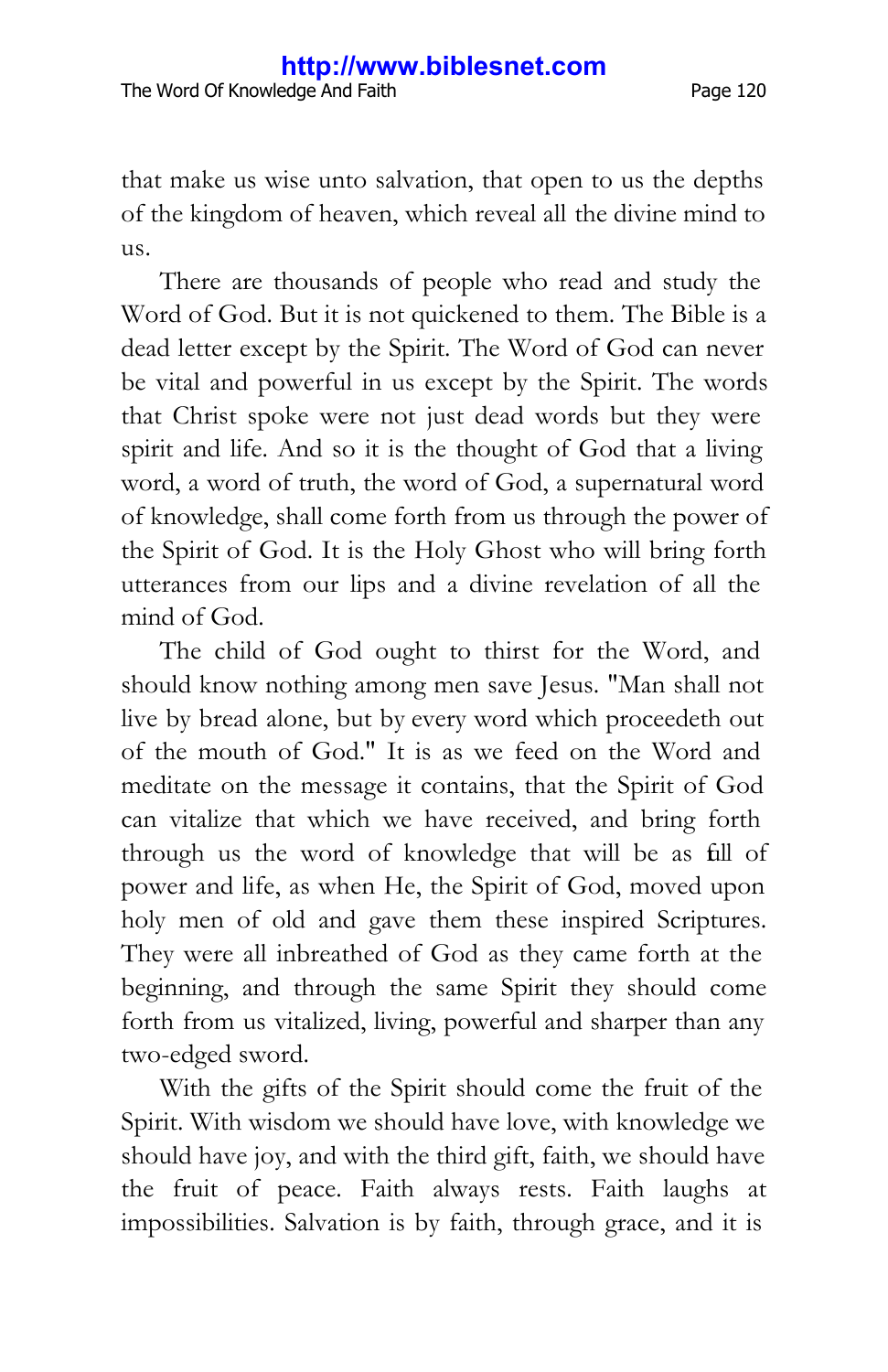the gift of God. We are kept by the power of God through faith. God gives faith and nothing can take it away. By faith we have power to enter into the wonderful things of God. There are three positions of faith; saving faith, which is the gift of God; the faith of the Lord Jesus; and the gift of faith. You will remember the word of the Lord Jesus Christ given to Paul, to which he refers in the 26th of Acts, where the Lord commissioned him to go to the Gentiles, "to open their eyes, and to turn them from the darkness unto light, and from the power of Satan unto God, that they may receive forgiveness of sins, and inheritance among them WHICH ARE SANCTIFIED BY FAITH THAT IS IN ME."

Oh, this wonderful faith of the Lord Jesus. Your faith comes to an end. How many times I have been to the place where I have had to tell the Lord, "I have used all the faith I have," and then He has placed His own faith within me.

One of our workers said to me at Christmas time, "Wigglesworth, I never was so near the end of my purse in my life." I replied, "Thank God, you are just at the opening of God's treasures." It is when we are at the end of our own, that we can enter into the riches of God's resources. It is when we possess nothing, that we can possess all things.

The Lord will always meet you when you are on the line of living faith. I was in Ireland at one time and went to a house and said to the lady who came to the door, "Is Brother Wallace here?" She replied, "Oh, he has gone to Bangor, but God has sent you here for me. I need you. Come in." She told me her husband was a deacon of the Presbyterian Church. She had herself received the Baptism while she was a member of the Presbyterian Church, but they did not accept it as from God. The people of the church said to her husband, "This thing cannot go on. We don't want you to be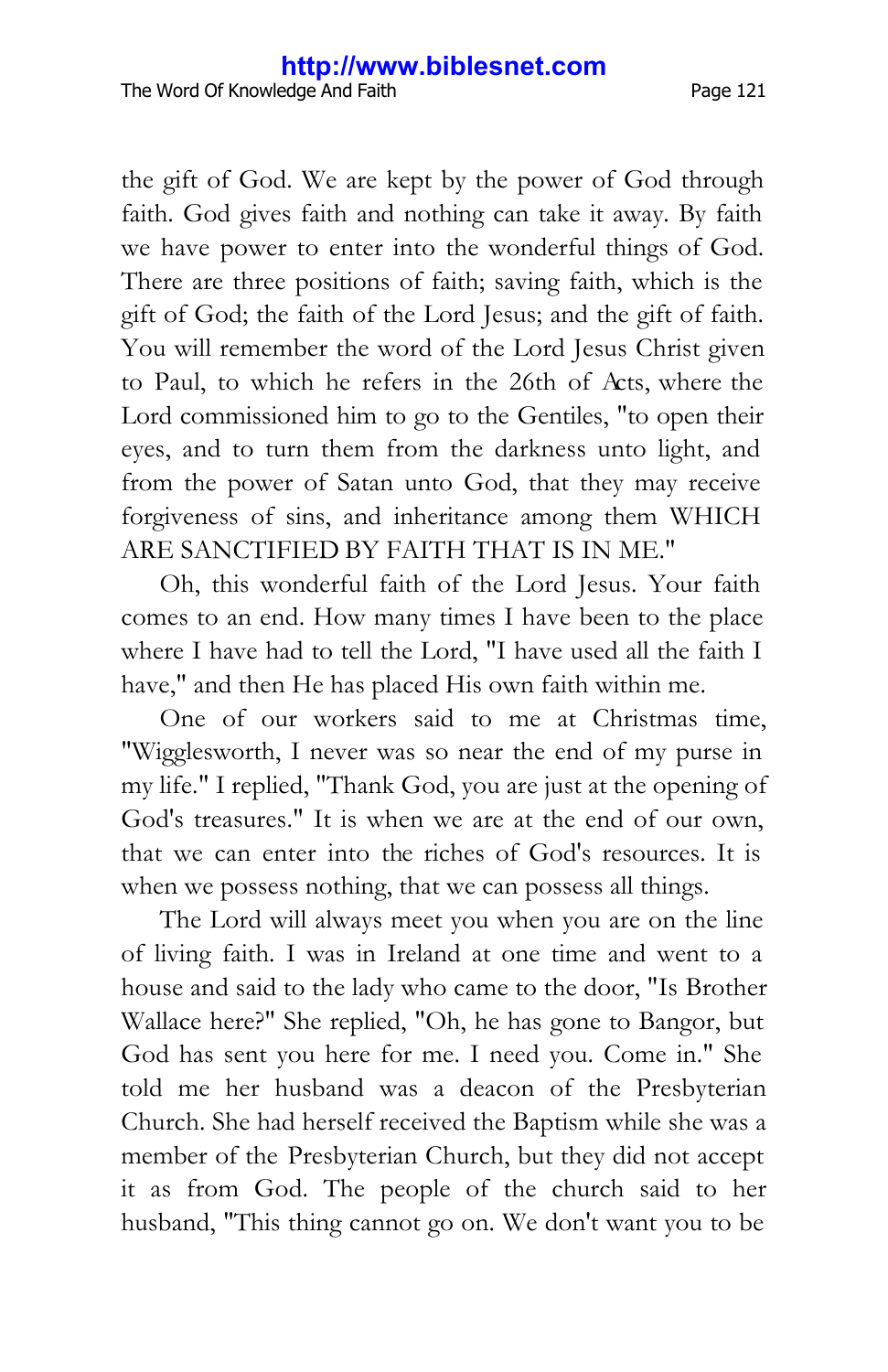deacon any longer, and your wife is not wanted in the church." The man was very enraged and he became incensed against his wife. It seemed as though an evil spirit possessed him, and the home that had once been peaceful became very terrible. At last he left home and left no money behind him, and the woman asked me what should she do.

We went to prayer and before we had prayed five minutes the woman was mightily filled with the Holy Ghost. I said to her, "Sit down and let me talk to you. Are you often in the Spirit like this?" She said, "Yes, and what could I do without the Holy Ghost now?" I said to her, "The situation is yours. The Word of God says that you have the power to sanctify your husband. Dare to believe the Word of God. Now the first thing we must do is to pray that your husband come back tonight." She said, "I know he won't." I said, "If we agree together, it is done." She said, "I will agree." I said to her, "When he comes home show him all possible love, lavish everything upon him. If he won't hear what you have to say, let him go to bed. The situation is yours. Get down before God and claim him for the Lord. Get into the glory just as you have got in today, and as the Spirit of God prays through you, you will find that God will grant all the desires of your heart.

A month later I saw this sister at a convention. She told how her husband came home that night and that he went to bed, but she prayed right through to victory and then laid her hands upon him. The moment she laid hands upon him he cried out for mercy. The Lord saved him and baptized him in the Holy Spirit. The power of God is beyond all our conception. The trouble is that we do not have the power of God in a full manifestation because of our finite thoughts, but as we go on and let God have His way, there is no limit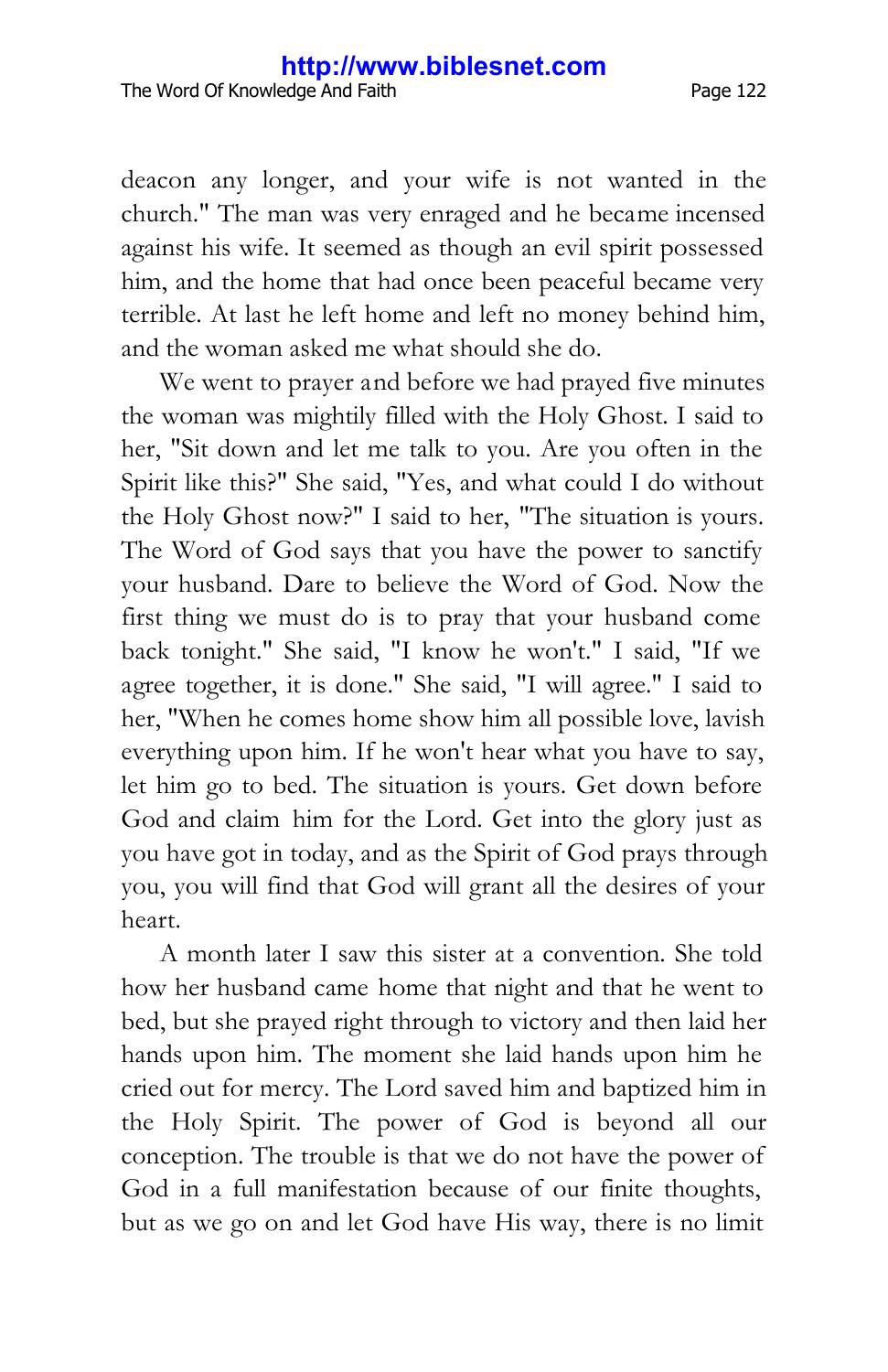to what our limitless God will do in response to a limitless faith. But you will never get anywhere except you are in constant pursuit of all the power of God.

One day when I came home from our open-air meeting at eleven o'clock I found that my wife was out. I asked, "Where is she?" I was told that she was down at Mitchell's. I had seen Mitchell that day and knew that he was at the point of death. I knew that it was impossible for him to survive the day unless the Lord undertook.

There are many who let down in sickness and do not take hold of the life of the Lord Jesus Christ that is provided for them. I was taken to see a woman who was dying and said to her, "How are things with you?" She answered, "I have faith, I believe." I said, "You know that you have not faith, you know that you are dying. It is not faith that you have, it is language." There is a difference between language and faith. I saw that she was in the hands of the devil. There was no possibility of life until he was removed from the premises. I hate the devil, and I laid hold of the woman and shouted, "Come out, you devil of death. I command you to come out in the name of Jesus." In one minute she stood on her feet in victory.

But to return to the case of Brother Mitchell, I hurried down to the house, and as I got near I heard terrible screams. I knew that something had happened. I passed Mrs. Mitchell on the staircase and asked, "What is up?" She replied, "He is gone! He is gone!" I just passed her and went into the room and immediately I saw that Mitchell had gone. I could not understand it, but I began to pray. My wife was always afraid that I would go too far, and she laid hold of me and said, "Don't, Dad! Don't you see that he is dead?" I continued to pray and my wife continued to cry out to me, "Don't, Dad.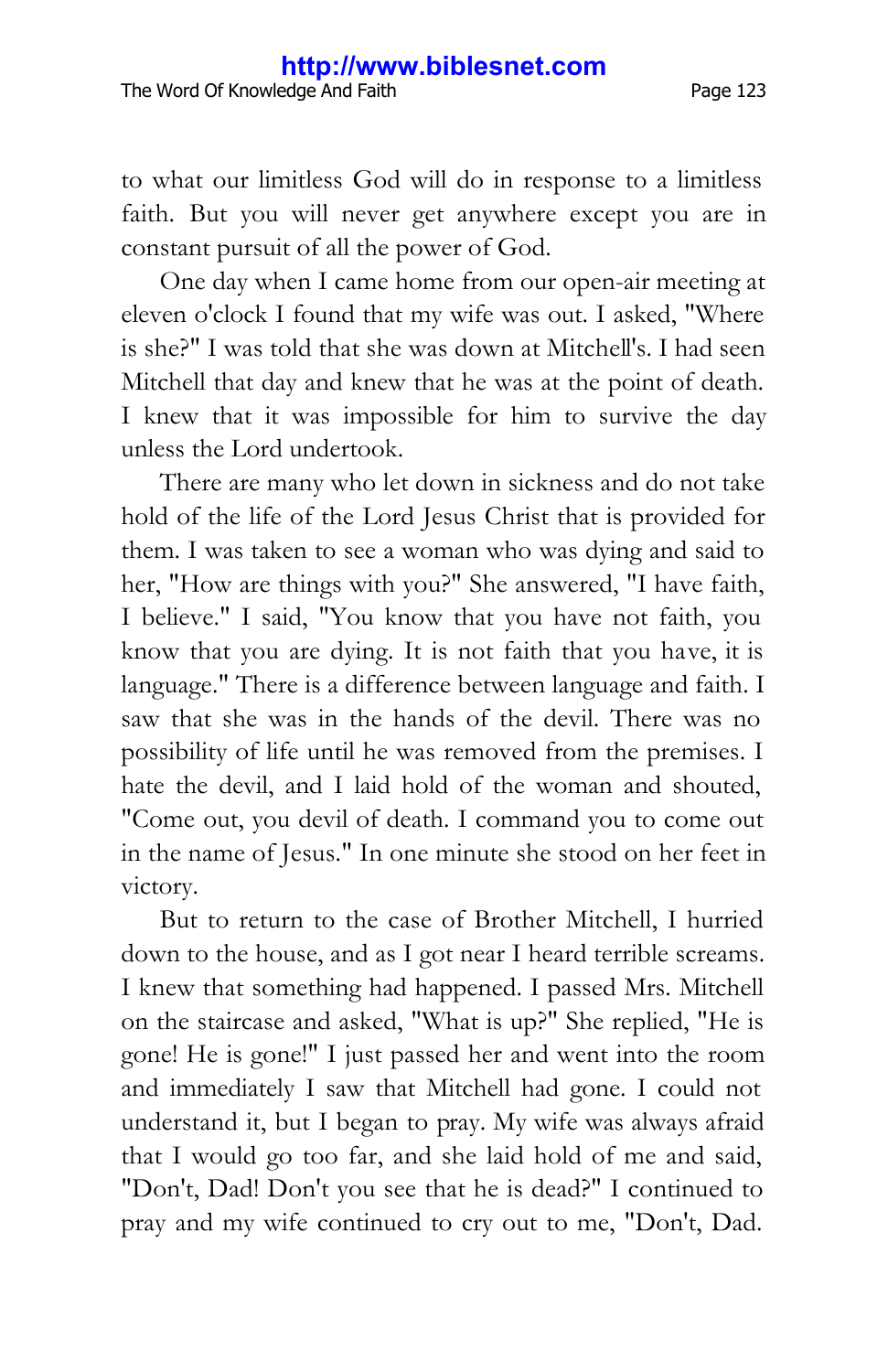Don't you see that he is dead?" But I continued praying. I got as far as I could with my own faith, and then God laid hold of me. Oh, it was such a laying hold that I could believe for anything. The faith of the Lord Jesus laid hold of me and a solid peace came into my heart. I shouted, "He lives! He lives! He lives!" And he is living today. There is a difference between our faith and the faith of the Lord Jesus. The faith of the Lord Jesus is needed. We must change faith from time to time. Your faith may get to a place where it wavers. The faith of Christ never wavers. When you have that faith the thing is finished. When you have that faith you will never look at things as they are, you will see the things of nature give way to the things of the Spirit, you will see the temporal swallowed up in the eternal.

I was at a camp meeting in Cazadero, California, several years ago, and a remarkable thing happened. A man came there who was stone deaf. I prayed for him and I knew that God had healed him. Then came the test. He would always move his chair up to the platform, and every time I got up to speak he would get up as close as he could and strain his ears to catch what I had to say. The devil said, "It isn't done." I declared, "It is done." This went on for three weeks and then the manifestation came and he could hear distinctly sixty yards away. When his ears were opened he thought it was so great that he had to stop the meeting and tell everybody about it. I met him in Oakland recently and he was hearing perfectly. As we remain steadfast and unmovable on the ground of faith, we shall see what we believe for in perfect manifestation.

People say to me, "Have you not the gift of faith?" I say that it is an important gift, but what is still more important is for us every moment to be making advancement in God.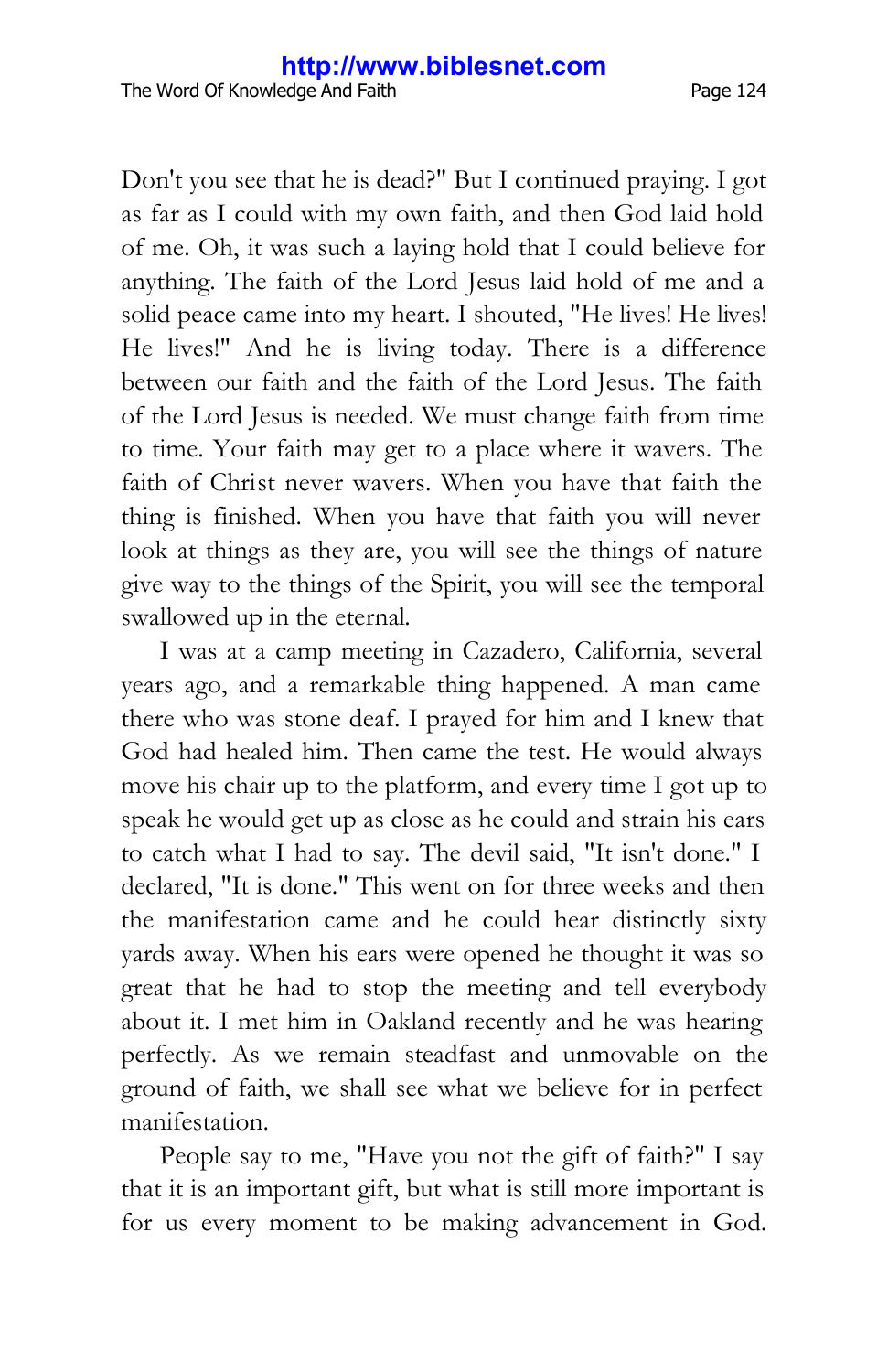Looking at the Word of God today I find that its realities are greater to me today than they were yesterday. It is the most sublime, joyful truth that God brings an enlargement. Always an enlargement. There is nothing dead, dry or barren in this life of the Spirit; God is always moving us on to something higher, and as we move on in the Spirit our faith will always rise to the occasion as different circumstances arise.

This is how the gift of faith is manifested. You see an object and you know that your own faith is nothing in the case. The other day I was in San Francisco. I sat on a car and saw a boy in great agony on the street. I said, "Let me get out." I rushed to where the boy was. He was in agony through cramp of the stomach. I put my hands on his stomach in the name of Jesus. The boy jumped, and stared at me with astonishment. He found himself instantly free. The gift of faith dared in the face of everything. It is as we are in the Spirit that the Spirit of God will operate this gift anywhere and at any time.

When the Spirit of God is operating this gift within a man, He causes him to know what God is going to do. When the man with the withered hand was in the synagogue, Jesus got all the people to look to see what would happen. The gift of faith always knows the results. He said to the man, "Stretch forth thine hand." His word had creative force. He was not living on the line of speculation. He spoke and something happened. He spake at the beginning and the world came into being. He speaks today and these things have to come to pass. He is the Son of God and came to bring us into sonship. He was the first fruit of the resurrection and He calls us to be first fruits, to be the same kind of fruit like to Himself.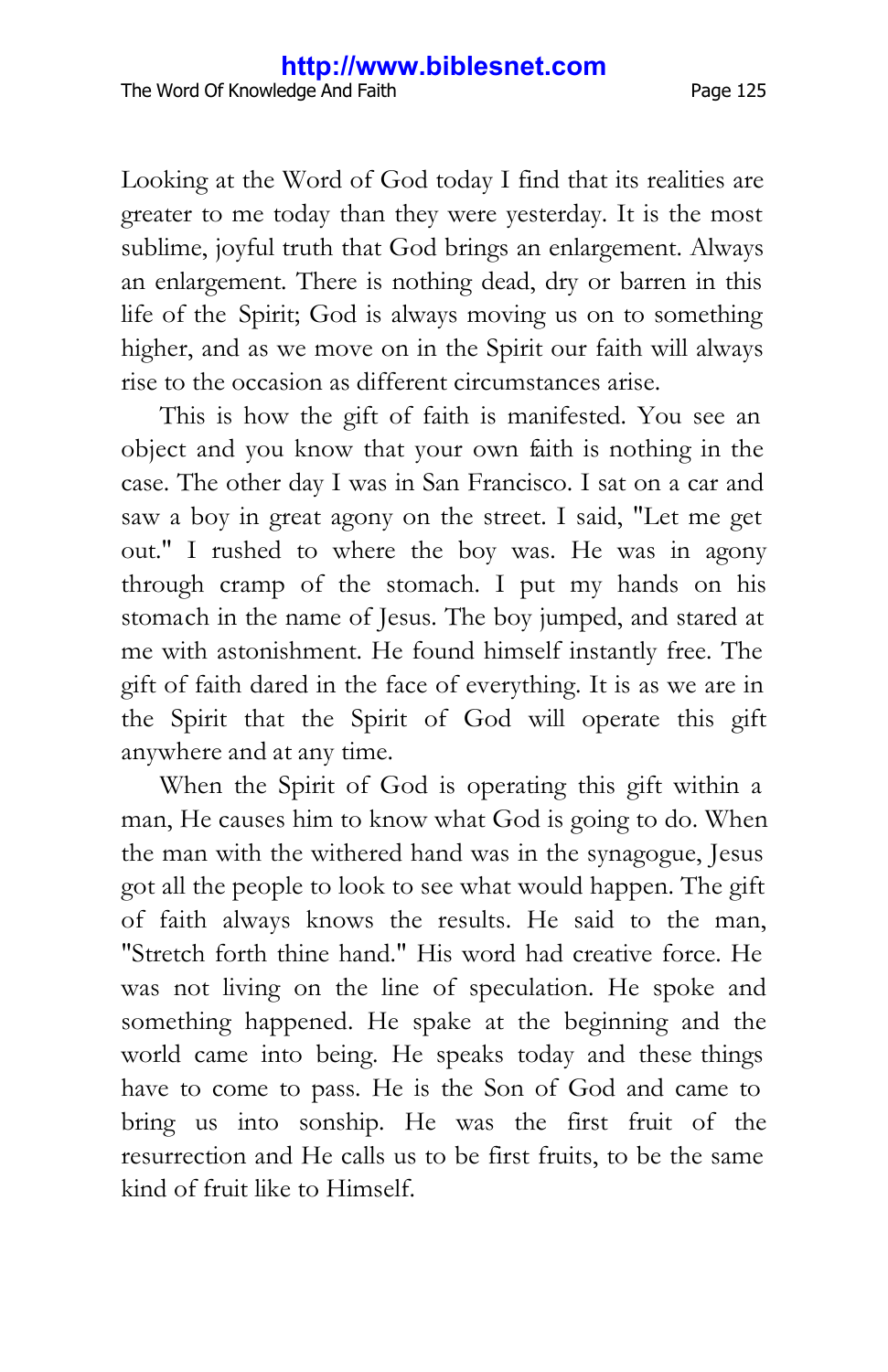There is an important point here. You cannot have the gifts by mere human desire. The Spirit of God distributes them severally as He will. God cannot trust some with the gift, but some who have a lowly, broken, contrite heart He can trust. One day I was in a meeting where there were a lot of doctors and eminent men, and many ministers. It was at a convention, and the power of God fell on the meeting. One humble little girl that waited at table opened her being to the Lord and was immediately filled with the Holy Ghost and began to speak in tongues. All these big men stretched their necks and looked up to see what was happening and were saying, "Who is it?" Then they learned it was "the servant!" Nobody received but "the servant!" These things are hidden and kept back from the wise and prudent, but the little children, the lowly ones, are the ones that receive. We cannot have faith if we have honor one of another. A man who is going on with God won't accept honor from his fellow beings. God honors the man of a broken, contrite spirit. How shall I get there? So many people want to do great things, and to be seen doing them, but the one that God will use is the one that is willing to be hidden. My Lord Jesus never said He could do things, but He did them. When the funeral procession was coming up from Nain with the widow's son carried upon the bier, He made them lay it down. He spoke the word, "Arise!" and gave the son back to the widow. He had compassion for her. And you and I will never do anything except on the line of compassion. We shall never be able to remove the cancer until we are immersed so deeply into the power of the Holy Ghost that the compassion of Christ is moving through us.

I find that, in all my Lord did, He said that He did not do it, but that another in Him did the work. What a holy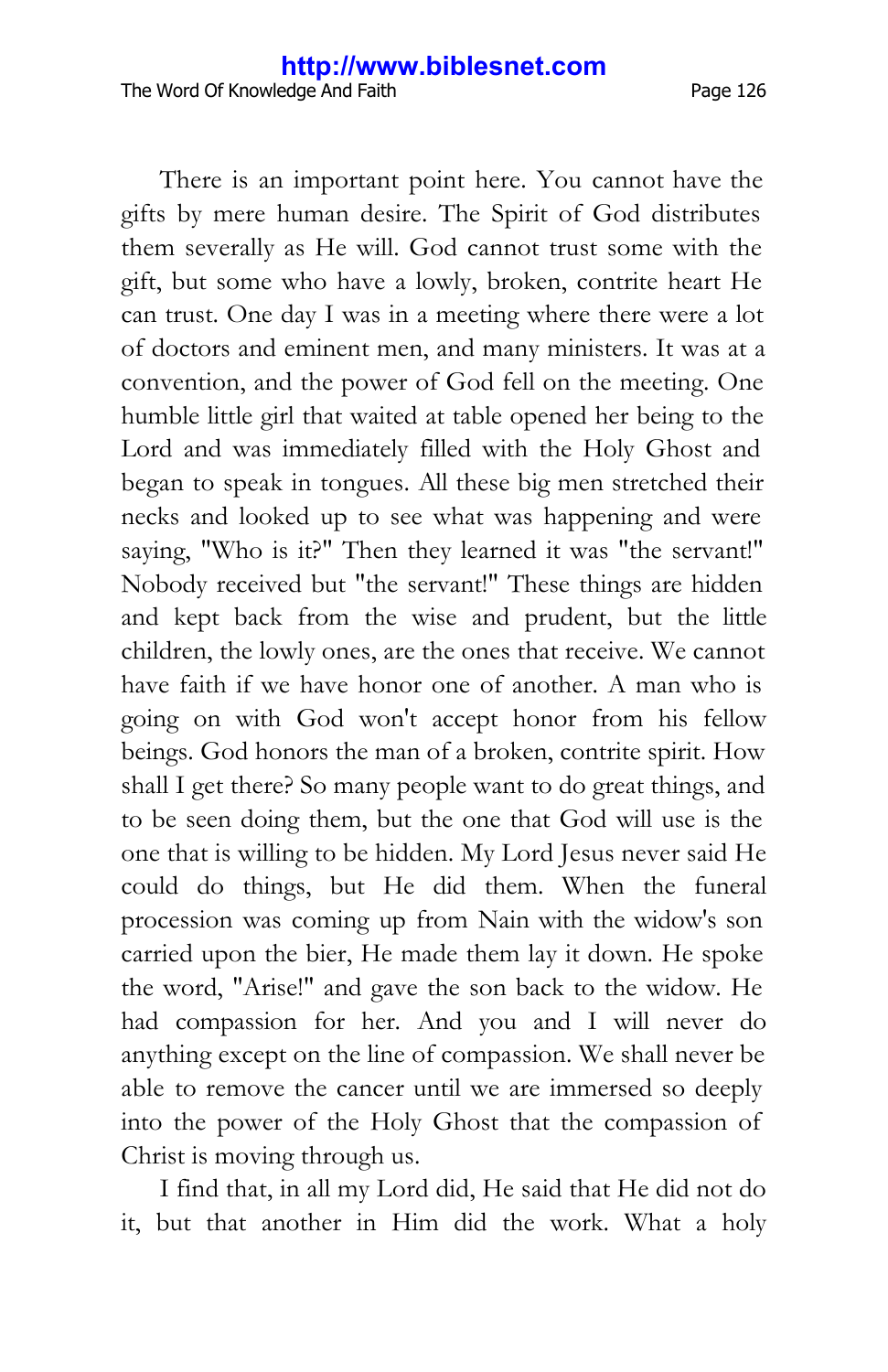submission! He was just an instrument for the glory of God. Have we reached a place where we dare to be trusted with the gift? I see in 1 Corinthians 13 that if I have faith to remove mountains and have not charity, all is a failure. When my love is so deepened in God that I only move for the glory of God, that I only seek the glory of God, then the gifts can be made manifest. God wants to be manifested, and to manifest His glory to humble spirits.

A faint heart can never have a gift. There are two things essential; first, love, and second, determination, a boldness of faith that will cause God to fulfill His word. When I was baptized I had a wonderful time and had utterance in the Spirit, but for some time afterwards I did not again speak in tongues. But one da y as I was helping another, the Lord again gave me utterances in the Spirit. I was one day going down the road and speaking in tongues a long while. There were some gardeners doing their work, and they stuck their heads out to see what was going on. I said, "Lord, you have something new for me. You said that when a man speaks in tongues, he should ask for the interpretation. I ask for the interpretation, and I'll stay right here till I get it." And from that hour the Lord gave me interpretation.

At one time I was in Lincolnshire in England and came in touch with the old pastor of an Episcopalian Church. He became much interested and asked me into his library. I never heard anything sweeter than the prayer the old man uttered as he got down to pray. He began to pray, "Lord, make me holy. Lord, sanctify me." I called out, "Wake up! Wake up now! Get up and sit in your chair." He sat up and looked at me. I said to him, "I thought you were holy." He answered, "Yes." "Then what makes you ask God to do what He has done for you?" He began to laugh and then to speak in tongues. Let us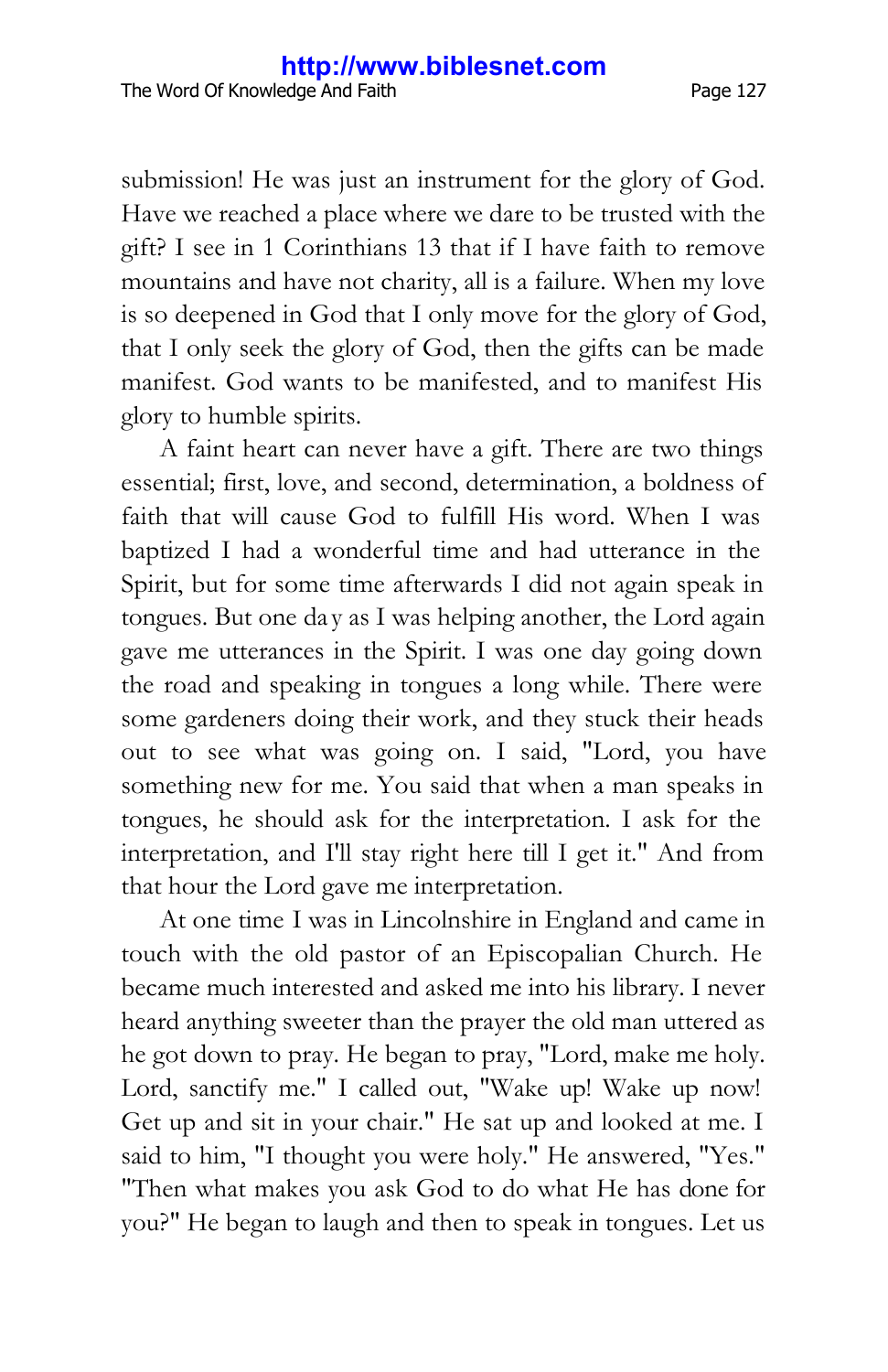The Word Of Knowledge And Faith **Page 128** 

move into the realm of faith, and live in the realm of faith, and let God have His way.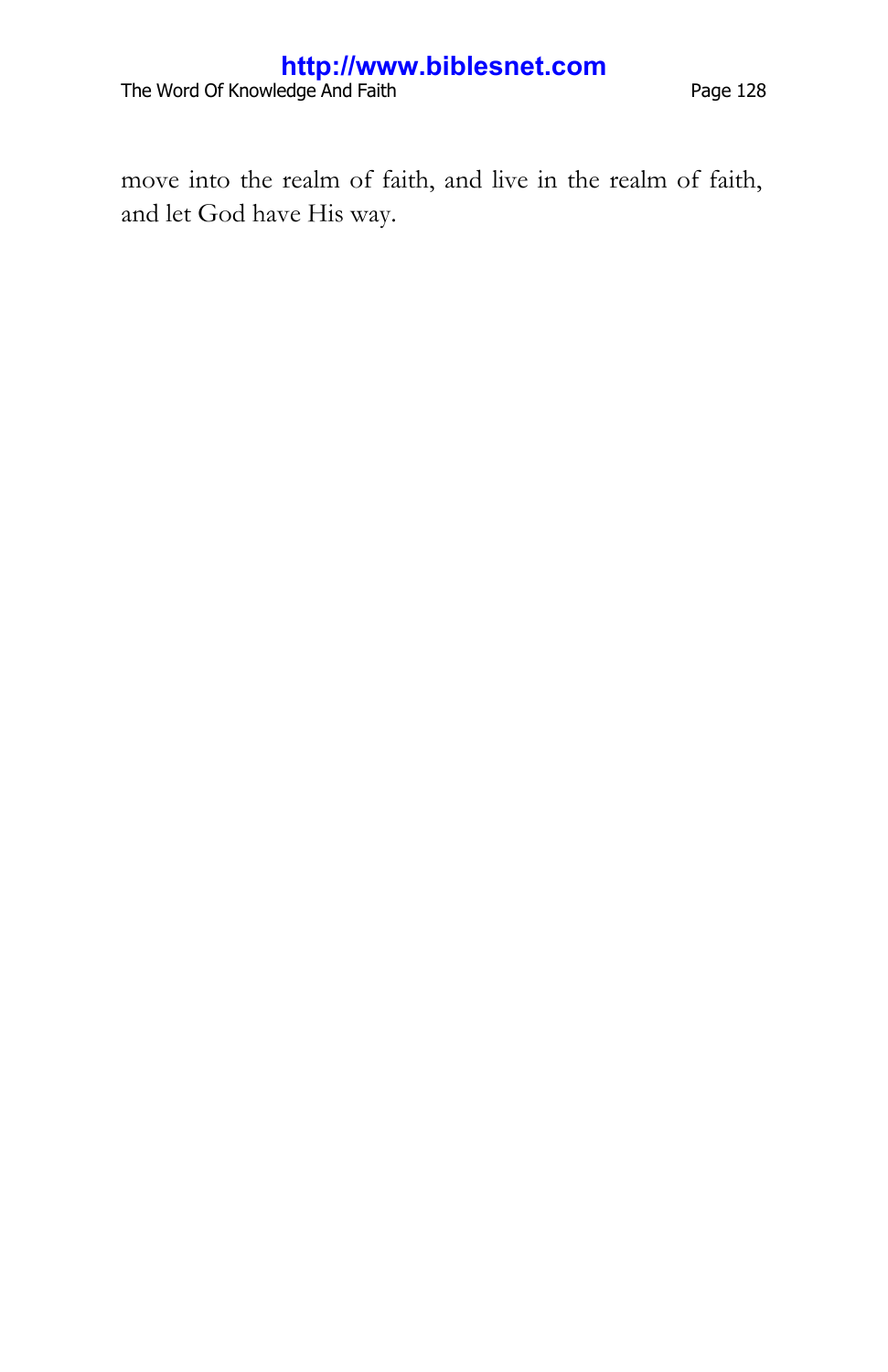## *Chapter Fifteen* **Gifts of Healing and Miracles**

God has given us much in these last days, and where much is given much will be required. The Lord has said to us, "Ye are the salt of the earth: but if the salt have lost his savor, wherewith shall it be salted? It is thenceforth good for nothing, but to be cast out, and to be trodden under foot of men." We see a thought on the same line when our Lord Jesus says, "If a man abide not in Me, he is cast forth as a branch, and is withered; and men gather them, and cast them into the fire, and they are burned." On the other hand He tells us, "If ye abide in Me, and My words abide in you, ye shall ask what ye will, and it shall be done unto you." If we do not move on with the Lord these days, and do not walk in the light of revealed truth, we shall become as the savorless salt, as a withered branch. This one thing we must do, forgetting those things that are behind, the past failures and the past blessings, we must reach forth for those things, which are before, and press toward the mark for the prize of our high calling of God in Christ Jesus.

For many years the Lord has been moving me on and keeping me from spiritual stagnation. When I was in the Wesleyan Methodist Church I was sure I was saved and was sure I was all right. The Lord said to me, "Come out," and I came out. When I was with the people known as the Brethren I was sure I was all right now. But the Lord said, "Come out." Then I went into the Salvation Army. At that time it was full of life and there were revivals everywhere. But the Salvation Army went into natural things and the great revivals that they had in those early days ceased. The Lord said to me, "Come out," and I came out. I have had to come out three times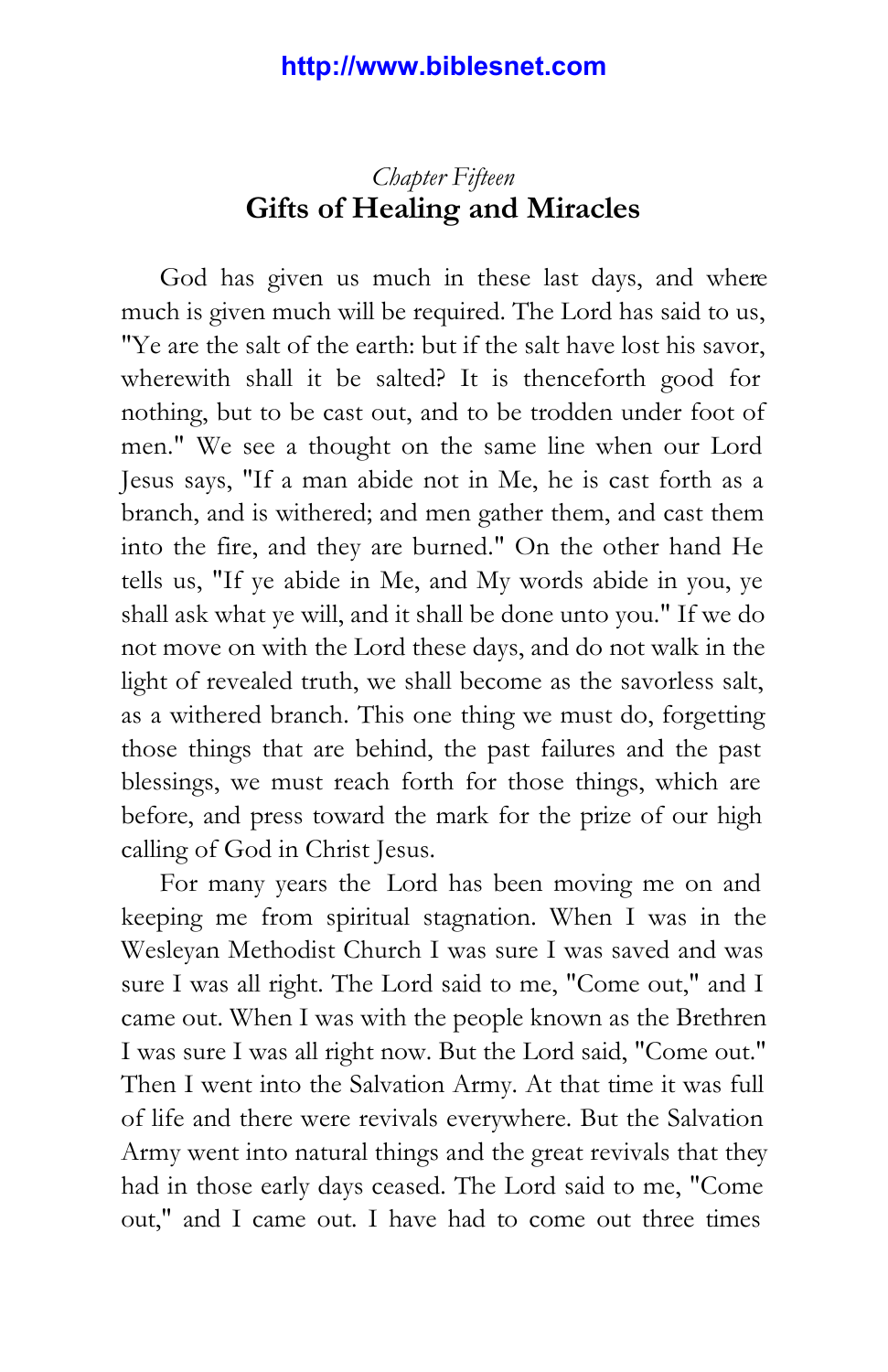since. I believe that this Pentecostal revival that we are now in is the best thing that the Lord has on the earth today, and yet I believe that God has something out of this that is going to be still better. God has no use for any man who is not hungering and thirsting for yet more of Himself and His righteousness.

The Lord has told us to covet earnestly the best gifts, and we need to be covetous for those that will bring Him most glory. We need to see the gifts of healing and the working of miracles in operation today. Some say that it is necessary for us to have the gift of discernment in operation with the gifts of healing, but even apart from this gift I believe the Holy Ghost will have a divine revelation for us as we deal with the sick. Most people seem to have discernment, or think they have, and if they would turn it on themselves for twelve months they would never want to discern aga in. The gift of discernment is not criticism. I am satisfied that in Pentecostal circles today that our paramount need is more perfect love.

Perfect love will never want the preeminence in everything, it will never want to take the place of another, and it will always be willing to take the back seat. If you go to a convention there is always someone who wants to give a message, who wants to be heard. If you have a desire to go to a convention you should have three things settled in your mind. Do I want to be heard? Do I want to be seen? Do I want anything on the line of finances? If I have these things in my heart I have no right to be there. The one thing that must move us must be the constraining love of God to minister for Him. A preacher always loses out when he gets his mind on finances. It is well for Pentecostal preachers to avoid making much of finances except to stir up people to help our missionaries on financial lines. A preacher who gets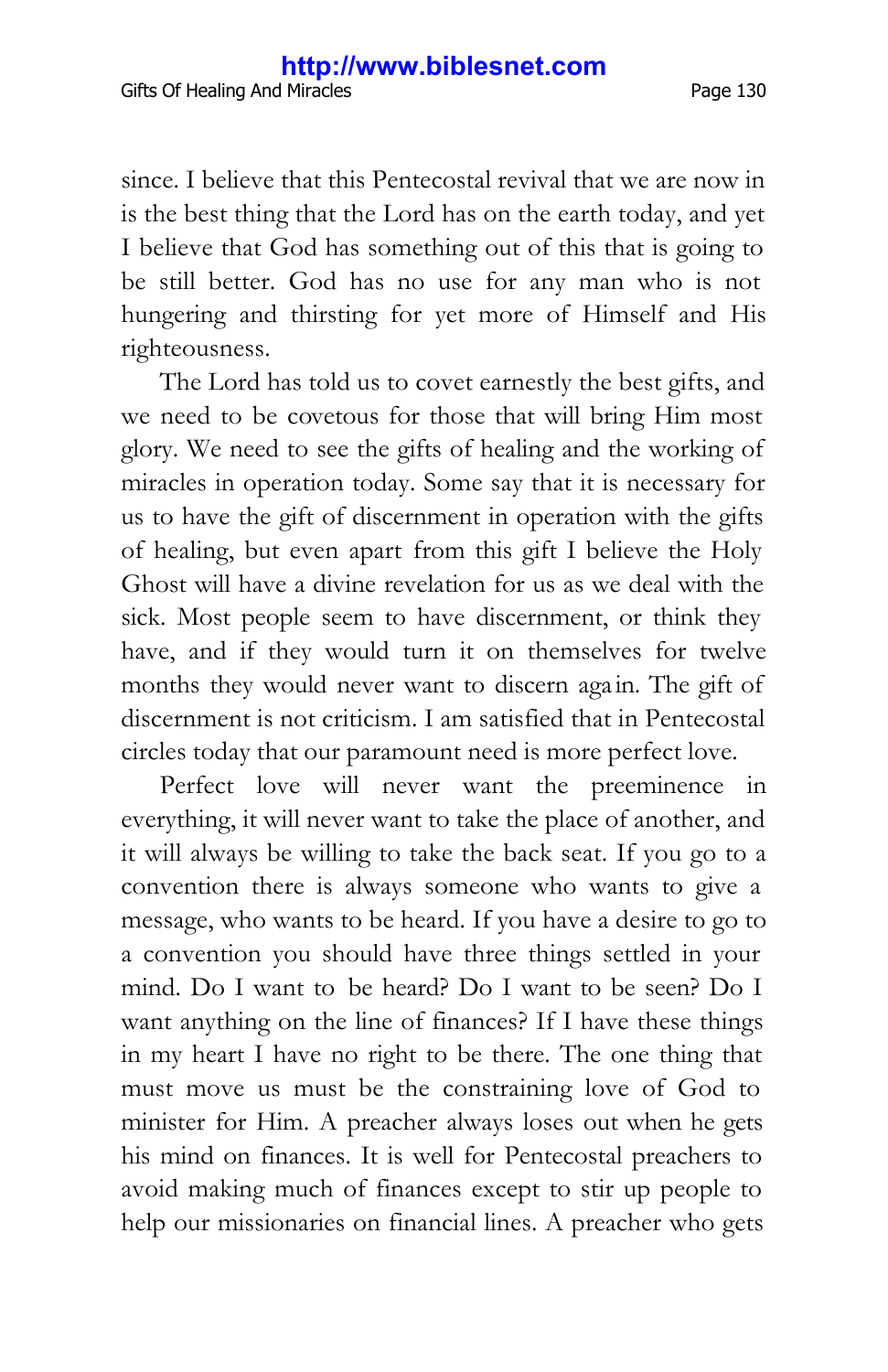big collections for the missionaries need never fear the Lord will take care of his finances. A preacher should not land at a place and say that God had sent him. I am always fearful when I hear a man advertising this. If he is sent of God, the saints will know it. God has His plans for His servants and we must so live in His plans that He will place us where He wants us. If you seek nothing but the will of God, he will always put you in the right place at the right time. I want you to see that the gifts of healing and the working of miracles are part of the Spirit's plan and will come forth in operation as we are working along that plan. I must know the movement of the Spirit and the voice of God. I must understand the will of God if I am to see the gifts of the Spirit in operation.

The gifts of healing are so varied. You may go and see ten people and every case is different. I am never happier in the Lord than when I am in a bedroom with a sick person. I have had more revelations of the Lord's presence when I have ministered to the sick at their bedsides than at any other time. It is as your heart goes out to the needy ones in deep compassion that the Lord manifests His presence. You are able to locate their position. It is then that you know that you must be filled with the Spirit to deal with the conditions before you.

Where people are in sickness you find frequently that they are dense about Scripture. They usually know three scriptures though. They know about Paul's thorn in the flesh, and that Paul told Timothy to take a little wine for his stomach's sake, and that Paul left someone sick somewhere; they forget his name, and don't remember the name of the place, and don't know where the chapter is. Most people think they have a thorn in the flesh. The chief thing in dealing with a person who is sick is to locate their exact position. As you are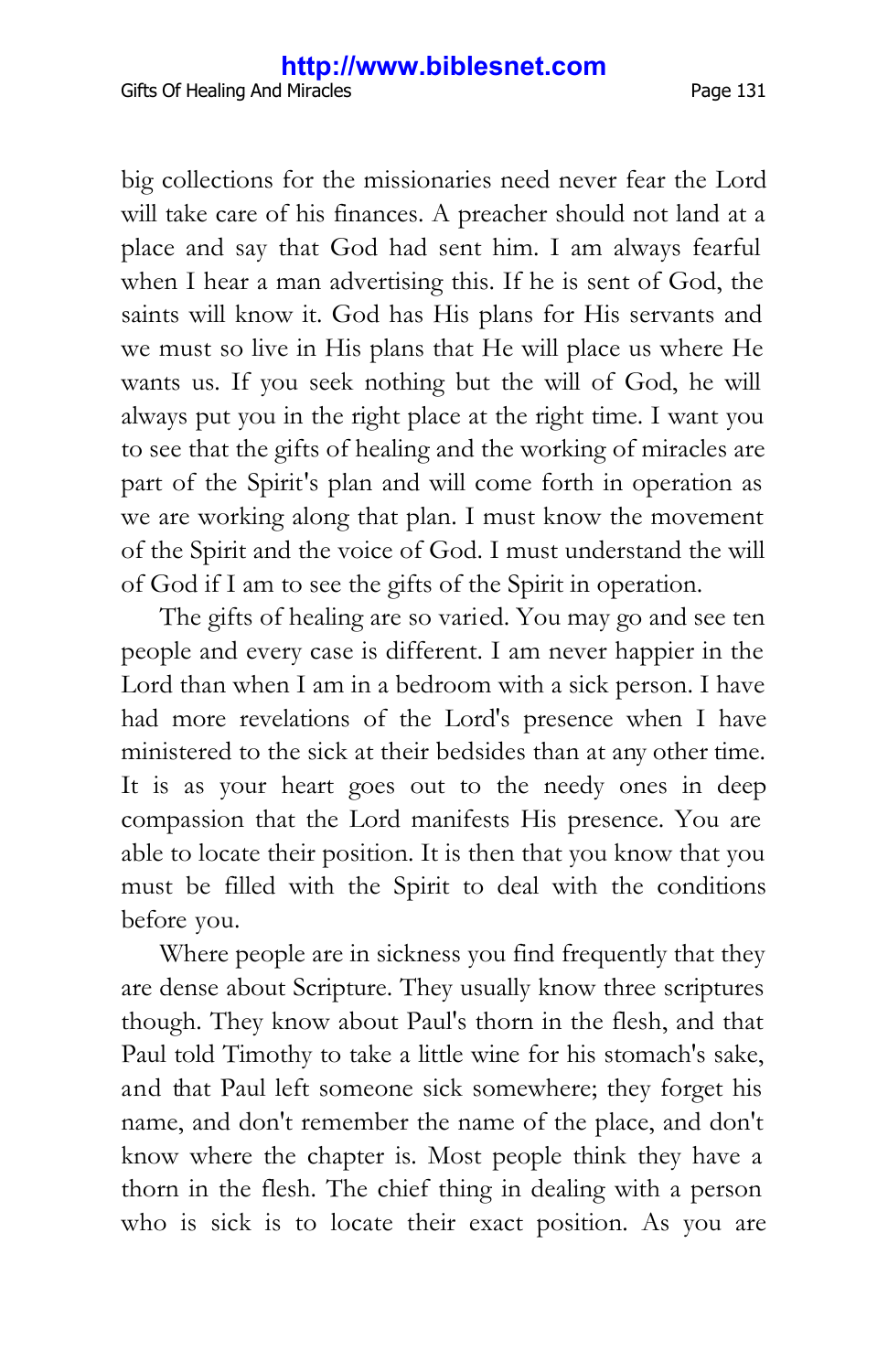ministering under the Spirit's power the Lord will let you see just that which will be more helpful and most faith-inspiring to them.

When I was in the plumbing business I enjoyed praying for the sick. Urgent calls would come and I would have no time to wash, and with my hands all black I would preach to these sick ones, my heart all aglow with love. Ah, you must have your heart in the thing when you pray for the sick. You have to get right to the bottom of the cancer with a divine compassion and then you will see the gifts of the Spirit in operation.

I was called at 10 o'clock one night to pray for a young person given up by the doctor who was dying of consumption. As I looked, I saw that unless God undertook it was impossible for her to live. I turned to the mother and said, "Well, mother, you will have to go to bed." She said, "Oh, I have not had my clothes off for three weeks." I said to the daughters, "You will have to go to bed," but they did not want to go. It was the same with the son. I put on my overcoat and said, "Good-by, I'm off." They said, "Oh, don't leave us." I said, "I can do nothing here." They said, "Oh, if you will stop, we will all go to bed." I knew that God would move nothing in an atmosphere of mere natural sympathy and unbelief.

They all went to bed and I stayed, and that was surely a time as I knelt by that bed face to face with death and with the devil. But God can change the hardest situation and make you know that He is almighty.

Then the fight came. It seemed as though the heavens were brass. I prayed from 11 to 3:30 in the morning. I saw the glimmering light on the face of the sufferer and saw her pass away. The devil said, "Now you are done for. You have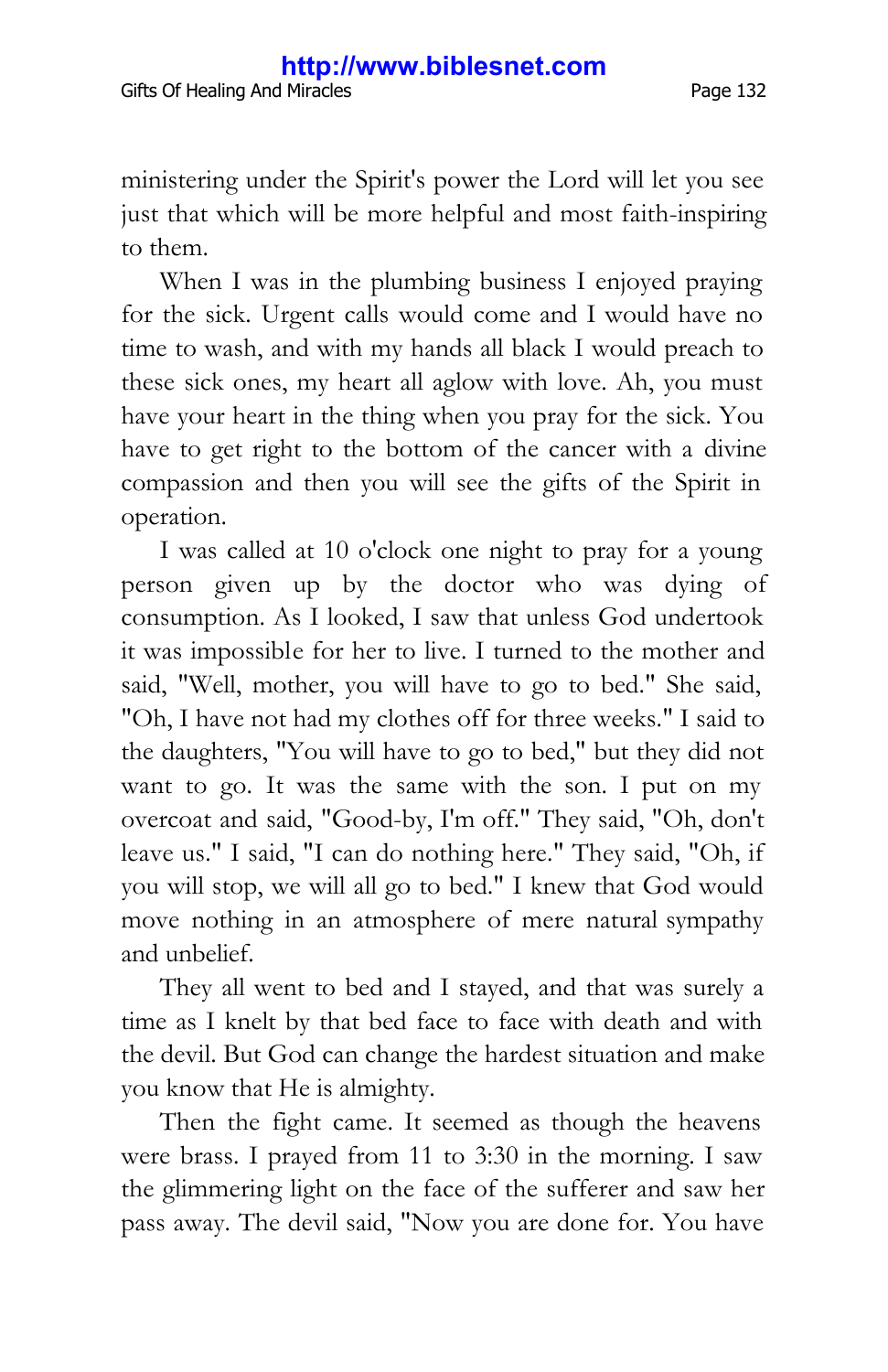come from Bradford and the girl has died on your hands." I said, "It can't be. God did not send me here for nothing. This is a time to change strength." I remembered that passage which said, "Men ought always to pray and not to faint." Death had taken place but I knew that my God was allpowerful, and He that had split the Red Sea is just the same today. It was a time when I would not have "No," and God said, "Yes." I looked at the window and at that moment the face of Jesus appeared. It seemed as though a million rays of light were coming from His face. As He looked at the one who had just passed away, the color came back to the face. She rolled over and fell asleep. Then I had a glorious time. In the morning she woke early, put on a dressing gown and walked to the piano. She started to play and to sing a wonderful song. The mother and the sister and the brother had all come down to listen. The Lord had undertaken. A miracle had been wrought.

The Lord is calling us along this way. I am thanking God for difficult cases. The Lord has called us into heart union with Himself; He wants His bride to have one heart and one Spirit with Him and to do what He Himself loved to do. That case had to be a miracle. The lungs were gone, they were just in shreds, but the Lord restored lungs that were perfectly sound.

There is a fruit of the Spirit that must accompany the gift of healing and that is longsuffering. The man who is going through with God to be used in healing must be a man of longsuffering. He must be always ready with a word of comfort. If the sick one is in distress and helpless and does not see everything eye to eye with you, you must bear with him. Our Lord Jesus Christ was filled with compassion and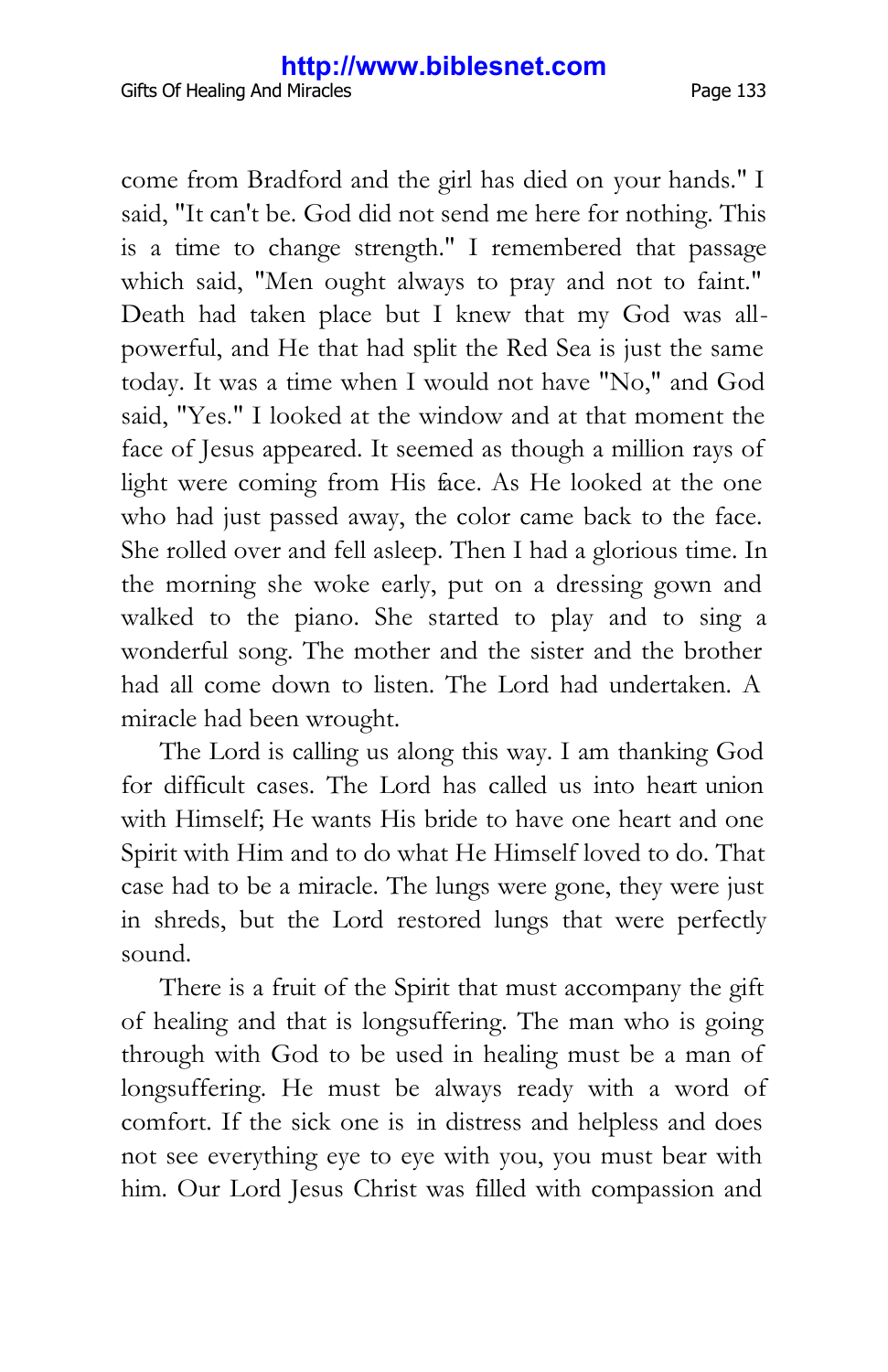lived and moved in a place of longsuffering, and we will have to get into this place if we are to help needy ones.

There are times when you pray for the sick and you are apparently rough. But you are not dealing with a person; you are dealing with the satanic forces that are binding the person. Your heart is full of love and compassion to all, but you are moved to a holy anger as you see the place the devil has taken in the body of the sick one, and you deal with his position with a real forcefulness. One day a pet dog followed a lady out of her house and ran all round her feet. She said to the dog, "My dear, I cannot have you with me today." The dog wagged its tail and made a big fuss. She said, "Go home, my dear." But the dog did not go. At last she shouted roughly, "Go home," and off it went. Some people deal with the devil like that. The devil can stand all the comfort you like to give him. Cast him out! You are dealing not with the person; you are dealing with the devil. Demon power must be dislodged in the name of the Lord. You are always right when you dare to deal with sickness as with the devil. Much sickness is caused by some misconduct, there is something wrong, there is some neglect somewhere, and Satan has had a chance to get in. It is necessary to repent and confess where you have given place to the devil, and then he can be dealt with.

When you deal with a cancer case, recognize that it is a living evil spirit that is destroying the body. I had to pray for a woman in Los Angeles one time who was suffering with cancer, and as soon as it was cursed it stopped bleeding. It was dead. The next thing that happened was that the natural body pressed it out, because the natural body had no room for dead matter. It came out like a great big ball with tens of thousands of fibers. All these fibers had been pressing into the flesh. These evil powers move to get further hold of the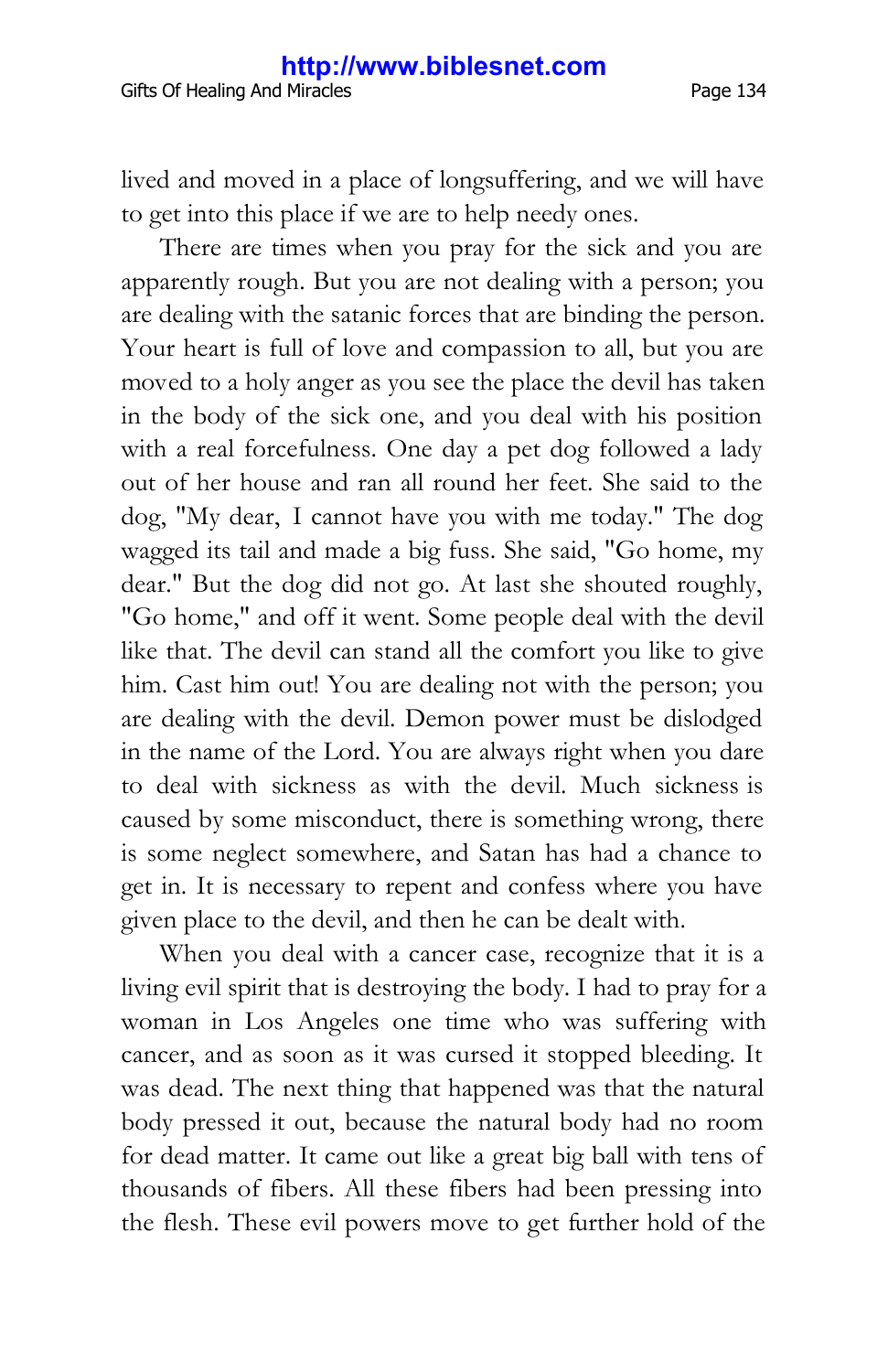system, but the moment they are destroyed their hold is gone. Jesus said to His disciples that He gave them power to loose and power to bind. It is our privilege in the power of the Holy Ghost to loose the prisoners of Satan and to let the oppressed go free.

Take your position in the first epistle of John and declare, "Greater is He that is in me than he that is in the world." Then recognize that it is not yourself that has to deal with the power of the devil, but the Greater One that is in you. Oh, what it means to be filled with Him. You can do nothing of yourself, but He that is in you will win the victory. Your being has become the temple of the Spirit. Your mouth, your mind, your whole being becomes exercised and worked upon by the Spirit of God.

I was called to a certain town in Norway. The hall seated about 1500 people. When I got to the place it was packed, and hundreds were trying to get in. There were some policemen there. The first thing I did was to preach to the people outside the building. Then I said to the policemen, "It hurts me very much that there are more people outside than inside and I feel I must preach to the people. I would like you to get me the market place to preach in." They secured for me a great park and a big stand was erected and I was able to preach to thousands. After the preaching we had some wonderful cases of healing. One man came a hundred miles bringing his food with him. He had not been passing anything through his stomach for over a month as he had a great cancer on his stomach. He was healed at that meeting, and opening his parcel, he began eating before all the people. There was a young woman there with a stiff hand. Instead of the mother making the child use her arm she had allowed the child to keep the arm dormant until it was stiff, and she had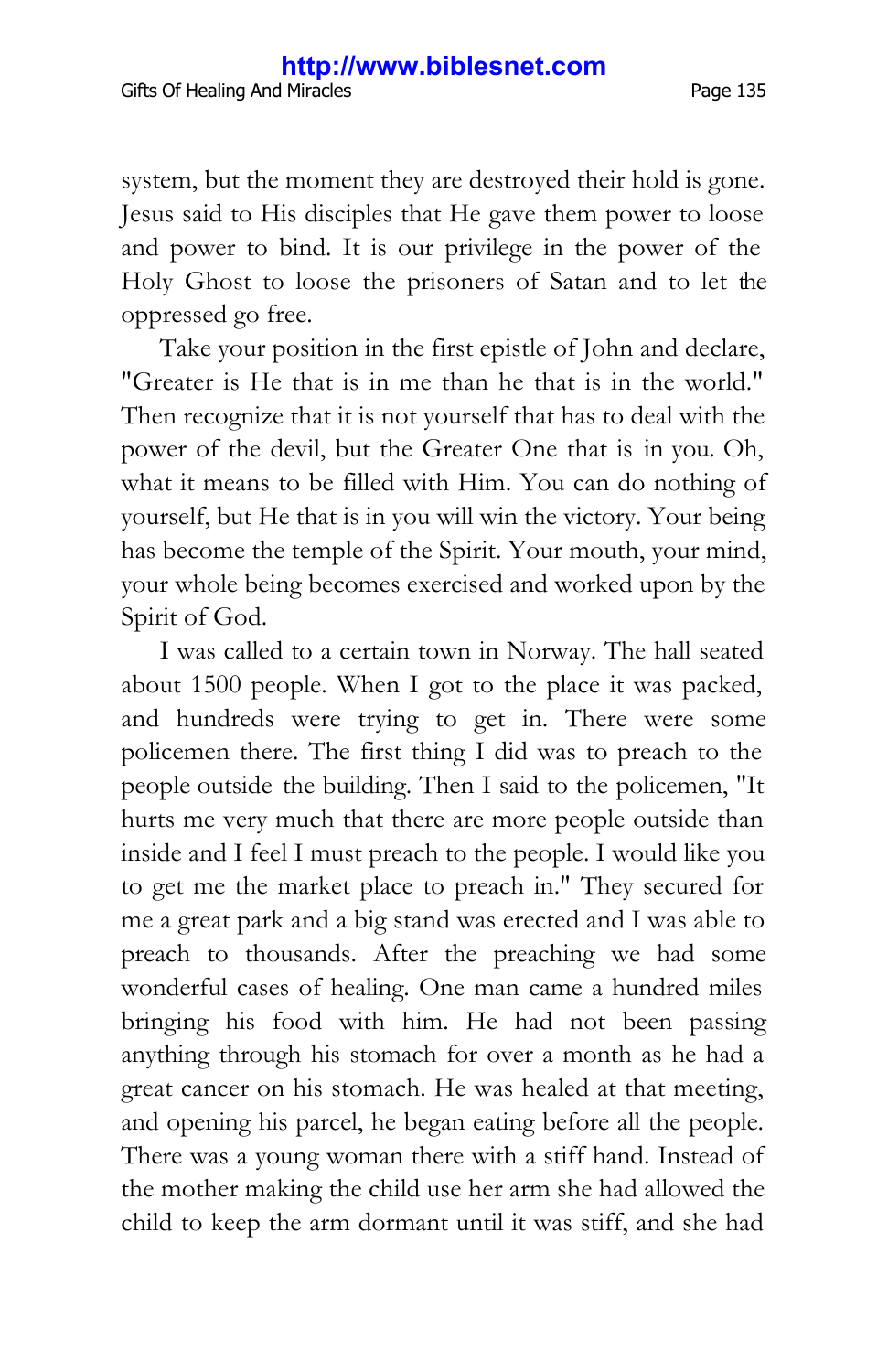grown up to be a young woman and was like the woman that was bowed down with the spirit of infirmity. As she stood before me I cursed the spirit of infirmity in the name of Jesus. It was instantly cast out and the arm was free. Then she waved it all over. At the close of the meeting the devil laid out two people with fits. When the devil is manifesting himself, then is the time to deal with him. Both of these people were delivered, and when they stood up and thanked and praised the Lord what a wonderful time we had.

We need to wake up and be on the stretch to believe God. Before God could bring me to this place He has broken me a thousand times. I have wept, I have groaned, I have travailed many a night until God broke me. It seems to me that until God has mowed you down you never can have this longsuffering for others. We can never have the gifts of healing and the working of miracles in operation only as we stand in the divine power that God gives us and we stand believing God, and having done all we still stand believing.

We have been seeing wonderful miracles these last days and they are only a little of what we are going to see. I believe that we are right on the threshold of wonderful things, but I want to emphasize that all these things will be through the power of the Holy Ghost. You must not think that these gifts will fall upon you like ripe cherries. There is a sense in which you have to pay the price for everything you get. We must be covetous for God's best gifts, and say Amen to any preparation the Lord takes us through, in order that we may be humble, usable vessels through whom He Himself can operate by means of the Spirit's power.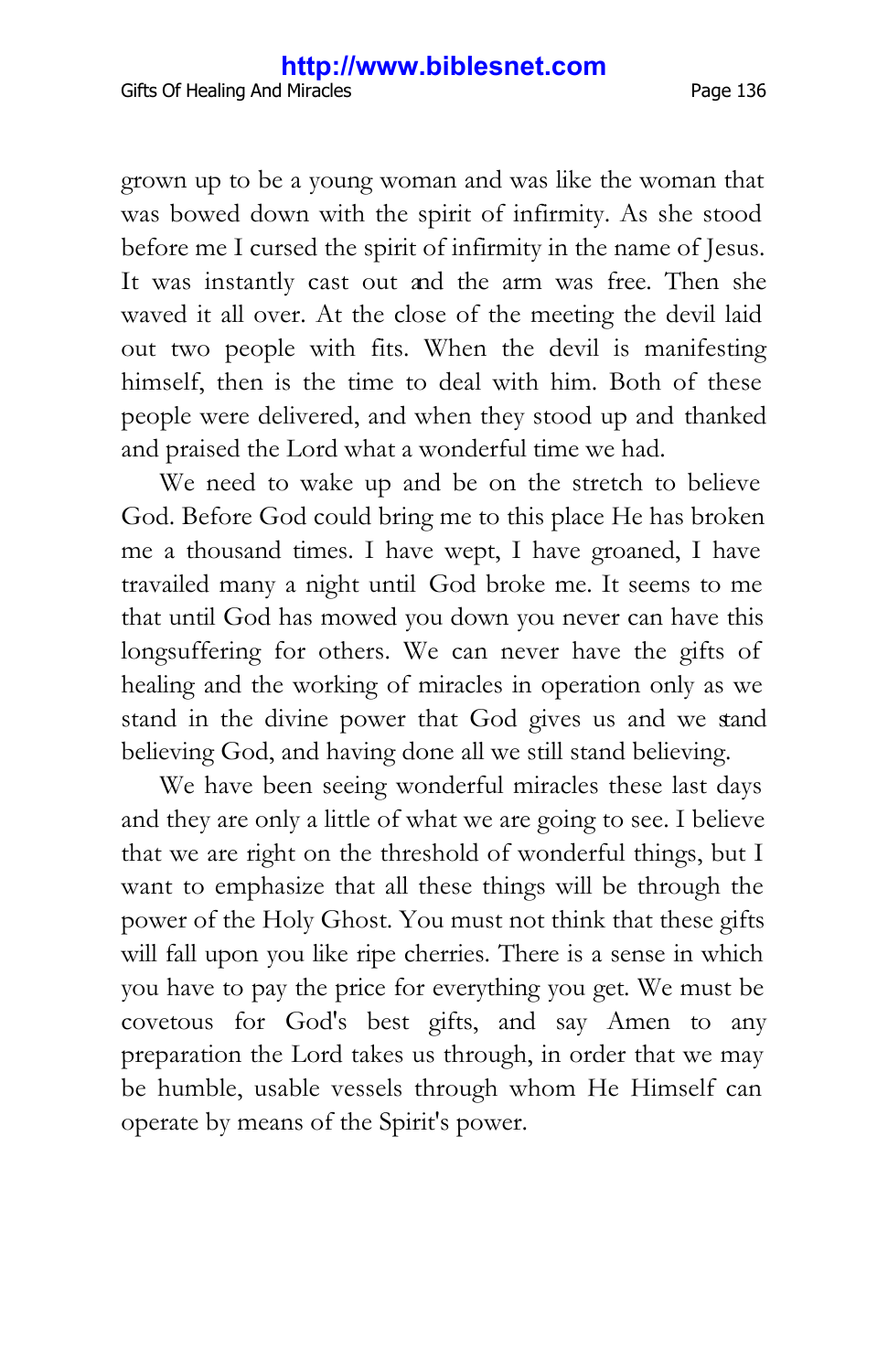## *Chapter Sixteen* **The Gift of Prophecy**

In 1 Corinthians 12:10, speaking of the diversities of gifts by the same Spirit, Paul writes, "To another prophecy." We see the importance of this gift from 1 Corinthians 14:1, where we are told to follow after charity, and desire spiritual gifts, but rather that we may prophesy. We see also that he that prophesieth speaketh unto man to edification, and exhortation and comfort. How important it is then that we should have this gift in manifestation in the church in order that the saints might be built up and made strong and filled with the comfort of God. But with this as all other gifts we should see that it is operated by the Spirit's power and brought forth in the unction of the Spirit; so that everyone who shall hear prophecy, as it is brought forth by the Spirit of God, shall know that it is GOD who is bringing forth that which is for the edification of those who hear. It is the Spirit of God who takes of the deep things of God and reveals them, and unctionizes the prophet to give forth, that which is a revelation of the things of God.

Utterance in prophecy has a real lifting power and gives real light on the truth to those who hear. Prophecy is never a mind reflection; it is something far deeper than this. By means of prophecy we receive that which is the mind of the Lord; and as we receive these blessed, fresh utterances through the Spirit of the Lord the whole assembly is lifted into the realm of the spiritual. Our hearts and minds and whole bodies receive a quickening through the Spirit-given word. As the Spirit brings forth prophecy we find there is healing and salvation and power in every line. For this reason it is one of the gifts that we ought to covet.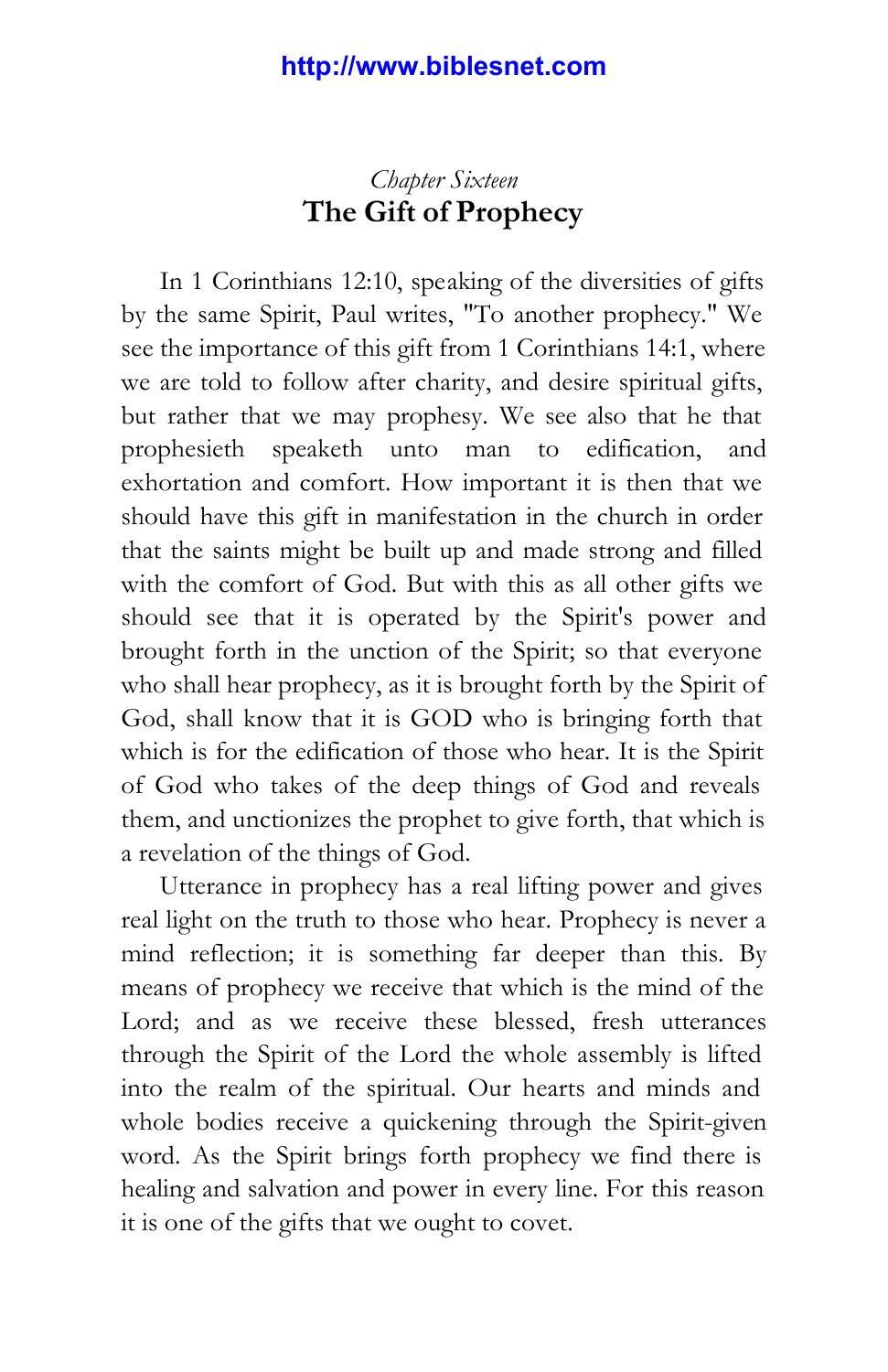The Gift Of Prophecy **Page 138** 

While we appreciate true prophecy, we must not forget that the Scriptures warn us in no uncertain manner concerning that, which is false. In 1 John 4:1 we are told, "Beloved, believe not every spirit, but try the spirits whether they are of God: because many false prophets are gone out into the world." And John tells us how we can tell the difference between the true and the false, "Hereby know ye the Spirit of God: every spirit that confesseth that Jesus Christ is come in the flesh is of God: and every spirit that confesseth not that Jesus Christ is come in the flesh is not of God; but this is that spirit of antichrist whereof ye have heard that it should come." There are voices which seem like prophecy and some have got into terrible darkness and bondage through listening to these counterfeits of the true gift of prophecy. True prophecy is always Christ exalting, magnifying the Son of God, exalting the blood of Jesus Christ, encouraging the saints to praise and worship the true God. False prophesy deals with things that do not edify and is designed to puff up its hearers and to lead them into error.

Many picture Satan as a great, ugly monster with great ears, eyes and a tail; but the Scriptures give us no such picture of him. He was a being of great beauty whose heart became lifted up. He is manifesting himself everywhere today as an angel of light. He is full of pride, and if you don't watch he will try to make you think you are somebody. This is the weakness of most preachers and most men -- the idea of being somebody! There are none of us who are anything, and the more we know we are nothing, the more God can make us a channel of His power. May the dear Lord save us from all these pride sidelines -- they are the devil's traps. True prophecy will show you that Christ is all in all, and that you are in yourself less than nothing and vanity. False prophecy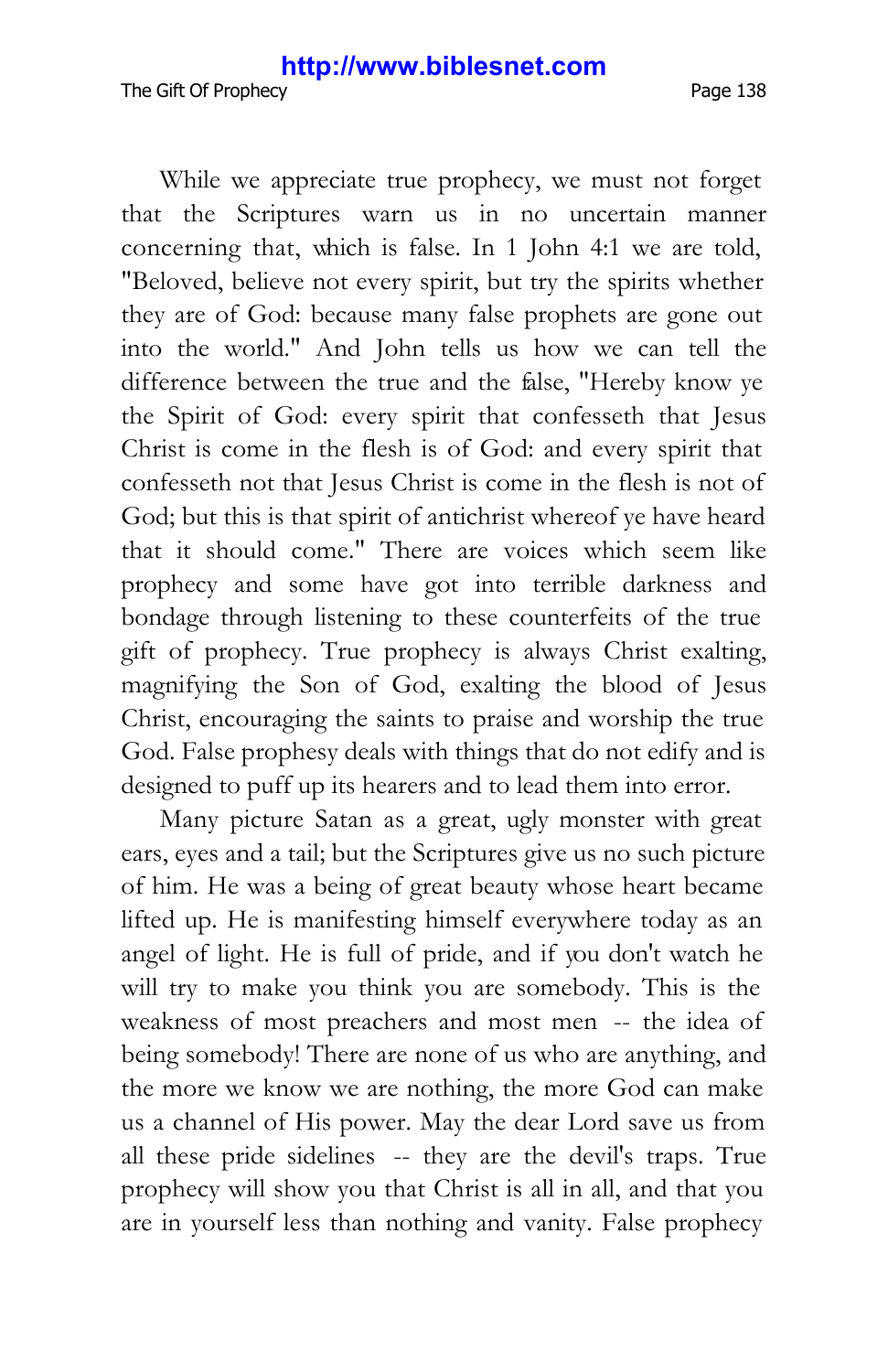The Gift Of Prophecy **Page 139** 

will not magnify Christ but will make you think that after all you are going to be some great one. You may be sure that such is inspired by "the chief of the sons of pride."

I want to warn you against the foolishness of continually seeking to hear voices. Look in the Bible. Here we have the voice of God, who at sundry times and in divers manners, spake in time past unto the fathers by the prophets, and hath in these last days spoken unto us by His Son. Don't run away with anything else. If you hear the voice of God it will be on the line of the Scriptures of truth given in the inspired Word. In Rev. 22:18, 19 we see the danger of attempting to add to or take from the prophecy of this Book. True prophecy, as it comes forth in the power of the Spirit of God, will neither take from nor add to the Scriptures, but will intensify and quicken that which already has been given to us of God. The Holy Ghost will bring to our remembrance all the things that Jesus said and did. True prophecy will bring forth things new and old out of the Scriptures of truth and will make them living and powerful to us.

Some may ask, "If we have the Scriptures, why do we need prophecy?" The Scriptures themselves answer this question. God has said that in the last days He will pour out of His Spirit upon all flesh," and your sons and your daughters shall prophecy." The Lord knew that in these last days prophecy would be a real means of blessing to us, and that is why we can count on Him giving us, by means of the Spirit, through his servants and his handmaids, true prophetic messages.

I want to give you a warning concerning listening to voices. I was at a meeting in Paisley in Scotland and came in touch with two young women. One of them wore a white blouse but it was smeared with blood. They were in a great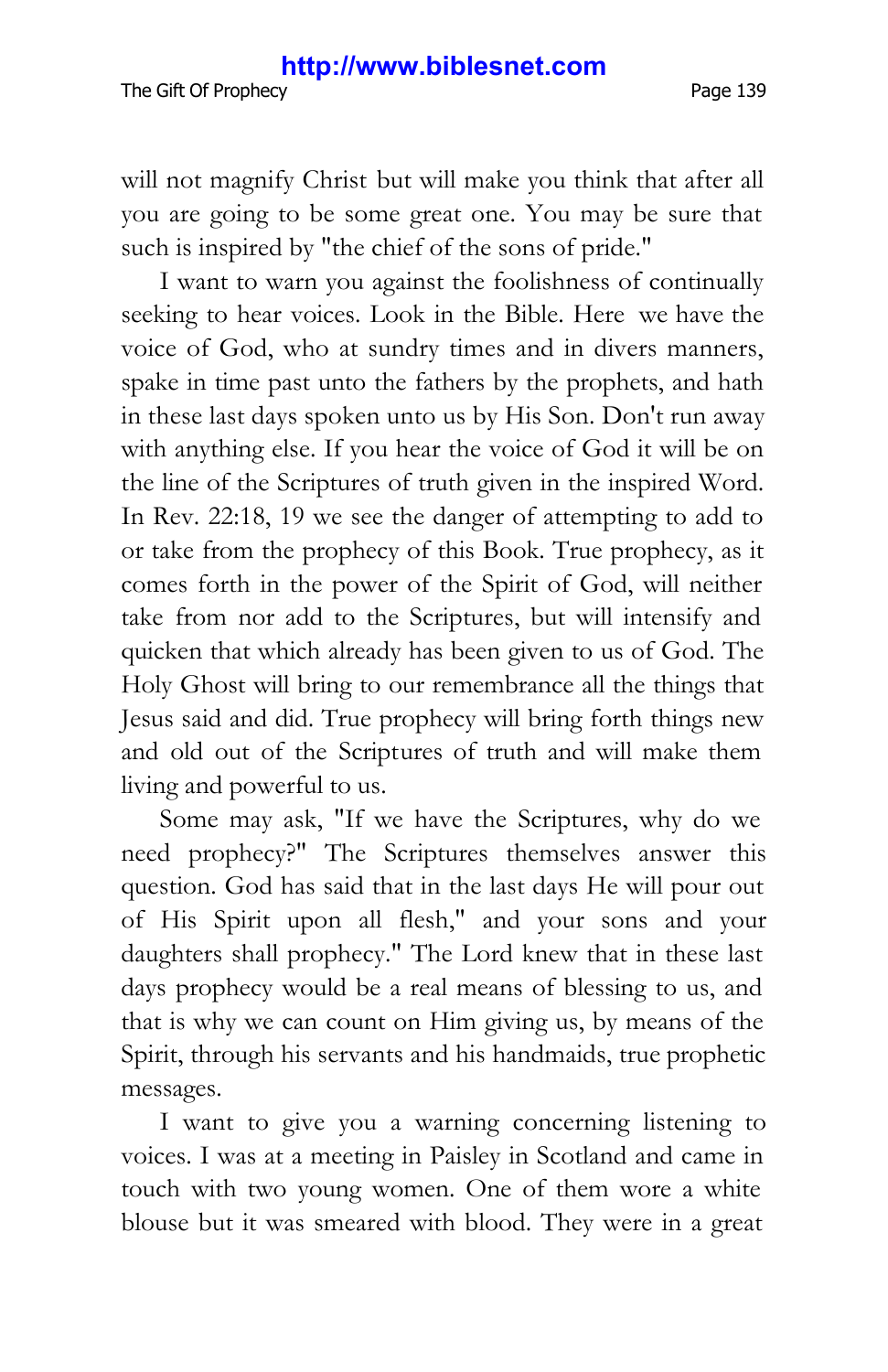state of excitement. These two girls were telegraph operators and were precious young women, having received the Baptism in the Spirit. They were both longing to be missionaries. But whatever our spiritual state is we are subject to temptations. An evil power came to one of these young women and said, "If you will obey me, I will make you one of the most wonderful missionaries that ever went out." This was just the devil or one of his agents acting as an angel of light. One of these young women was captured immediately and she became so excited that her sister saw there was something wrong and asked the overseer to allow them to be free for a time.

As she took her into a room, the power of Satan endeavoring to imitate the Spirit of God, manifested itself in a voice, and led this young woman to believe that the missionary enterprise would be unfolded that night if she would obey. This evil spirit said, "Don't tell anybody but your sister." I reckon that everything of God can be told everybody. If you cannot preach what you live, your life is wrong. If you are afraid of telling what you do in secret, some day it will be told from the housetop. Don't think you will get out of it. That which is pure cometh to the light. He that doeth truth cometh to the light that his deeds may be made manifest, that they are wrought in God.

The evil power went on to say to this girl, "You go to the railroad station tonight, and there will be a train coming in at 7:32. Buy a ticket for yourself and your sister. Then you will have six pence left. You will find a woman in a carriage dressed as a nurse, and opposite her will be a gentleman who has all the money you need." She bought her ticket and had just six pence left. The first thing came right. Next, the train came in at exactly 7:32. But the next thing did not come.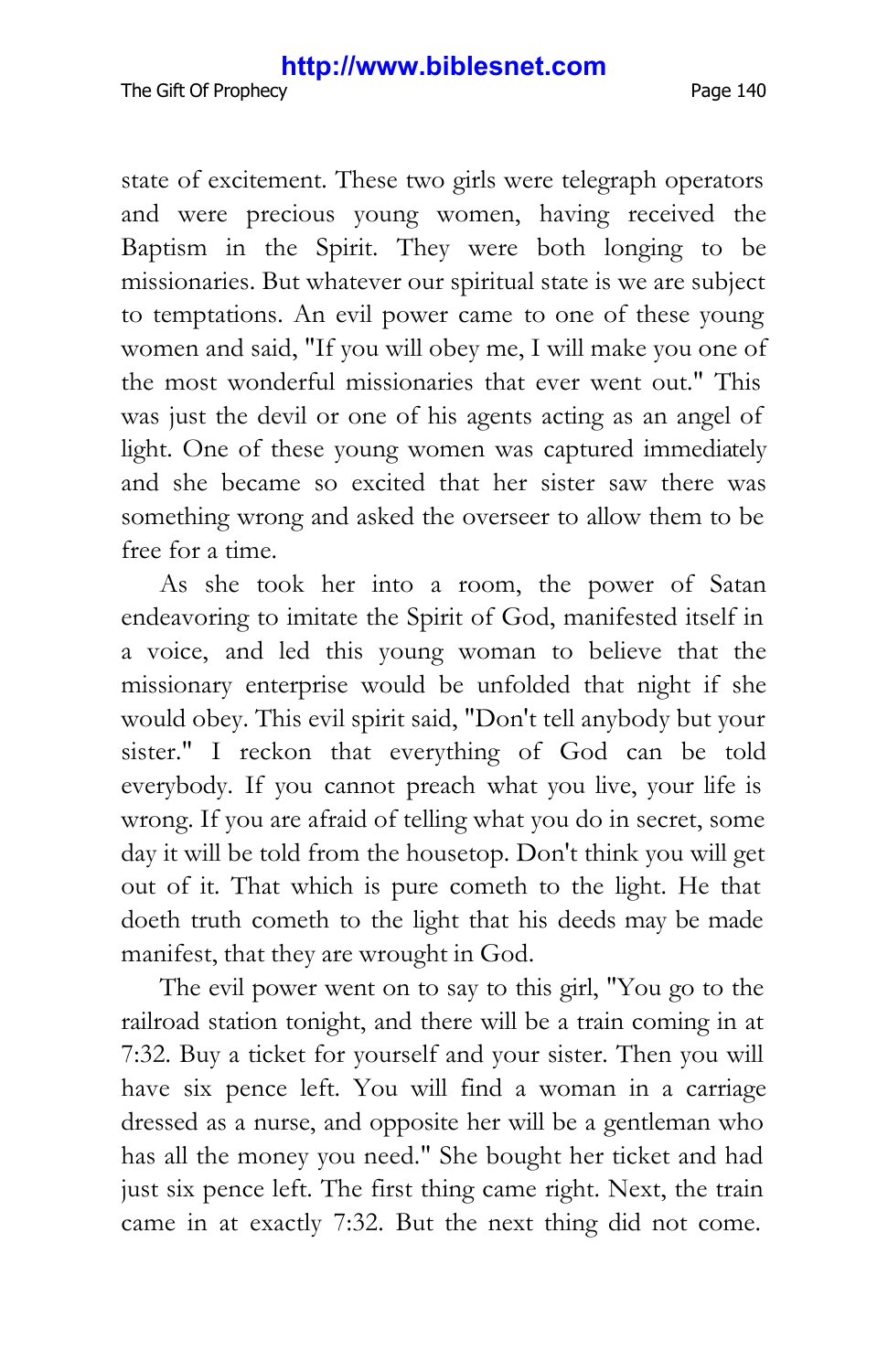The Gift Of Prophecy **Page 141** 

They ran from the top to the bottom of that railroad train before it moved out and nothing turned out as they had been told. As soon as the train moved out the same voice came and said, "Over on the other platform." All that night until 9:30 these two young women were rushed from platform to platform. As soon as it was 9:30 this same evil power said, "Now that I know you will obey me, I will make you the greatest missionaries." Always something big! They might have known it was all wrong. The evil power said, "This gentleman will take you to a certain bank at a certain corner in Glasgow where he will put all that money in for you." Banks are not open at that time of night in Glasgow. If she had gone to the street this evil spirit mentioned, there probably would not have been a bank there. All they needed was a little common sense and they would have seen that it was not the Lord. If you have your heart open for these kinds of voices you will soon get into a trap. We must ever remember that there are many evil spirits in the world.

Were these two people delivered? Yes, after terrible travail with God, they were perfectly delivered. Their eyes were opened to see that this thing was not of God but of the devil. These two sisters are now laboring for the Lord in China and doing a blessed work for Him. If you do get into error on these lines, praise God there is a way out. I praise God that He will break us down till all pride leaves us. The worst pride we can have is the pride of exaltation of self.

Paul wrote at the commandment of the Lord, "Let the prophets speak two or three, and let the others judge. If anything be revealed to another that sitteth by, let the first hold his peace. For ye may all prophesy one by one, that all may learn, and all may be comforted." If you are not humble enough to allow your prophecy to be judged, it is as surely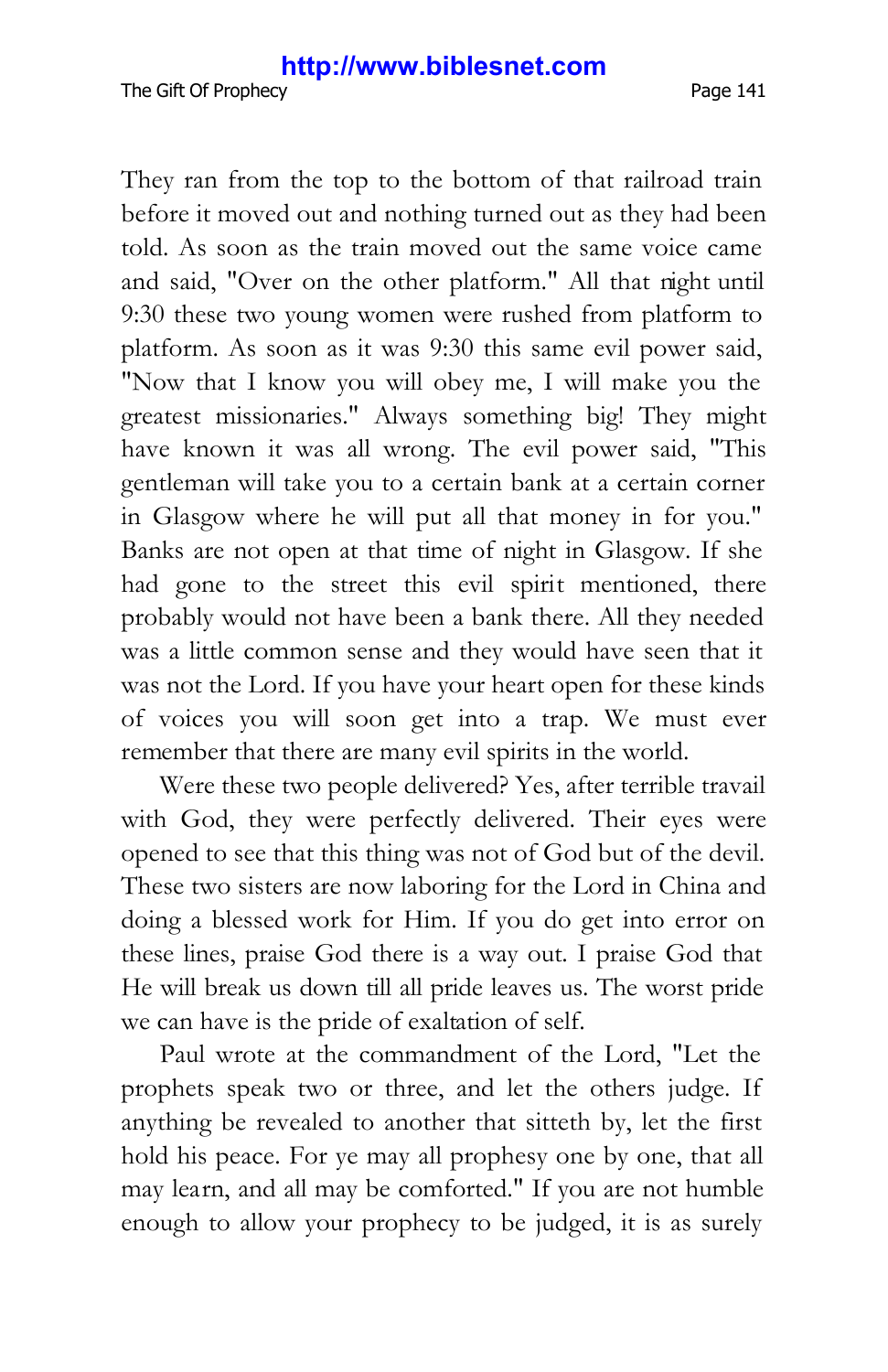wrong as you are wrong. Prophecy has to be judged. A meeting such as this one that Paul suggests would certainly be the greatest meeting you ever had. Praise God, the tide will rise to this. It will all come into perfect order when the church is bathed and lost in the great ideal of only glorifying Jesus. Then things will come to pass that will be worthwhile.

Coupled with prophecy you will have the fruit of the Spirit that is goodness. They were holy men who spoke in prophecy in days of old as the Holy Ghost prompted them, and so today the prophet who can be trusted is a man that is full of goodness, that goodness which is the fruit of the Spirit. But when he gets out of this position, and rests upon his own individuality, he is in danger of being puffed up and becoming an instrument for the enemy.

I know some people who had a wonderful farm, very productive, in a very good neighborhood. They listened to voices telling them to sell everything and go to Africa. These voices so unhinged them that they had scarcely had time to sell out. They sold their property at a ridiculous price. The same voices told them of a certain ship they were to sail on. When they got to the port they found there wasn't a ship of that name. The difficulty was this, to get them not to believe these false voices. They said perhaps it was the mind of the Lord to give them another ship, and the voice soon gave them the name of another ship. When they reached Africa they knew no language that was spoken there. But the voice did not let them stop. They had to come back, brokenhearted, shaken through, and having lost all confidence in everything. If these people had had sense to go to some men of God who were filled with the Spirit and seek their counsel, they would soon have been persuaded that these voices were not of God. But listening to these voices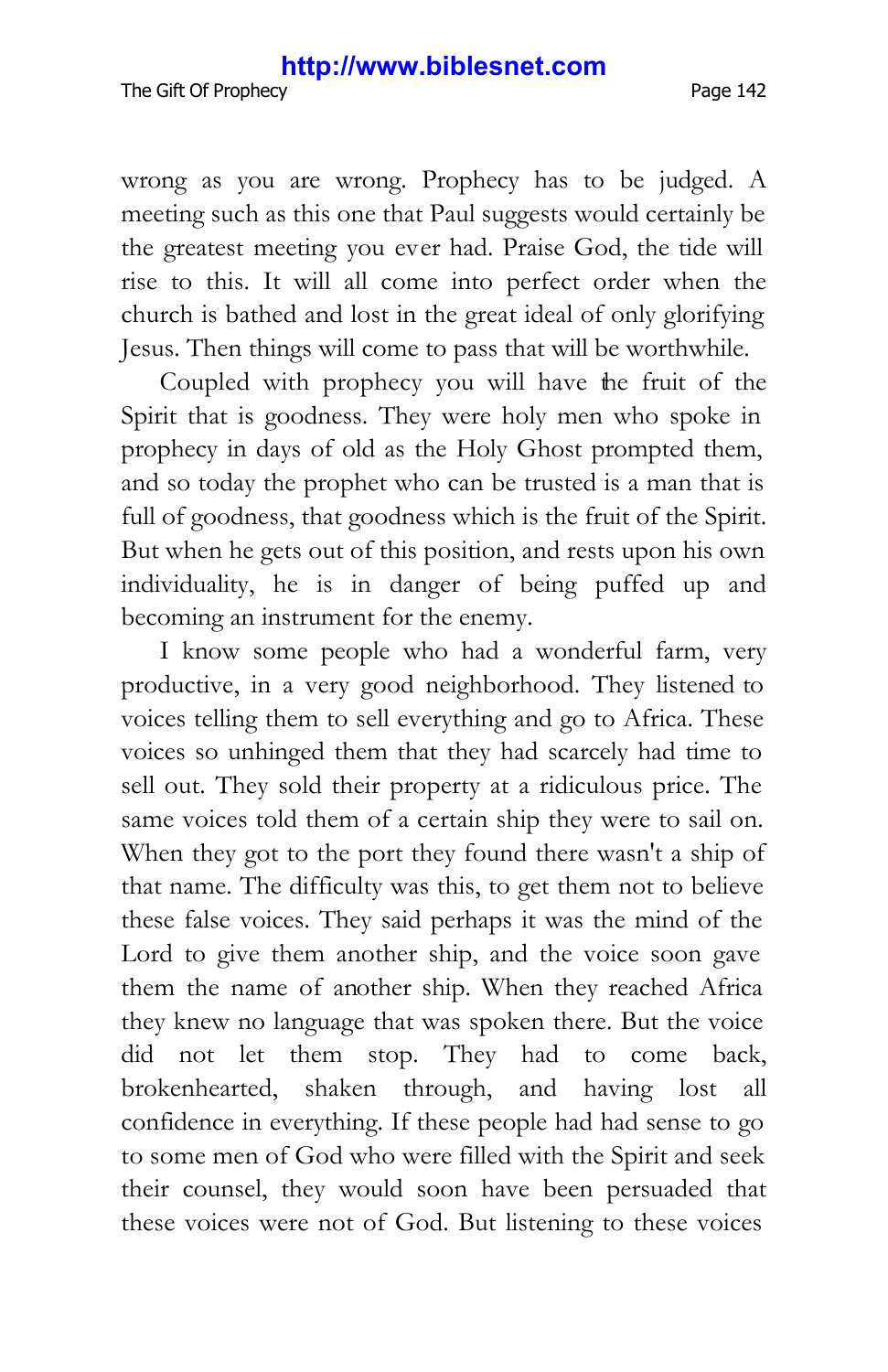always brings about a spiritual pride that makes a man or woman think that they a re superior to their brethren, and that they are above taking counsel of men who they think are not so filled with the Spirit as they are. If you hear any voices that make you think that you are superior to those whom God has put in the church to rule the church, watch out, that is surely the devil.

We read in the Revelation that the testimony of Jesus is the spirit of prophecy. You will find that true prophetic utterance always exalts the Lamb of God.

No prophetic touch is of any good unless there is fire in it. I never expect to be used of God till the fire burns. I feel that if I ever speak, it must be by the Spirit. At the same time remember that the prophet must prophesy according to the measure of faith. If you rise up in your weakness, but rise up in love because you want to honor God, and just begin, you will find the presence of the Lord upon you. Act in faith and the Lord will meet you.

May God take us on and on into this glorious fact of faith, that we may be so in the Holy Ghost that God will work through us on the line of the miraculous and on the lines of prophecy, where we shall always know that it is no longer we but He who is working through us, bringing forth that which is in His own divine good pleasure.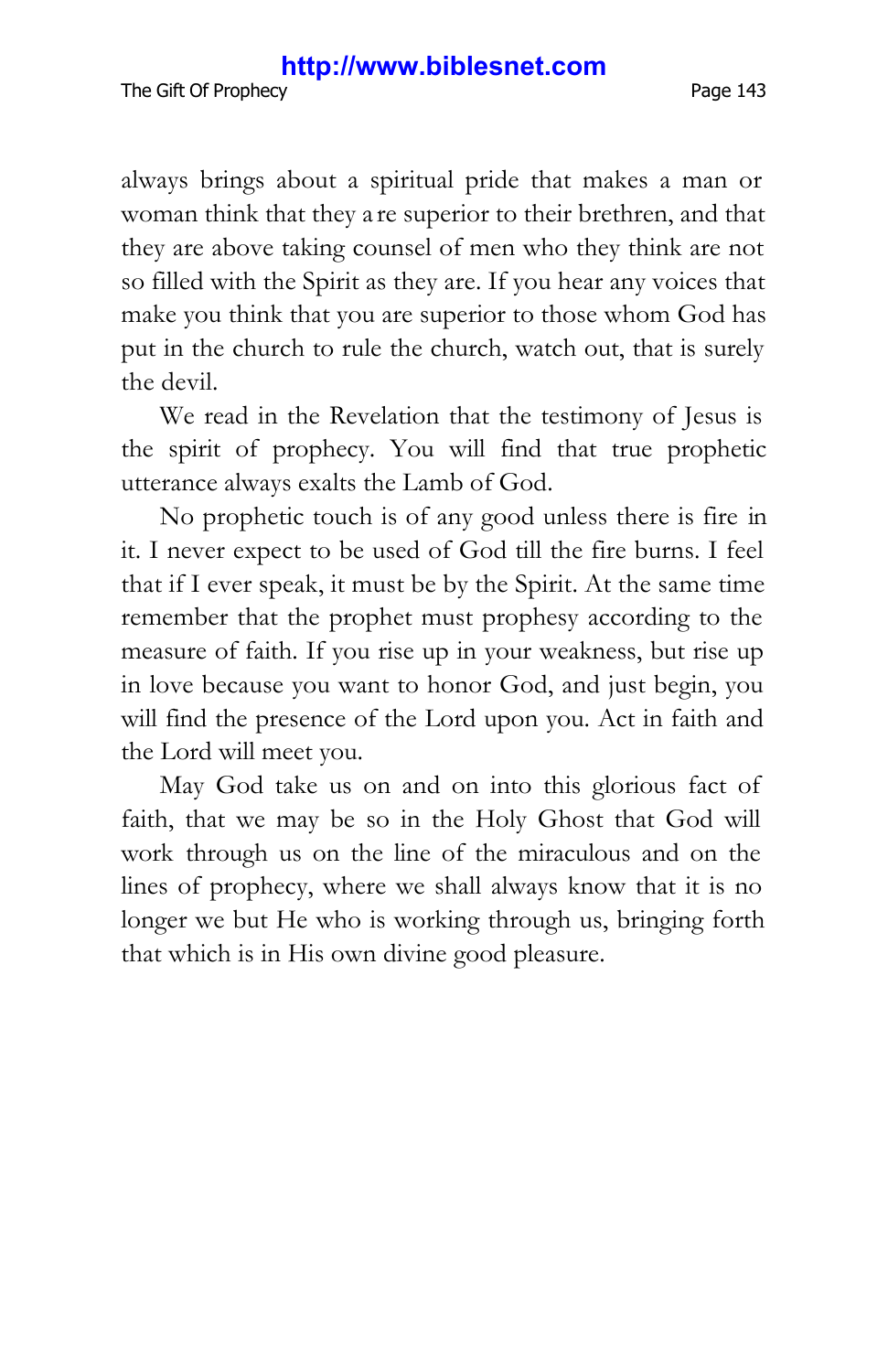# *Chapter Seventeen* **The Discerning of Spirits**

"To another discerning of spirits" (1 Cor. 12:10). There is a vast difference between natural discernment and spiritual. When it comes to natural discernment you will find many people loaded with it, and they can see so many faults in others. To such the words of Christ in the sixth chapter of Luke surely apply, "Why beholdest thou the mote that is in thy brother's eye, but perceivest not the beam that is in thine own eye?" If you want to manifest natural discernment, focus the same on yourself for at least twelve months and you will see so many faults in yourself that you will never want to fuss about the faults of another. In the sixth of Isaiah we read of the prophet being in the presence of God and he found that even his lips were unclean and everything was unclean. But praise God; there is the same live coal for us today, the baptism of fire, the perfecting of the heart, the purifying of the mind, the regeneration of the spirit. How important it is that the fire of God shall touch our tongues.

In 1 John 4:1 we are told, "Beloved, believe not every spirit, but try the spirits whether they are of God." We are further told, "And every spirit that confesseth not that Jesus Christ is come in the flesh is not of God: and this is that spirit of antichrist, whereof ye have heard that it should come; and even now already it is in the world." From time to time as I have seen a person under the power of evil, or having a fit, I have said to the power of evil, or satanic force that is within the possessed person, "Did Jesus Christ come in the flesh?" And straightway they have answered "No." They either say "No," or hold their tongues, refusing altogether to acknowledge that the Lord Jesus Christ came in the flesh. It is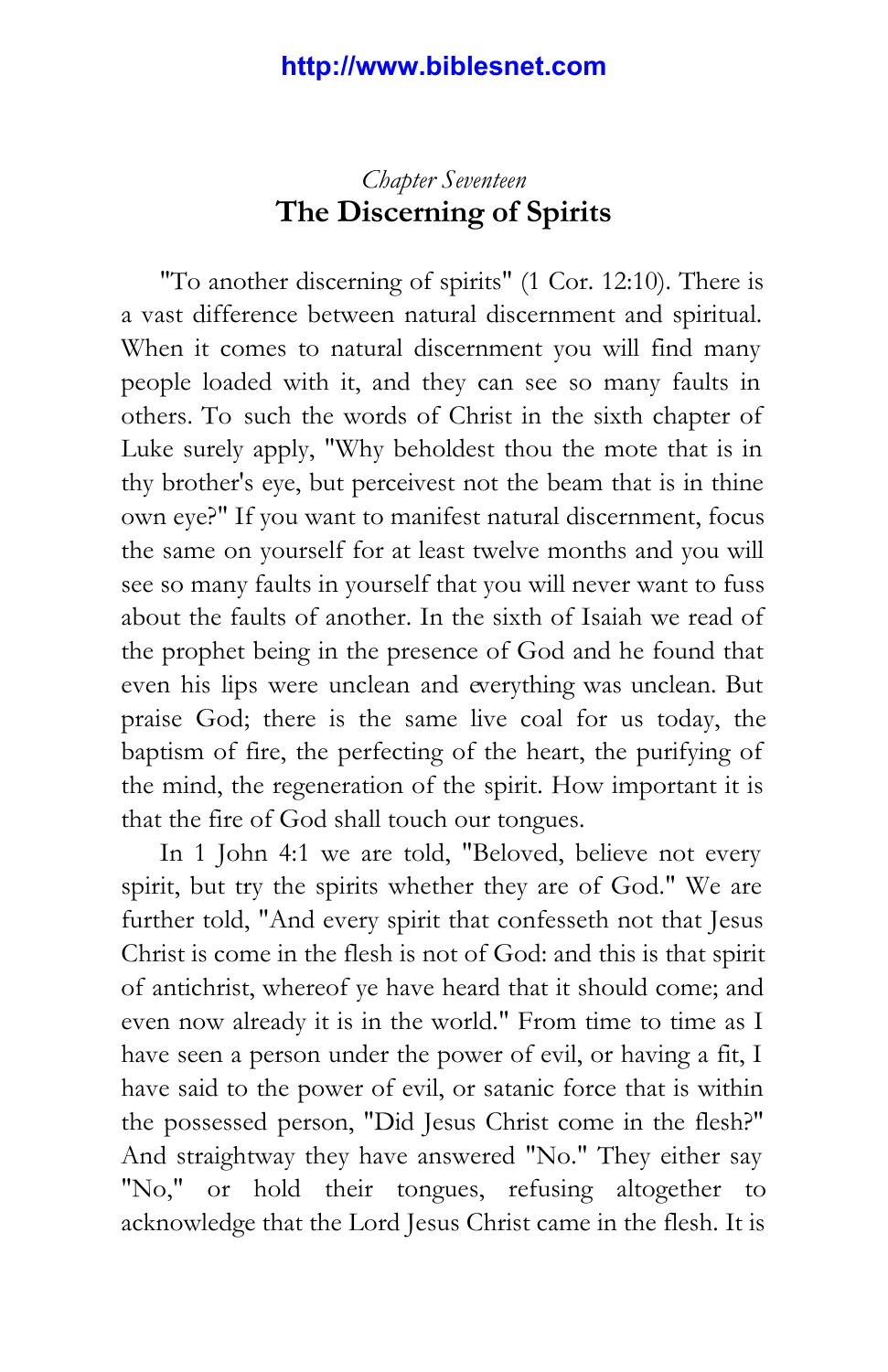then, remembering that further statement of John's, "Greater is He that is in you than he that is in the world," that you can in the name of the Lord Jesus Christ deal with the evil powers and command them to come out. We as Pentecostal people must know the tactics of the evil one and must be able to displace and dislodge him from his position.

I was preaching in Doncaster, England, at one time on the line of faith and a number of people were delivered. There was a man present who was greatly interested and moved by what he saw. He was suffering himself with a stiff knee and had yards and yards of flannel wound around it. After he got home he said to his wife, "I have taken in Wigglesworth's message and now I am going to act on it and get deliverance. Wife, I want you to be the audience." He took hold of his knee and said, "Come out, you devil, in the name of Jesus." Then he said, "It is all right, wife." He took the yards and yards of flannel off and found he was all right without the bandage. The next night he went to the little Primitive Methodist Church where he worshiped. There were a lot of young people who were in bad plight there and Jack had a tremendous business delivering his friends through the name of Jesus. He had been given to see that a great many ills to which flesh is heir are nothing else but the operation of the enemy, but his faith had risen and he saw that in the name of Jesus there was a power that was more than a match for the enemy.

I arrived one night at Gottenberg in Sweden and was asked to hold a meeting there. In the midst of the meeting a man fell full length in the doorway. The evil spirit drew him down, manifesting itself and disturbing the whole meeting. I rushed to the door and laid hold of this man and cried out to the evil spirit within him, "Come out, you devil! In the name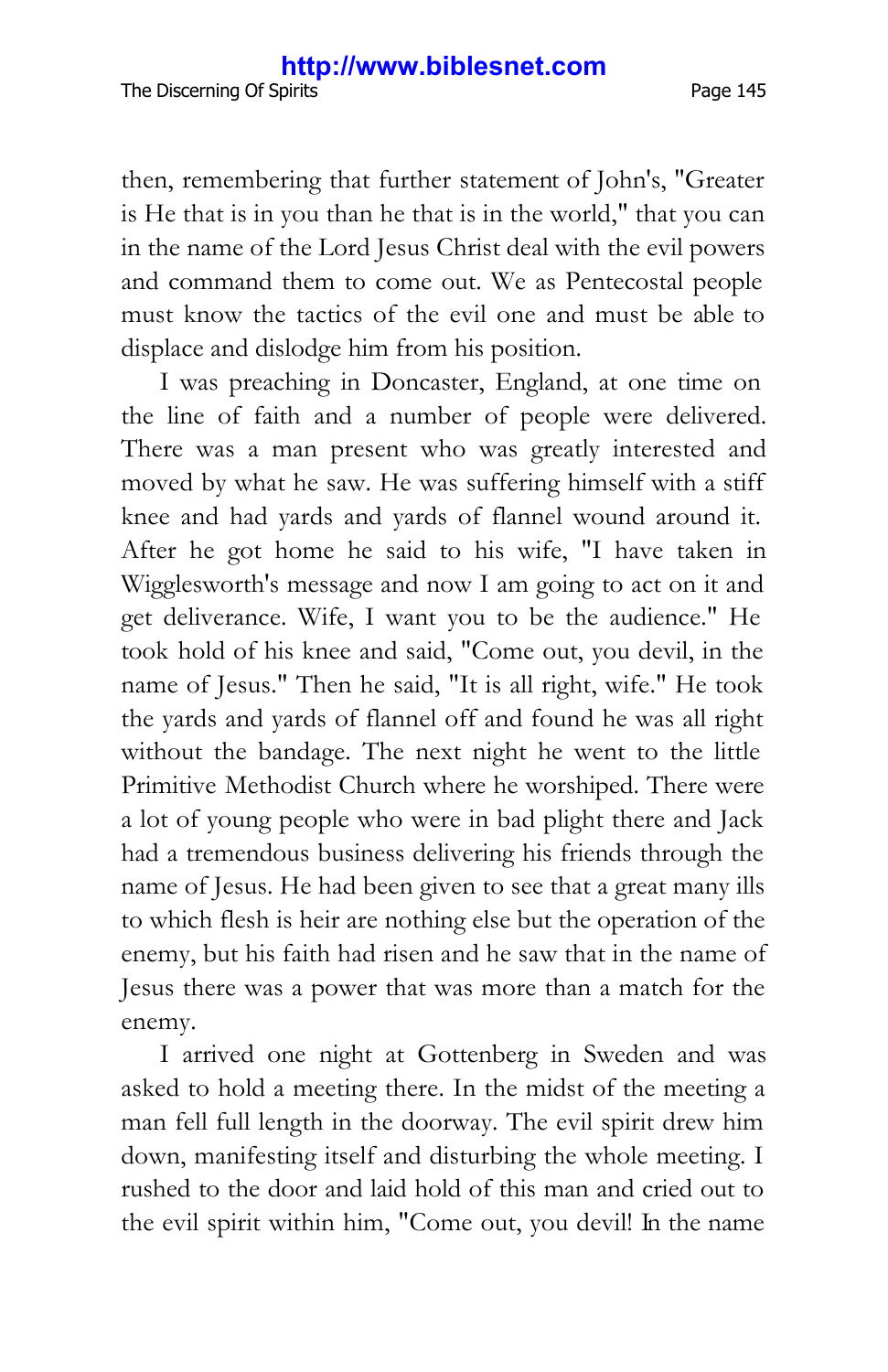of Jesus we cast you out as an evil spirit." I lifted him up and said, "Stand on your feet and walk in the name of Jesus." I don't know whether anybody in the meeting understood me except the interpreter, but the devils knew what I said. I talked in English but these devils in Sweden cleared out. A similar thing happened in Christiania.

The devil will endeavor to fascinate through the eyes and through the mind. At one time there was brought to me a beautiful young woman who had been fascinated with some preacher, and just because he had not given her satisfaction on the line of courtship and marriage the devil took advantage and made her fanatical and mad. They brought her 250 miles in that condition. She had previously received the Baptism in the Spirit. You ask, "Is there any place for the enemy in one that has been baptized in the Holy Ghost?" Our only safety is in going on with God and in constantly being filled with the Holy Ghost. You must not forget Demas. He must have been baptized with the Holy Ghost for he appears to have been a right-hand worker with Paul, but the enemy got him to the place where he loved this present world and he dropped off. When they brought this young woman to me the evil power was immediately discerned and immediately I cast the thing out in the name of Jesus. It was a great joy to present her before all the people in her right mind again.

There is a life of perfect deliverance, and this is where God wants you to be. If I find my peace is disturbed on any line, I know it is the enemy who is trying to work. How do I know this? Because the Lord has promised to keep your mind in perfect peace when it is stayed on Him. Paul tells us to present our bodies a living sacrifice, holy, acceptable unto God, which is our reasonable service; the Holy Spirit breathes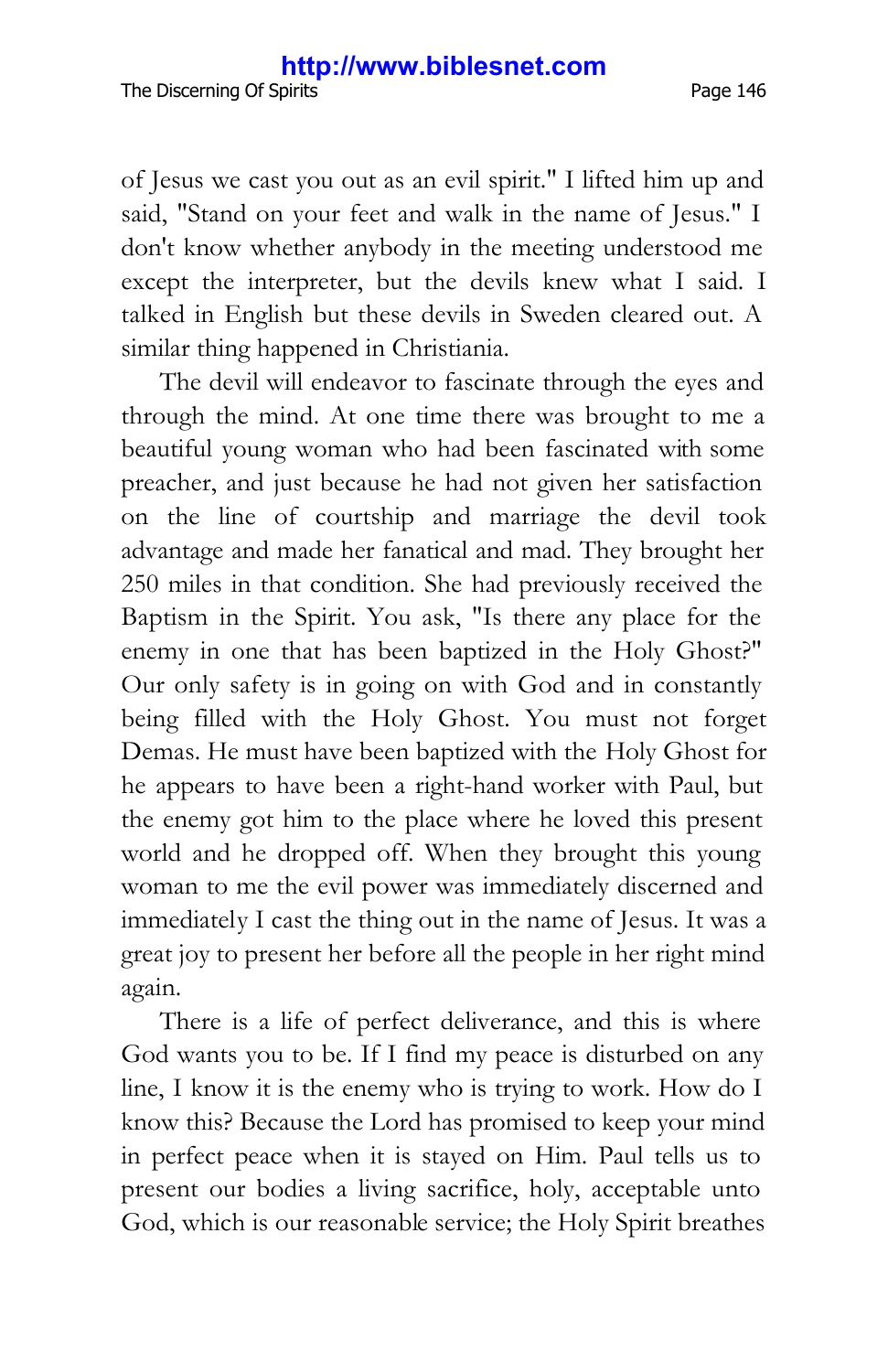The Discerning Of Spirits **Page 147** 

through him, "And be not conformed to this world; *but be ye transformed by the renewing of your mind,* that ye may prove what is that good, and acceptable, and perfect will of God." He further tells us in Phil. 4, "Finally, brethren, whatsoever things are true, whatsoever things are honest, whatsoever things are just, whatsoever things are pure, whatsoever things are of good report; if there be any virtue, if there be any praise, think on these things." As we think about that which is pure, we become pure. As we think about that which is holy, we become holy. And as we think about our Lord Jesus Christ, we become like Him. We are changed into the likeness of the object on which our gaze is fixed.

To discern spirits we must dwell with Him who is holy, and He will give the revelation and unveil the mask of satanic power on all lines. In Australia I went to one place where there were disrupted and broken homes. The people were so deluded by the evil power of Satan that men had left their wives, and wives had left their husbands, and had gotten into spiritual affinity with one another. That is the devil! May God deliver us from such evils in these days. There is no one better than the companion God has given you. I have seen so many broken hearts and so many homes that have been wrecked. We need a real revelation of these evil seducing spirits, which come in and fascinate by the eye and destroy lives, and bring the work of God into disrepute. But there is always flesh behind it. It is never clean; it is unholy, impure, satanic, devilish, and hell is behind it. If the enemy comes in to tempt you on any line like this, I beseech you to look instantly to the Lord Jesus. He can deliver you from any such satanic power. You must be separated on all lines if you are going to have faith.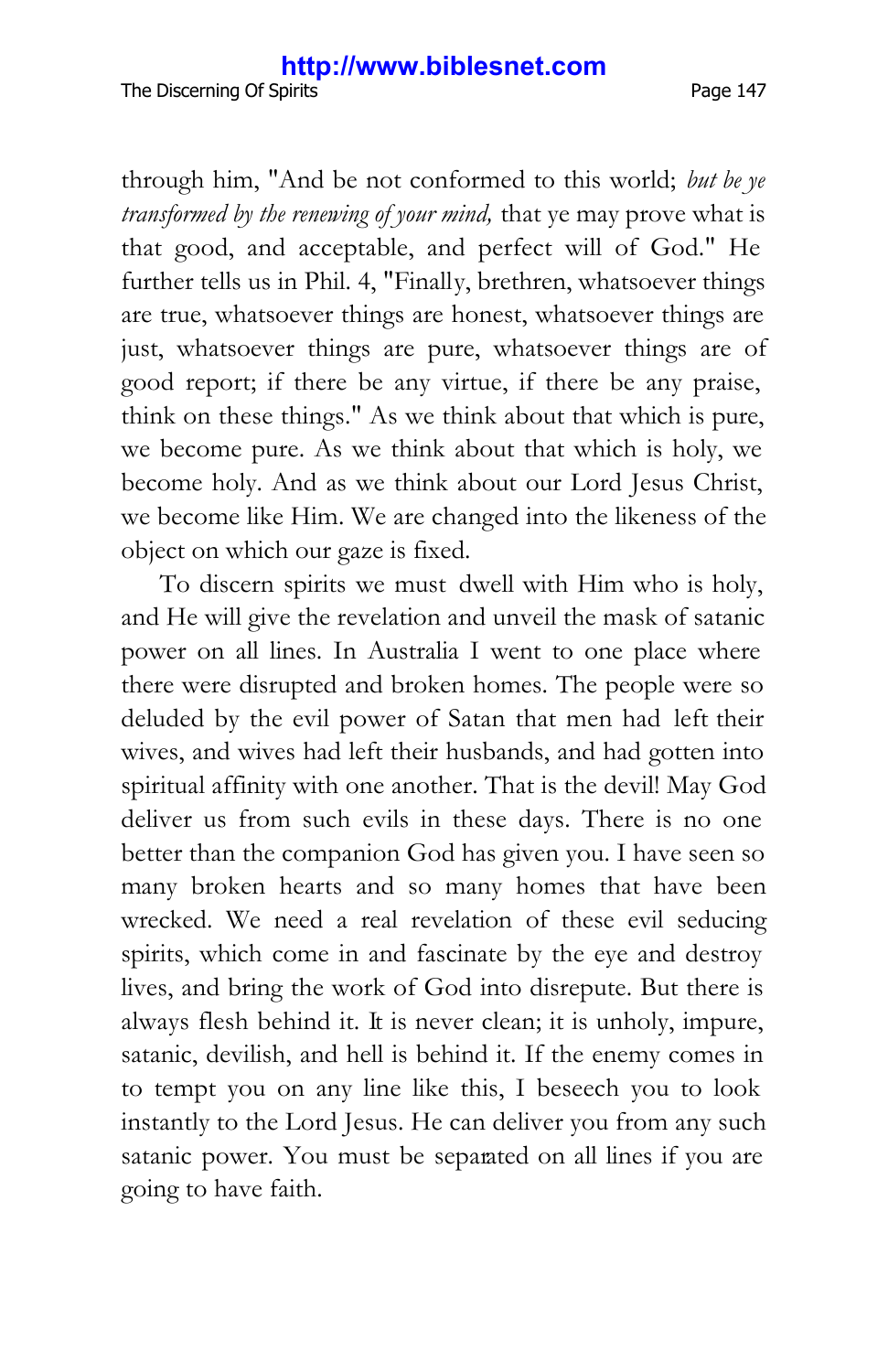The Discerning Of Spirits **Page 148** 

The Holy Ghost will give us this gift of discerning of spirits if we desire it so that we may perceive by revelation this evil power, which comes in to destroy. We can reach out and get this unction of the Spirit that will reveal these things unto us.

You will have people come to meetings who are spiritists. You must be able to deal with spiritist conditions. You can so deal with them that they will not have any power in the meetings. If you ever have Theosophists or Christian Scientist, you must be able to discern them and settle them. Never play with them; always clear them out. They are better with their own company always unless they are willing to be delivered from the delusion they are in. Remember the warning of the Lord Jesus, "The thief cometh not, but for to steal, and to kill, and to destroy."

Before Satan can bring his evil spirits there has to be an open door. Hear what the scriptures say: "That wicked one toucheth him not: (1 John 5:18). "The Lord shall preserve thee from all evil: He shall preserve thy soul" (Psa. 121:7). How does Satan get an opening? When the saint ceases to seek after holiness, purity, righteousness, truth; when he ceases to pray, stops reading the Word and gives way to carnal appetites, then it is that Satan comes. So often sickness comes as a result of disobedience. David said, "Before I was afflicted, I went astray." Seek the Lord and He will sanctify every thought, every act, till your whole being is ablaze with holy purity and your one desire will be for Him who has created you in holiness. Oh, this holiness! Can we be made pure? We can. Every inbred sin must go. God can cleanse away every evil thought. Can we have a hatred for sin and a love for righteousness? Yes, God will create within thee a pure heart. He will take away the stony heart out of the flesh.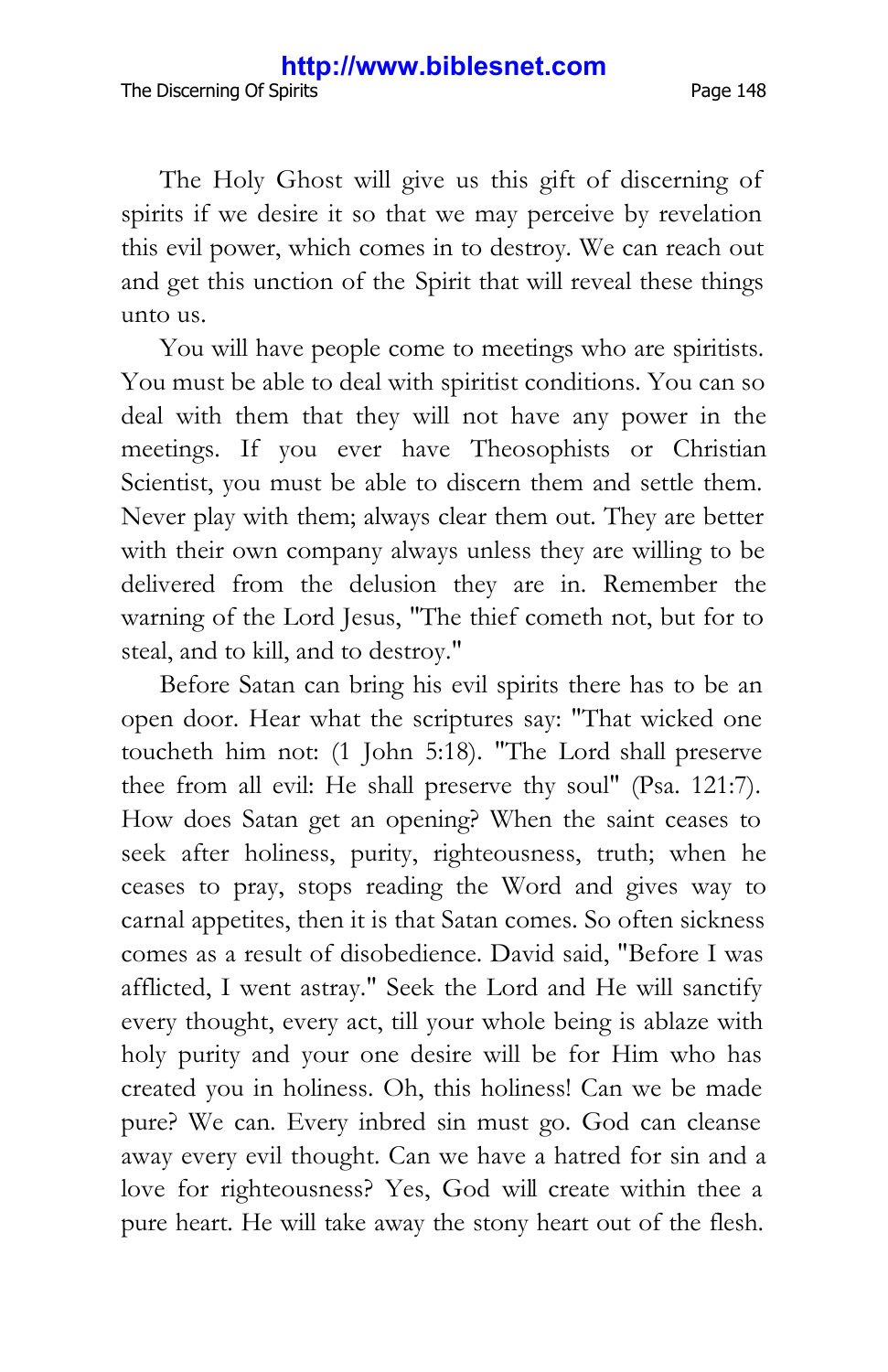The Discerning Of Spirits **Page 149** Page 149

He will sprinkle thee with clean water and thou shalt be cleansed from all thy filthiness. When will He do it? When you seek Him for such inward purity.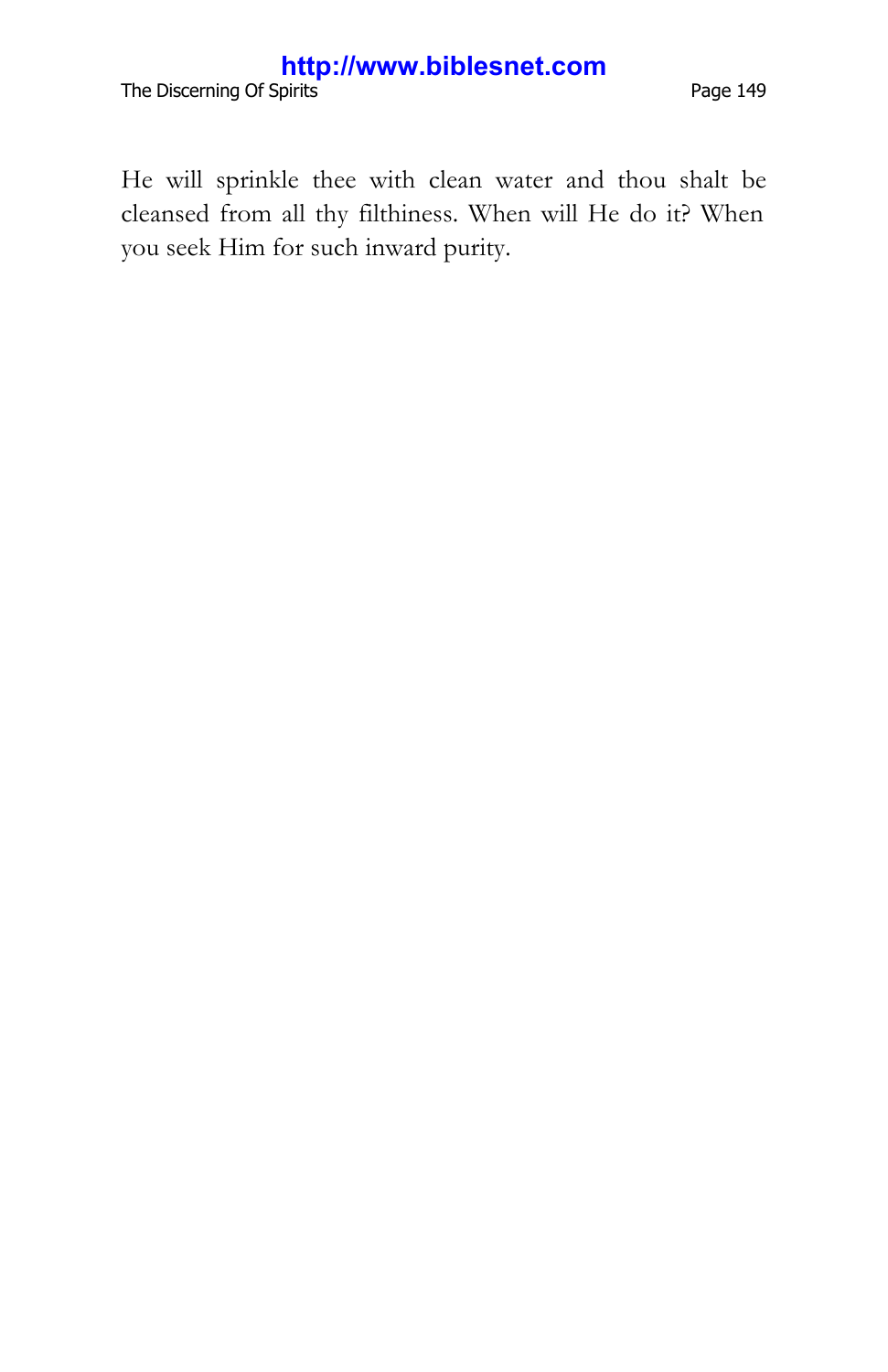### *Chapter Eighteen* **The Gift of Tongues**

"Follow after charity, and desire spiritual gifts, but rather that ye may prophesy. For he that speaketh in an unknown tongue, speaketh not unto men, but unto God: for no man understandeth him; howbeit in the spirit he speaketh mysteries" (1 Cor. 14:1, 2).

It is necessary that we have a great desire for spiritual gifts. We must thirst after them and covet them earnestly because the gifts are necessary and important, that we, by the grace of God having received the gifts, may be used for God's glory.

God has ordained this speaking in an unknown tongue unto Himself as a wonderful, supernatural means of communication in the Spirit. As we speak to him in the unknown tongue we speak wonderful mysteries in the Spirit. In Rom. 8:27 we read, "He that searcheth the hearts knoweth what is the mind of the Spirit, because he maketh intercession for the saints according to the will of God." Many times as we speak unto God in an unknown tongue we are in intercession and as we pray thus in the Spirit we pray according to the will of God. And there is such a thing as the Spirit making intercession with groanings, which cannot be uttered.

On this line I want to tell you about Willie Burton, who is laboring for God in the Belgium Congo. Brother Burton is a mighty man of God and is giving his life for the heathen in Africa. He took fever and went down to death. They said, "He has preached his last; what shall we do?" All their hopes seemed to be blighted, and there they stood, with broken hearts, wondering what was going to take place. They left him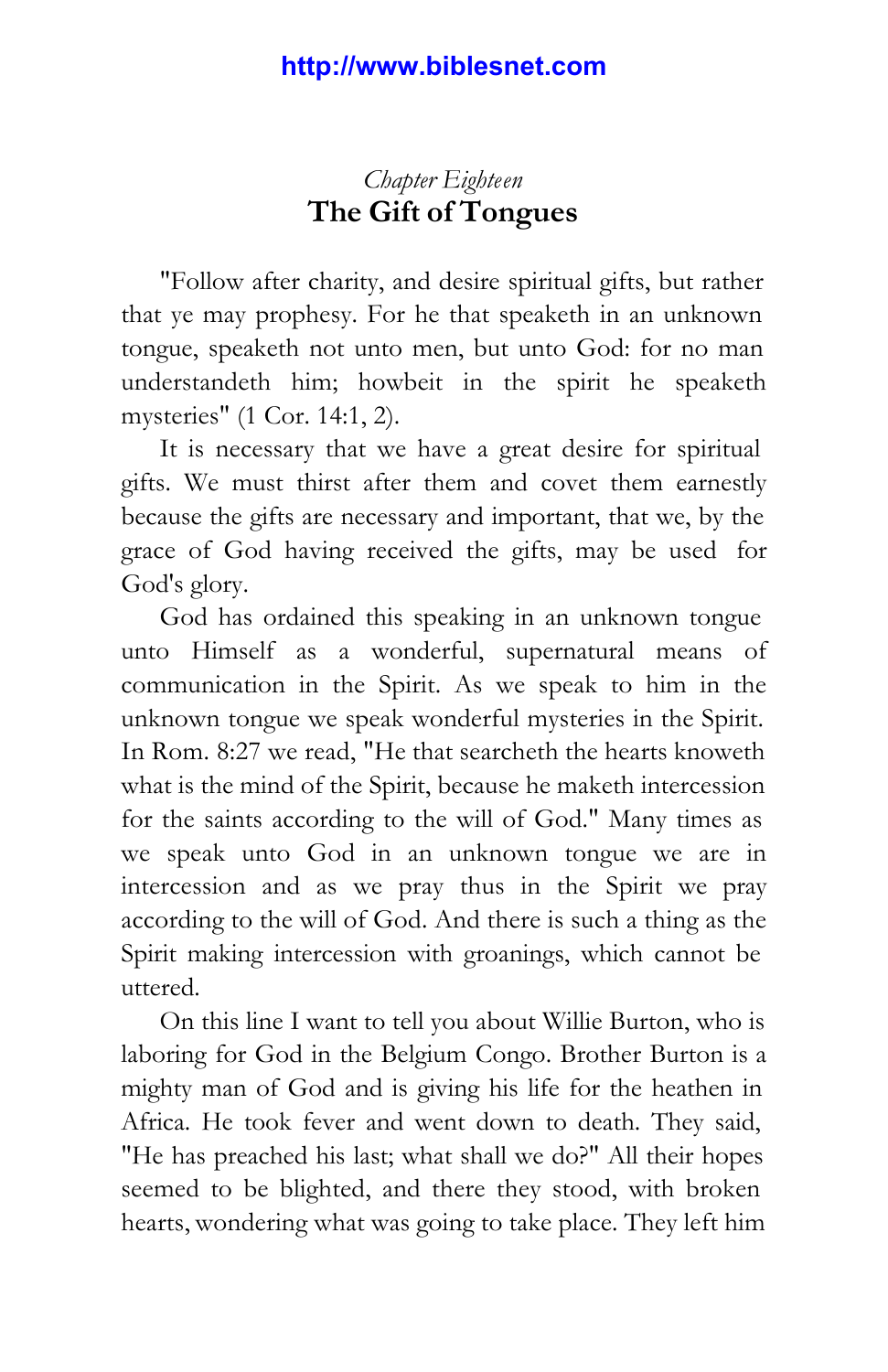The Gift Of Tongues **Page 151** 

for dead; but, in a moment, without any signal, he stood right in the midst of them; and they could not understand it. The explanation he gave was this, that, when he came to himself, he realized a warmth going right through his body; and there wasn't one thing wrong with him. How did it come about? It was a mystery until he went to London and was telling the people how he was left for dead, and then was raised up. A lady came up and asked for a private conversation with him, and arranged a time. She asked, "Do you keep a diary?" He answered, "Yes," She told him, "It happened on a certain day that I went to pray; and as soon as I knelt, I had you on my mind. The Spirit of the Lord took hold of me and prayed through me in an unknown tongue. A vision came before me in which I saw you laid out helpless; and I cried out in the unknown tongue till I saw you rise up and go out of that room." She had kept a note of the time and when he turned to his diary he found that it was exactly the time when he was raised up. There are great possibilities as we yield to the Spirit and speak unto God in quiet hours in our bedrooms. God wants you to be filled with the Holy Ghost so that everything about you shall be charged with the dynamic of heaven.

He that speaketh in an unknown tongue edifieth himself; but he that prophesieth edifieth the church" (Verse 4). I want you to see that he that speaketh in an unknown tongue edifieth himself or builds himself up. We must be edified before we can edify the church. I cannot estimate what I, personally, owe to the Holy Ghost method of spiritual edification. I am here before you as one of the biggest conundrums in the world. There never was a weaker man on the platform. Language? None. Inability -- full of it. All natural things in my life point exactly opposite to my being able to stand on the platform and preach the gospel. The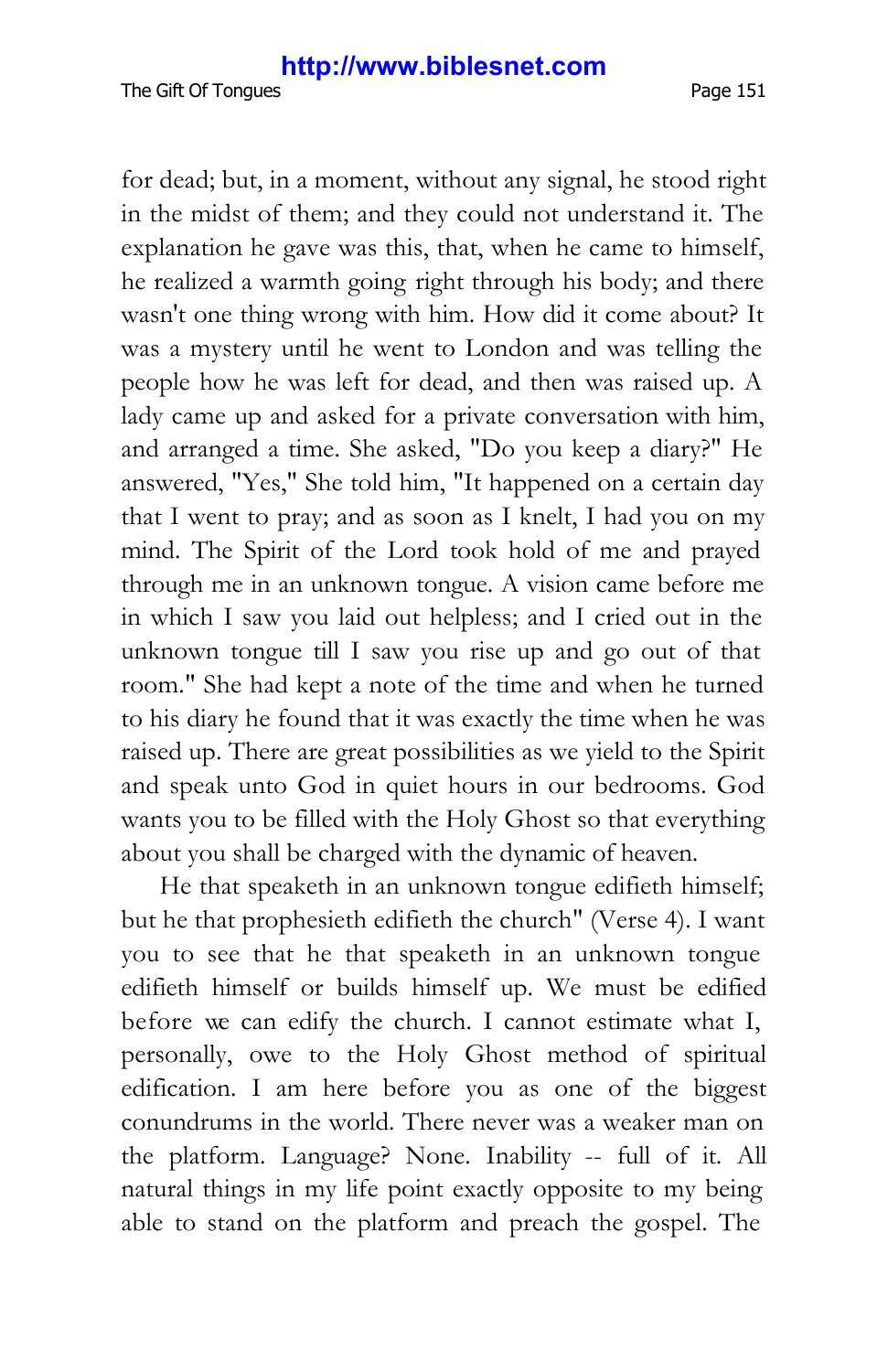secret is that the Holy Ghost came and brought this wonderful edification of the Spirit. I had been reading this Word continually as well as I could, but the Holy Ghost came and took hold of it, for the Holy Ghost is the breath of it, and He illuminated it to me. And He gives me language that I cannot speak fast enough; it comes too fast; and it is there because God has given it. When the Comforter is come He shall teach you ALL things; and He has given me this supernatural means of speaking in an unknown tongue to edify myself, so that, after being edified, I can edify the church.

In 1 John 2:20 we read, "But ye have an unction from the Holy One, and ye know all things." In verse 27 we read, "But the anointing which ye have received of him abideth in you, and ye need not that any man should teach you; but as the same anointing teacheth you of all things, and is truth, and is no lie, and even as it hath taught you, ye shall abide in him." Even, when you are baptized in the Spirit you may say, "I seem so dry, I don't know where I am." The Word says you have an unction. Thank God you have received the anointing. The Holy Ghost here says that He is abiding and that He teaches you of all things. These are great and definite positions for you. The Holy Ghost would have you stir up your faith to believe that this word is true that you have the unction and that the anointing abideth. As you rise up in the morning believe this wonderful truth, and as you yield to the Spirit's presence and power you will find yourself speaking unto God in the Spirit and you will find that you are personally being edified by doing this. Let everything about you be a lie, but let this word of God be true. The devil will say you are the driest person and that you will never do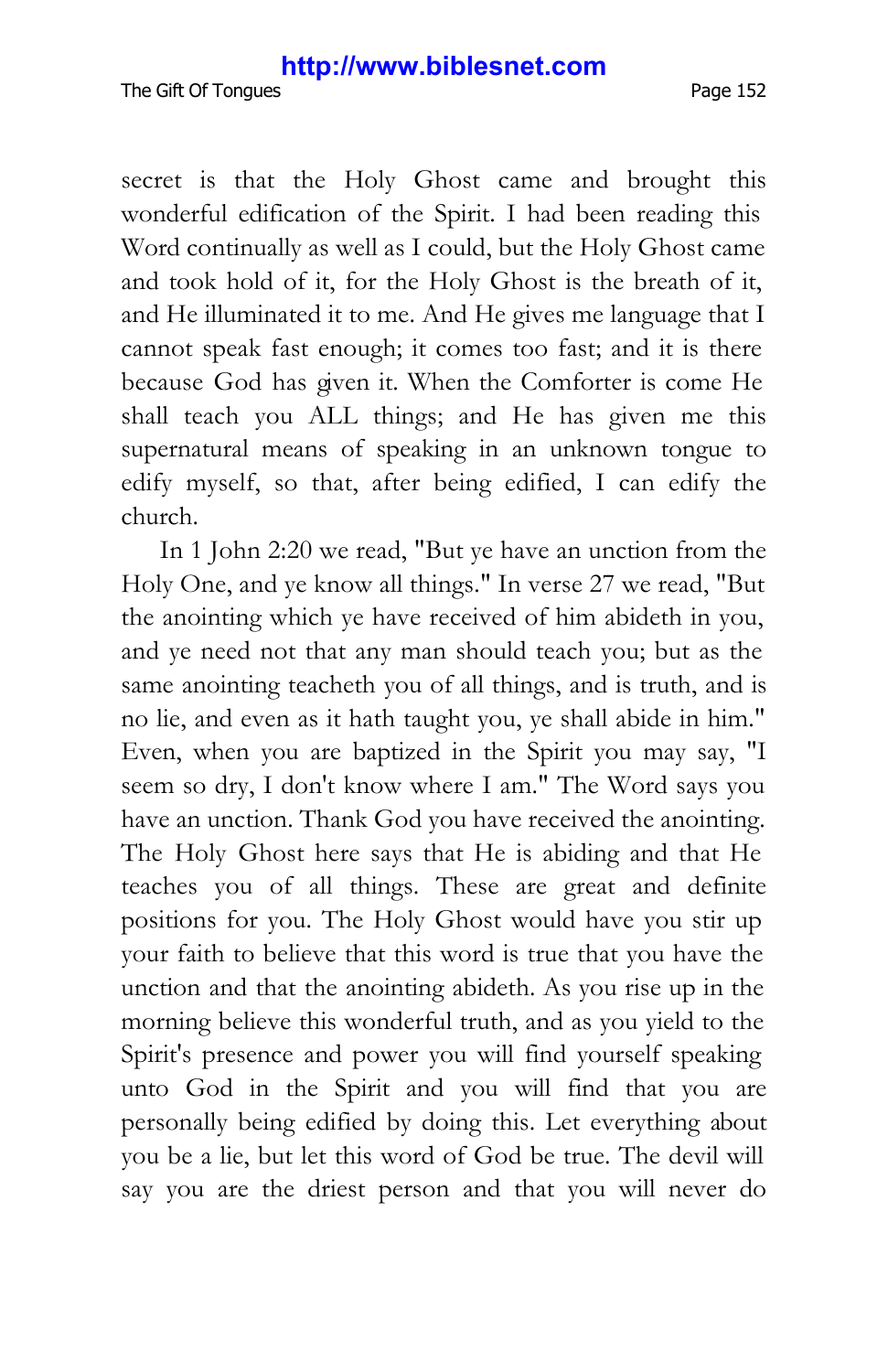anything, but you believe God's word, that the anointing which ye have received of Him abideth in you.

"I would that ye all spake with tongues, but rather that ye prophesied: for greater is he that prophesieth than he that speaketh with tongues, except he interpret, that the church may receive edification." You must understand that God would always have you to be in the place of prophecy, for everyone who has received the Holy Ghost has a right to prophesy. In verse 31 we read, "Ye may all prophesy one by one." Now prophecy is far in advance of speaking in tongues, except that you have the interpretation of the speaking in tongues, and then God gets an equivalent to prophecy. In verse 13 we read, "Let him that speaketh in an unknown tongue, pray that he may interpret." This is an important word.

After receiving the Baptism in the Holy Ghost and speaking in tongues as the Spirit gave utterance, I did not speak with tongues again for nine months. I was troubled about it because I went up and down laying hands upon people that they might receive the Holy Ghost, and they were speaking in tongues, but I did not have the joy of speaking myself. God wanted to show me that the speaking in tongues as the Spirit gave utterance, which I received when I received the Baptism, was distinct from the gift of tongues which I subsequently received. When I laid hands on other people and they received the Holy Ghost, I used to think, "Oh, Lord Jesus, it would be nice if You would let me speak." He withheld the gift from me, for He knew that I would meet many who would say that the Baptism of the Holy Ghost can be received without the speaking in tongues, and that people simply received the gift of tongues when they received the Baptism. I did not receive the gift of tongues at that time, but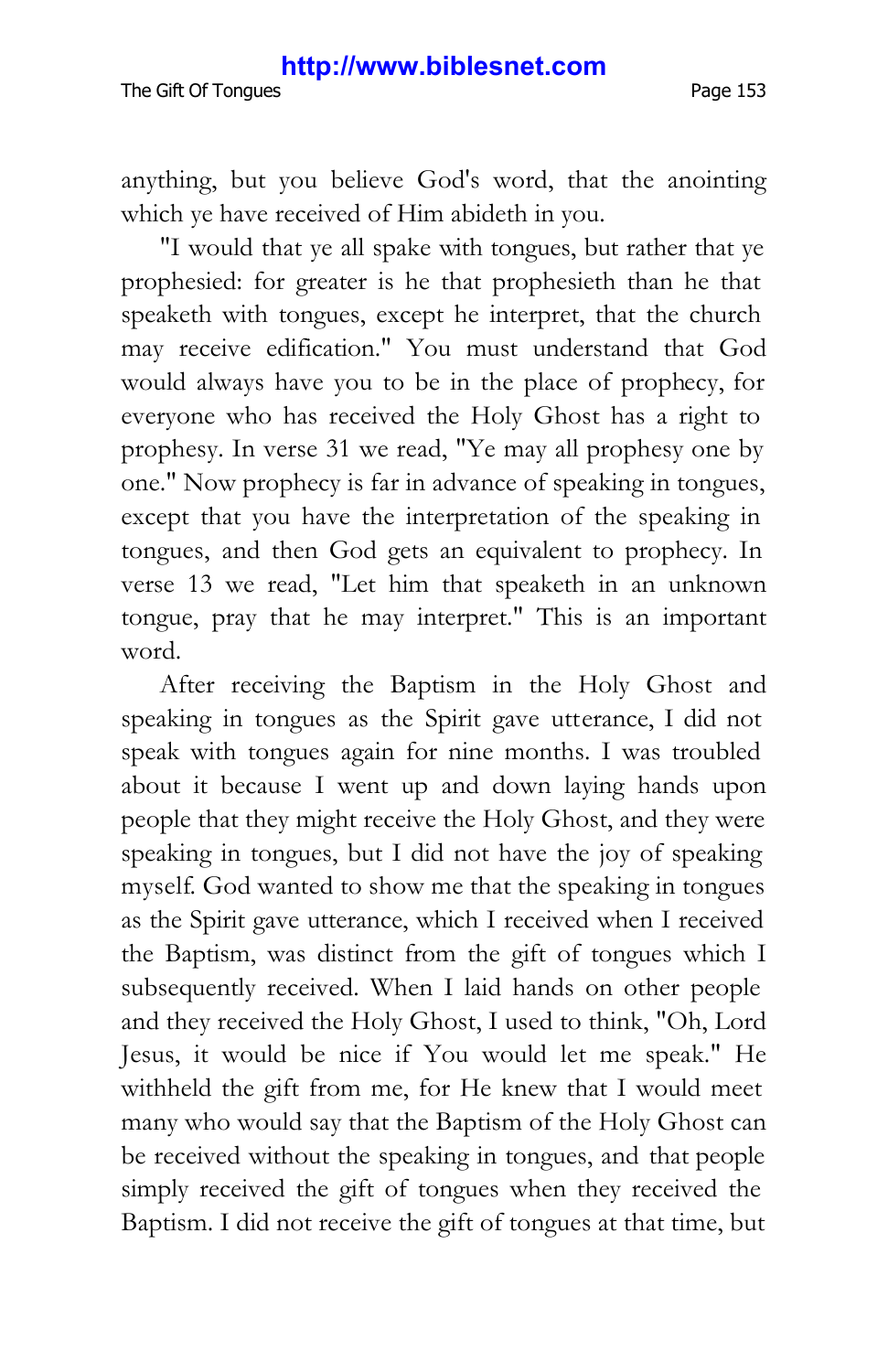nine months later I was going out of the door one morning, speaking to the Lord in my own heart, when there came a volume of tongues. When the tongues stopped I said to the Lord, "Now, Lord, I did not do it, and I wasn't seeking it; so You have done it, and I am not going to move from this place until you give me the interpretation." And then came an interpretation which has been fulfilled all the world over. Is it the Holy Ghost who speaks? Then the Holy Ghost can interpret. Let him that speaks in a tongue pray that he may interpret, and God will give it. We must not rush through without getting a clear understanding of what God has to say to us.

"What is it then? I will pray with the spirit, and I will pray with the understanding also: I will sing with the spirit, and I will sing with the understanding also" (Verse 15). If you pray in an unknown tongue in the Spirit you do not know what you are praying; you have no understanding of it. It is unfruitful to those round about you; but you have the same power to pray with the understanding under the unction of the Spirit as you have to pray in an unknown tongue. Some say, "Oh, I could do that, but it would be myself doing it." If YOU pray, it is yourself, and everything you do in the beginning is yourself. I kneel down to pray and the first and second sentences may be in the natural; but as soon as *I* have finished, the Spirit begins to pray through me. The first may be yourself. Granted. The next will be the Holy Ghost, and the Holy Ghost will take you through, praise the Lord. Everything but faith will say, "That isn't right." Faith says, "It is right." The natural man says, "It isn't right." Faith says, "It is right." Paul says, "I will pray with the spirit, and I will pray with the understanding also;" and he does it in faith. The devil is against it and your own self-life is against it. May God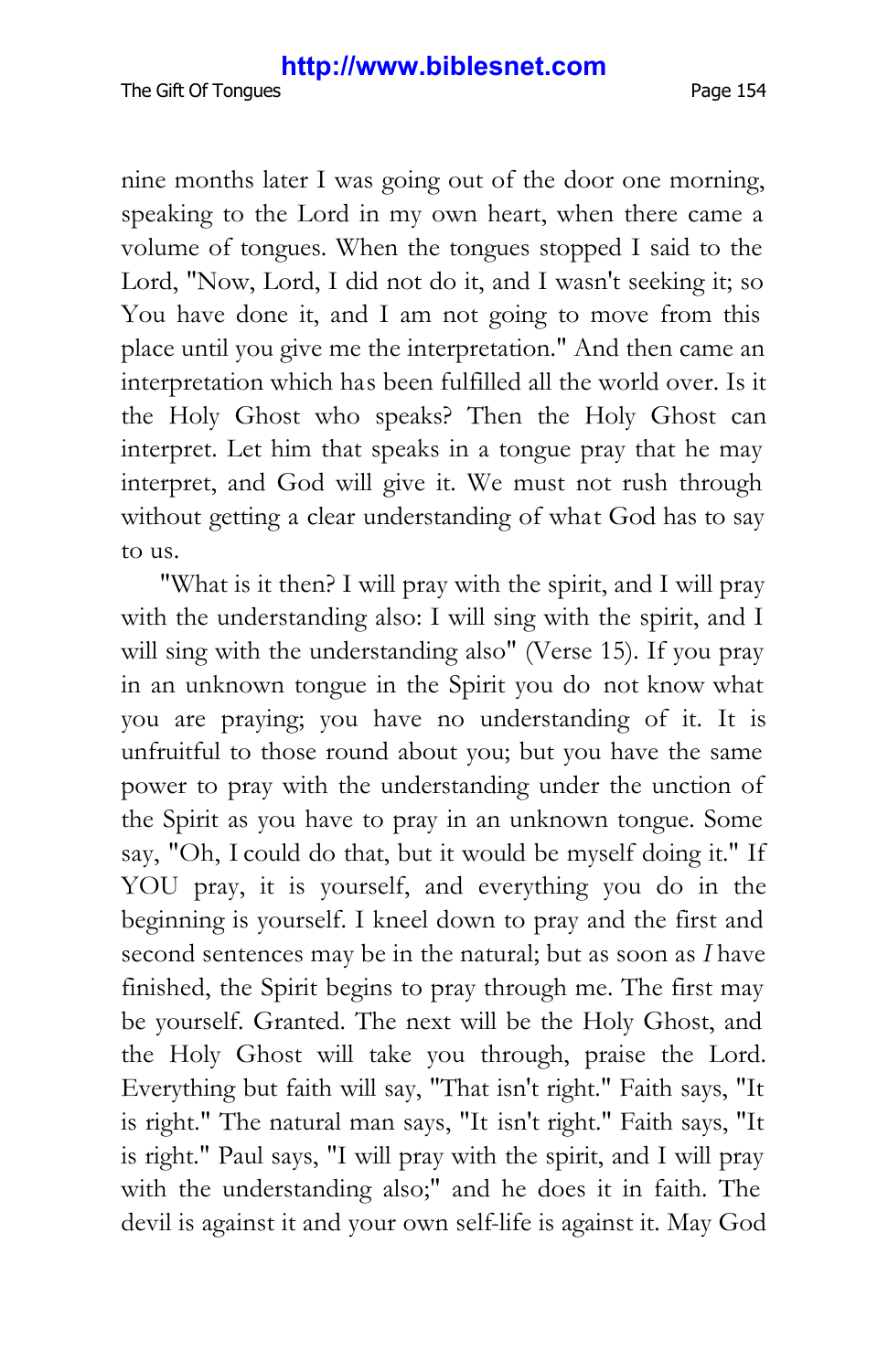the Holy Ghost bring us into the blessed place where we may live, walk, pray and sing in the Spirit, and pray and sing with the understanding also. Faith will do it. Faith has a deaf ear to the devil and to the working of the natural mind, and a big ear to God. Faith has a deaf ear to yourself and an open ear to God. Faith won't take any notice of feelings. Faith says, "You are complete in Him."

It is a wonderful thing to pray in the Spirit and to sing in the Spirit, praying in tongues and singing in tongues as the Spirit of God gives you utterance. I never get out of bed in the morning without having communion with God in the Spirit. It is the most wonderful thing on earth. It is most lovely to be in the Spirit when you are dressing and you come out to the world and the world has no effect on you. You begin the day like that and you will be conscious of the guidance of the Spirit right through the day.

"I thank my God, I speak with tongues more than ye all: yet in the church I had rather speak five words with my understanding, that by my voice I might teach others also, than ten thousand words in an unknown tongue" (Ver. 18, 19). Many people will come round and say that Paul said he would rather speak five words with the known tongue than ten thousand words without understanding. Then will always leave out that part of the sentence, "I thank my God, I speak with tongues more than ye all." Paul was here correcting the excessive speaking in tongues without interpretation, which was not for the edification of the assembly. If there was no interpreter present, they were simply to speak to themselves and to God. Suppose we had someone preaching and we had twenty or thirty people all up and down in tongues, it would be very serious. There would be confusion. The people who attend the meeting would rather have five words of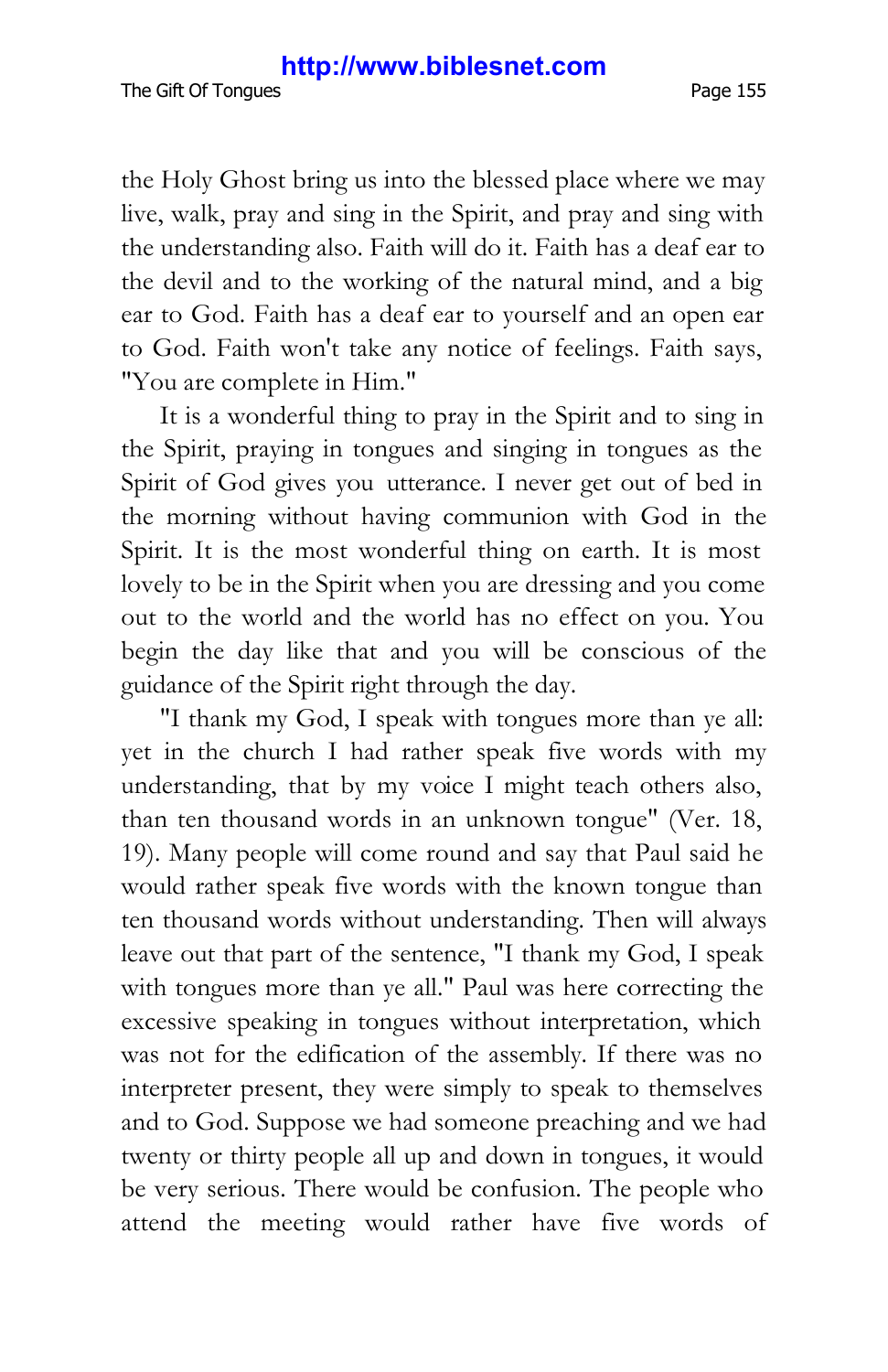edification, consolation and comfort than ten thousand words without understanding.

Because you feel a touch of the Spirit you are not obliged to speak in tongues. The Lord will give you a sound mind so that you will hold your body in perfect order for the edification of the church. But Paul here says that he spake in tongues more than they all; and, as it is evident that the Corinthian church was given to this thing very considerably, he certainly must have been speaking tremendously in tongues both day and night. He was so edified by this wonderful, supernatural means of being built up, that he could go to the church, and preaching in a manner so that they could all understand him, he would marvelously edify the saints.

"In the law it is written, With men of other tongues and other lips will I speak unto this people; and yet for all that will they not hear me, saith the Lord. Wherefore tongues are for a sign, not to them that believe, but to them that believe not" (Verses 21, 22). There are many who call themselves believers who are extremely unbelieving. One of the unbelieving "believers" was a Methodist minister who lived in Sheffield, England. A man gave him a check and told him to go and take a rest. This man also gave him my name and address; so, when he got to Bradford, he began to inquire about me. He was warned against me as one of the "tongues people," and was told to be very careful and not to be taken in, for the whole thing was of the devil. He said, "They will not take ME in; I know too much for them to take me in."

He was quite run down and needed rest; and when he came he said, "A friend of yours sent me, is it all right?" I replied, "Yes, you are welcome." But we could do nothing with that man. It was impossible. Talk? You never heard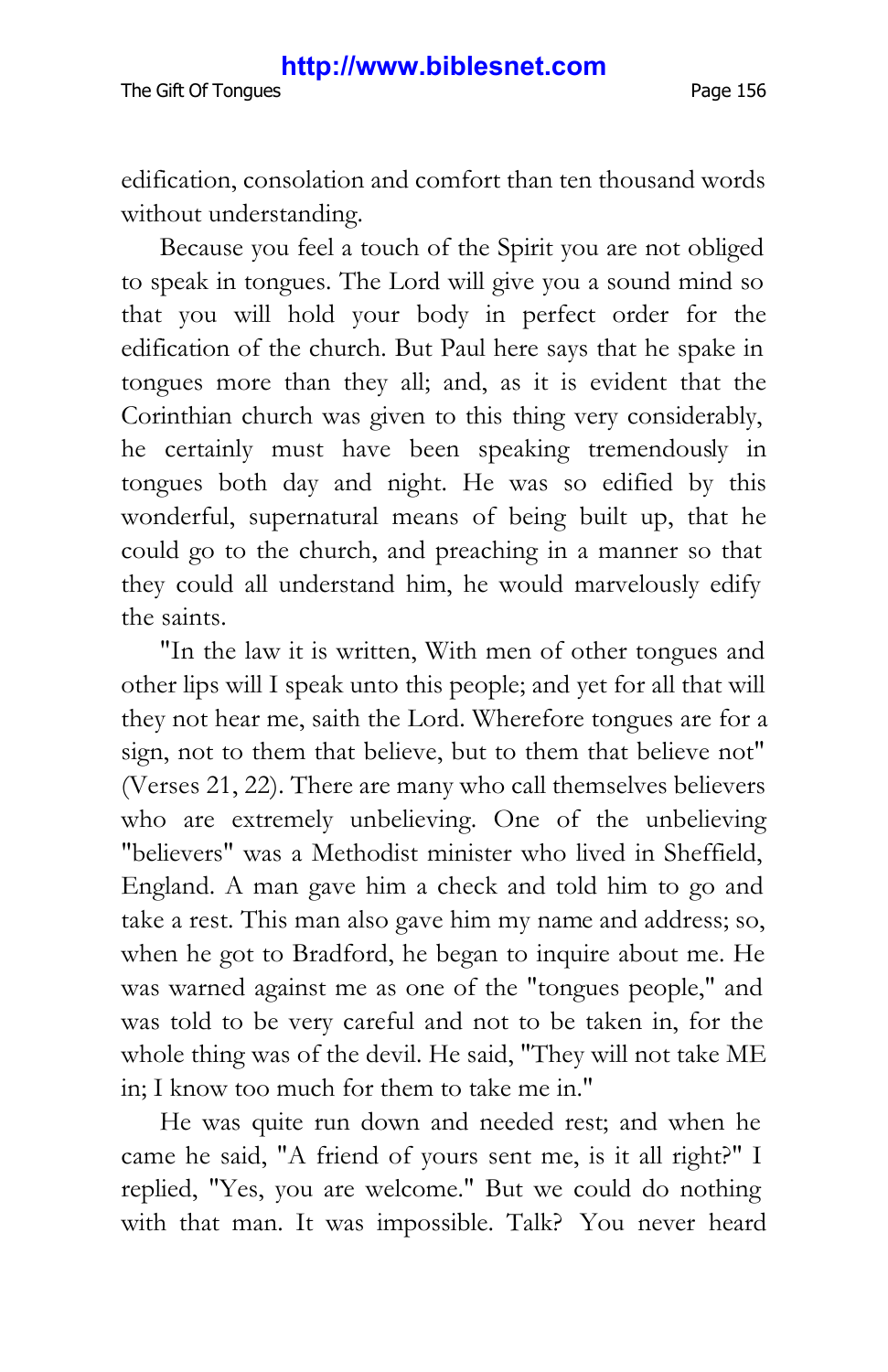The Gift Of Tongues **Page 157** 

anyone talk like him. It was talk, talk, talk, talk. I said, "Let him alone, he will surely finish some day." We had dinner, and he talked through dinnertime; we had the next meal and he talked through that.

It was our Friday night meeting for those seeking the Baptism and the room began to fill with people and still he talked. No one could get an edge in. He lodged himself in a place where he could not be disturbed by those coming in. I said, "Brother, you will have to stop now, we are going to pray." As a general thing we had some singing before going to prayer; but this time it was different. It was God's order. We got straight to prayer and as soon as we began to pray two young women, one on this side and the other on the other side began speaking in tongues. And this minister--it was all so strange to him-- moved from one to the other to hear what they were saying. In a little while he said, "May I go to my room?" I said, "Yes, brother, if you wish." So he went to his room and we had a wonderful time.

We went to bed about eleven o'clock or so and at halfpast three in the morning this man came to the bedroom door. Knock, knock, "May I come in?" "Yes, come in." He opened the door and said, "He is come, He is come" - holding his mouth, for he could hardly speak in English. I said, "Go back to bed, tell us tomorrow." Tongues are for the unbeliever, and this man was an unbeliever, an unbelieving "believer." Again and again I have seen conviction come upon people through the speaking in tongues.

The next morning he came down to breakfast and said, "Oh, was not that a wonderful night?" He said, "I know Greek and Hebrew, and those two young women were speaking these languages, one was saying in Greek, 'Get right with God,' and the other was saying the same thing in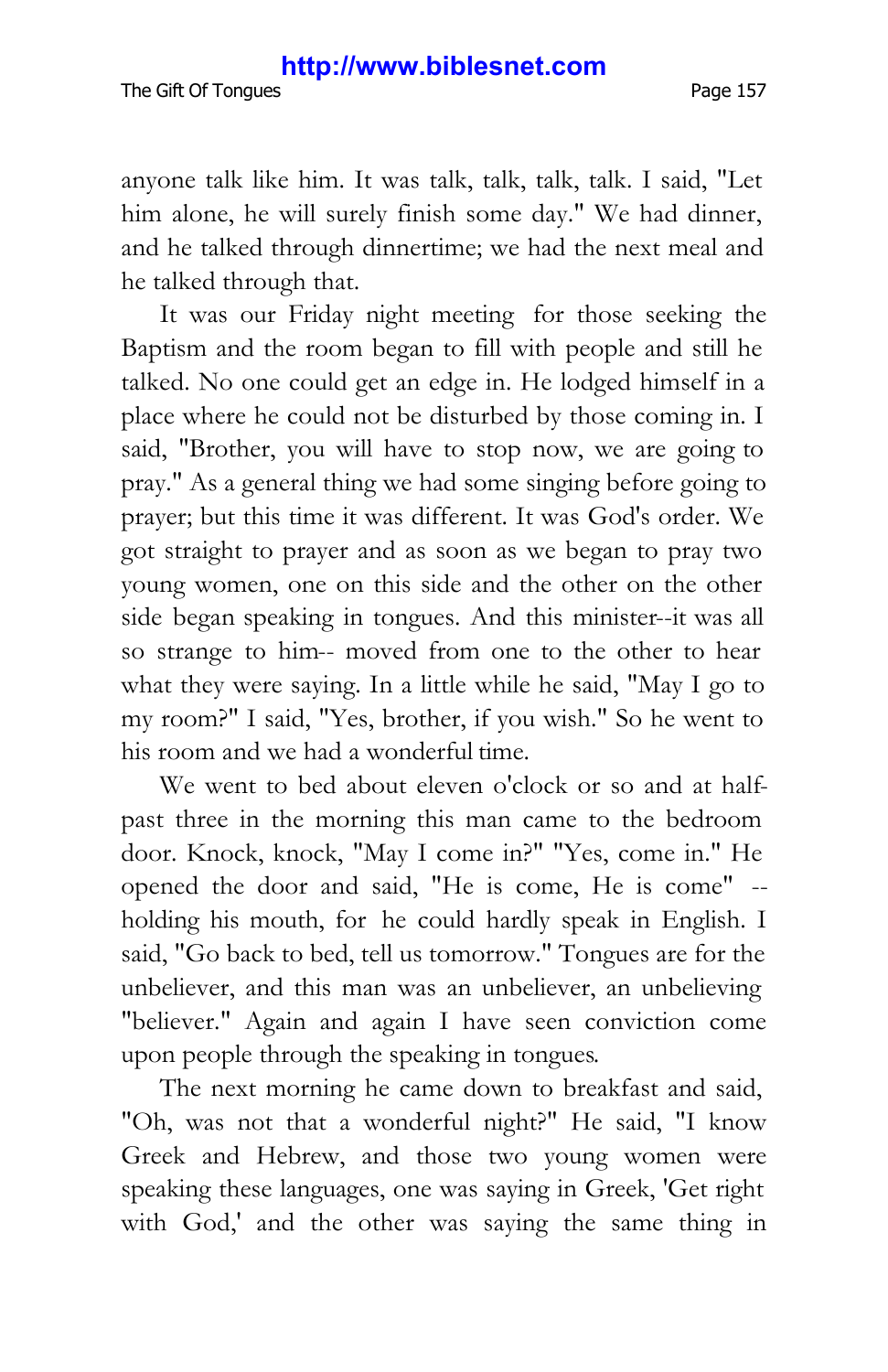Hebrew. I knew it was God speaking, and I knew it was not they. I first had to repent. I came in an unbeliever, but I found that God was here. In the night God laid me on the floor for about two hours. I was helpless. Then God broke through." Here he began again to speak in tongues, right over the breakfast table.

God will have witnesses of His mighty power that no man can gainsay. You will have to see that the Holy Ghost will speak through you in tongues and interpretation, which will bring conviction to the unbeliever in the open air; and you will find that God will convict you by this means.

I will explain to you the most perfect way to receive the gift. Come with me to the second chapter of 2 Kings and I will show you a man receiving a gift. Elijah had been mightily used of God in calling down fire and in other miracles; and Elisha is moved with a great spirit of covetousness to have this man's gifts. You can be very covetous for the gifts of the Spirit and God will allow it. When Elijah said to him, "I want you to stop at Gilgal," Elisha said, "As the Lord liveth and as thy soul liveth, I will not leave thee."

There was no stopping him. When Elijah wanted Elisha to stop at Jericho he said in substance, "I am not stopping." The man that stops gets nothing. O, don't stop at Jericho; don't stop at Jordan; don't stop anywhere when God would have you move on into all of His fullness that He has for you.

They came to Jordan and Elijah took his mantle and smote the waters. They divided; and Elijah and Elisha went over on dry ground. Elijah turned to Elisha and said in substance, "Look here, what do you want?" Elisha was wanting what he was going to have, and you may covet all that God says that you shall have. Elisha said, "I pray thee, let a double portion of thy spirit be upon me." This was the